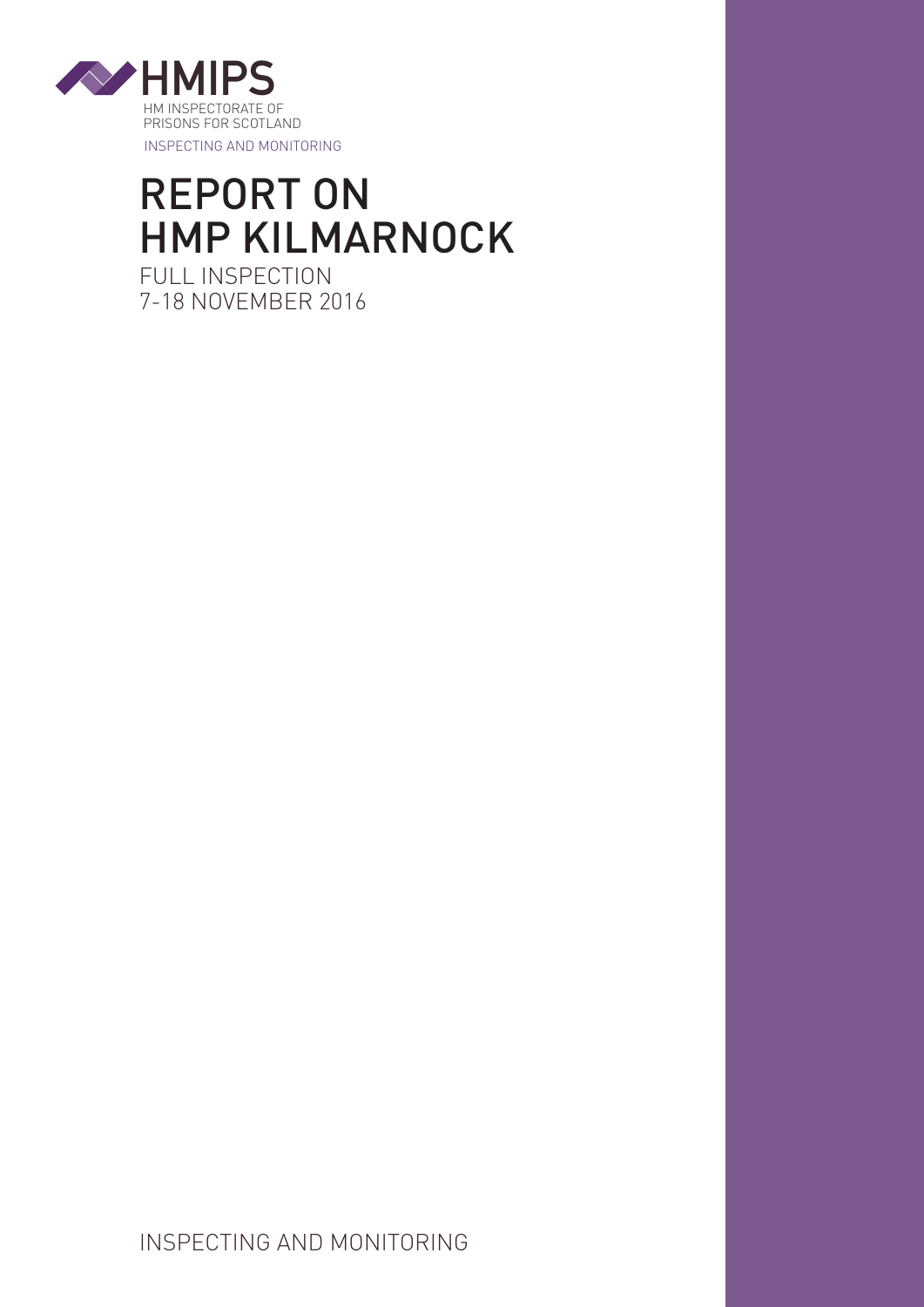# **CONTENTS**

| <b>INTRODUCTION AND BACKGROUND</b>                     |                                                       |    |
|--------------------------------------------------------|-------------------------------------------------------|----|
| <b>KEY FACTS</b>                                       |                                                       | 3  |
| OVERVIEW BY HM CHIEF INSPECTOR OF PRISONS FOR SCOTLAND |                                                       |    |
| <b>SUMMARY OF INSPECTION FINDINGS</b>                  |                                                       |    |
|                                                        | STANDARDS, COMMENTARY AND QUALITY INDICATORS          | 9  |
| Standard 1                                             | Lawful and transparent use of custody                 | 9  |
| Standard 2                                             | Decency                                               | 12 |
| Standard 3                                             | Personal safety                                       | 17 |
| Standard 4                                             | Health and wellbeing                                  | 23 |
| Standard 5                                             | Effective, courteous and humane exercise of authority | 37 |
| Standard 6                                             | Respect, autonomy and protection against mistreatment | 46 |
| Standard 7                                             | Purposeful activity                                   | 55 |
| Standard 8                                             | Transitions from custody to life in the community     | 67 |
| Standard 9                                             | Equality, dignity and respect                         | 74 |
| Standard 10                                            | Organisational effectiveness                          | 79 |
| <b>ANNEXES</b>                                         |                                                       |    |
| Annex A                                                | Prison population profile on 7 November 2016          | 84 |
| Annex B                                                | <b>Inspection Team</b>                                | 85 |
| Annex C                                                | Acronyms                                              | 86 |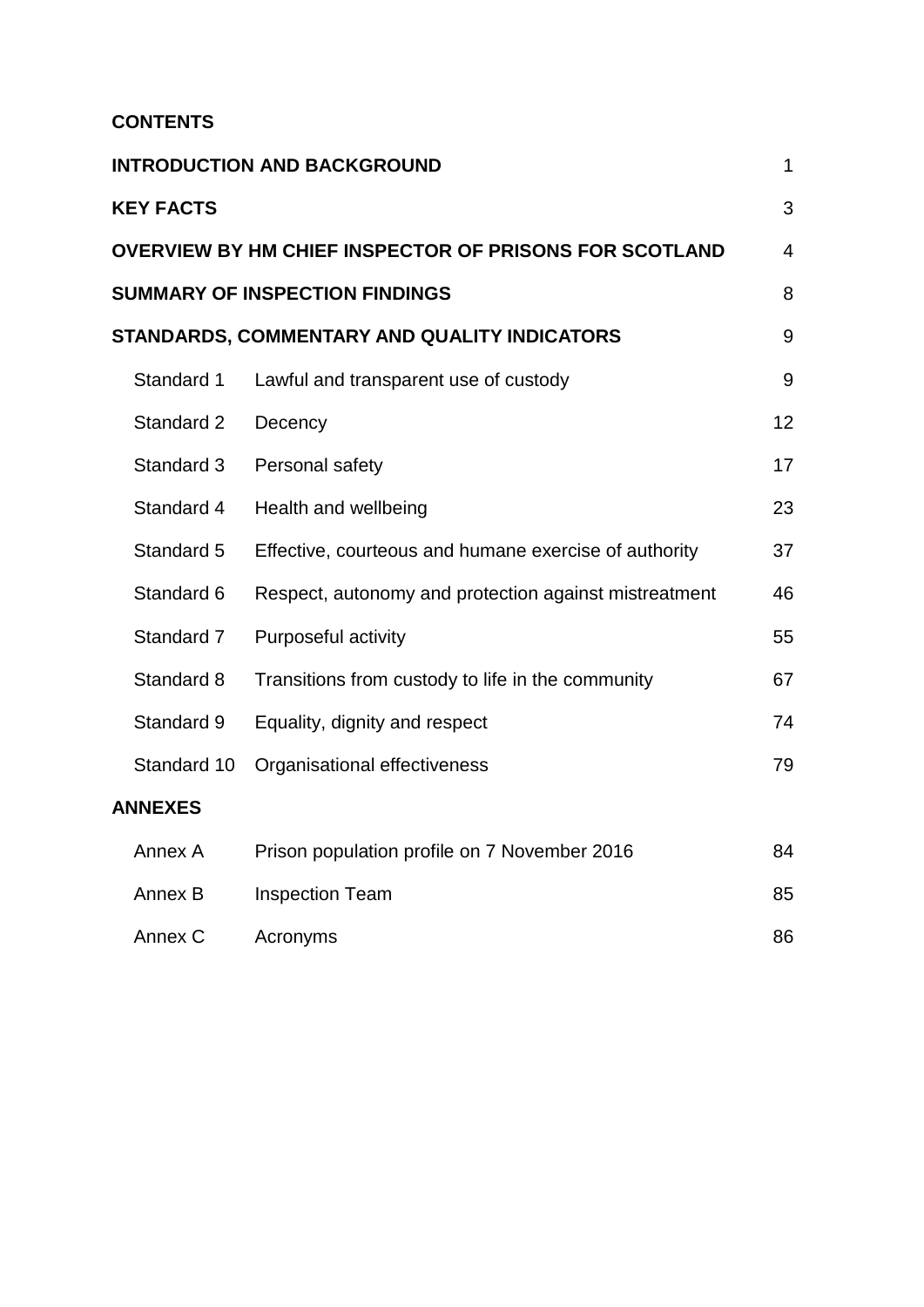# **INTRODUCTION AND BACKGROUND**

Her Majesty's Chief Inspector of Prisons for Scotland (HMCIPS) assesses the treatment and care of prisoners in prisons in Scotland against a pre-defined set of standards. These Standards are set out in the document "Standards for Inspecting and Monitoring Prisons in Scotland", published in March 2015 and which can be found at [https://www.prisonsinspectoratescotland.gov.uk/.](https://www.prisonsinspectoratescotland.gov.uk/)

The Standards reflect the independence of the inspection of prisons in Scotland and are designed to provide information to prisoners, prison staff and the wider community on the main areas that are examined during the course of an inspection.

The Standards provide assurance to Ministers and the public that inspections are conducted in line with a framework that is consistent and that assessments are made against appropriate criteria.

While the basis for these Standards is rooted in International Human Rights Treaties, Conventions and in Prison Rules, they are the Standards of Her Majesty"s Inspectorate of Prisons for Scotland (HMIPS).

This report is set out to reflect the performance against these Standards and has 10 main sections:

| <b>Standard 1</b>  | Lawful and transparent custody                        |  |
|--------------------|-------------------------------------------------------|--|
| <b>Standard 2</b>  | Decency                                               |  |
| <b>Standard 3</b>  | Personal safety                                       |  |
| <b>Standard 4</b>  | Health and wellbeing                                  |  |
| <b>Standard 5</b>  | Effective, courteous and humane exercise of authority |  |
| <b>Standard 6</b>  | Respect, autonomy and protection against mistreatment |  |
| <b>Standard 7</b>  | Purposeful activity                                   |  |
| <b>Standard 8</b>  | Transitions from custody to life in the community     |  |
| <b>Standard 9</b>  | Equality, dignity and respect                         |  |
| <b>Standard 10</b> | Organisational effectiveness                          |  |
|                    |                                                       |  |

HMIPS assimilates information resulting in evidence-based findings utilising a number of different techniques. These include:

- obtaining information and documents from the Scottish Prison Service (SPS) and the prison inspected;
- shadowing and observing staff, as they perform their duties within the prison;
- interviewing prisoners and staff on a one-to-one basis;
- conducting focus groups with prisoners and staff;
- observing the range of services delivered within the prison at the point of delivery;
- inspecting a wide range of facilities impacting on both prisoners and staff;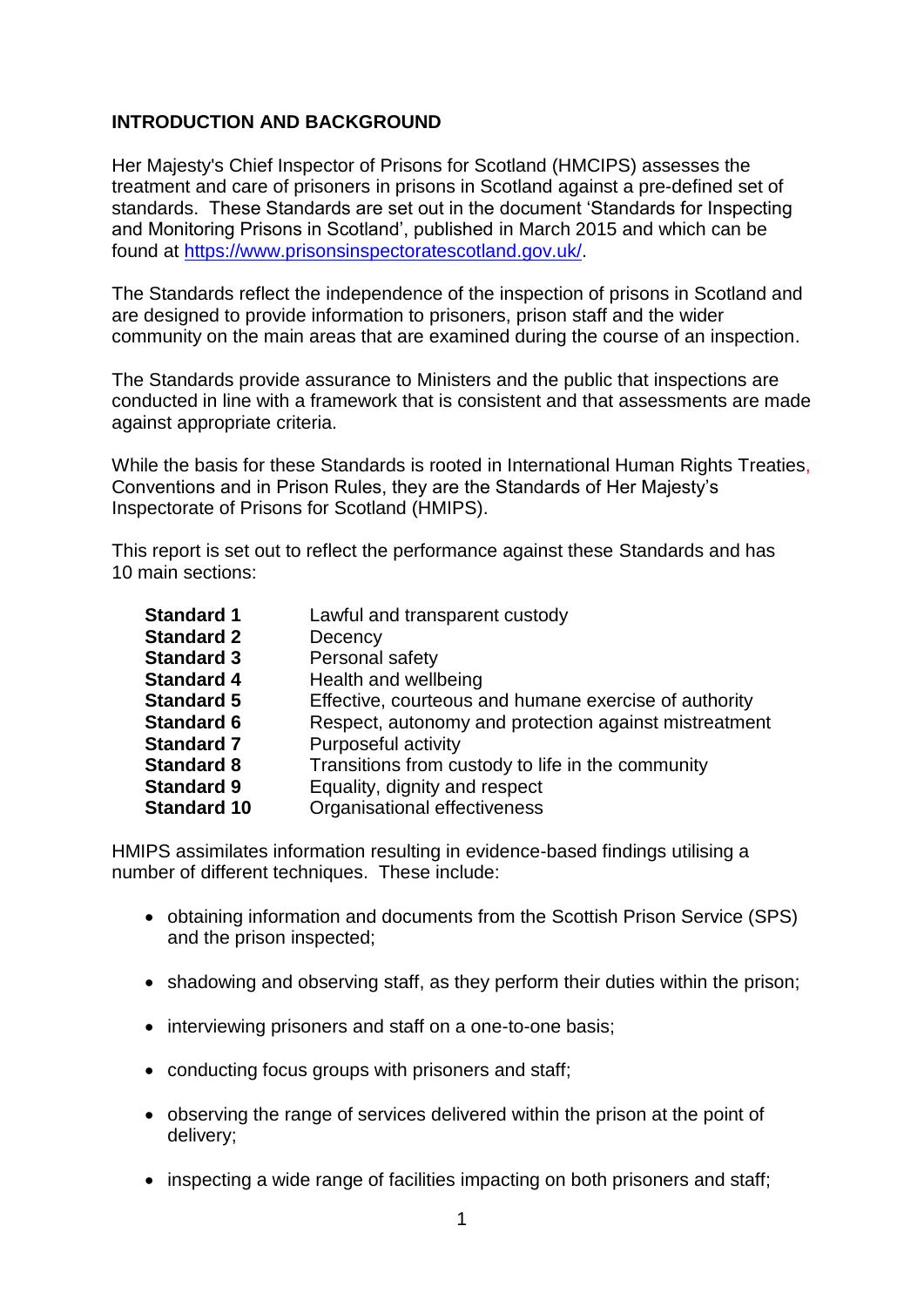- attending and observing relevant meetings impacting on both the management of the prison and the future of the prisoners such as case conferences; and
- reviewing policies, procedures and performance reports produced both locally and by SPS headquarters specialists.

HMIPS is supported in our work by inspectors from Healthcare Improvement Scotland (HIS), Education Scotland, the Scottish Human Rights Commission (SHRC) and the Care Inspectorate.

The information gathered facilitates the compilation of a complete analysis of the prison against the Standards used. This ensures that assessments are fair, balanced and accurate. In relation to each Standard and Quality Indicator, Inspectors record their evaluation in two forms:

1. A colour coded assessment marker.

| <b>Rating</b>                                 | <b>Definition</b>                                                                                            |
|-----------------------------------------------|--------------------------------------------------------------------------------------------------------------|
| <b>Good performance</b>                       | Indicates good performance<br>which may constitute good<br>practice.                                         |
| <b>Satisfactory</b><br>performance            | Indicates overall satisfactory<br>performance.                                                               |
| <b>Generally</b><br>acceptable<br>performance | Indicates generally acceptable<br>performance though some<br>improvements are required.                      |
| Poor performance                              | Indicates poor performance<br>and will be accompanied by a<br>statement of what requires to be<br>addressed. |
| <b>Unacceptable</b><br>performance            | Indicates unacceptable<br>performance that requires<br>immediate attention.                                  |
| Not applicable                                | Quality indicator is not<br>applicable.                                                                      |

2. A written record of the evidence gathered is produced by the Inspector allocated to each individual Standard. This consists of a statement against each of the Quality Indicators contained within the Standard inspected. It is important to recognise that although standards are assigned to Inspectors within the team, all Inspectors have the opportunity to comment on findings at a deliberation session prior to final assessments being reached. This emphasises the fairness aspect of the process ensuring an unbiased decision is reached prior to completion of the final report.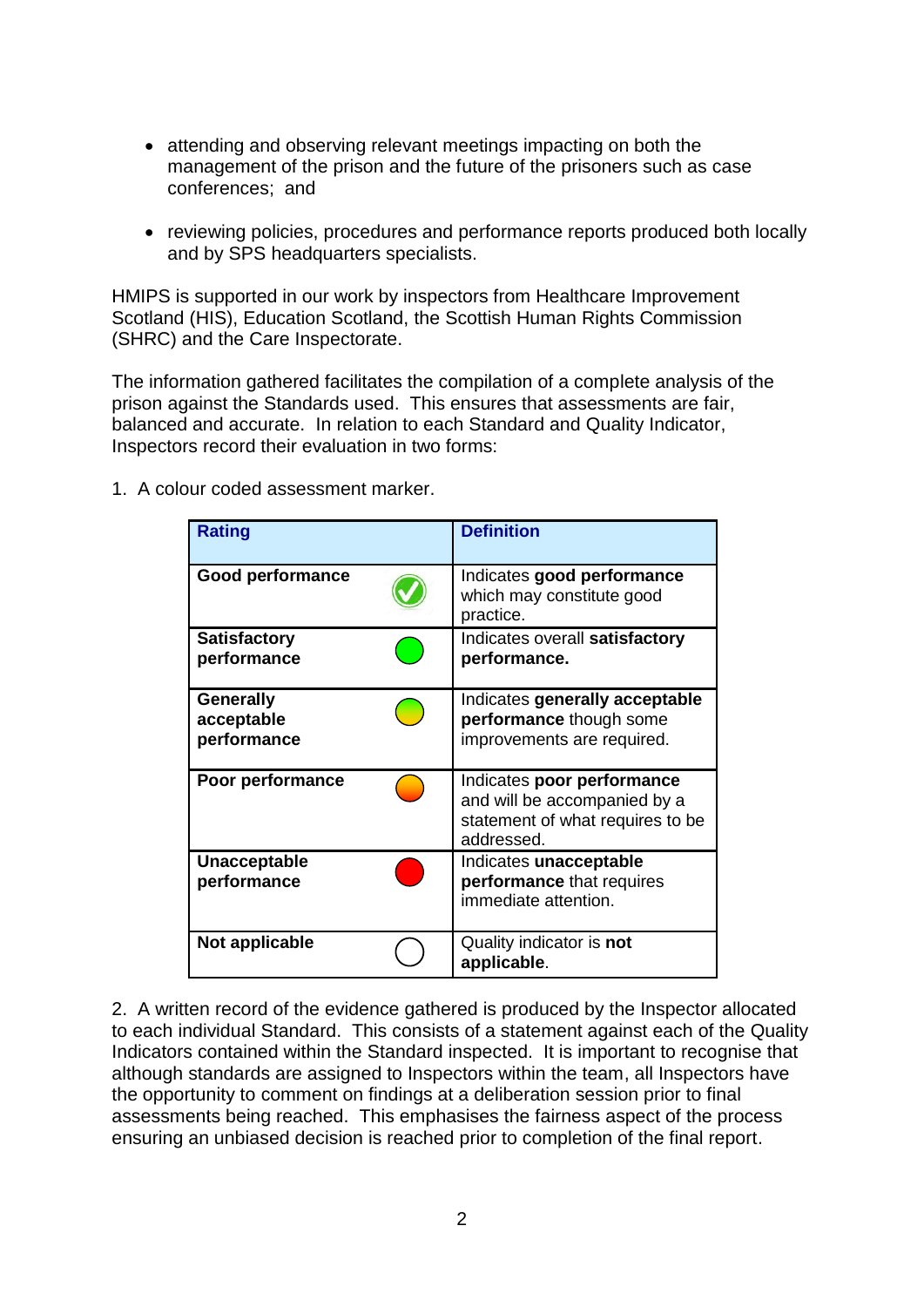# **KEY FACTS**

# **Location**

Her Majesty's Prison Kilmarnock is situated approximately three miles south-east of Hurlford in East Ayrshire.

# **Role**

HMP Kilmarnock is a 506 cell prison facility operated by Serco on behalf of Kilmarnock Prison Services Ltd who provide the services to Scottish Prison Service under a contract with the Scottish Ministers.

The prison population is made up of male remand, short and long-term adult prisoners.

It is the local receiving establishment primarily taking prisoners from the Sheriff Courts of Ayr and Kilmarnock.

### **Population held at time of inspection**

At the time of inspection a total of 497 prisoners were in custody of which 89 were untried or awaiting sentence, 257 were serving sentences of less than four years, 76 serving four to 10 years, 12 serving 10 years plus, with 60 life sentence prisoners, and three Order for Lifelong Restriction (OLR).

### **Date of last full inspection**

October 2011

### **Healthcare Provider**

NHS Ayrshire and Arran

### **Learning Provider**

In-House Team and Ayrshire College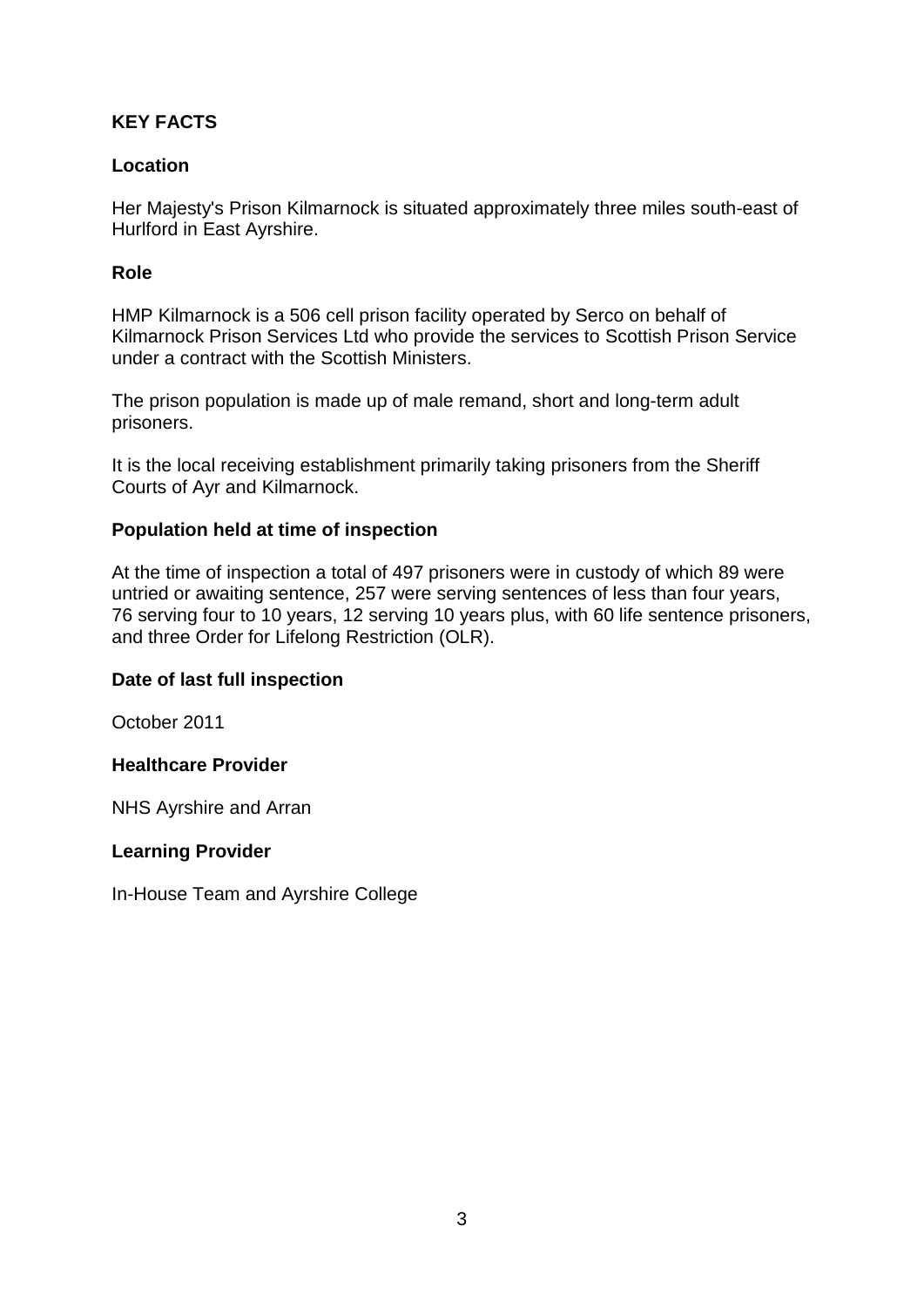# **OVERVIEW BY HM CHIEF INSPECTOR OF PRISONS FOR SCOTLAND**

### **Introduction**

HMP Kilmarnock is one of two prisons in Scotland which are operated by private sector organisations on contract to the SPS. HMP Kilmarnock is operated by Serco, who are also responsible for five prisons in England. Overall, HMP Kilmarnock was a secure and well-ordered prison, where the majority of staff and prisoners told us that they felt safe.

I am grateful to the guest inspectors from the SPS, Healthcare Improvement Scotland, the Care Inspectorate, Education Scotland and the SHRC who assisted with this inspection.

#### **Inspection Findings**

In relation to the 10 Standards for Inspecting and Monitoring Prisons in Scotland used to inspect HMP Kilmarnock, six were assessed as **satisfactory**, and four as **generally acceptable**.

HMP Kilmarnock has operated by Serco under a contract since 1999. Inspectors noted that the existence of the contract was an element of many of the discussions they had with managers, staff and, on occasions, prisoners. The contract was seen by many as a barrier to progress and a reason for inflexibility and resistance to change. It seemed to be the reason why staff appeared to be given little by way of discretion in their interactions with prisoners. An example of this was in the numbers of prisoners who were placed on report for not attending work when there may have been legitimate reasons for them being excused. When this issue was examined in more detail, we were informed that the contract did not allow such flexibility. It is possible that this mentality led some staff and managers not to take responsibility for introducing change and improvements, in the belief that such innovation was not encouraged. We would encourage SPS and HMP Kilmarnock to find a way to promote the perspective that the contract is a facilitator of change and resourcefulness rather than a barrier to it.

We were encouraged to find positive relationships between prisoners and staff in all areas of HMP Kilmarnock. Inspectors witnessed some good examples of interactions, such as responding to the arrival of a man who had been sleeping rough for some time. The Reception staff showed true care and compassion to his predicament ensuring that his personal property was laundered prior to being placed into storage.

There were a number of positive practices observed in HMP Kilmarnock, which are highlighted in the report. The following are worthy of particular note:

 the ability for the families and friends of prisoners to pay money into the prisoner"s personal cash account via a secure on-line payments system offers a number of obvious advantages;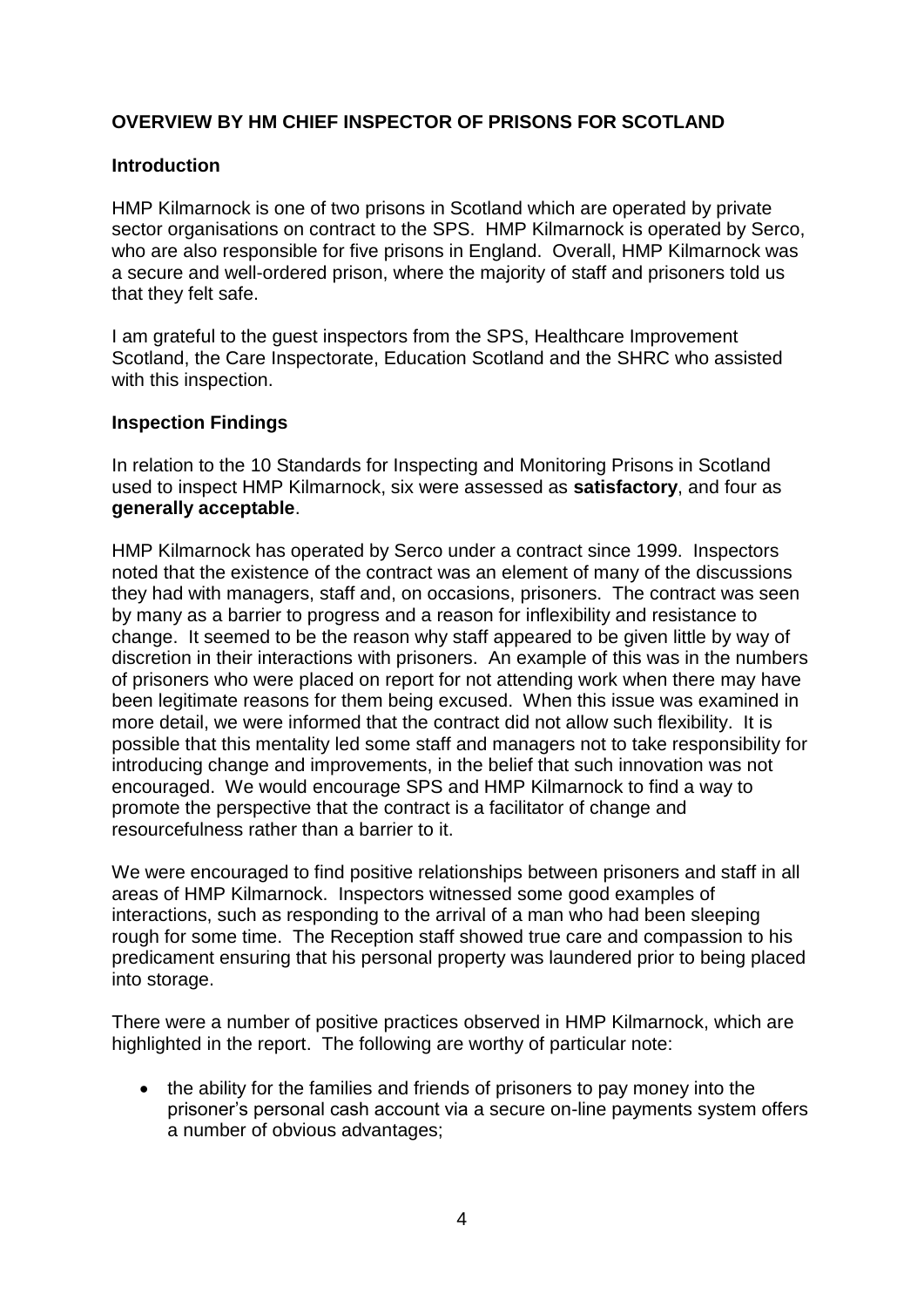- the provision of a prisoner-operated digital information system, known locally as the Automated Teller Machine (ATM) and available on each residential wing, was an effective means of communication with the prisoners, allowing them to manage such matters as choice of menu and ordering from the canteen;
- the Email-a-Prisoner Scheme was seen as a valuable way to maintain regular contact with family members and its availability by means of the ATM was an excellent development; and
- the facility for prisoners to pay outstanding rent arrears from their prison earnings whilst in custody was another valuable improvement. This had the potential to encourage prisoners to take personal responsibility for the debts they had accrued and would undoubtedly be seen as positive by housing providers.

Family Contact Officers (FCOs) at HMP Kilmarnock were highly valued for the support they provided for prisoners and their families to maintain and develop positive links. Similarly, the work of the Physical Training Instructors was recognised as meeting the needs of a wide range of prisoners. An example of this was the comprehensive and well-attended health and wellbeing event held in the gymnasium during the week of the inspection, which was supported by a wide range of community service providers.

While there were positive aspects of the provision of healthcare in HMP Kilmarnock, overall Standard 4, Health and Wellbeing, was assessed as only generally acceptable due to the key nature of some of the Quality Indicators (QI) marked as poor. Whilst there was a desire to improve the healthcare for the prisoners, the physical infrastructure of the health centre and the lack of appropriate clinical space hindered the ability to deliver and develop good quality services. There were substantial delays in accessing some specialist services, particularly in relation to mental health assessments and dental treatment. Healthcare staff said that they did not feel safe or particularly well-supported by operational staff. There were concerns that confidentiality was compromised by the arrangements in place for consultations with healthcare staff.

It was apparent that the configuration of rooms in the health centre was a barrier to the provision of a wider and more diverse range of health services for the patients. Despite there being a mutual agreement that reconfiguring the former rooms would be beneficial, a resolution remained frustratingly absent despite the issue having been extant for a number of years. I would encourage HMP Kilmarnock, the SPS and NHS Ayrshire and Arran to come to an early agreement to allow this necessary development to be undertaken.

In relation to the provision of throughcare support for prisoners in HMP Kilmarnock, there were no HMP Kilmarnock staff appointed or funded to be Throughcare Support Officers (TSOs). This was explained as being a consequence of the contract. In recent months two members of staff from Turning Point Scotland had been appointed to provide links to services in the community which would support prisoners after their release from prison. At the time of the inspection it was too early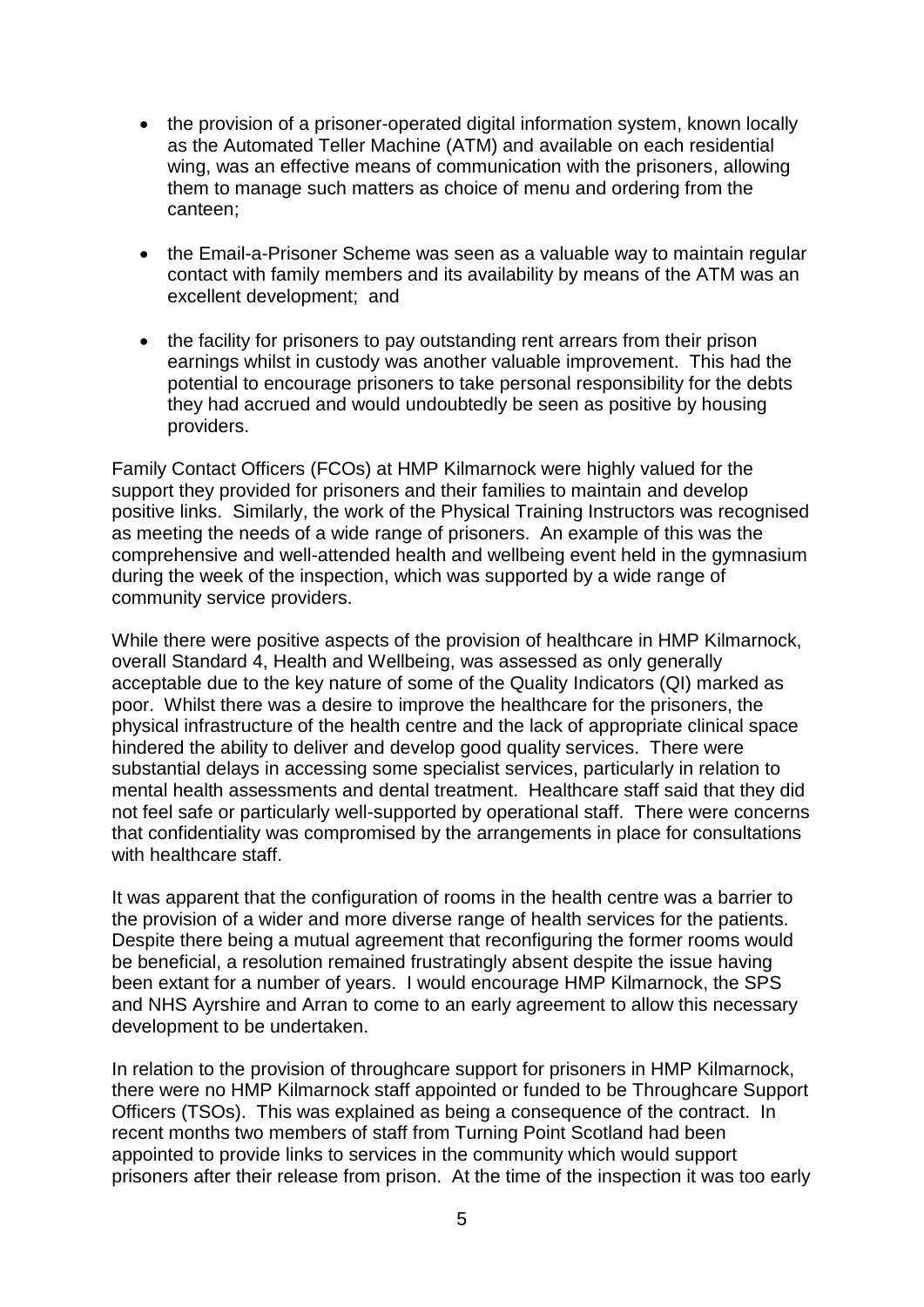to see evidence of success of this initiative. It was unsatisfactory that prisoners in HMP Kilmarnock were being denied the same level of throughcare support that they would have received if they had been located in a different prison in Scotland.

A perception existed amongst prisoners that progression through their sentence to access the National Top End and the Open Estate was not as favourable as prisoners in other prisons in Scotland. Inspectors found no evidence to support this position but were struck by how widespread that opinion was. We would encourage HMP Kilmarnock and the SPS to work together to try and eliminate this view within the prisoner group. The operation of the Integrated Case Management (ICM) process was not ideal, particularly in relation to the chairing of meetings and the recording and communication of the outcomes. ICM is a key process in preparing prisoners for progression and reintegration back to their home communities and the shortcomings we found may, in part, contribute to the perception that progression is harder to achieve in HMP Kilmarnock.

The provision of education and learning at HMP Kilmarnock was of a satisfactory standard, with a good range of educational and vocational opportunities available. The Learning Centre could accommodate 50 prisoners but this required there to be two Prison Custody Officers (PCOs) to be in attendance within the unit. Inspectors were informed that on most days they could only accommodate 30 prisoners due to the unavailability of a second PCO. Management should ensure that two officers are available on every day where more than 30 prisoners are booked to attend education.

Lastly, I wish to comment briefly on the issue of transitioning from prison custody into successful citizenship in the community. In line with comments I have made previously, this transition is challenging and one where many individuals require more direct support than is always available. The following set of circumstances illustrates the challenges and could have occurred in any prison in Scotland:

A prisoner was admitted from court on a shoplifting offence. On engaging with him it became apparent that since leaving custody, some eight weeks previously, he had been living in a tent on the edge of a local park as no accommodation was available for him upon his earlier liberation. The prisoner stated that he had deliberately shoplifted and allowed himself to be caught so that he would be sentenced and have access to a dry bed and regular sustenance.

The underlying causes which led to such a situation are complex and cannot be resolved by the prison service alone. All agencies involved in the reintegration of prisoners back into their communities need to work in a collaborative and co-ordinated manner in order to ensure the best possible outcomes.

#### **Next Steps**

This inspection report identifies a number of areas of good performance which are worthy of sharing and which I hope will be taken up by other prisons in Scotland. It also highlights where improvements can be made. I look forward to seeing these improvements introduced through the prison's future plans.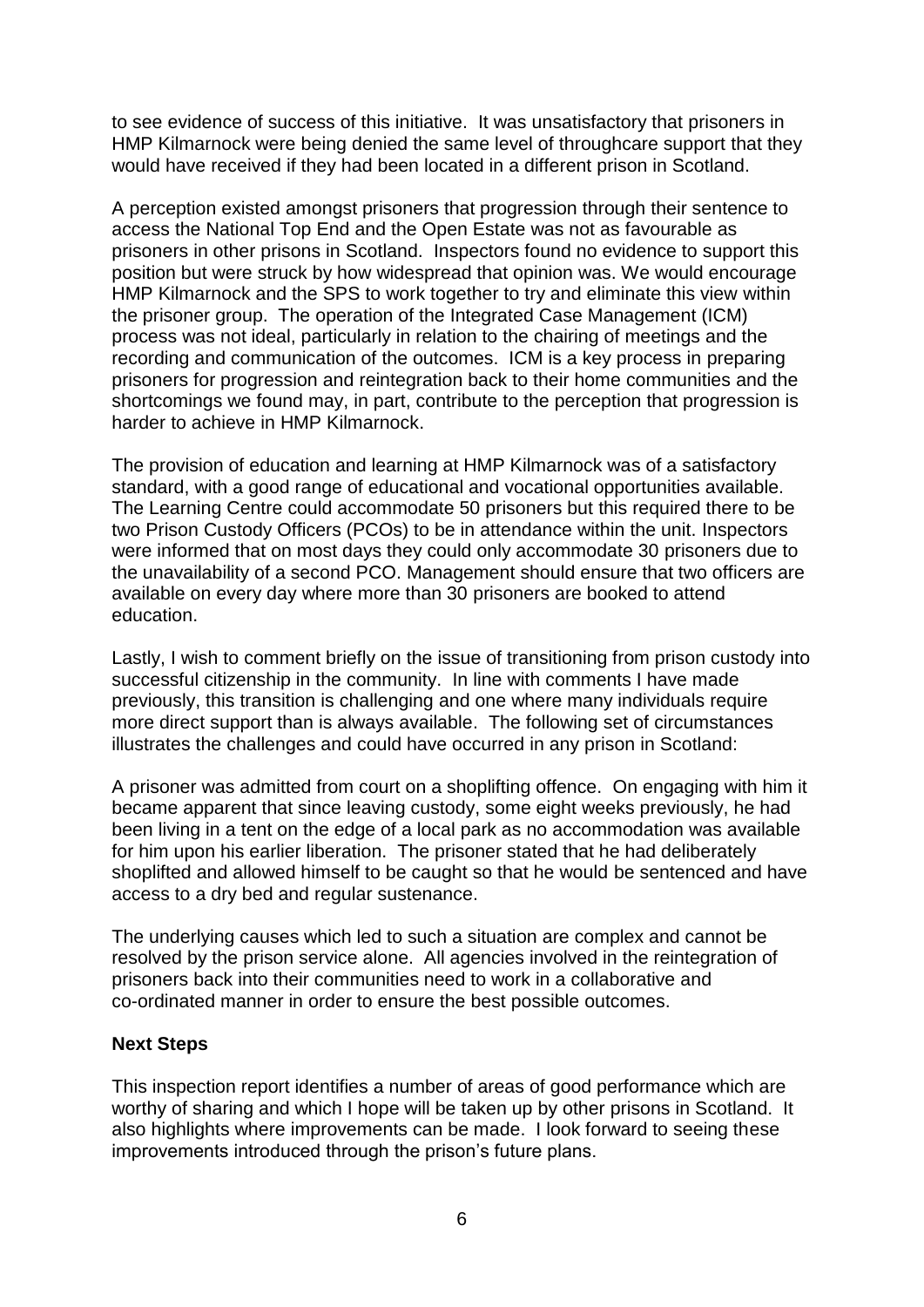HM Inspectorate of Prisons for Scotland will continue to monitor progress in HMP Kilmarnock, through the regular visits of the Independent Prison Monitors and by way of inspection visits.

 $\frac{1}{2}$ 

David Strang HM Chief Inspector of Prisons for Scotland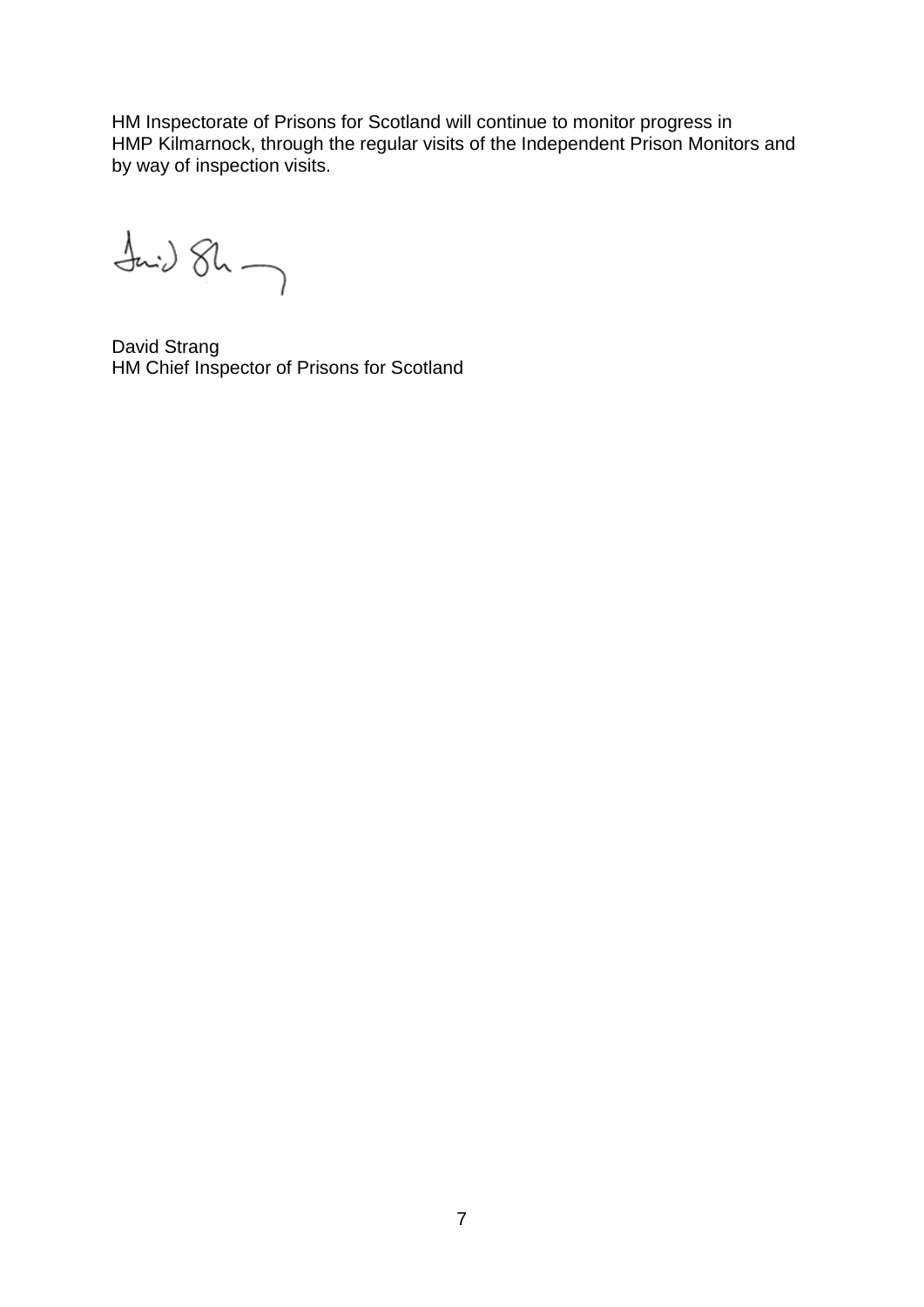# **SUMMARY OF INSPECTION FINDINGS**



### **Good Performance**

There were 10 good performance Quality Indicators: 1.7, 4.14, 4.16, 6.10, 6.12, 6.18, 6.19, 7.6, 7.23, and 10.2.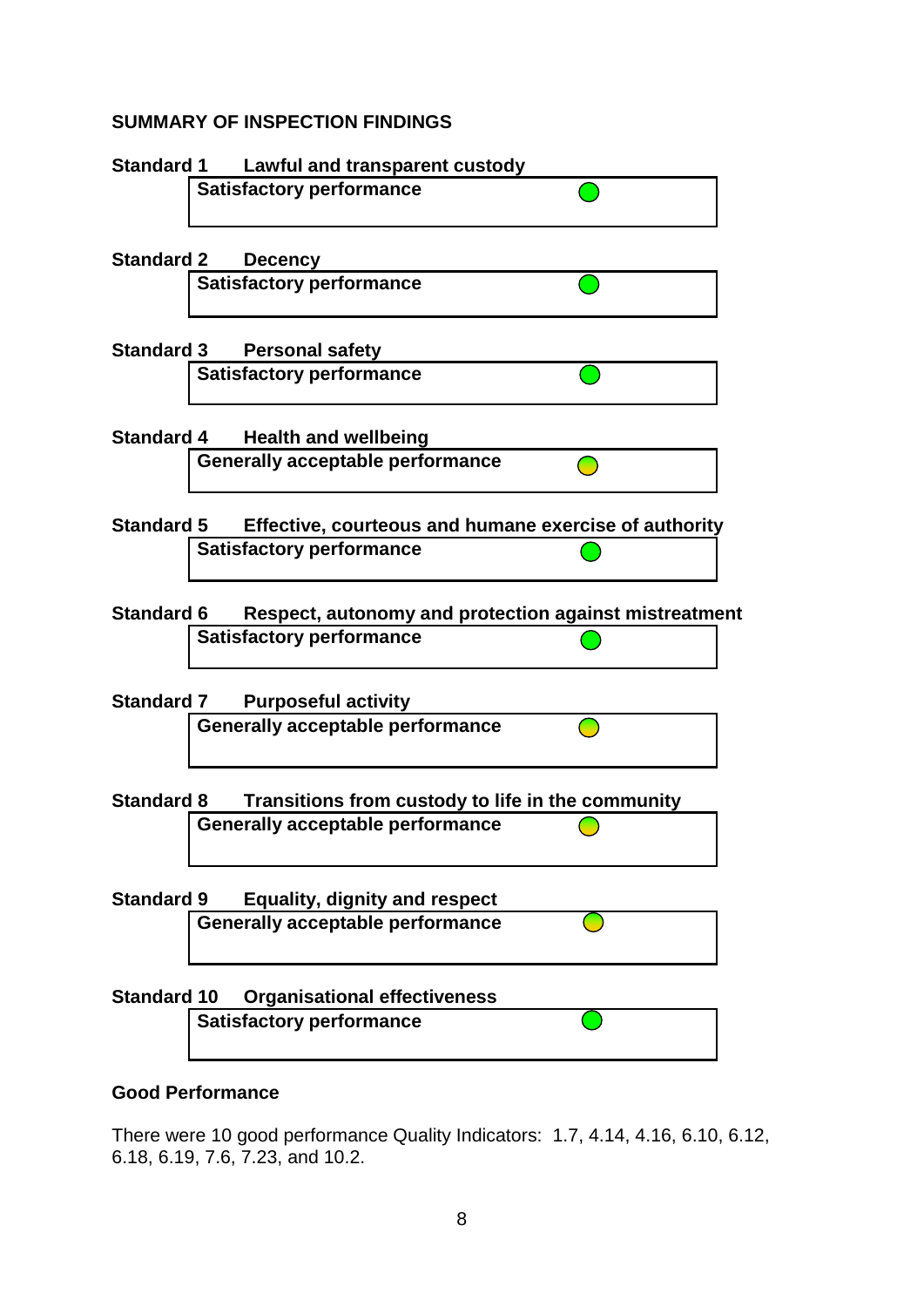# **STANDARDS, COMMENTARY AND QUALITY INDICATORS**

# **STANDARD 1 - LAWFUL AND TRANSPARENT USE OF CUSTODY**

**The prison complies with administrative and procedural requirements of the law and takes appropriate action in response to the findings and recommendations of official bodies that exercise supervisory jurisdiction over it.**

# **Commentary**

**The prison ensures that all prisoners are lawfully detained. Each prisoner's time in custody is accurately calculated; they are properly classified, allocated and accommodated appropriately. The prison co-operates fully with agencies which have powers to investigate matters in prison.**

### **Inspection findings**

Overall Rating: Satisfactory performance  $\bigcirc$ 

Throughout the course of the inspection there were few opportunities to witness the admission of new prisoners due to the fact that HMP Kilmarnock is contractually obliged to accommodate a specific number of prisoners, usually 500, unless operational requirements dictate otherwise. However, the reception and admission processes of those witnessed were found to be of a satisfactory standard with the necessary checks in place. The allocation and classification of prisoners was seen to be carried out appropriately and the staff showed a level of professionalism which complemented the routine aspects of the reception role. The correct governance structures were in place and included an impressive range of management information and auditing systems implemented by the performance and compliance department as required by the contract.

# **1.1 Statutory procedures for identification and registration of prisoners are fully complied with.**

Rating: Satisfactory performance  $\bigcirc$ 

Of the prisoners observed coming into custody, the processes and procedures for identification and registration were in accordance with statutory requirements. On arrival in reception, the seven main aspects of warrant verification and prisoner identification were checked by staff. This was followed by a comprehensive process for warrant confirmation which included appropriate checks and safeguards.

# **1.2 All prisoners are classified and this is recorded on the prisoner's electronic record.**

Rating: Satisfactory performance  $\bigcirc$ 

The classification of prisoners at HMP Kilmarnock was only witnessed on the limited number of instances that a prisoner was admitted over the inspection visit but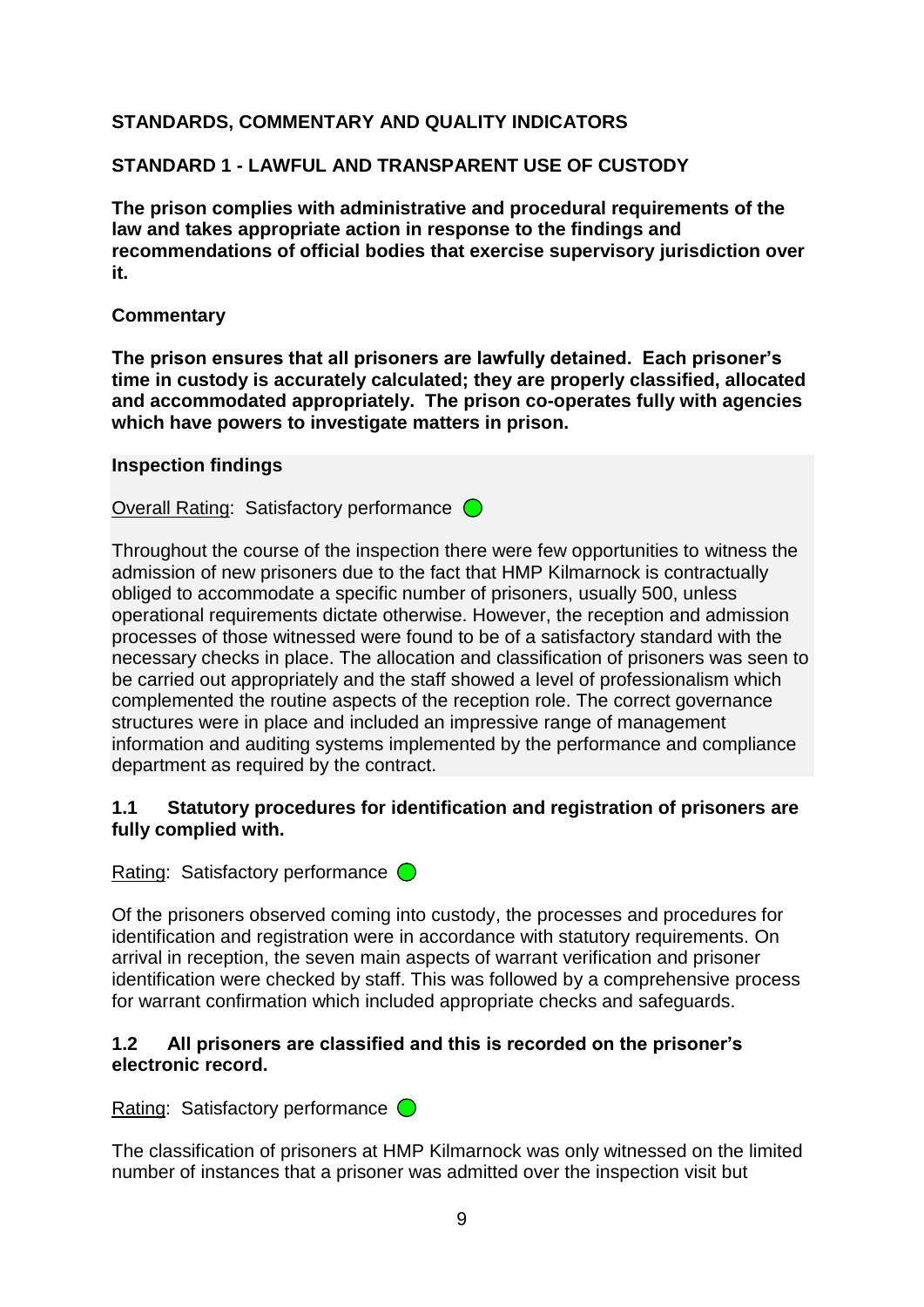comprehensive evidence was provided by the establishment which further confirmed aspects of this indicator. Following an interview, the prisoner was classified on the basis of critical information such as sentence criteria and this was entered on to the electronic system.

# **1.3 All prisoners are allocated to a prison or to a location within a prison dependent on their classification, gender, vulnerability, security risk or personal medical condition.**

Rating: Satisfactory performance  $\bigcirc$ 

As part of the admission allocation process a risk assessment was carried by both prison and nursing staff to determine a suitable location for the prisoner. This was observed during the inspection and included factors such as classification, security risk, risk to self and risk to others. The location of prisoners was also discussed with several of the residential management team with reference to a number of high profile and vulnerable prisoners. Involving both reception and residential staff in determining a suitable location for a prisoner worked well.

### **1.4 A cell sharing risk assessment is carried out prior to a prisoner's allocation to cellular accommodation.**

Rating: Not applicable  $\bigcirc$ 

The contract under which HMP Kilmarnock operated required prisoners to be located in single cells unless an operational protocol is invoked which meant cell sharing risk assessments were not common place. Notwithstanding this, reception managers were able to talk inspectors through the procedures that existed for cell sharing risk assessments. At the time of the inspection there were no prisoners in shared accommodation so it was not possible to properly assess this indicator.

# **1.5 Release and conditional release eligibility dates are calculated correctly and communicated to the prisoner without delay.**

Rating: Satisfactory performance  $\bigcirc$ 

Release and conditional release dates were calculated in reception and communicated to the prisoner before he left for the residential area. The dates were confirmed by the court desk and could be accessed via the ATM in the residential area whenever the prisoner was unlocked.

# **1.6 The statutory duties and powers granted to the governor or director are performed as required by law.**

Rating: Satisfactory performance  $\bigcirc$ 

Statutory powers granted to the Director of HMP Kilmarnock, including areas of governance such as Health and Safety and Food Hygiene Regulations, were performed as required by law. A team of SPS controllers were on site to ensure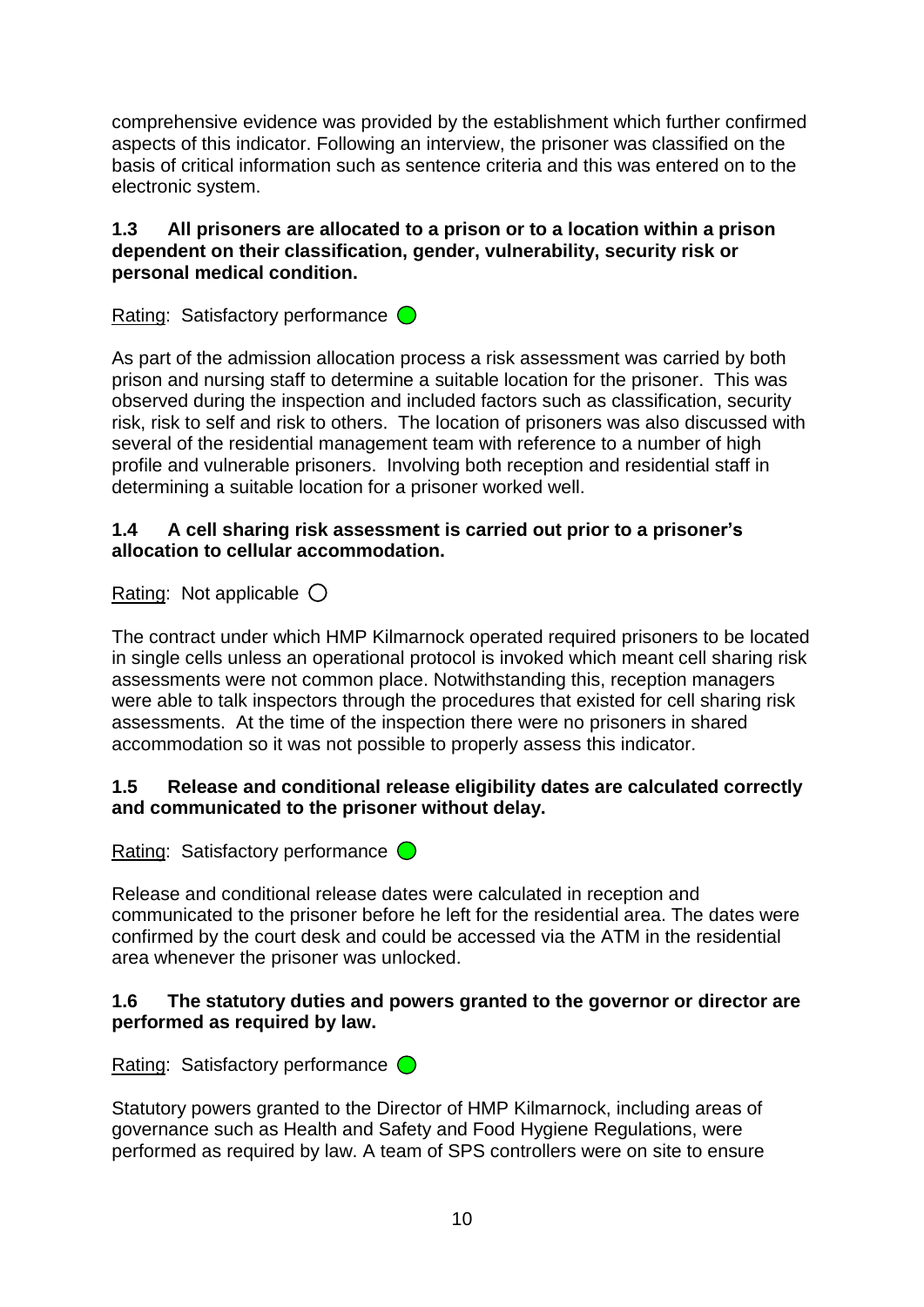Prison Rules were administered in accordance with both the contract and the law as well as managing early release on Home Detention Curfew (HDC) and adjudications.

### **1.7 Appropriate action has been taken in response to findings or recommendations of monitoring, inspectorial, audit or judicial authorities that have reported on the performance of the prison since the last full inspection.**

Rating: Good performance



HMP Kilmarnock had a comprehensive system in place to track audits and actions against those audits, which were then checked and confirmed on Symbiant, the electronic program used for this task. Numerous examples were provided to inspectors as evidence of this in action. A detailed audit plan was also reviewed during the inspection visit and it was clear that the Performance and Compliance Department were an integral part of the prison"s management structure. Good performance under this QI was facilitated by the solid relationship between the Performance and Compliance Department and the on-site Controller Team. Audits were carried out on a joint basis or separately by each team and these could be either announced or unannounced.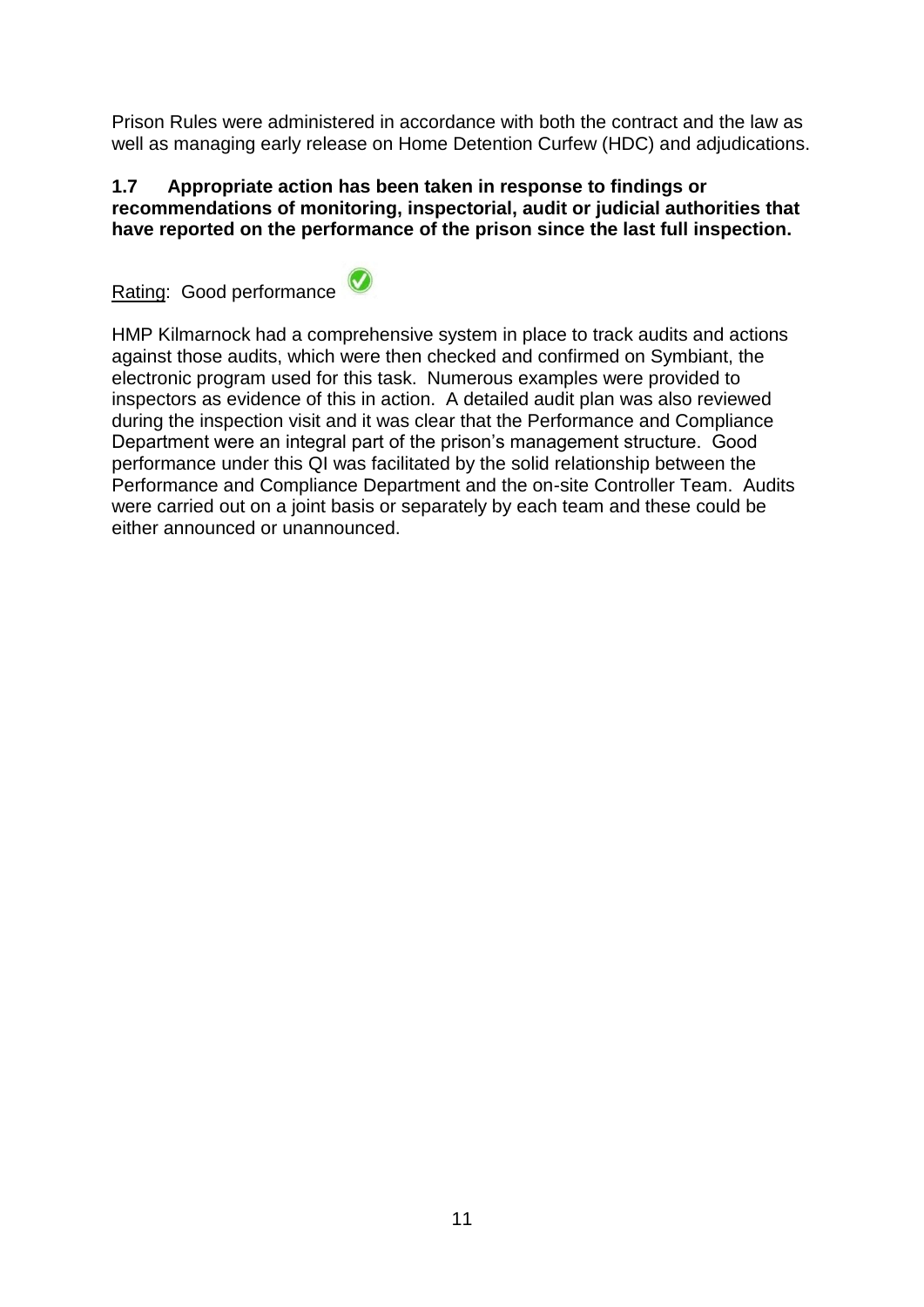### **STANDARD 2 - DECENCY**

**The prison supplies the basic requirements of decent life to the prisoners.**

### **Commentary**

**The prison provides to all prisoners the basic physical requirements for a decent life. All buildings, rooms, outdoor spaces and activity areas are of adequate size, well maintained, appropriately furnished, clean and hygienic. Each prisoner has a bed, bedding and suitable clothing, has good access to toilets and washing facilities, is provided with necessary toiletries and cleaning materials, and is properly fed. These needs are met in ways that promote each prisoner's sense of personal and cultural identity and self-respect.**

#### **Inspection findings**

Overall Rating: Satisfactory performance  $\bigcirc$ 

The responsibility to provide a decent living and working environment was taken seriously by the staff and management of HMP Kilmarnock. The buildings were clean, tidy and well-ordered and cleanliness levels were maintained by well-established processes. However, in terms of the prison infrastructure itself, there was room for improvement regarding, in particular, the lack of appropriate spaces for staff to engage with prisoners on a one-to-one basis. This availability was problematic not only in the wings but also in the main activities building and the health centre. Although it was obvious that staff do their best to create space for this sort of engagement, it should be addressed, where practicable, to maximise prisoners" privacy and confidentiality.

In relation to accessing cleaning materials, bedding and clothing there were clearly some differences in opinion between staff and prisoners which was exacerbated by the lack of a single, coherent and clearly communicated approach. Staff and management should review their approach to the laundry processes and also ensure that prisoners understand the changes that have been made recently regarding access to cleaning materials and consumables such as toilet paper.

An excellent resource was the ATM facility located in each wing and on each flat which allowed prisoners to make their own food choices, arrange visits and manage their own money. This reduced reliance upon staff for every aspect of a prisoner"s life and afforded a degree of self-determination, a key element in creating a sense of decency whilst in custody.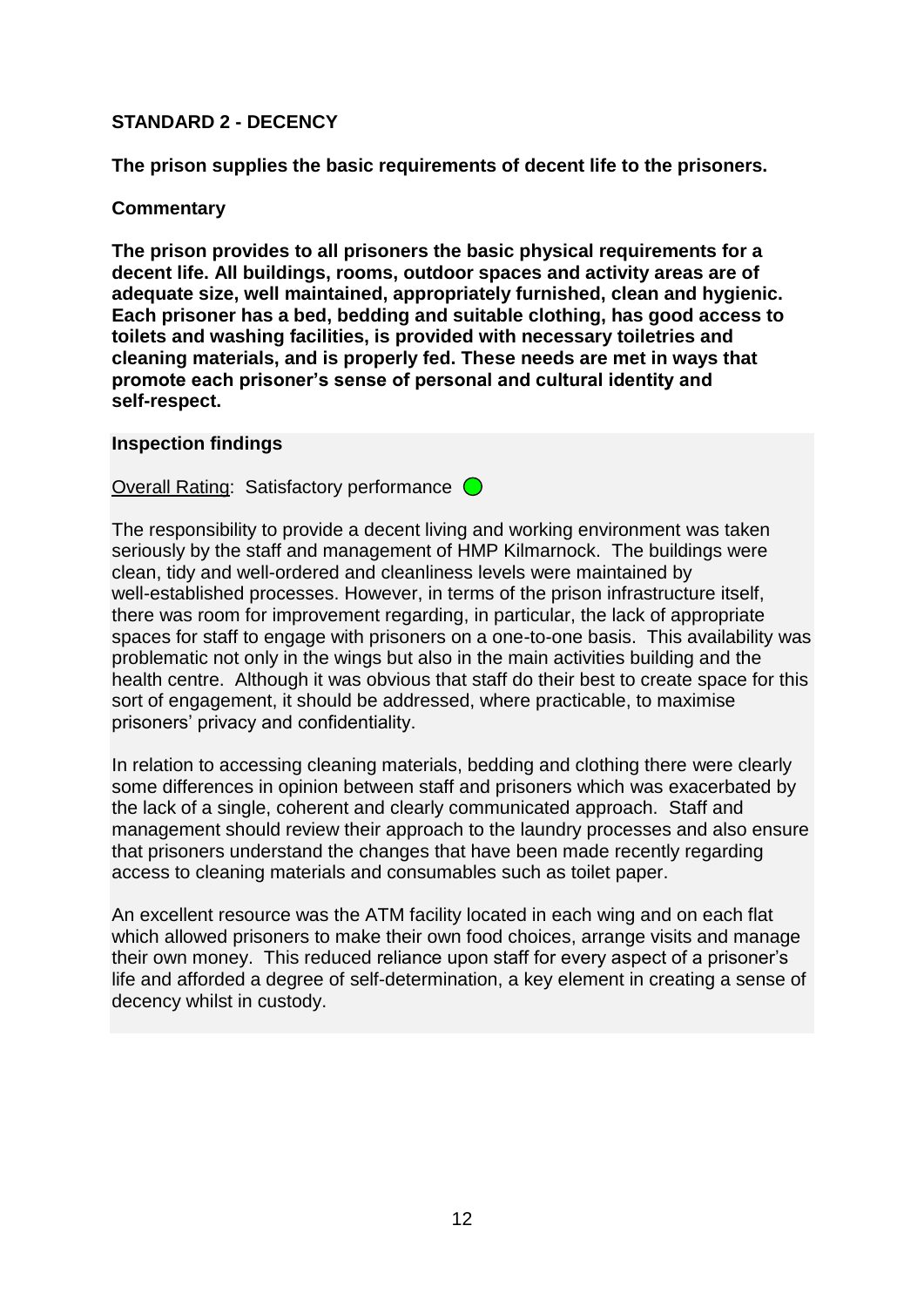# **Quality Indicators**

### **2.1 The prison buildings, accommodation and facilities are fit-for- purpose and maintained to an appropriate standard.**

Rating: Generally acceptable performance  $\bigcirc$ 

The prison buildings were well-maintained through the operation of cleaning schedules and a structured planned preventative maintenance programme. Prisoners were employed to maintain the cleanliness of the building in most areas with more sensitive areas such as the management suite and non-secure areas cleaned by HMP Kilmarnock staff.

Since 1999 when the building came into use, the nature and emphasis of the work undertaken by prison staff had shifted in the direction of one-to-one interaction. It was noticeable that the fabric of HMP Kilmarnock unintentionally compromised the ability of staff to carry out this sort of work confidentially. In order to support staff in these responsibilities, particularly Personal Officers and other key staff members, some investment is required in the fabric of the building so as to provide space for confidential conversations and activities. Comment on the suitability of health centre facilities can be found in Standard 4.

### **2.2 Good levels of cleanliness and hygiene are observed throughout the prison ensuring procedures for the prevention and control of infection are followed.**

Rating: Satisfactory performance  $\bigcirc$ 

Cleanliness was maintained at a good standard throughout the establishment due to clearly executed cleaning schedules. However, in relation to special circumstances such as dealing with a prisoner suffering from an infectious illness, we would encourage management to review their approach, in conjunction with NHS, to ensure current infection control standards are properly observed. The mitigation of cross-infection risk was fully understood by staff, as was their role in dealing with a patient who may have an infectious illness. Yet, there appeared to be a gap in protocol relating to how the individual"s cell would be cleaned once the prisoner had recovered. Deep cleaning was undertaken but clear guidelines would be valuable in laying out the nature of the cleaning process to ensure that the deep clean addressed not only the equipment and contents, but the fabric of the cell as well.

# **2.3 Cleaning materials are available to all prisoners to allow them to maintain their personal living area to a clean and hygienic standard.**

Rating: Generally acceptable performance  $\bigcirc$ 

During the inspection visit, this area presented as a matter of some contention. Even though their cells and living areas were clean, most prisoners we spoke with noted difficulties in obtaining cleaning materials. On further investigation, there was no real change in the purchase of such materials by management, or usage by prisoners, and the orders could be traced back for many years as evidence of this. In each of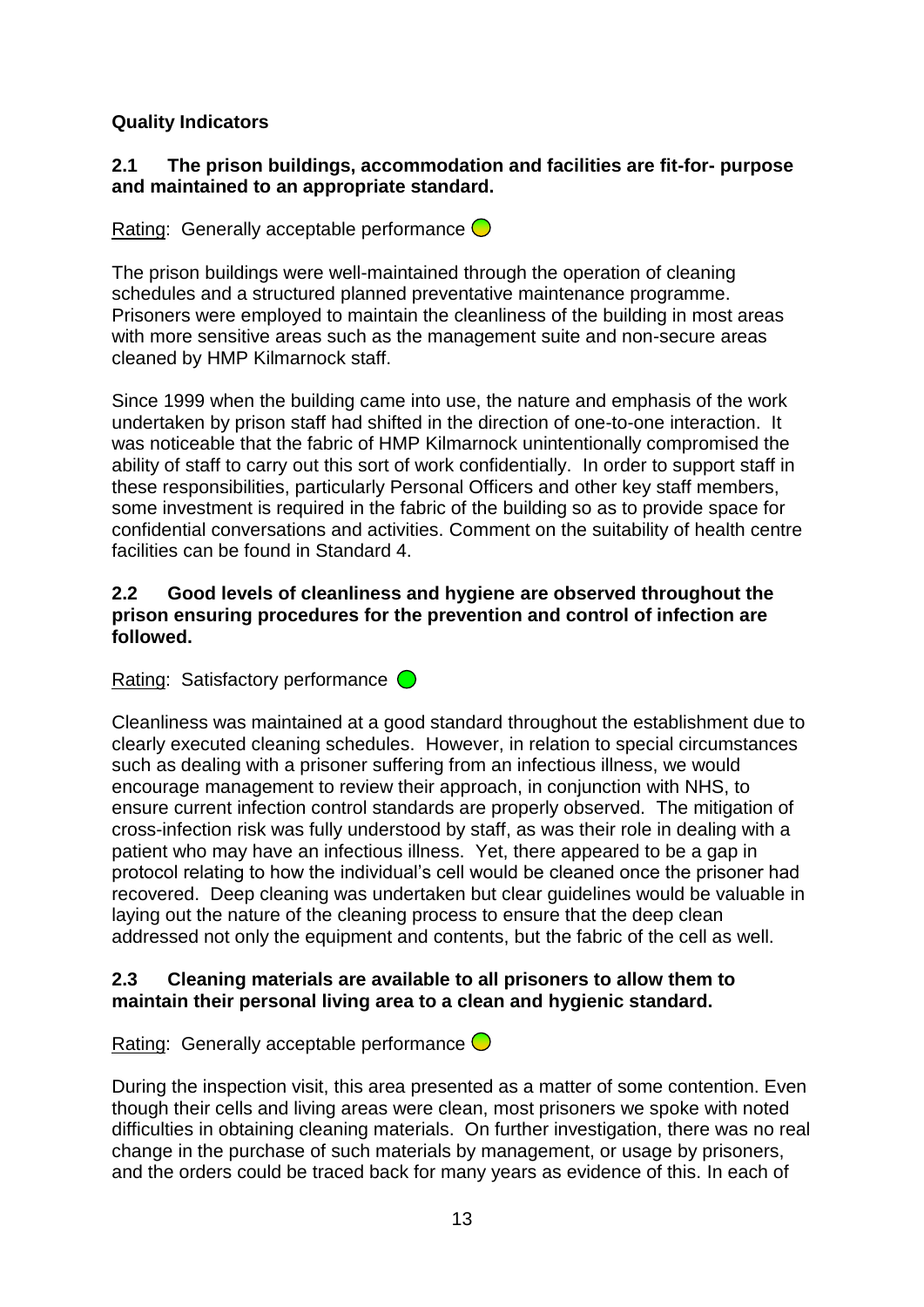the residential areas, stores were well-stocked and ordered. Inspectors came to the conclusion that while the task of controlling the provision of cleaning materials had been transferred from passmen to staff there was a lack of understanding of this amongst the prison population. Clearer communication of this, and the reasons which led to the change, would likely mitigate any further tension in this area.

# **2.4 All prisoners have a bed which is fit-for-purpose and in good condition.**

Rating: Satisfactory performance  $\bigcirc$ 

As stipulated in the contract, all prisoners in HMP Kilmarnock were in single cell accommodation and provided with either a single bed or a bunk bed, all of which were in good order. In accordance with HMIPS reports published about other establishments which are faced with the same issue, the quality of the mattresses should be reviewed as they were easily compressed and allowed for the bed frame beneath to be readily felt when lying down. Appropriate bedding must be provided if prisoners are expected to participate fully in the activities available to them.

# **2.5 All prisoners are given sufficient bedding or are allowed to supply their own. Bedding is in good condition, clean and can be laundered regularly.**

Rating: Generally acceptable performance  $\bigcirc$ 

The bedding observed by inspectors was clean and of good quality. However, the process for laundering of bedding varied depending upon the prisoner location or individual preference; some would send their bedding to the main laundry and some would launder it themselves in the wing facilities. This variability meant that it was not possible to confirm that bedding was washed or changed on a weekly basis. We would have expected to find a clear and consistent process across the establishment of this with all but personal clothing being washed centrally. Lack of clarity was also observed concerning the identification and disposal of bedding that was no longer fit-for-purpose. Further to this, inspectors were informed that serviceable, prison issue clothing was regularly found in hall rubbish bags by the recycling team. These issues emphasise the need for a process to be introduced regarding the laundering and disposal of items provided by the establishment.

# **2.6 A range of toiletries and personal hygiene materials are available to all prisoners to allow them to maintain their sense of personal identity and self-respect.**

Rating: Satisfactory performance  $\bigcirc$ 

The establishment provided a satisfactory range of products and other items could be purchased from the wide selection at the prison canteen by those who wished to and had the funds.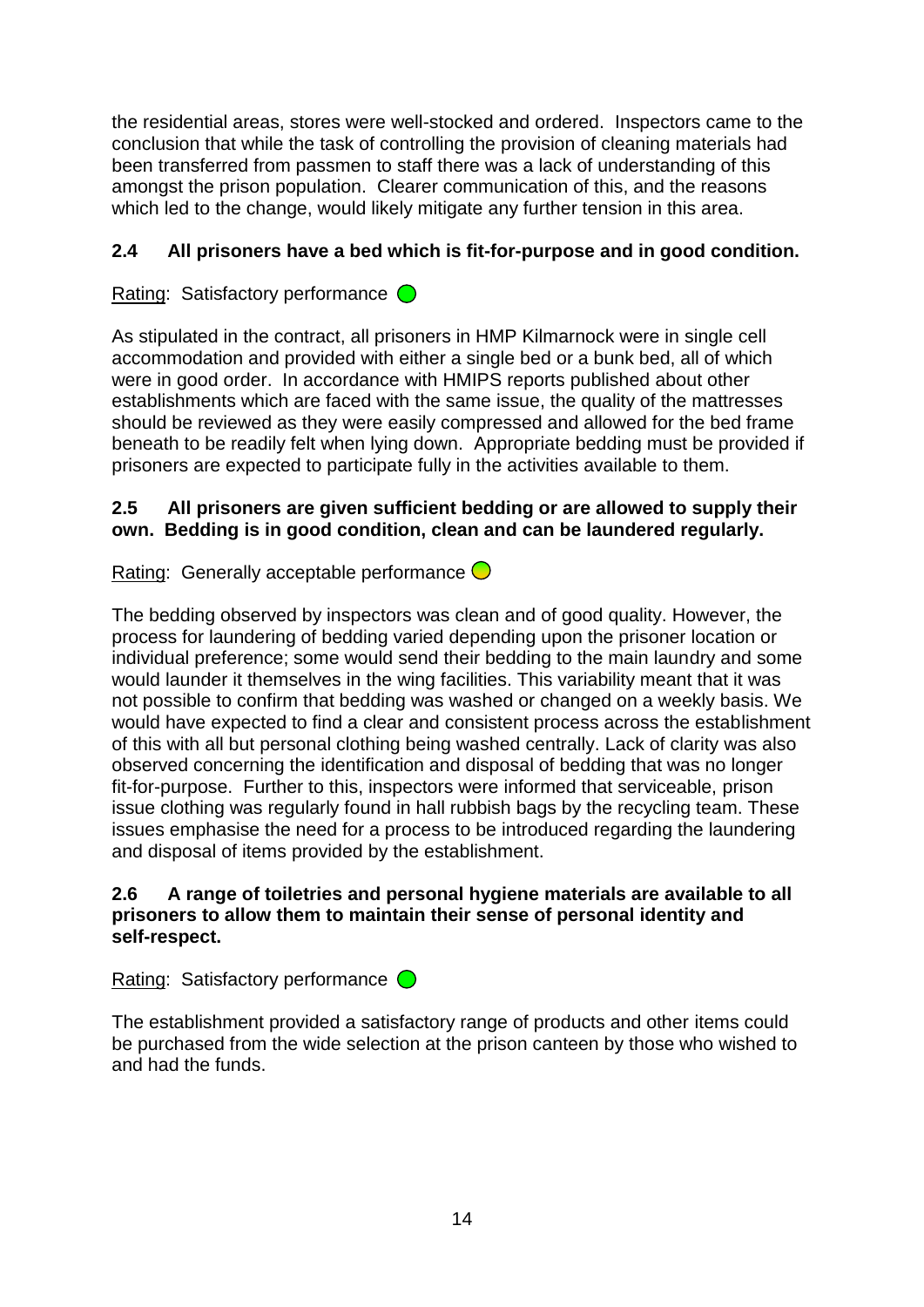### **2.7 All prisoners have access to washing and toileting facilities that is either freely available to them or readily available on request.**

Rating: Satisfactory performance  $\bigcirc$ 

At HMP Kilmarnock each cell had its own toilet and wash-hand basin, whilst shower facilities were located on each of the flats. Prisoners openly acknowledged that access to these was available as often as was required and no restrictions on their use were in place.

**2.8 All prisoners have supplied to them or are able to obtain for themselves a range of clothing suitable for the activities they undertake. The clothes available to them are in good condition, fit-for-purpose and allow them to maintain a sense of personal identity and self-respect. Clothing can be regularly laundered.**

Rating: Generally acceptable performance  $\bigcirc$ 

Similar to the issue of access to cleaning materials noted in QI 2.3 there was a difference of opinion between staff and prisoners regarding the provision of prison clothing. Prisoners were of the view that clothing was not in plentiful supply and that items such as fleeces were very difficult to obtain. Yet, when investigating further, inspectors were shown records marking the establishment"s purchase of similar quantities of clothing over a long period of time.

Prisoners were also found hoarding prison issue clothing in their cells and staff in recycling often recovered serviceable items thrown away. Inspectors took the view that this discrepancy may be linked in part to the lack of consistent approach implemented with regard to laundering and disposal of prison issue clothing. In light of this, management should review the arrangements in place for the laundering and provision of clothing to ensure it meets the needs of the prisoners and the establishment.

# **2.9 The meals served to prisoners are nutritionally sufficient, well-balanced, varied, served at the appropriate temperature and well-presented.**

Rating: Satisfactory performance  $\bigcirc$ 

HMP Kilmarnock's daily allowance for prisoner food (£2.88) was slightly higher than in SPS establishments and provided breakfast, a soup and sandwich lunch along with a two course hot meal in the evening.

Food was cooked in the main kitchen and transported to the wing pantries in heated trolleys. Whilst the food tasted by inspectors was hot and well-presented, the long time that baked or fried foods sat in the heated trolleys resulted in reduced quality. Taking this into account, and noting that this is experienced in other establishments too, the food delivered was as well-presented as possible. Management should, however, ensure that the food transportation process allows for food to be served as close to the time of production as possible and spends a minimal amount of time in the trolley. The establishment almost always used recipes that had been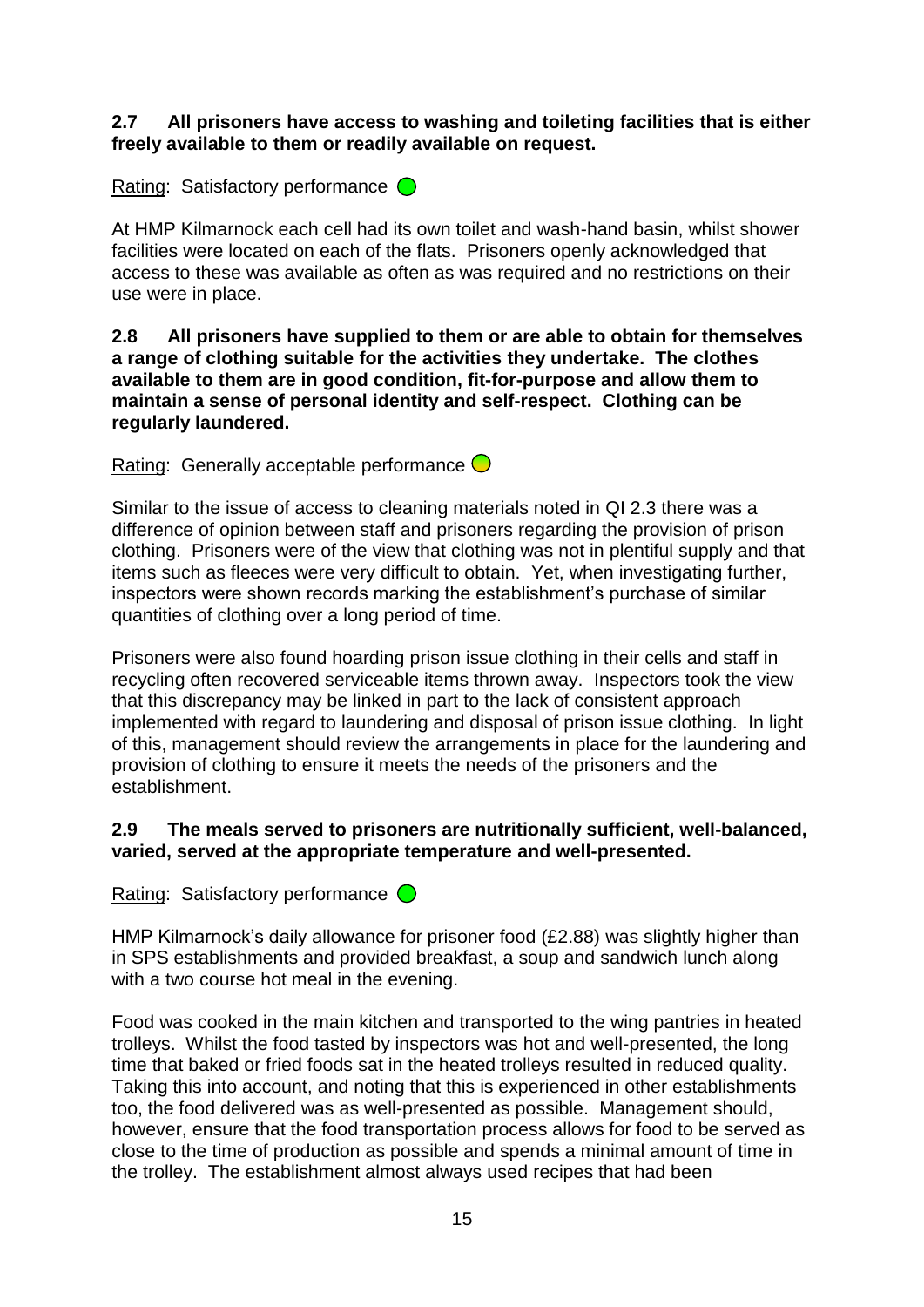independently analysed with nutritional content readily available and a nutritionally balanced diet was achieved for the prisoners.

### **2.10 The meals served to each prisoner conform to their dietary needs, cultural or religious norms.**

Rating: Satisfactory performance  $\bigcirc$ 

A wide range of cultural and religious preferences were catered for and prisoners were able to choose such options from the menu provided via the ATM on each wing. Any other specific dietary needs were met by the kitchen on the advice of medical staff. Where a specific need could not be met from the menus provided, the catering staff met with the individual to ensure that an appropriate menu choice was provided.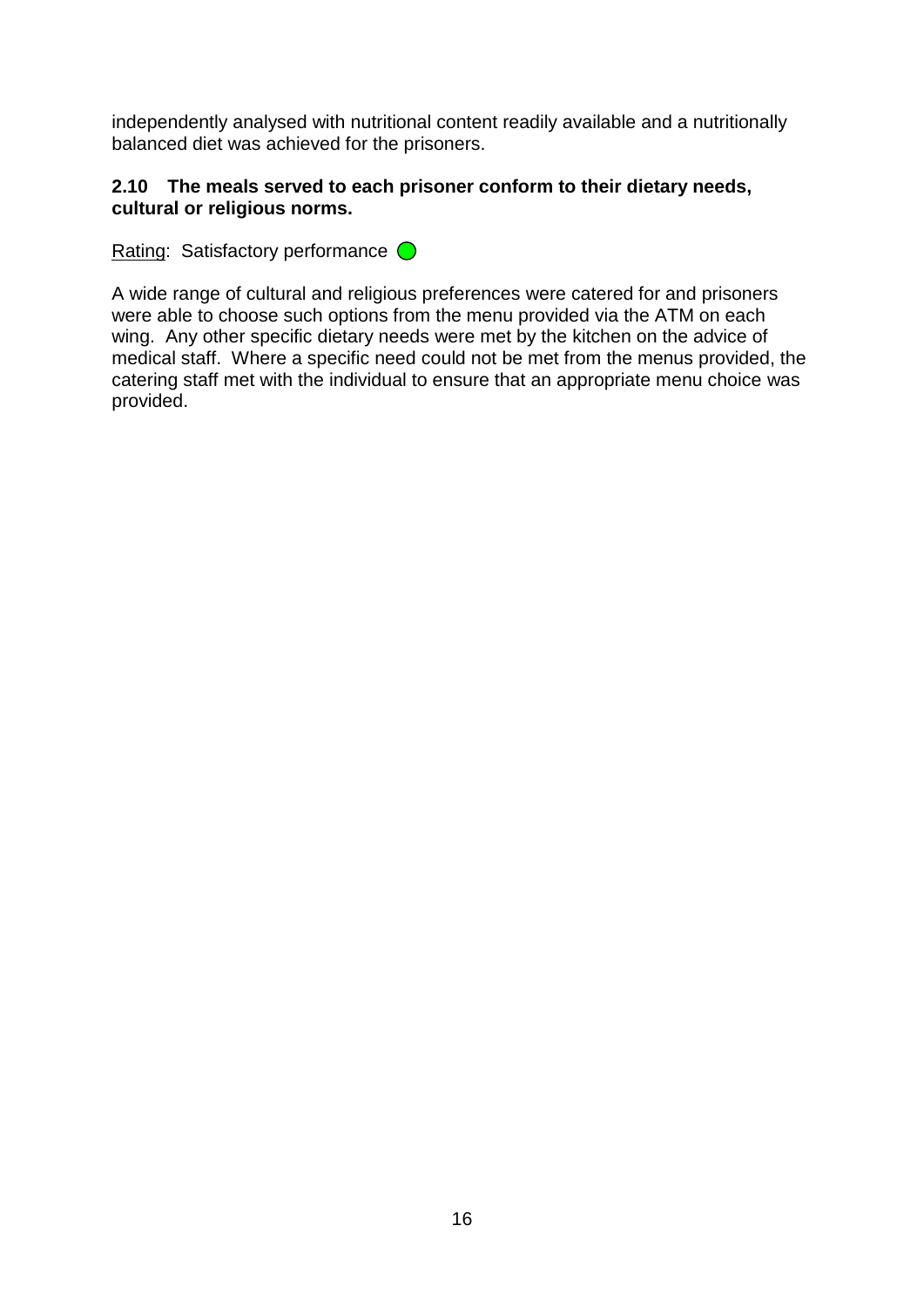### **STANDARD 3 - PERSONAL SAFETY**

**The prison takes all reasonable steps to ensure the safety of all prisoners.** 

### **Commentary**

**All appropriate steps are taken to minimise the levels of harm to which prisoners are exposed. Appropriate steps are taken to protect prisoners from harm from others or themselves. Where violence or accidents do occur, the circumstances are thoroughly investigated and appropriate management action taken.** 

#### **Inspection findings**

Overall Rating: Satisfactory performance  $\bigcirc$ 

When speaking with staff from a diverse range of duties and prisoners representing the main population groups in focus groups during inspection, there were very few concerns expressed about safety in HMP Kilmarnock and the atmosphere around the prison confirmed this. There was one clear and significant exception to this, a number of NHS staff reported feeling unsafe and some of the practices used, such as consultation room doors being left ajar, were justified as necessary for staff safety. This situation should be reviewed in order to understand why NHS staff feel this way when the rest of the staff group do not.

Prisoners who were at risk to themselves were assisted and cared for appropriately whilst those individuals who posed a risk to others were well-managed by the prison. In connection with this, the Separation and Reintegration Unit (SRU) was also used effectively. Satisfactory contingency plans and response protocols were in place to deal with unexpected incidents as and when they arose. Forums such as the Tactical Tasking and Co-ordination Group (TTCG), the Keep Separate protocol, the Managing Fear Inducing, Intimidating and Violent Behaviours policy and the ACT 2 Care policy were all in place to reduce instances of violence, tackle bullying and care for vulnerable prisoners who may be at risk.

Relationships between the majority of staff and prisoners were noted as being positive and this was observed throughout the inspection visit.

HMIPS were made aware of staff concerns about the lack of breaks for residential staff while undertaking shifts in excess of six hours. If this is the case we would expect management to satisfy themselves that this shift pattern does not contravene the Working Time Regulations.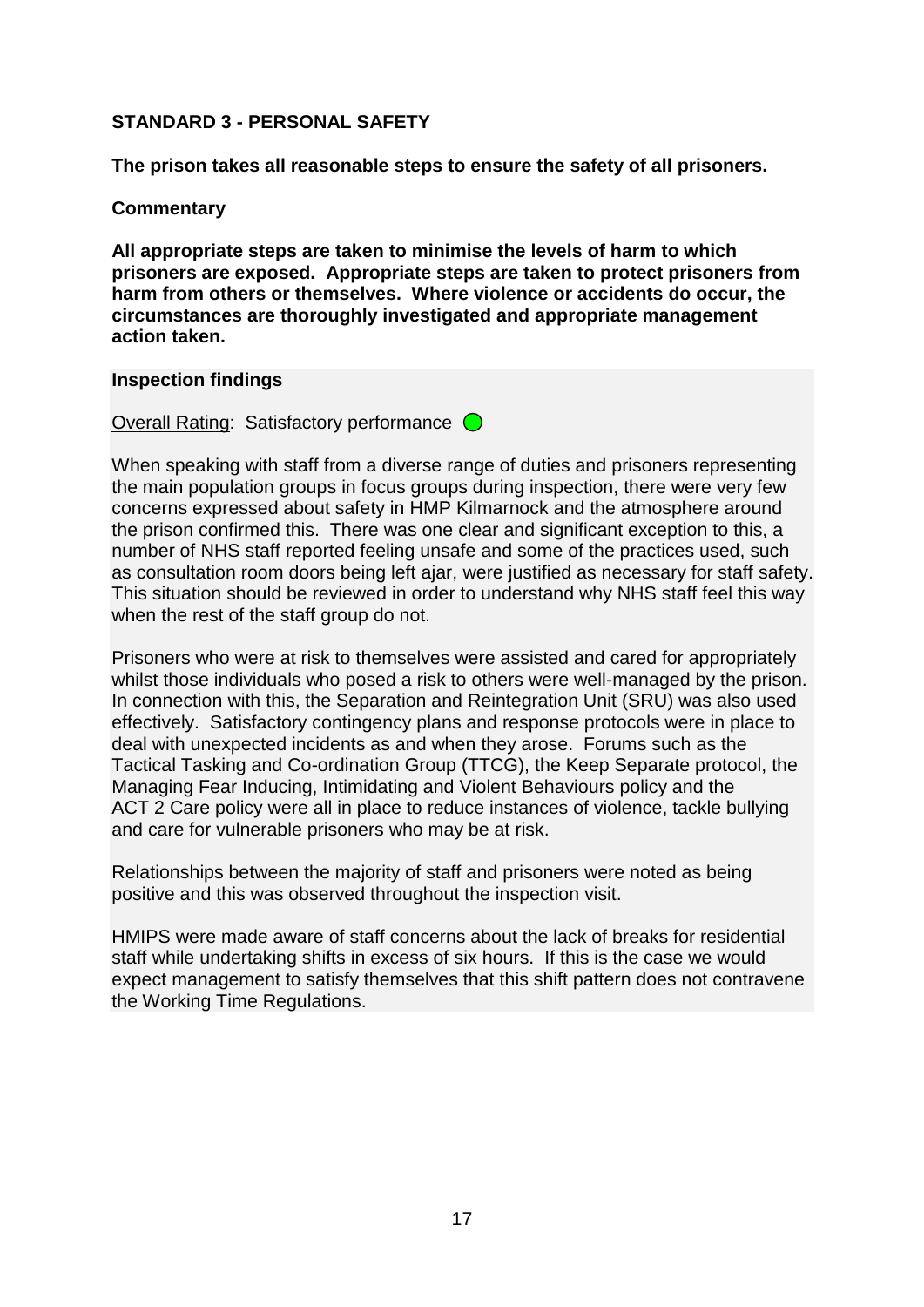**3.1 All reasonable steps are taken to minimise situations that are known to increase the risk of aggressive or violent behaviour. Where such situations are unavoidable, appropriate levels of supervision are maintained.**

# Rating: Satisfactory performance  $\bigcirc$

The process for minimising the risk of violent behaviour began in reception or in the case of a planned transfer, at the sending establishment, and appropriate measures were in place regarding the location of prisoners and the use of the SRU. Further to this, a number of inspectors commented on the positive relationships observed between staff and prisoners and in particular, when a violent incident was witnessed those not involved responded well to staff instruction. As part of its anti-violence policy and processes, the prison operated a Managing Fear Inducing, Intimidating and Violent Behaviours Strategy. For this strategy to be fully effective, we would encourage management to ensure that staff understand exactly what it includes. The prison also employed forums such as the TTCG to reduce the likelihood of violent instances.

# **3.2 The requirements of Health and Safety legislation are observed throughout the prison.**

Rating: Satisfactory performance  $\bigcirc$ 

A Health and Safety Committee met on a regular basis and a formal process of Health and Safety inspections was observed throughout the prison which records findings along with actions tasked to appropriate staff. Training levels were appropriate and audits were carried out by both HMP Kilmarnock and the SPS Controller Team.

# **3.3 All activities take place according to safe systems based on realistic risk assessments.**

Rating: Satisfactory performance  $\bigcirc$ 

A comprehensive set of risk assessments and safe systems of work were available and tested on a random selection basis by a number of inspectors. These were considered as a satisfactory standard.

# **3.4 The behaviour of staff contributes to the lowering of the risks of aggression and violence.**

Rating: Satisfactory performance  $\bigcirc$ 

In general, all prisoners spoke favourably of their relationships with staff. Moreover, staff acknowledged that their manner of interaction with prisoners played a direct role in lowering risks of aggression and violence. It was observed that when larger groups of staff were carrying out supervisory duties like the route, they did so competently. It was reported by inspectors that on some occasions the staff could be encouraged to be even more challenging towards certain individuals in the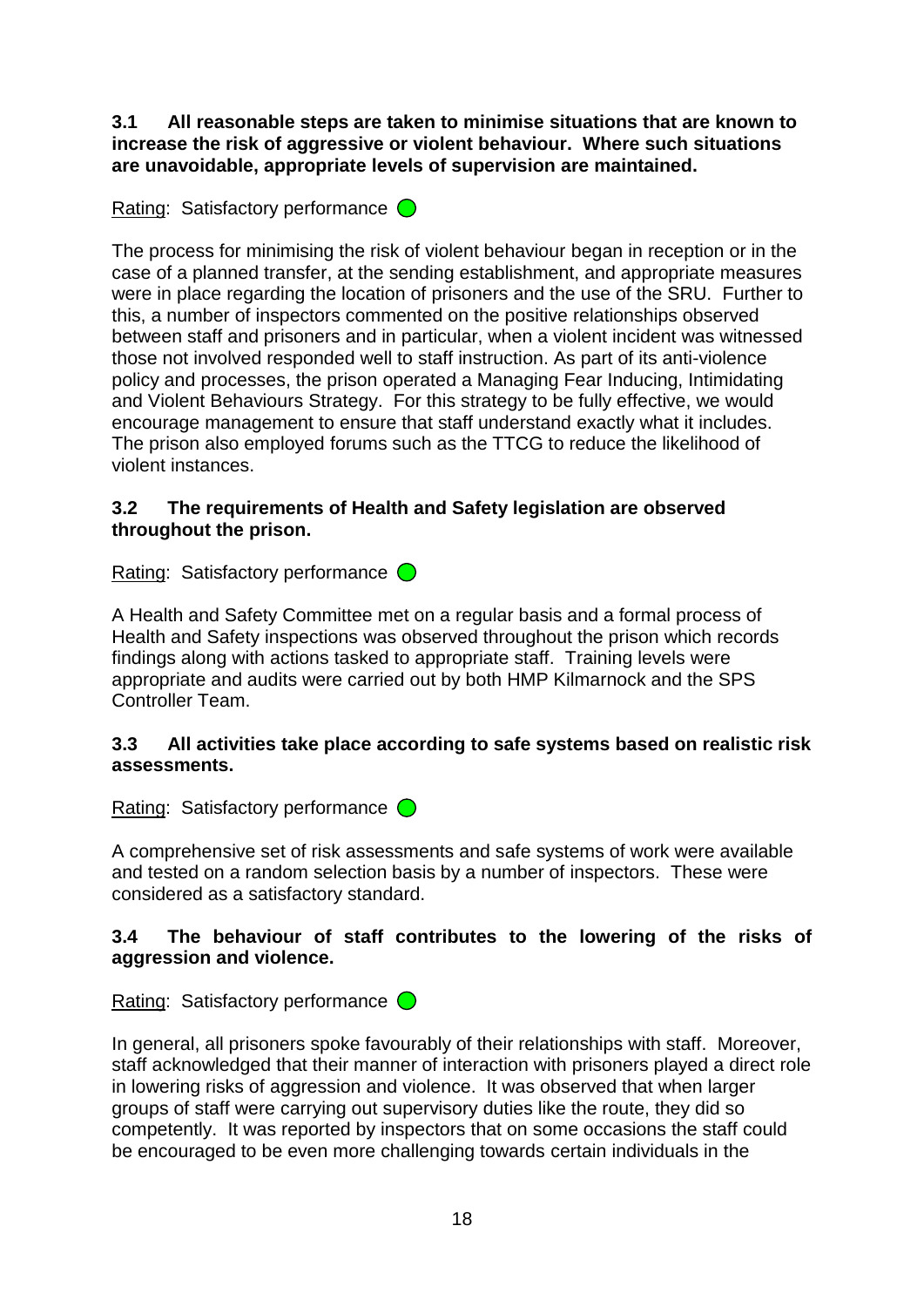residential areas. However, in the SRU and house blocks, staff were witnessed dealing with difficult individuals in a very positive manner and should be commended for this.

# **3.5 Care is taken during the period immediately following the admission of a prisoner to ensure their safety.**

# Rating: Satisfactory performance  $\bigcirc$

During the admission process, risks presented by the prisoner were considered and during interviews with Reception staff the prisoner was given the opportunity to discuss any issues they felt were relevant. These interviews were then followed up with an interview with the nurse to ensure a rounded assessment of the prisoner. Inspectors observed the admission of one prisoner who had been homeless before coming into custody and Reception staff were particularly attentive to his situation. Alongside the staff, HMP Kilmarnock had a prisoner in a peer support capacity who met with all those admitted as soon as possible after admission to assist with the transition into custody. In deliberations regarding the best location for individuals, both reception and residential staff demonstrated care and an awareness of the requirements of each individual depending on their circumstances.

# **3.6 The prison implements thorough and compassionate practices to identify and care for those at risk of suicide or self-harm.**

Rating: Satisfactory performance  $\bigcirc$ 

At the time of inspection, there were two prisoners deemed as being at high risk of suicide or self-harm and as a consequence were being managed under the ACT 2 Care process. These cases presented very different sets of challenges for the staff involved in terms of their day-to-day management. Inspectors attended case conferences for both individuals and examined the accompanying paperwork. Staff involved in both case conferences were professional and displayed a high level of care and compassion, as is to be expected in these circumstances. Both prisoners were offered time out of their cells on a regular basis and staff did their utmost to engage with them meaningfully whenever the opportunity arose.

### **3.7 The prison takes particular care of prisoners whose appearance, behaviour, background or circumstances leave them at heightened risk of harm or abuse from others.**

Rating: Satisfactory performance  $\bigcirc$ 

Risk assessments were conducted for all prisoners in reception during which evaluations were made as to whether the prisoner posed any risks to themselves or to others and equally whether they would be at risk of abuse from others. For high profile prisoners these processes took place prior to their arrival. As mentioned before, the prison used a Keep Separate protocol and a Managing Fear Inducing, Intimidating and Violent Behaviours policy as well as the ACT 2 Care policy. Every effort was made to integrate prisoners where possible but where this was not practicable, the protection facility was available.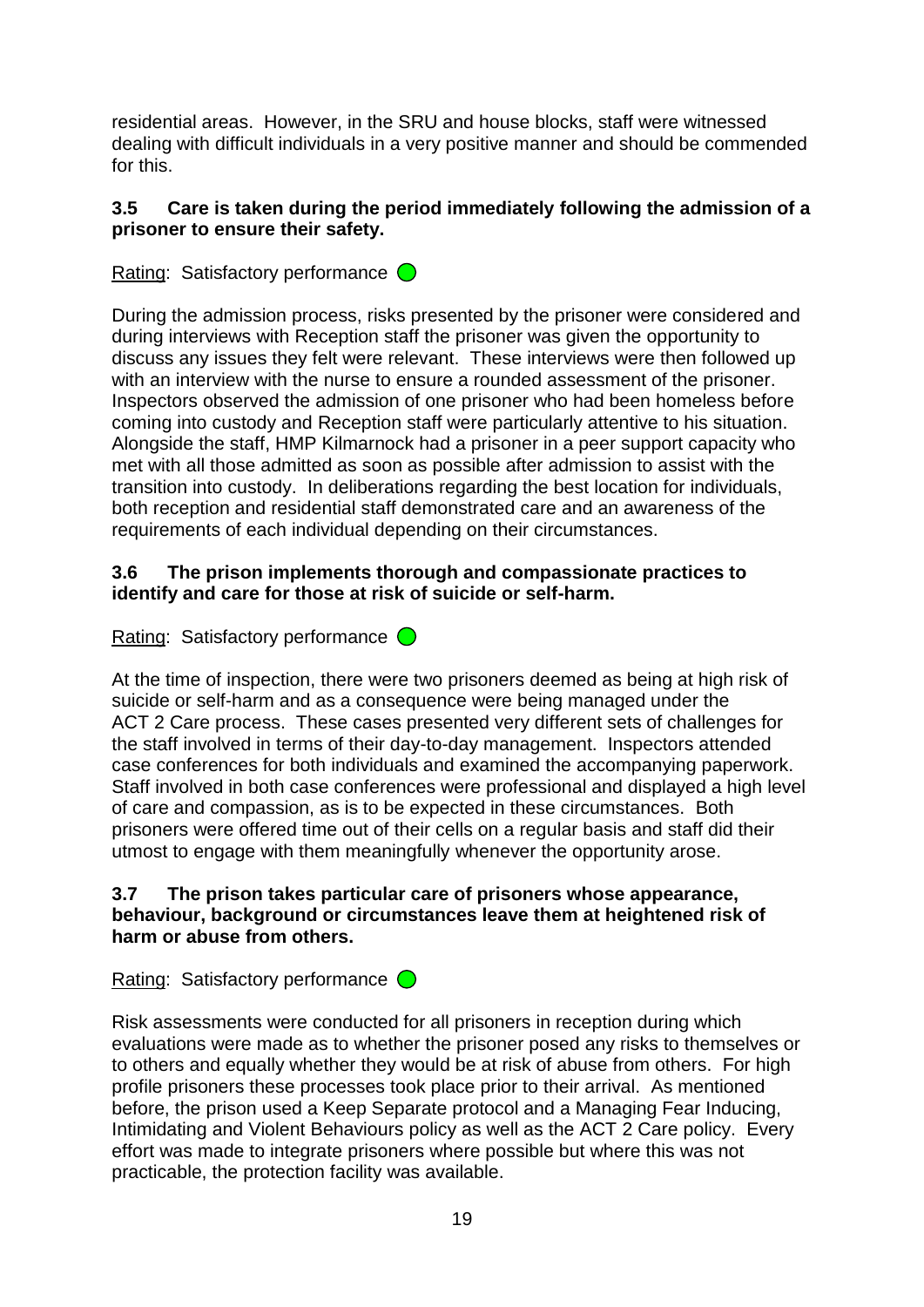### **3.8 The allocation, management and supervision of prisoners known to present a risk takes into account the nature of the risk they present.**

# Rating: Satisfactory performance  $\bigcirc$

At the time of inspection there were a small number of prisoners who could be described as high profile or were known to present a risk at HMP Kilmarnock. Inspectors deemed that the level of supervision these prisoners were subject to was commensurate with the risk presented and the risks posed were routinely discussed at forums such as the TTCG with appropriate measures enacted where necessary as a result. Also during the inspection a security awareness week was held with focus on high profile individuals throughout the prison.

The relationship between HMP Kilmarnock staff and the SPS Controllers worked well with respect to managing those deemed as being at risk in the establishment; all decisions to remove prisoners from association were signed-off by the Controllers and the paperwork was of a good standard.

### **3.9 Where bullying or harassment of prisoners is suspected or known to have taken place, steps are taken to isolate those responsible from their current or potential victims and to work with them to modify their behaviour.**

Rating: Generally acceptable performance  $\bigcirc$ 

HMP Kilmarnock was proactive in tackling bullying and harassment and employed a number of different approaches to do so. Staff challenged the behaviour of prisoners who were known to be bullying others and where necessary removed them from association in serious circumstances. The Keep Separate protocol was used to ensure that prisoners who experienced difficulties with other individual prisoners were kept apart. In addition, intelligence was routinely gathered relating to anti-social behaviours exhibited by prisoners and again this was challenged appropriately by staff. We would encourage HMP Kilmarnock to develop their staff group in line with the Managing Fear Inducing, Intimidating and Violent Behaviours policy so as to ensure staff members have all the necessary skills to continue to effectively challenge prisoners who display this sort of behaviour.

# **3.10 Those who have been the victims of bullying or harassment are offered support and assistance.**

Rating: Satisfactory performance  $\bigcirc$ 

During the inspection visit it was clear that every effort was made to assist any prisoner who found themselves the victim of bullying or harassment. Staff and prisoners during focus groups commented positively on the efforts made to care for disenfranchised individuals or groups and senior management were keen to highlight that where individuals were bullying others, it would be the perpetrators who would be moved first rather than the victims. It was apparent that every effort would be made to ensure that victims of bullying or harassment need not resort to protection status for safety.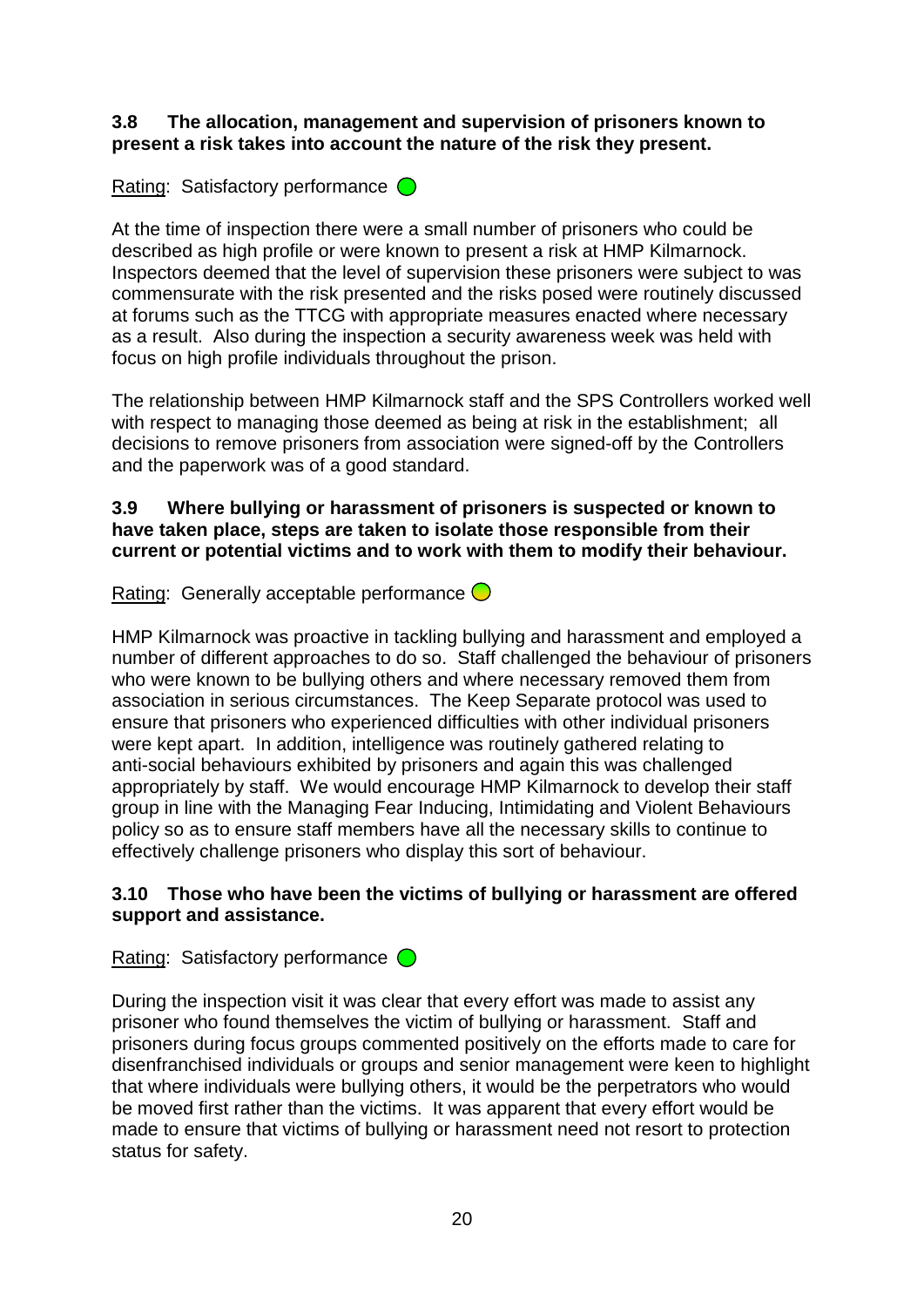**3.11 Allegations or incidents of mistreatment, intimidation, hate, bullying, harassment or violence are investigated by a person of sufficient independence and lead to appropriate management action.**

Rating: Satisfactory performance  $\bigcirc$ 

The approaches taken to deal with situations of this nature were outlined in the Managing Fear Inducing, Intimidating or Violent Behaviours policy. Options ranged from residential staff and managers tackling the issue on the wing to a more tactical approach by managers from the Intelligence Management Unit (IMU). During the inspection we spoke to a number of Custodial Operations Managers about the policy and they confirmed how it would work in the event of these allegations being made by a prisoner.

# **3.12 Systems are in place throughout the prison to ensure that a proportionate and rapid response can be made to any emergency threat to safety or life that might occur.**

Rating: Satisfactory performance  $\bigcirc$ 

Over the course of the inspection visit and particularly in focus groups, the staff were clear that when a staff alarm was activated there were appropriate levels of staff responding in a very timely manner. The first response protocol consisted of six members of staff - two from house block one, two from house block two, one from the gymnasium and one from reception - and was allocated by radio call sign. Several members of staff confirmed that the response worked well and when a staff alarm was activated during the inspection, this was observed with appropriate levels of staff responding to the incident.

# **3.13 There are emergency means of communication and alarms throughout the prison; they are tested regularly and are working satisfactorily.**

Rating: Generally acceptable performance  $\bigcirc$ 

Throughout the establishment there was a general alarm system with points located in various parts of the prison. However, in some areas these points were located quite high up the wall and in one setting the point had a number of obstacles beneath it which meant that some staff members would be unable to reach the alarm point unless they climbed on top of the obstacles. Evidence provided showed that both general and personal alarm systems were regularly tested.

### **3.14 There is an appropriate set of plans for managing emergencies and unpredictable events and staff are adequately trained and exercised in the roles they adopt in implementing the plans.**

Rating: Generally acceptable performance  $\bigcirc$ 

In the case of unpredicted and emergency events, contingency plans were available either in paper form or electronically within a secure folder which had restricted access to a limited number of personnel. HMP Kilmarnock had staff trained in key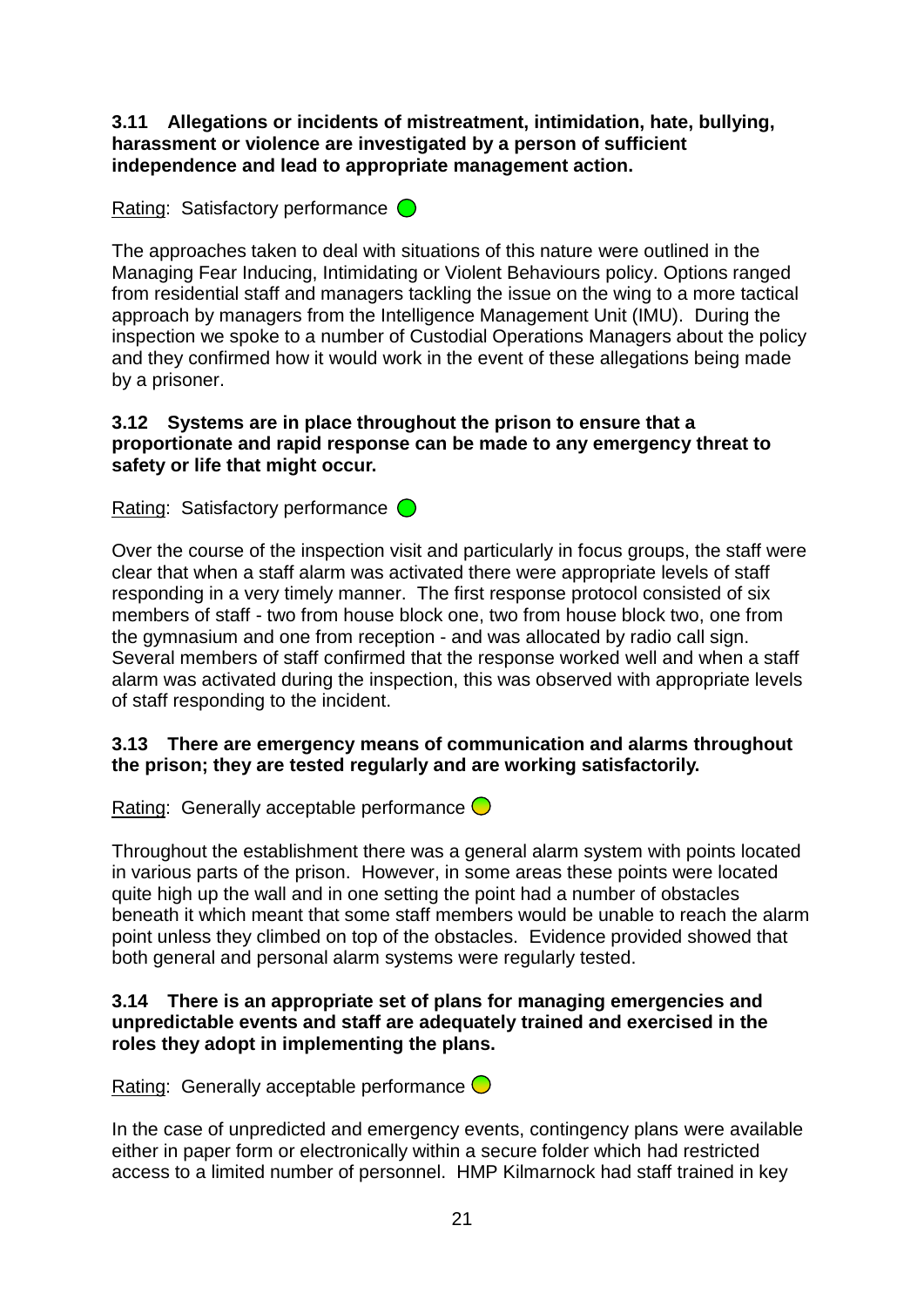roles such as Siege Area Co-ordinator and Operational Support Team Leader in the event of a serious incident and a week of local incident management training takes place annually with staff from SPS College. When analysing training statistics there appeared to be a shortfall in advanced operational support team training with regards to the establishment"s requirement. However, we are aware that this has been foreseen by management and training is to be fully completed in early 2017.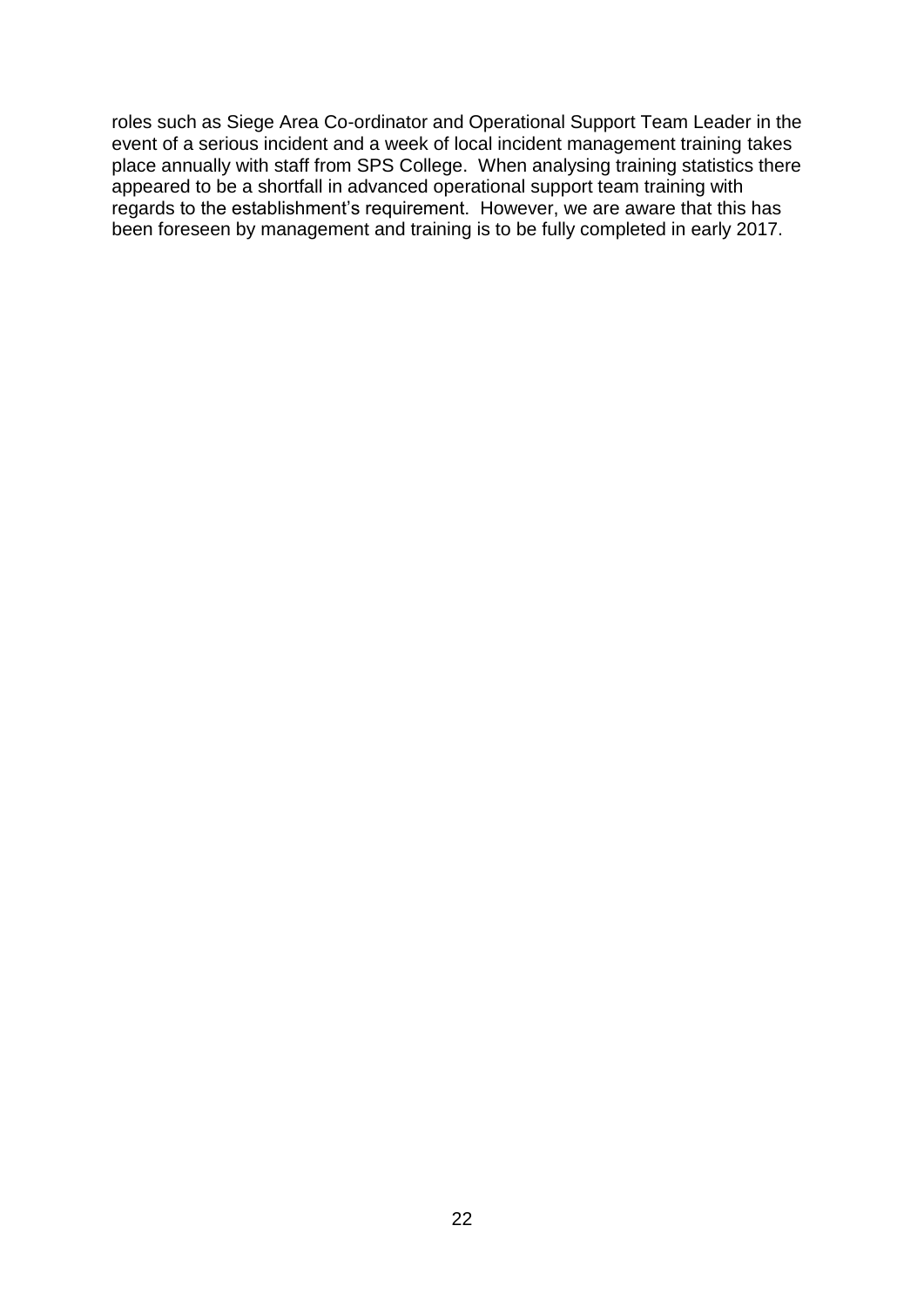# **STANDARD 4 – HEALTH AND WELLBEING**

**The prison takes all reasonable steps to ensure the health and wellbeing of all prisoners.**

#### **Commentary**

**All prisoners receive care and treatment which takes account of all relevant NHS standards, guidelines and evidence-based treatments. Healthcare professionals play an effective role in preventing harm associated with prison life and in promoting the health and wellbeing of all prisoners.**

#### **Inspection findings**

**Overall rating:** Generally acceptable performance  $\bigcirc$ 

The clinical operations manager and the healthcare team had a clear vision and desire to improve healthcare services for the patients in HMP Kilmarnock, however, the physical infrastructure of the health centre and lack of appropriate clinical space to see patients hindered the ability to deliver and develop services within the prison.

Much of the accommodation within the health centre was no longer fit-for-purpose. Some of the rooms were unusable and required significant refurbishment before they could be used as consultation rooms. The health centre"s clinical operational manager had submitted her concerns and a business case to improve the environment, however this had resulted in no tangible improvements through a lack of collaborative agreement between all the parties. This stalemate appears, at least in part, to be based on who is responsible for paying for the changes.

There were substantial waits for access to the dentist; prisoners could wait on average 20 weeks to access a routine dental appointment.

The mental health team had a list of 42 patients waiting to be assessed with no regular audits of referrals and response times. This meant the mental health team could not reliably explain how long people were waiting to be seen for assessment. **This was a concern.**

Patient flow appeared to be the biggest challenge with many prisoners not arriving on time for their appointment and of more concern, frequent late notice cancellations. HMP Kilmarnock were not able to allow the flexibility of adding patients to the daily list if there were cancellations due to safety and good order reasons. This resulted in the waste of valuable resources.

The referral process for accessing services provided in the health centre was unclear to both prisoners and staff. Referral forms were not written in plain English, were poorly laid out and written in small print.

Inspectors were also concerned that prisoners did not always have access to confidential consultations with healthcare staff.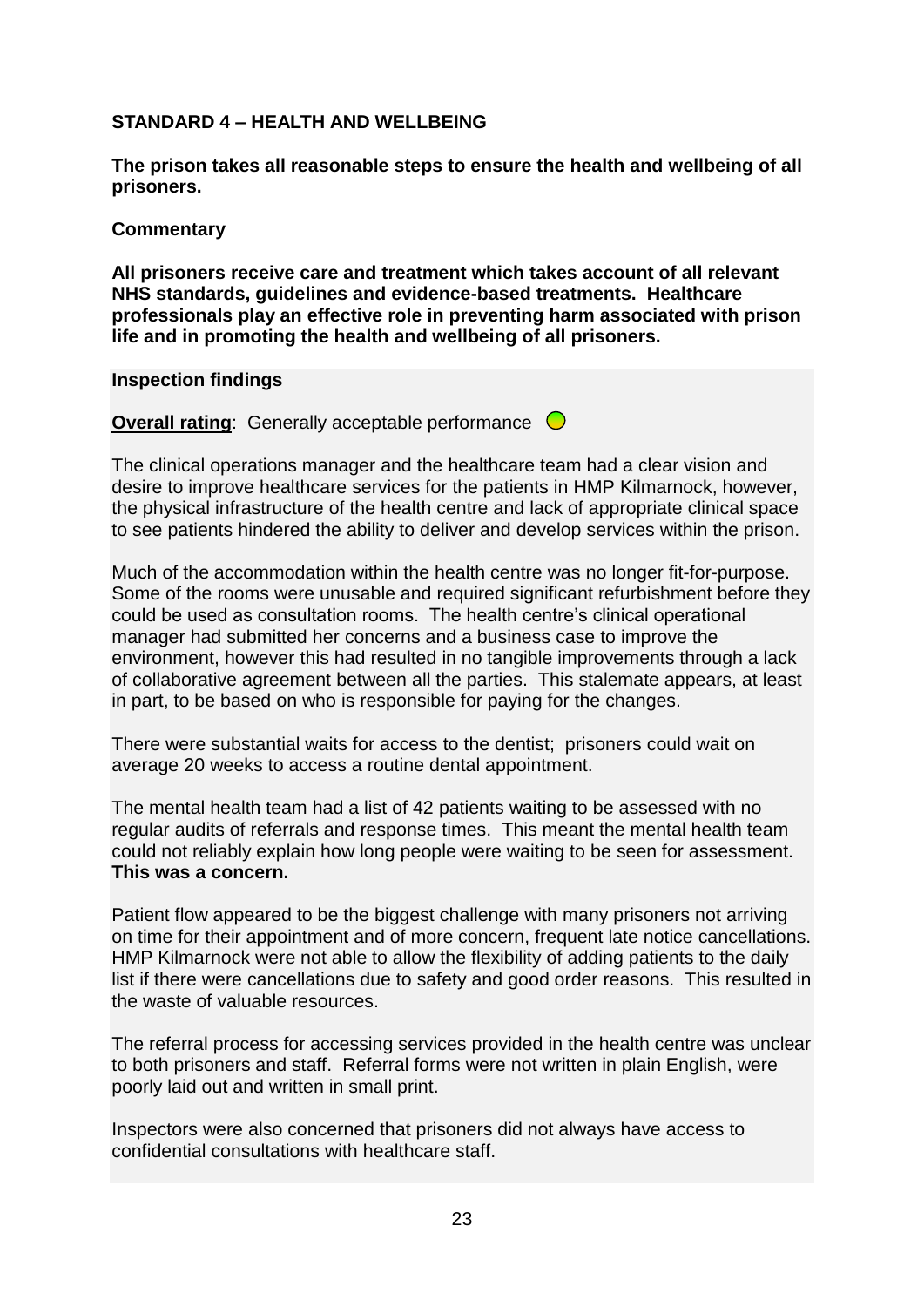There were areas of good practice such as the work being undertaken in the management of long-term conditions and the development of a prescribing formulary exception local operating procedure. The healthcare team had also been able to reduce the number of daily medicine administration rounds from four to two, allowing nursing staff time to focus on delivering their long-term condition clinics and planning future group work for mental health patients. However, lack of suitable healthcare accommodation to hold the clinics was impeding progress.

# **4.1 There is an appropriate level of healthcare staffing in a range of specialisms**

Rating: Generally acceptable performance  $\bigcirc$ 

Prisoners could access a range of specialist services which were available in the prison including: psychiatry; podiatry; GP and out-of-hours services; blood borne virus and optical services.

A Dentist and Dental Hygienist Service was available.

There were no learning disability nurses employed within the core healthcare team however, there were two trained nurses who had undertaken additional training and were link nurses for learning disabilities. Additional training had also been given to general nurses to enhance their knowledge and skills in relation to tissue viability and diabetes.

The current structure of the core healthcare team had recently been reviewed. At the time of inspection, the team had no healthcare support worker in place to support registered nursing staff, therefore registered nurses were having to carry out tasks normally undertaken by the healthcare support worker instead of their clinical duties. A number of vacancies had recently been filled and a Registered Mental Health Nurse Band 6 nurse was due to take up post. There was full-time administrative support for the team.

The prison had no regular provision for clinical psychology, occupational therapy, speech and language therapy or dieticians. **This was a concern**.

Additional support was provided from a specialist substance misuse pharmacist who had in collaboration with the clinical operations manager and prison GPs developed a prescribing formulary exception local operating procedure. They had also reviewed the daily Administration Rounds; successfully reducing medication rounds from four times daily to twice daily and reviewed the In Possession Medication Guidance for HMP Kilmarnock. **This was practice worth sharing**.

# **4.2 Prisoners have direct confidential access to a healthcare professional.**

Rating: Poor performance  $\bigcirc$ 

There was not a consistent approach for prisoners to access and make referrals to the healthcare team, with the documented process for referrals not being followed by patients and staff. On speaking to both prisoners and staff we were given conflicting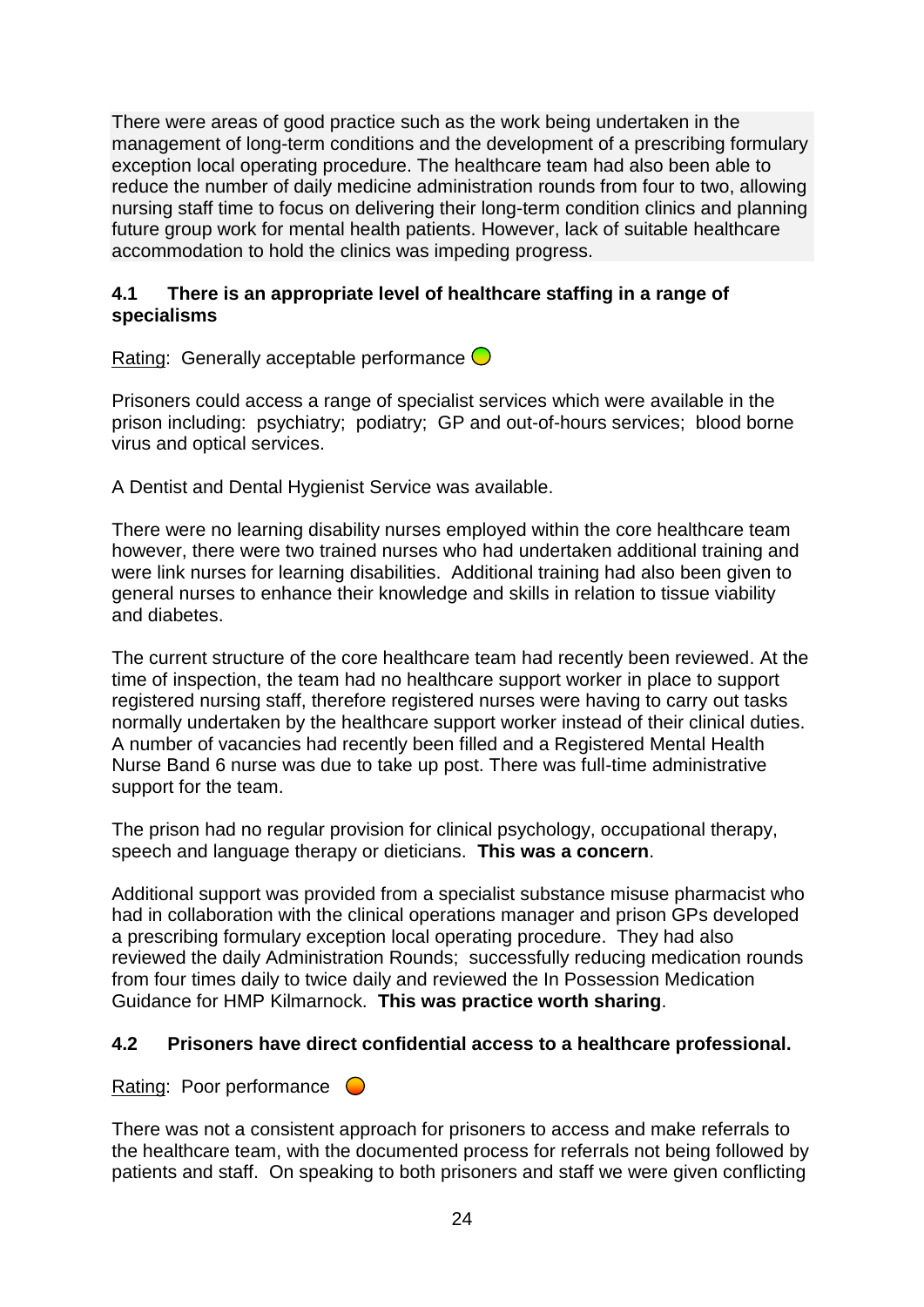responses in relation to the process for referring. The health centre"s "Local Operating Procedures for referrals", stated that prisoners should ask healthcare staff for a referral form. On visiting the wings we saw that there were referral forms openly available in the wings, though this was not consistent throughout the estate.

On reviewing the referral forms and information leaflets we observed that they covered a range of services, however they were not written in plain English, were poorly laid out and written in small print. We were informed that referral forms in other languages were not readily available however these would be made available on request.

We observed the process for patients to make a referral to the healthcare team. Once completed the initial referral form was placed in a locked post-box located outside the triage rooms. Staff emptied the boxes daily and administration staff recorded the number of referrals received and signposted them to the appropriate service. A slip of paper stating that their referral had been received (without an envelope) was returned to the patient. Patients were not given any indication of when they should expect an appointment.

The health centre staff were aware of the shortcomings of the current process and a new referral system response, using the ATM system was being considered, however, there were issues relating to information governance which needed to be explored further before this could be progressed and implemented.

### **4.3 Appropriate confidentiality of healthcare consultations and records is maintained in the prison.**

Rating: Poor performance  $\bigcirc$ 

We observed that confidentiality was not always appropriately maintained during healthcare consultations. In the health centre privacy curtains were not used and doors were not fully closed during consultations. Custodial officers stood directly outside the rooms. Further to this, inspectors observed that repeatedly a custodial officer was present during nurse triage clinics in the wings. The decision to have a custodial officer present during a consultation should only be taken when a risk to staff safety has been identified through a formal risk assessment and supported by documentary evidence.

The room where ACT 2 Care case conferences were held contained a white board showing the observation status of other patients, breaching confidentiality requirements.

In contrast, we did observe supervised drug administration where the prison officer stood outside in the corridor but not directly next to the prisoner so any conversation could not be heard.

Confidentiality was generally maintained with regards to the retention of patients" health records. Appointment slips and results information from health staff was given to patients in a sealed envelope which was marked as confidential.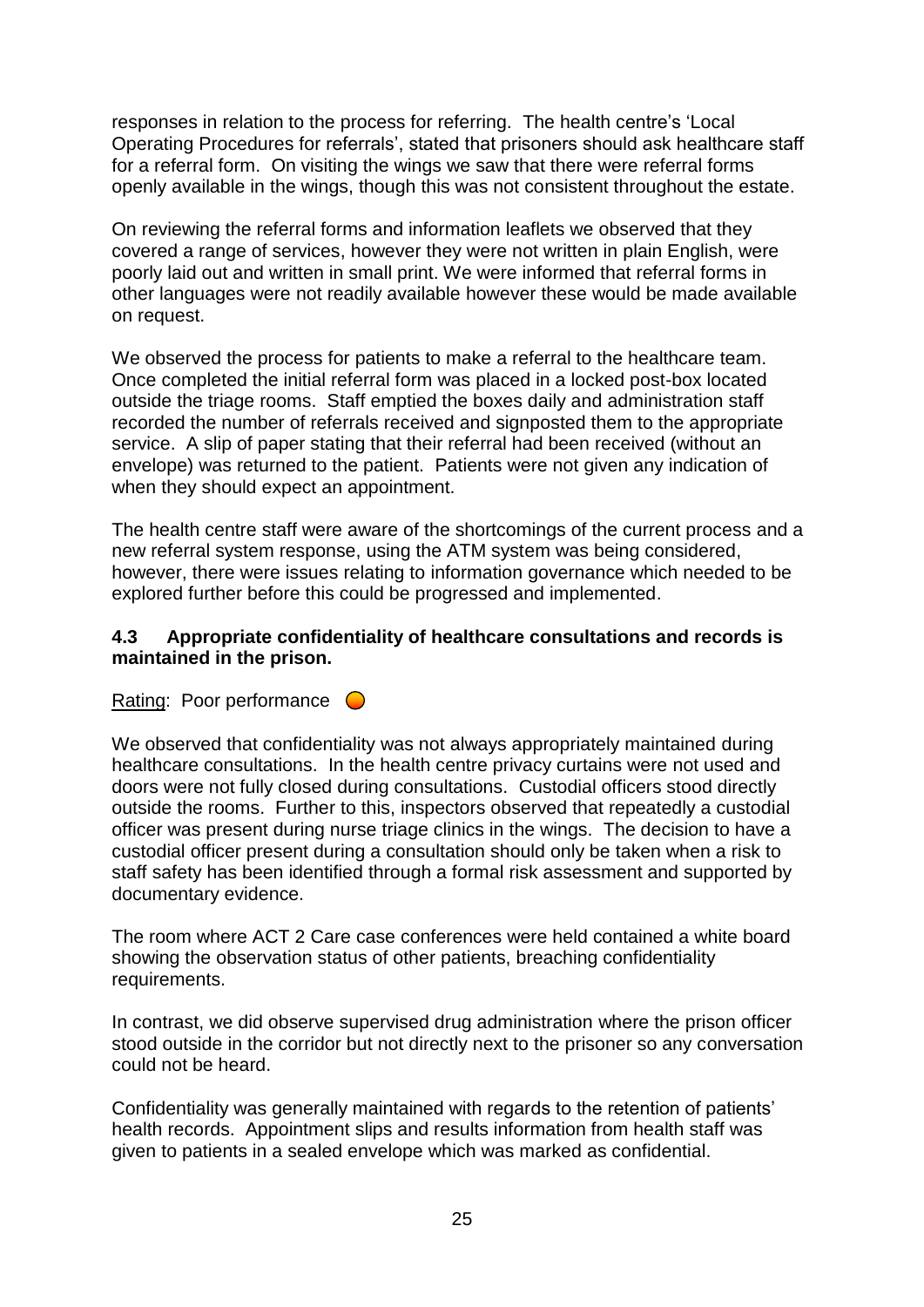Information about a patient was shared with custodial staff through the PR2 system. Medical markers or alerts contained only sufficient information to ensure the management of risks.

During GP consultations confidentiality of electronic and paper-based information was maintained: the computer screen was not visible to the prisoner and patients' paper health records and drug Kardex were securely stored within the health centre and could only be accessed by health staff.

### **4.4 Healthcare provided in the prison meets accepted professional standards.**

Rating: Satisfactory performance  $\bigcirc$ 

At the time of our visit, the current structure of the core healthcare team had recently been reviewed to enable the future healthcare needs of the prisoners to be met. The Clinical Operational Manager had a clear vision for the team and service. The review included staffing requirements, managerial and governance arrangements, and reporting lines for assurance.

There were clear systems in place for checking Nursing and Midwifery Council registrations and supporting revalidation for nursing staff. Nursing staff told us that they felt supported with revalidation.

All staff had up-to-date knowledge and skills framework plans and scheduled review dates. Staff were up-to-date with their mandatory training and reported that access to training identified through knowledge skills and framework was good.

The induction process for new staff was comprehensive and detailed. This was validated by staff who said that they valued the induction process.

Clinical supervision and line management support was not readily available to the mental health nurses. A Band 6 clinical nurse had been recruited to provide overall leadership to the mental health nursing team. A start date had been agreed for them to take up post.

The healthcare team had been able to reduce the number of daily medicine administration rounds from four to two, allowing nursing staff time to focus on planning future group work for mental health patients and enabling the healthcare team to run long term condition clinics.

We observed the administration of controlled drugs and were satisfied that the process of administration and recording were in line with the Nursing and Midwifery Council guidelines and NHS Ayrshire and Arran"s policy for the administration of controlled drugs.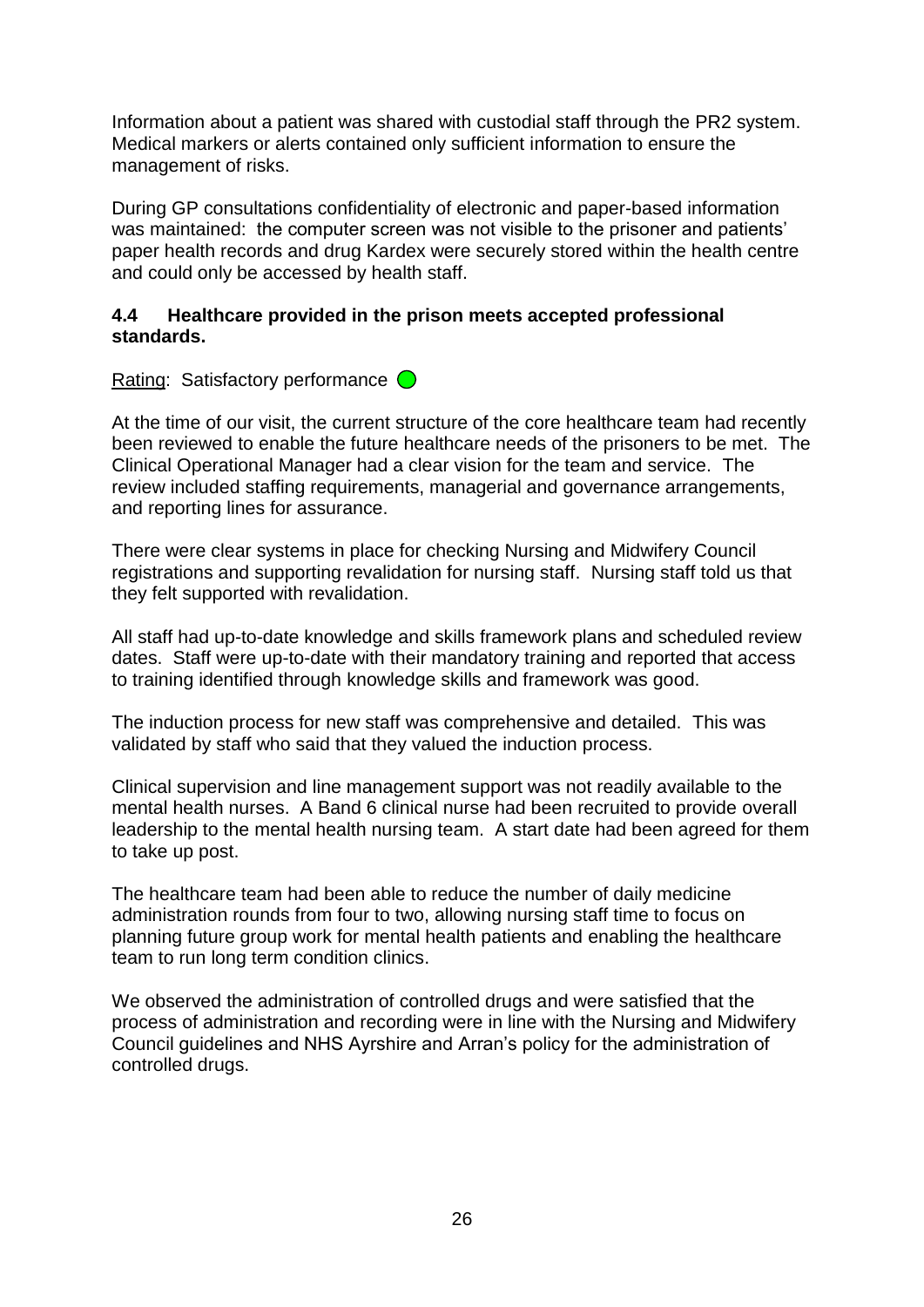### **4.5 Where the healthcare professional identifies a need, prisoners are able to access specialist healthcare services either inside the prison or in the community.**

### Rating: Poor performance  $\bigcirc$

Referrals to NHS services out with the prison were made by the appropriate clinician, for example the GP. A paper-based system was in place as the IT system did not support electronic referral.

The number of custodial officers required in order to allow the health centre to operate at maximum efficiency was disputed by the parties involved. Health centre staff were clearly of the view that four were required, with HMP Kilmarnock of the view that three was all that was required. This situation requires to be resolved as a matter of urgency in order that specialist healthcare services and clinics within the prison run to full capacity. **This was a concern**.

The physical infrastructure of the health centre and lack of appropriate clinical space to see patients also hindered the ability to deliver core and specialist clinics within the prison.

Although mental health nurses could offer low intensity psychological interventions, with no clinical psychology service in the prison, prisoners were not offered any specialist high intensity interventions.

Dental and optician services were largely provided by community based providers. Although eight dental clinics were held within the prison every week, the waiting time for a routine appointment was 20 weeks. We were advised by the dental team that at the time of our visit 145 patients, equating to 29% of the total prison population, were waiting to be seen. Patient flow appeared to be the biggest challenge; prisoners not arriving on time for their appointment, frequent cancellations, and HMP Kilmarnock not allowing patients to be added to the daily list if there were cancellations.

The primary care team were pursuing a proposal for two new clinics, a review clinic for new prisoners after they had been in the prison for two weeks, and a pre-liberation clinic to identify potential issues and put in place appropriate through care services. Lack of suitable healthcare accommodation to hold the clinics were impeding the process.

We were informed that for prisoners identified as being at risk of suicide or acutely mentally unwell, the mental health team triaged referrals to ensure these individuals were seen quickly. However, we were concerned that there was no standardised team approach to screening and discussing referrals.

Subsequent communication with the prisoner about progress of their referral, and what they should do if their mental health deteriorated whilst waiting to be seen, was poor. Furthermore, there were no regular audits of the mental health team"s referrals and response times. This meant that the mental health team could not reliably explain how long people were waiting to be seen. During the inspection we were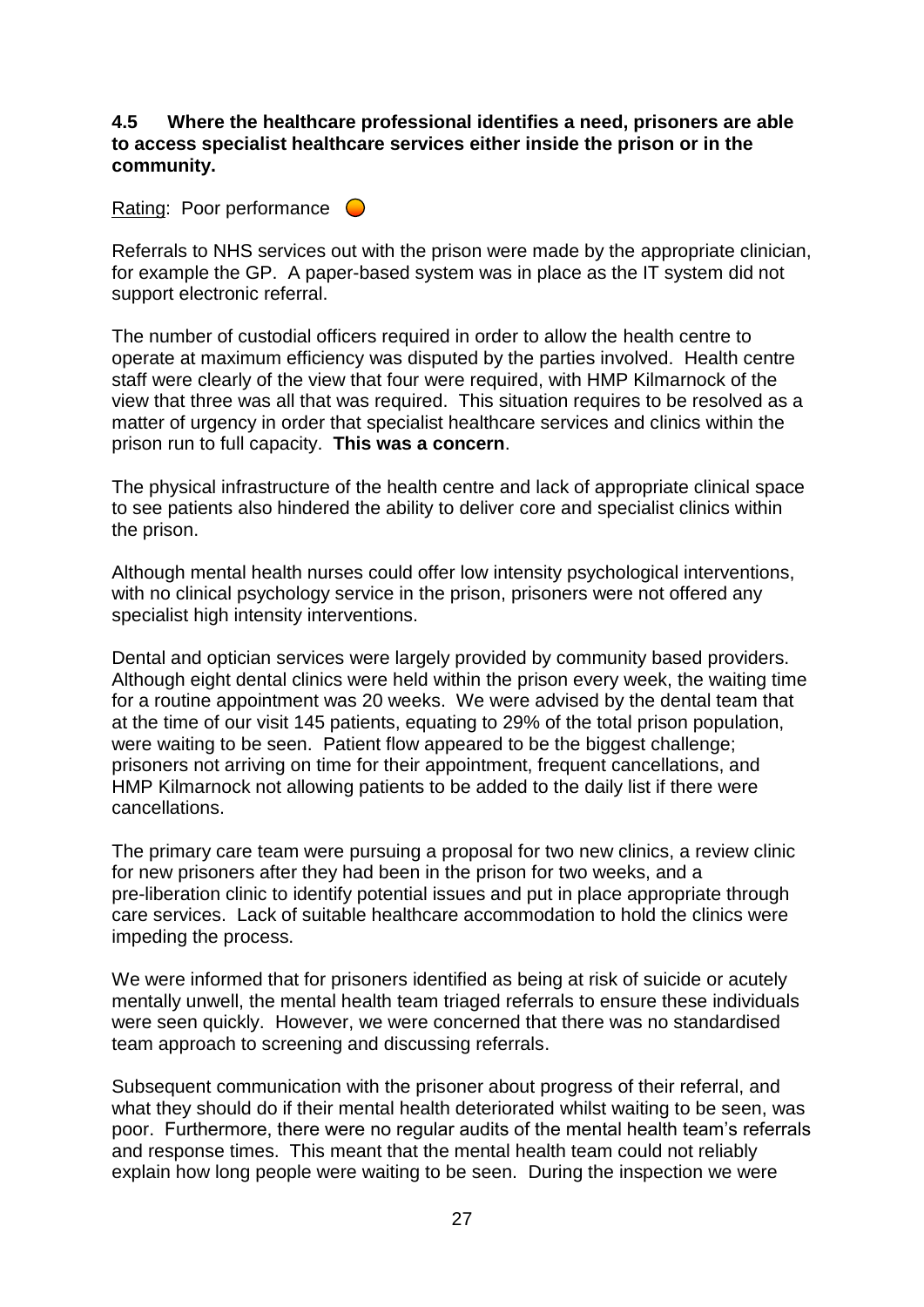told that there were 42 patients currently on the waiting list for an initial assessment. **This was a concern**.

### **4.6 Prisoners identified as having been victims of physical, mental or sexual abuse are supported and offered appropriate treatment. The relevant agencies are notified.**

Rating: Generally acceptable performance  $\bigcirc$ 

There were no written procedures in place for the notification of abuse occurring within the prison. Staff were told verbally by colleagues during their induction.

Prisoners who suffered injury within the prison were seen immediately by the healthcare team and if the injury was serious would attend the local accident and emergency department.

Within the prison there was limited support available for prisoners who had experienced sexual abuse. Although prisoners could speak to chaplaincy or prison listeners there was no formal counselling or clinical psychology service. Engagement with external specialist agencies and Third Sector Organisations was poor. There were no formal mechanisms to seek specialist support from external agencies. As a result prisoners who had experienced sexual abuse had no access to specialist support. **This was a concern**.

As previously detailed in QI 4.5 the mental health team could only deliver low intensity psychological interventions for patients.

# **4.7 Care is taken during the period immediately following the admission of a prisoner to ensure their health and wellbeing.**

Rating: Satisfactory performance  $\bigcirc$ 

Immediately following admission, all new prisoners and those transferred from another prison received an initial physical and mental health needs screening by registered nursing staff. Any prisoners with long-term conditions such as asthma, chronic obstructive pulmonary disease (COPD) or diabetes were identified at this stage to facilitate onward referral to the appropriate nurse-led clinics. We were informed that a urinalysis specimen was also taken and tested. Healthcare staff could access interpreter services through language line for prisoners whose first language was not English.

New prisoners and transfers were seen by the prison GP within 24 hours of admission and prisoners transferred from other prisons were seen within 72 hours. The prison GP could access the prisoner's initial health screening assessment information through the Vision clinical system. The GP completed the ACT 2 Care documentation and if deemed appropriate, any medical markers were put on to the PR2<sup>1</sup> system.

 1 The SPS electronic prisoner records system - version 2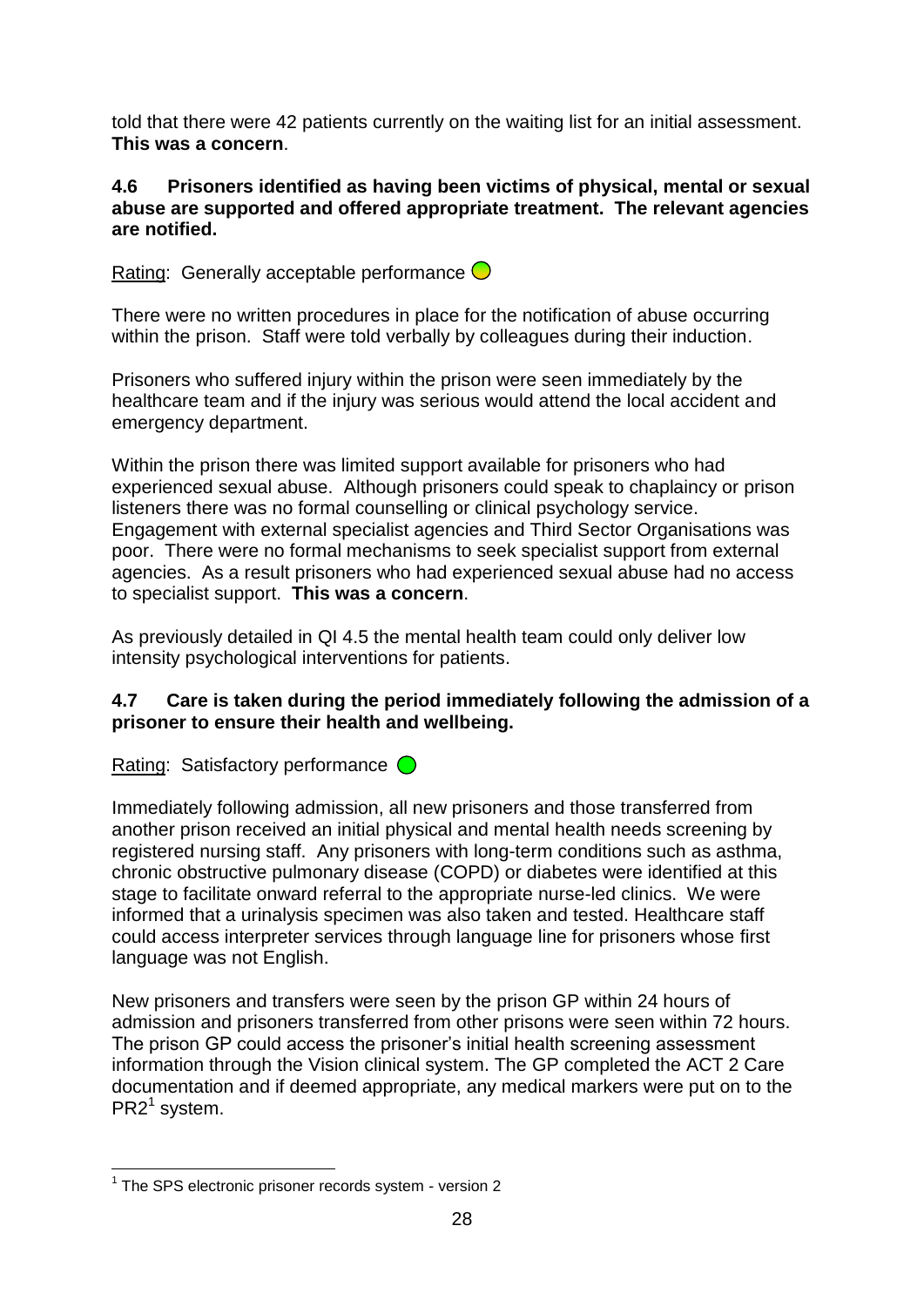To assist the healthcare team to accurately identify health issues in a timely manner, the prison had introduced a new process to obtain key health information from the prisoner"s GP. On admission prisoners were asked to sign a consent form permitting the health centre to contact their GP and to request a summary of their healthcare needs. In addition a copy of the prisoner"s emergency care summary was accessed by the prison healthcare staff in advance of receiving their full healthcare records. **This was practice worth sharing**.

Medications prescribed were in line with NHS Ayrshire and Arran"s guidance for HMP Kilmarnock"s prescribing formulary exception local operating procedure and based on evidence-based practice. Several of the prisoners we had the opportunity to speak with conveyed a degree of dissatisfaction with the prison"s prescribing guidelines: principally because for some prisoners they did not continue on drugs that were prescribed in the community.

### **4.8 Care plans are implemented for prisoners whose physical or psychological health or capability leave them at risk or harm from others.**

Overall Rating: Generally acceptable performance  $\bigcirc$ 

Patients with specific physical health needs had outcome-focused care plans personalised to their individual needs. Disabled cells were available in the wings for prisoners who had disabilities.

When a prisoner was considered at risk of self-harm or suicide, the plan of care was jointly agreed through the Act 2 Care process held within the staff office.

The mental health team offered low level psychological interventions in addition to self-help material. As detailed in QI 4.5 there were 42 patients waiting to be assessed by the mental health team. The mental health nurses managed their own case load and made decisions regarding the discharge of a patient from the caseload. **This was a concern**.

Once a patient was assessed by the mental health team a standardised mental health assessment was taken and documented using the Functional Analysis of Care Environment, a system used by the local mental health services in NHS Ayrshire and Arran. A care plan was generated and completed by the mental health nurse and the patient. Care plans were outcome-focused and personalised. The patient was offered a copy of the care plan.

# **4.9 Healthcare staff offer a range of clinics relevant to the prisoner population.**

Rating: Satisfactory performance  $\bigcirc$ 

Healthcare staff were motivated and committed to supporting the health needs of prisoners. There were a range of clinics currently offered such as asthma, COPD, hypertension, epilepsy, and diabetes. As previously discussed in QI 4.5 the primary care team were unable to progress plans to introduce two new clinics, due to the lack of appropriate rooms. The mental health team and addiction team were also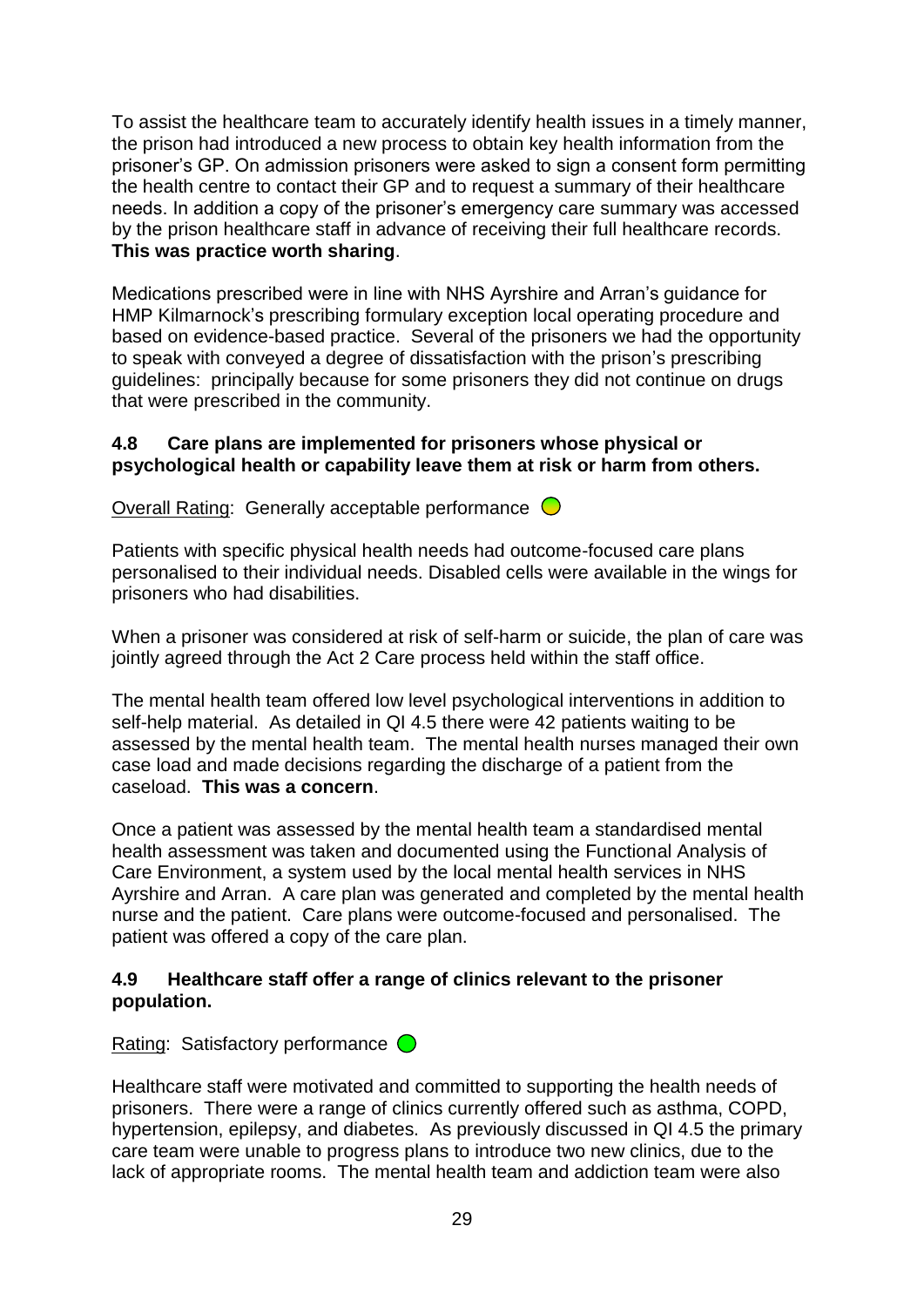keen to introduce group work into the prison, however, due to the current lack of appropriate rooms to hold groups this work had been unable to progress. Discussions had taken place about utilising the staff room for groups, however this had not been implemented at the time of inspection.

# **4.10 Preventive healthcare practices are implemented effectively in relation to Transmissible diseases.**

Rating: Generally acceptable performance  $\bigcirc$ 

Staff were aware of infection prevention and control procedures. Venepuncture was the standard method for assessing the blood borne virus status of new prisoners. Even though this is the least expensive method of testing it requires the prisoner to either volunteer for testing or inform staff of any risk factors on admission to prison. Other prisons offer dried blood spot testing to all prisoners on an opt-out basis during the admission process which has shown to increase uptake. However, the uptake within HMP Kilmarnock to the blood borne virus and sexual health service was good and they provided health promotion as well as testing and treatment.

### **4.11 Preventive healthcare practices are implemented effectively in relation to the maintenance of hygiene and infection control standards.**

Rating: Poor performance  $\bigcirc$ 

The physical infrastructure of the nursing triage rooms on the wings was not fit-for-purpose. The room did not have hand wash sinks with mixer taps, there was not sufficient space to conduct clinical interventions and healthcare staff told us that there was no regular cleaning of the triage room by HMP Kilmarnock. This resulted in the majority of healthcare being delivered in the health centre.

With the exception of the dental room there was no evidence of healthcare staff undertaking formal cleaning schedules or routine audits, therefore the healthcare team could not provide assurance that clinical equipment or rooms were clean. We found traces of white dust on low level surfaces throughout the health centre and the triage rooms.

Health centre staff told us that they had contact with the infection prevention and control team at NHS Ayrshire and Arran. The health centre could contact the infection control team for advice if required, and on-site visits were undertaken by the infection control team.

We witnessed good staff hand hygiene and use of personal protective equipment. Hand gel was available in the health centre and triage rooms. Sharps bins and bins for pharmaceutical waste were appropriately labelled and assembled. There was a biohazard team trained to deal with blood spillages.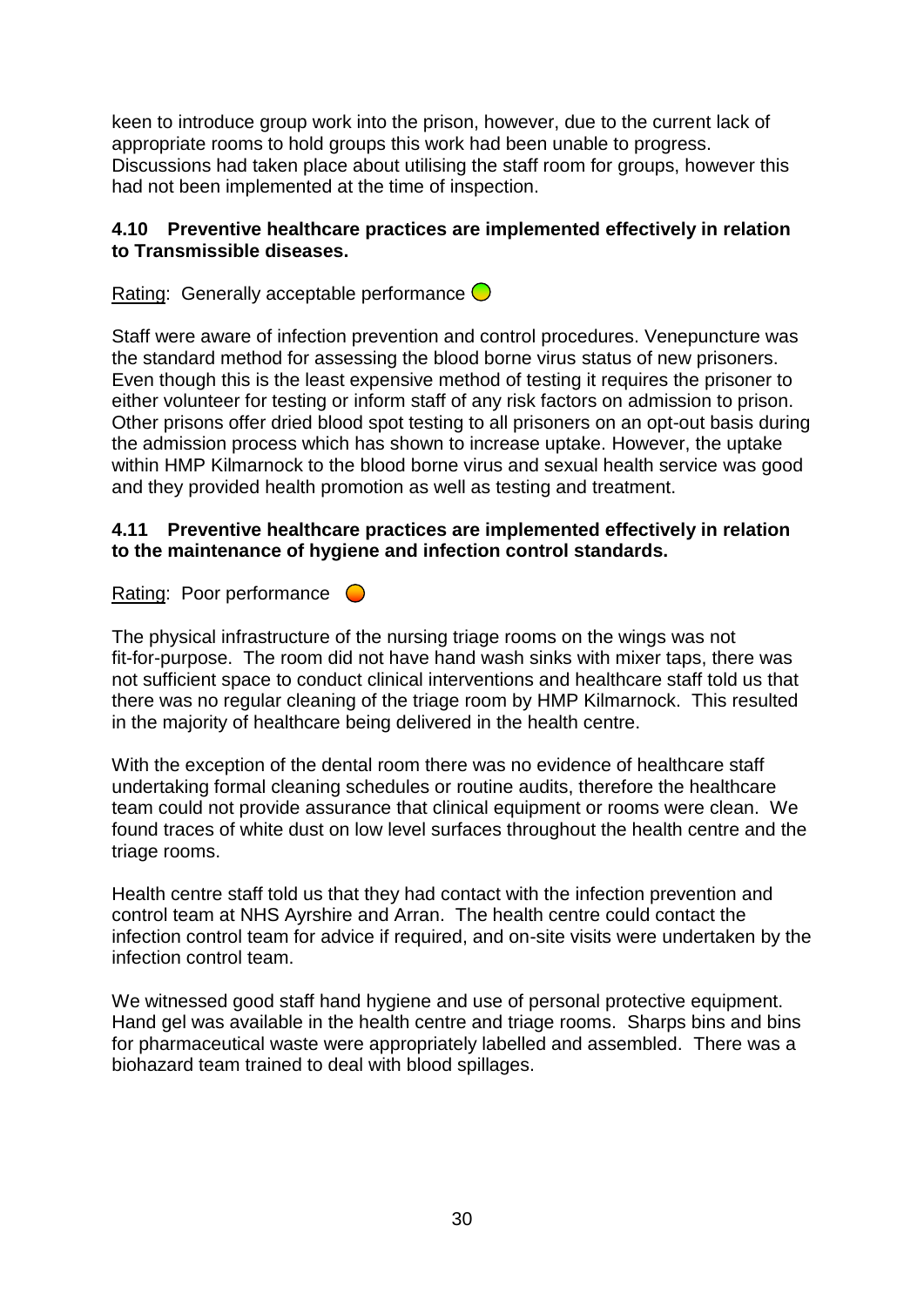#### **4.12 Preventive healthcare practices are implemented effectively in relation to the assessment, care and treatment of those at risk of self-harm or suicide.**

Rating: Generally acceptable performance  $\bigcirc$ 

Risk assessment was captured within ACT 2 Care, including a plan of care that was reviewed on a daily basis. Prisoners were assessed at reception for potential risk of self-harm or suicide by a mental health nurse. For those thought to be at risk ACT 2 Care was commenced.

As detailed in QI 4.5, 42 prisoners were waiting for an assessment with the mental health team with no regular audits of referrals and response times. This meant the healthcare team could not reliably explain how long people were waiting to be seen.

A multidisciplinary meeting was held every two weeks and was attended by the forensic psychiatrist who held clinics on two half sessions a weeks with HMP Kilmarnock staff. A mental health meeting was held weekly with the Consultant Forensic Psychiatrist GP and Mental Health team when patients of concern and patients recently reviewed were discussed. Clear processes were in place for ensuring that once a patient was seen by the psychiatrist and a decision or plan was implemented for their care, this was communicated to all who were involved.

HMP Kilmarnock had "safer cells" which were available within the wings. Staff explained the reason for placement in this accommodation and the issue of anti-ligature clothing to prisoners.

Where admission to a psychiatric unit was indicated, arrangements were made to transfer prisoners requiring assessment or in-patient treatment. This could be to a low secure environment (intensive psychiatric care unit), medium or high secure environment, determined by the level of illness and offence. There could be delays in accessing medium secure beds due to limited national provision.

HMP Kilmarnock did not have a policy in place where custodial officers could give out paracetamol to prisoners. Instead, prisoners were prescribed paracetamol to take as required by the GP (between 24–46 tablets). In effect this meant they had their own supply in their cell to allow them to self-medicate. **This is a concern**.

This had been raised as a risk with both HMP Kilmarnock and SPS. The clinical operations manager had tried to arrange a Patient Group Direction (PGD) to allow nurses to administer paracetamol without a prescription from the doctor. Unfortunately NHS Ayrshire and Arran"s PGD group has exclusions for patients with substance misuse problems or liver failure which potentially excludes many of the patients.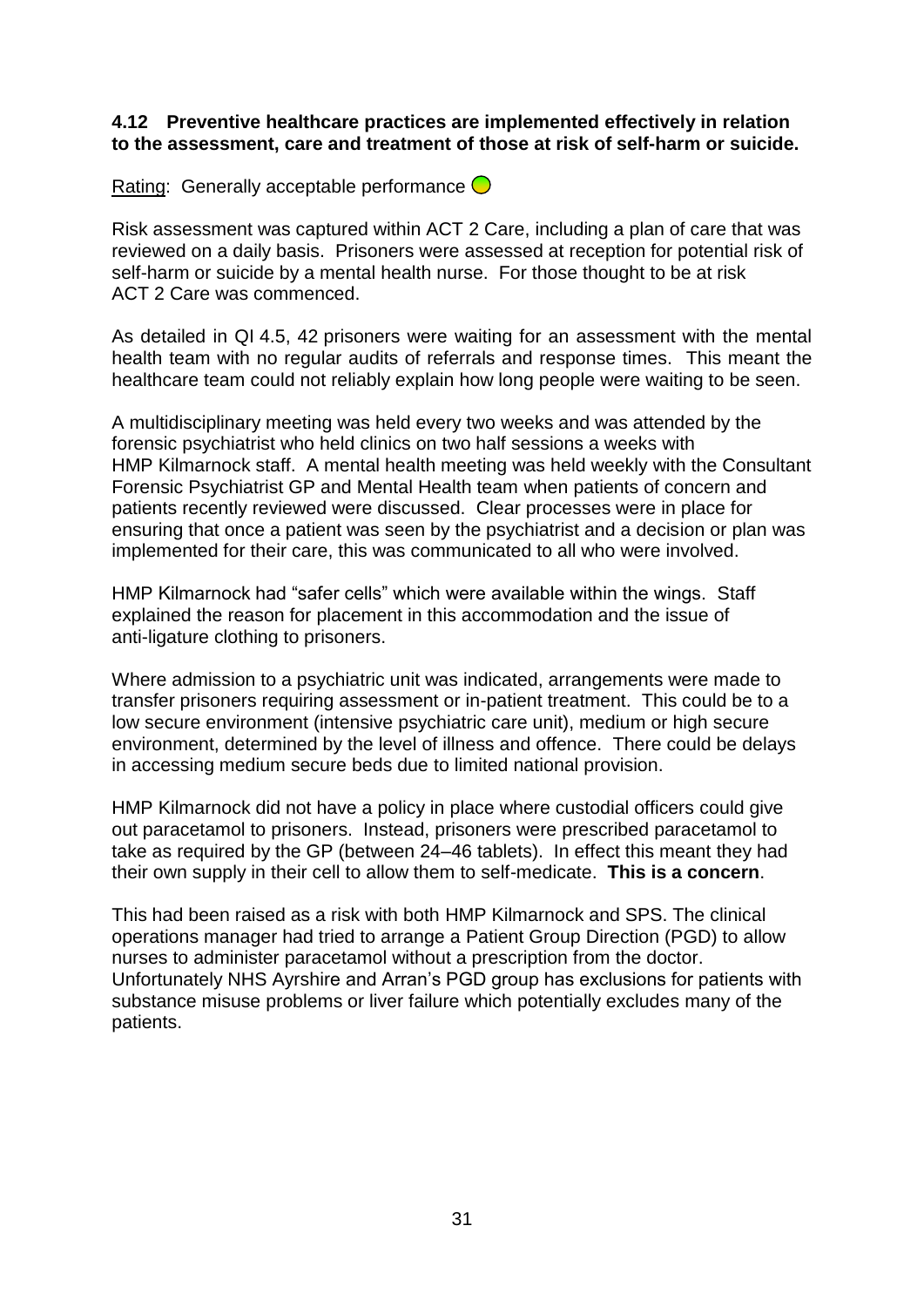### **4.13 Preventive healthcare practices are implemented effectively in relation to the care and treatment of those exhibiting self-harming and addictive behaviours.**

# Rating: Satisfactory performance  $\bigcirc$

The addiction service staff were motivated and professional with a firm understanding of the healthcare and support needs of their patients.

Once referred to the addictions team prisoners were seen quickly. Regular multidisciplinary meetings were held with the addictions team and mental health team to discuss cases. This collaborative approach to discuss and respond to prisoners" health needs was **practice worthy of sharing**.

HMP Kilmarnock provided opiate replacement therapy before prisoners left the prison to attend court or health related activities.

Due to limited availability of suitable accommodation within the health centre the addiction team were unable to offer therapeutic or education substance use groups for harm reduction or recovery orientated system of care.

Pre-liberation prisoners were given a one to one session on Naloxone use and overdose awareness which had increased the uptake of take home Naloxone.

Prisoners could also self-refer through HMP Kilmarnock to Alcoholics Anonymous or Narcotics Anonymous groups that visited the prison.

### **4.14 Health education activities for both prisoners and staff are implemented throughout the prison.**

Rating: Good performance

HMP Kilmarnock had taken an innovative peer support approach to delivering health improvement by introducing prisoner health coaches. Prisoners who met the criteria were given training in general lifestyle topics such as blood borne viruses, tobacco, physical activity and healthy weight.

The prison understood the positive benefits of health education and health promotion activities which covered a wide range of topics such as flu vaccinations, bowel screening and smoking cessation clinics.

A drop-in oral health promotion session on arrival to the estate was available for prisoners.

Addiction caseworkers provide one-to-one Naloxone training sessions with prisoners on liberation.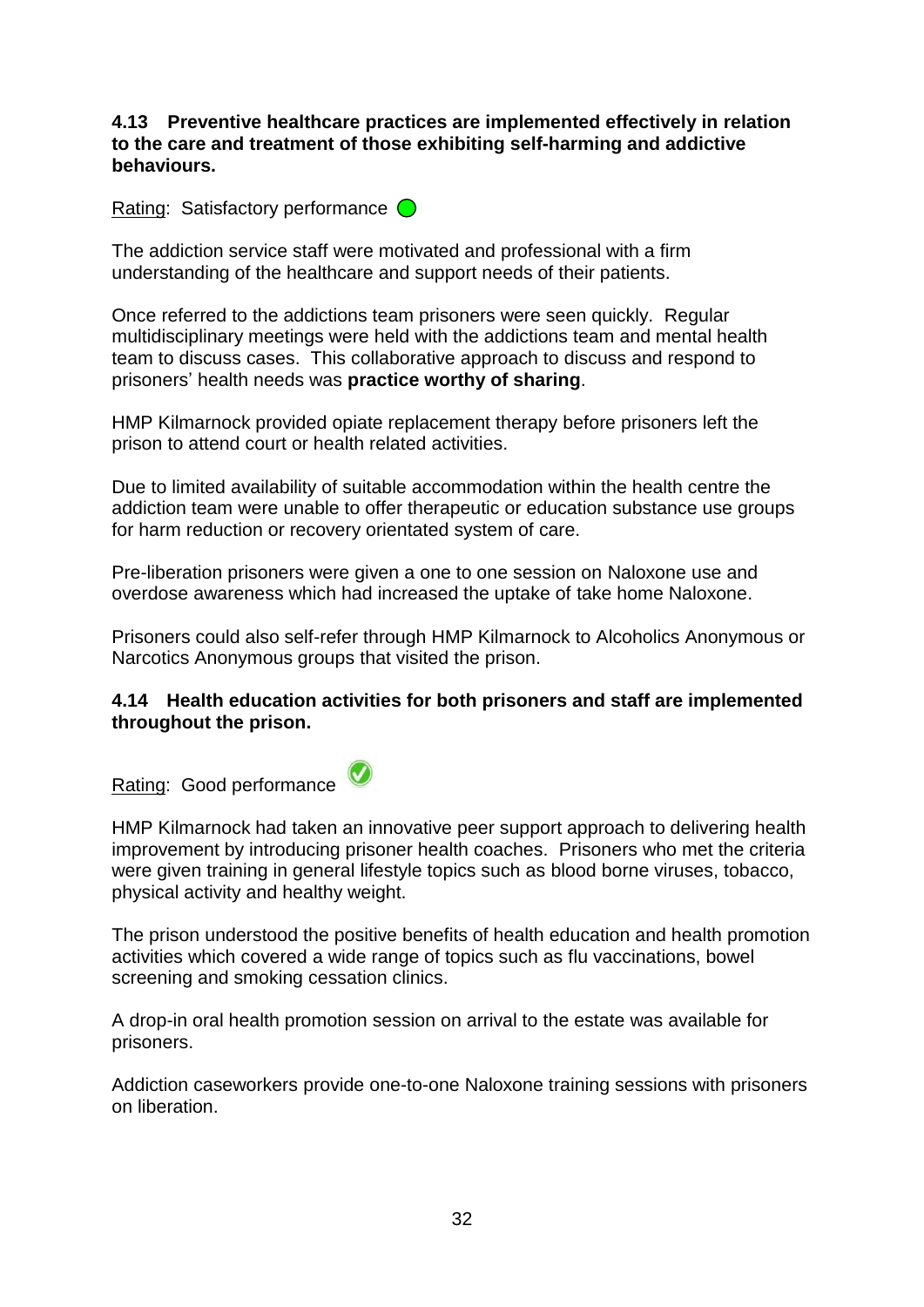We saw several examples of joint initiatives between HMP Kilmarnock and the NHS such as an exercise group established in partnership with the HMP Kilmarnock gymnasium staff for prisoners with long-term conditions.

### **4.15 Healthcare professionals working in the prison are able to demonstrate an understanding of the particular ethical and procedural responsibilities that attach to practice in a prison and to evidence that they apply these in their work.**

Rating: Satisfactory performance  $\bigcirc$ 

All staff we met were able to articulate the boundaries between professional and ethical issues. The clinical operations manager attended senior prison management meetings to discuss operational issues, review incidents and where possible contribute to resolution. Joint working meetings were held to avoid potential conflict between prison procedures and Nursing and Midwifery Council guidelines.

# **4.16 Every prisoner on admission is given a health assessment, supplemented, where available, by the health record maintained by their community record. Care plans are instituted and implemented timeously.**

Rating: Good performance



nurse. A general assessment was carried out by a GP the next day. The prison had introduced a process whereby prisoners gave their permission for the health centre to obtain a summary of their health needs from their GP. This allowed the healthcare team to quickly and accurately identify health issues. This was **practice worthy of sharing.**

On admission, ACT 2 Care documentation was completed for all prisoners and procedures put in place to support prisoners identified as at risk.

During consultation with the GP patients were given the opportunity to discuss any concerns regarding their care.

Care plans were initiated for patients once they were seen by the healthcare team tailored to address their health needs.

# **4.17 Healthcare records are held for all prisoners. There are effective procedures to ensure that healthcare records accompany all prisoners who are transferred in or out of the prison.**

Rating: Satisfactory performance  $\bigcirc$ 

The majority of healthcare records, including NHS tests, medical or clinical papers held for prisoners were electronic and stored in the Vision clinical system. On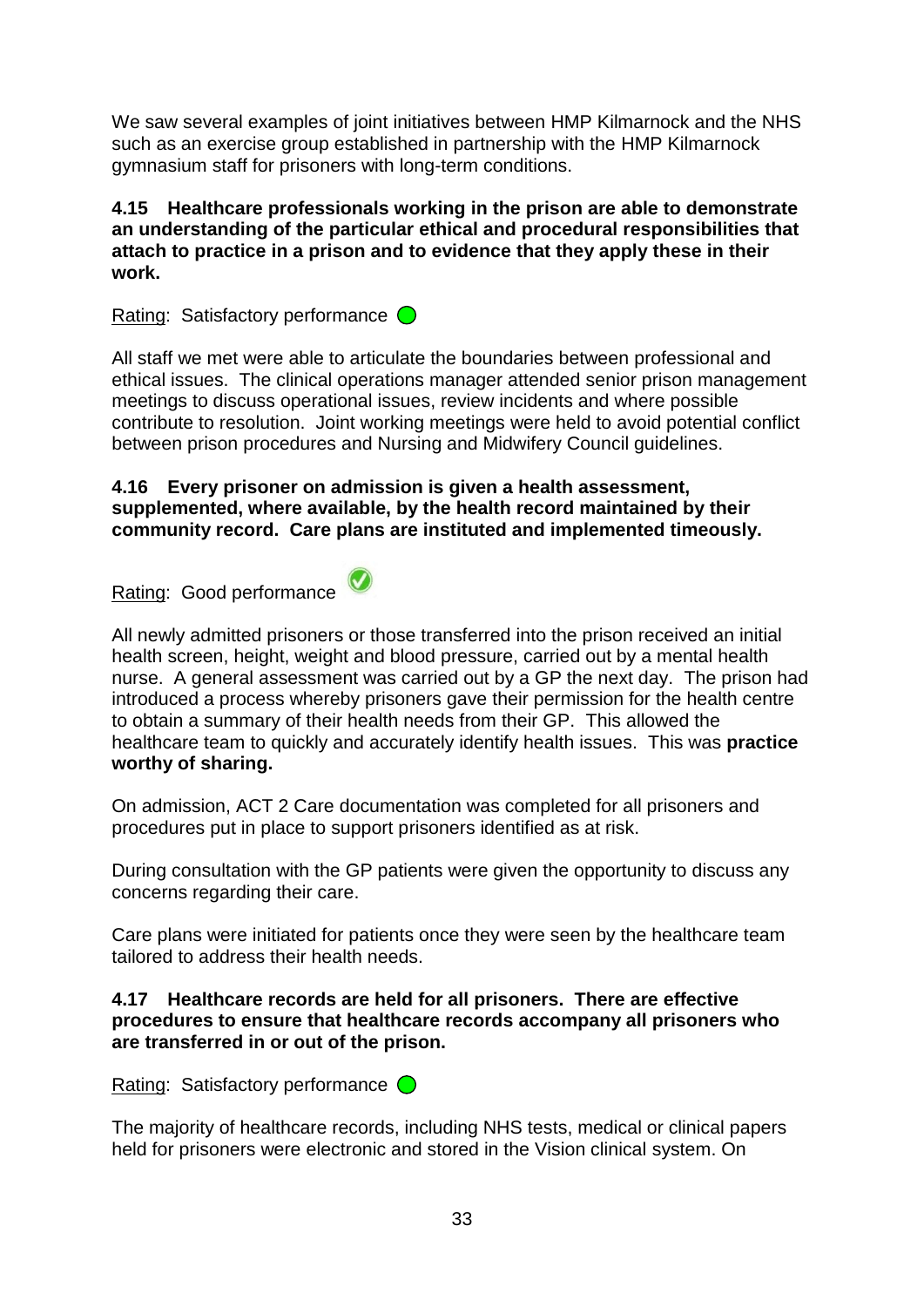transfer these were scanned on to Docman so they could be accessed by the next establishment.

In cases when prisoners were transferred to another establishment, if the prisoner had specific medical concerns or on-going health needs, the senior nurse practitioner or allocated nurse would discuss these directly with the receiving establishment.

**4.18 Healthcare professionals exercise all the statutory duties placed on them to advise the governor or director of any situations in which conditions of detention or decisions about any prisoner could result in physical or psychological harm.**

Rating: Satisfactory performance  $\bigcirc$ 

Staff were clear of their statutory duty to pass on any intelligence that may compromise the health and wellbeing of a prisoner or to the safe running of the prison.

Staff confirmed they were able to notify Serco if they felt a prisoner would experience physical or psychological harm, or if this would be worsened, as a result of their restraint and confinement conditions.

All staff were aware of this procedure and were comfortable that it did not conflict with their professional standards and ethics.

**4.19 Healthcare professionals fully undertake their responsibilities as described in the law and in professional guidance to assess, record and report any medical evidence of mistreatment of prisoners and to offer prisoners treatment needed as a consequence.**

Rating: Satisfactory performance  $\bigcirc$ 

Incidents which involved the mistreatment of prisoners were reported to HMP Kilmarnock and the NHS Board via a variety of mechanisms including the Vision clinical system, PR2, intelligence reporting and the NHS Board"s Datix incident reporting system. Instances of mistreatment were also escalated to the NHS Board through the NHS line management structure.

Any incident that occurred out-of-hours was detailed on an incident form along with the treatment given. If the prisoner had received first-aid out of hours they were seen by a member of the healthcare team the next day.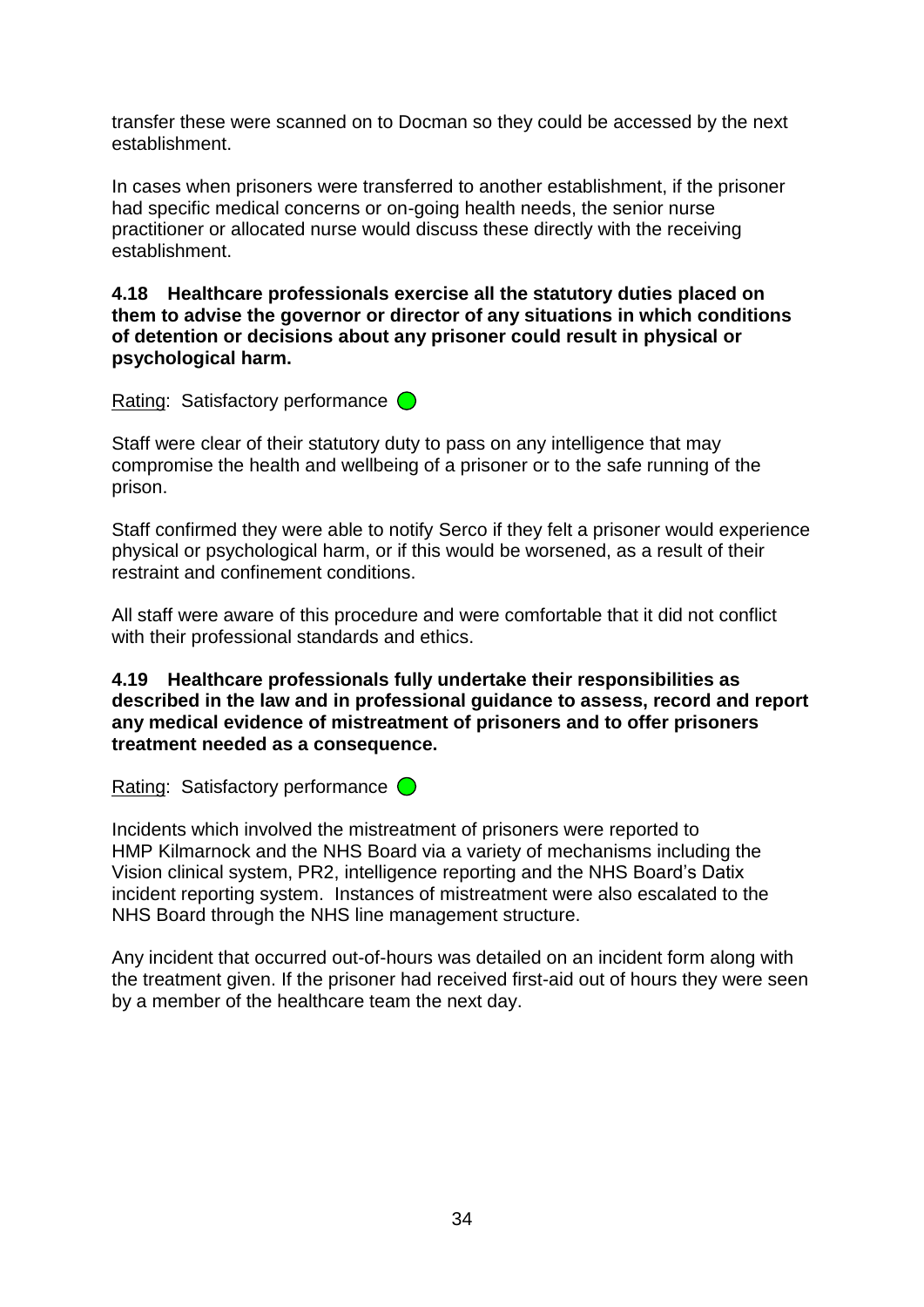**4.20 Effective measures that ensure the timeous attendance of appropriate healthcare staff in the event of medical emergencies are in place and are practised as necessary.**

Rating: Generally acceptable performance  $\bigcirc$ 

HMP Kilmarnock had an emergency medical response protocol to ensure a timely, appropriate and effective response to a medical emergency.

Both prison staff and healthcare staff had access to standard medical emergency equipment located within the wings, health centre and triage clinics. Healthcare staff could also access a defibrillator within the health centre. There were also defibrillators in both triage rooms.

All medical emergency incidents were discussed, reviewed and recorded at healthcare team meetings.

HMP Kilmarnock log and monitor all responses including medical emergency responses.

Staff were required to attend an annual "immediate life support" course but this did not include "mock scenarios" regarding emergencies.

#### **4.21 Appropriate steps are taken prior to release to assess a prisoner's needs for on-going care and to assist them in securing continuity of care from community health services.**

Rating: Generally acceptable performance  $\bigcirc$ 

There was a procedure in place to notify the health centre administration team of all planned releases. A discharge summary was completed by the Pharmacy/ Healthcare Assistant and nursing staff which was sent to the community GP on liberation.

The mental health team linked in with the patient's community mental health teams before liberation, the majority of which were within NHS Ayrshire and Arran. Where prisoners were due to be released to another NHS Board area, the appropriate team would be contacted and referrals made for prisoners on release.

As previously detailed in QI 4.5, a shortage of suitable accommodation meant that pre-liberation clinics were only held for all patients on the Addiction Services caseload and for any individual who had current physical health needs which require specific treatment such as Tissue Viability.

The healthcare team told us that they would like to introduce pre-liberation physical healthcare clinics for all prisoners to offer advice and support on general health and wellbeing issues and provide information about the range of community services available within the area.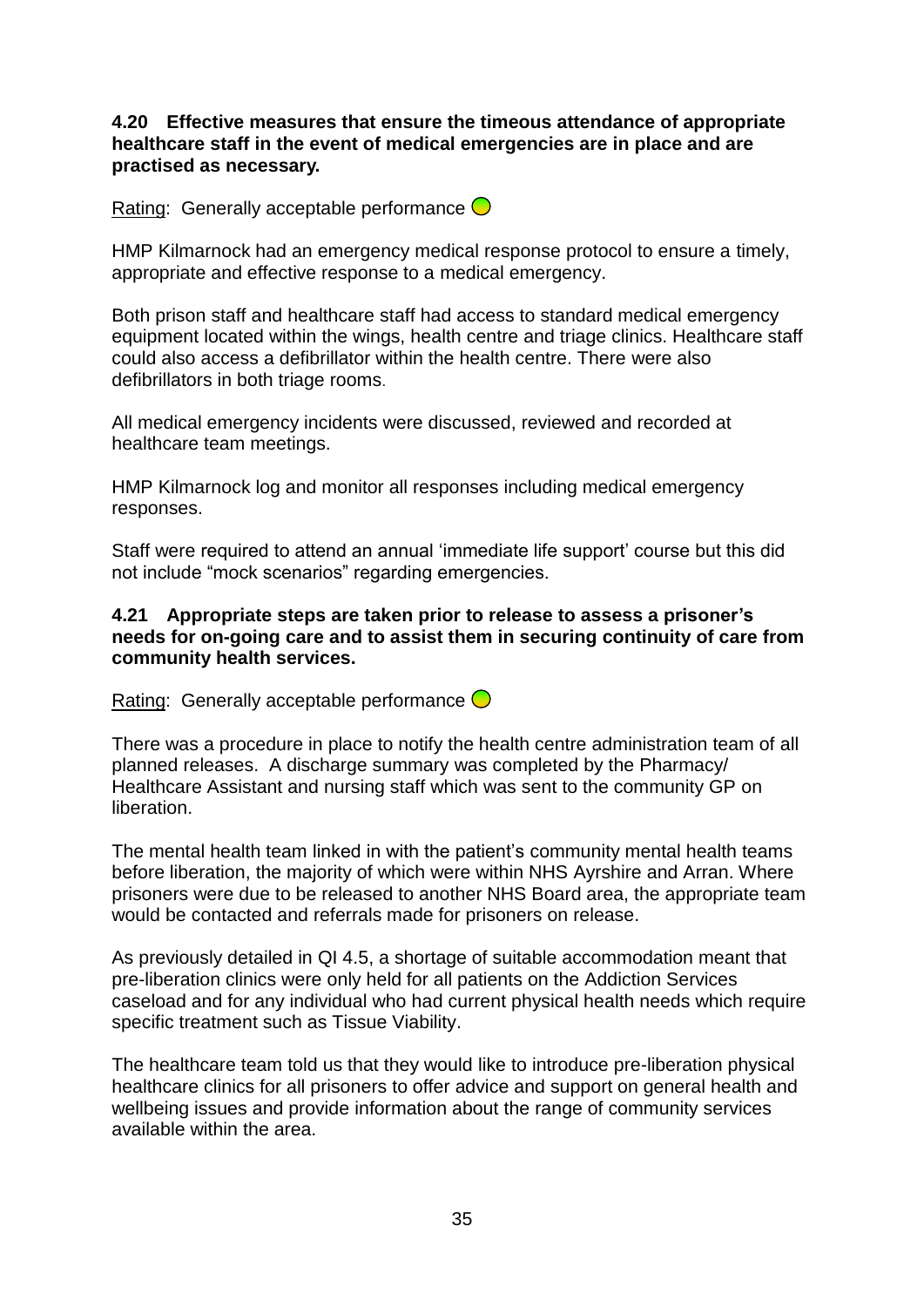Prior to release prisoners with addiction issues were required to attend a preliberation meeting with a member of the addiction team for one to one Naloxone training. On liberation they were given a three day supply of medication. If they wished to continue Opioid Replacement Therapy the majority of patients were required to attend the community addiction service in the afternoon on the day of their release. This approach could place additional and unnecessary restrictions on the person immediately on release. We were told that if the appointment was not suitable, a new appointment would be arranged.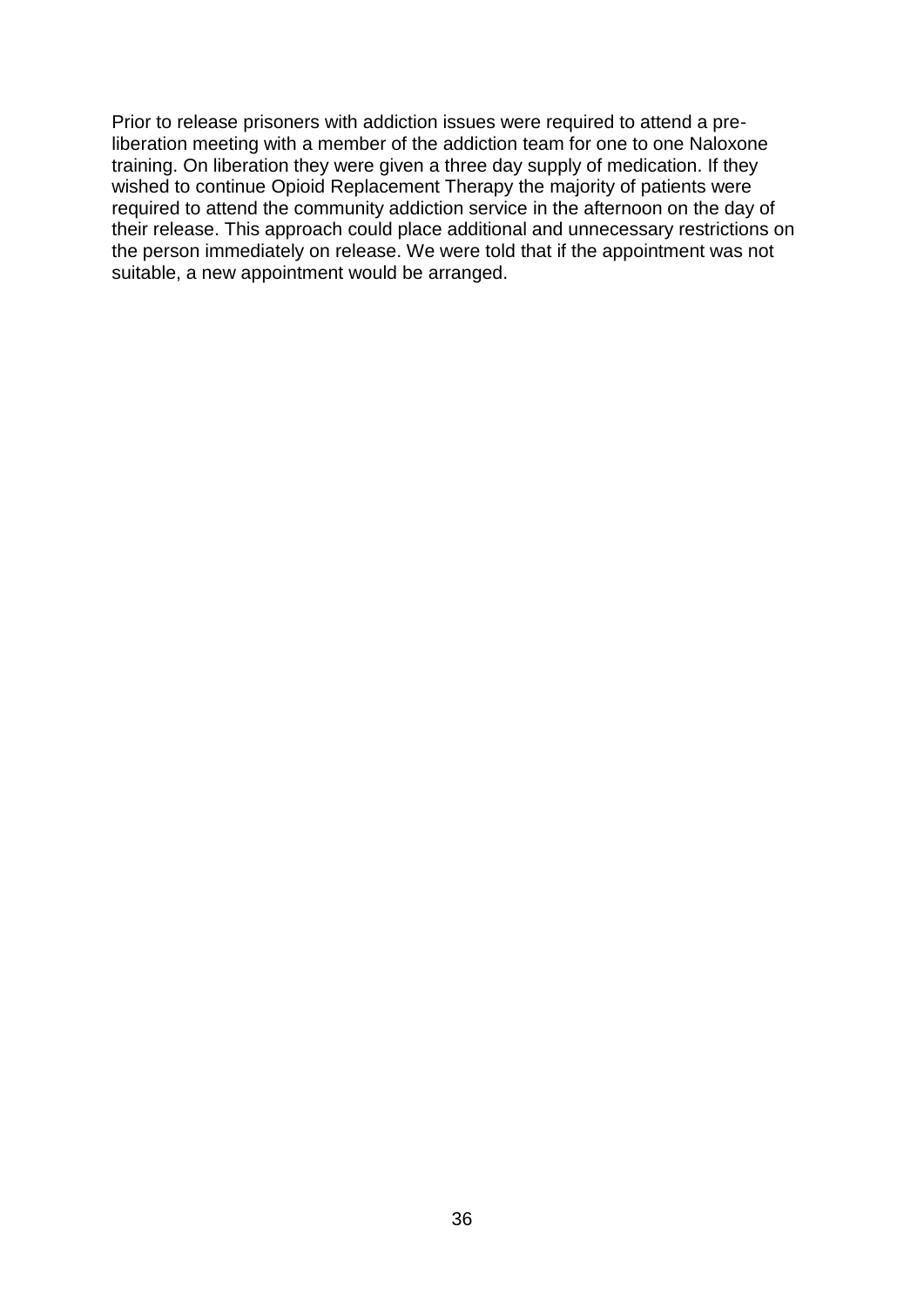#### **STANDARD 5 - EFFECTIVE, COURTEOUS AND HUMANE EXERCISE OF AUTHORITY**

**The prison performs the duties both to protect the public by detaining prisoners in custody and to respect the individual circumstances of each prisoner by maintaining order effectively, with courtesy and humanity.**

#### **Commentary**

**The prison ensures that the thorough implementation of security and supervisory duties is balanced by courteous and humane treatment of prisoners and visitors to the prison. Procedures relating to perimeter, entry and exit security, and the personal safety, searching, supervision and escorting of prisoners are implemented effectively. The level of security and supervision is not excessive.**

#### **Inspection findings**

Overall Rating: Satisfactory performance  $\bigcirc$ 

Staff at HMP Kilmarnock were respectful and courteous in their dealings with prisoners, staff and visitors to the prison without detriment to the safety and security of the establishment. Visit staff were particularly commended for creating a safe atmosphere in the visits area. Control was maintained through good relationships between staff and prisoners as well as effective CCTV and communications facilities which were used to track the movement of prisoners throughout the prison.

The entry of all goods and visitors were observed to be of a satisfactory nature albeit with some inconsistencies noted regarding searches and identification in the reception area. The procedures in place for assessing risk and implementing the correct levels of supervision were robust and well-documented with the good relationship between SPS Controllers and HMP Kilmarnock instrumental in ensuring this was all conducted in accordance with the law and the Prison Rules. Documentation was considered to be of a good standard even though some discrepancies in relation to the use of force forms were noticed. The establishment had good processes in place to ensure that regular checks and searches were conducted within the prison building itself, the grounds and perimeter areas. The use of plasticuffs as a form of restraint was concerning and should be reviewed.

The liberation process was only observed for three prisoners and whilst generally the procedure was satisfactory there could be issues of compromised privacy and confidentiality regarding the manner in which property was distributed, changing facilities were provided and protection prisoners being held together with mainstream prisoners in the same holding room.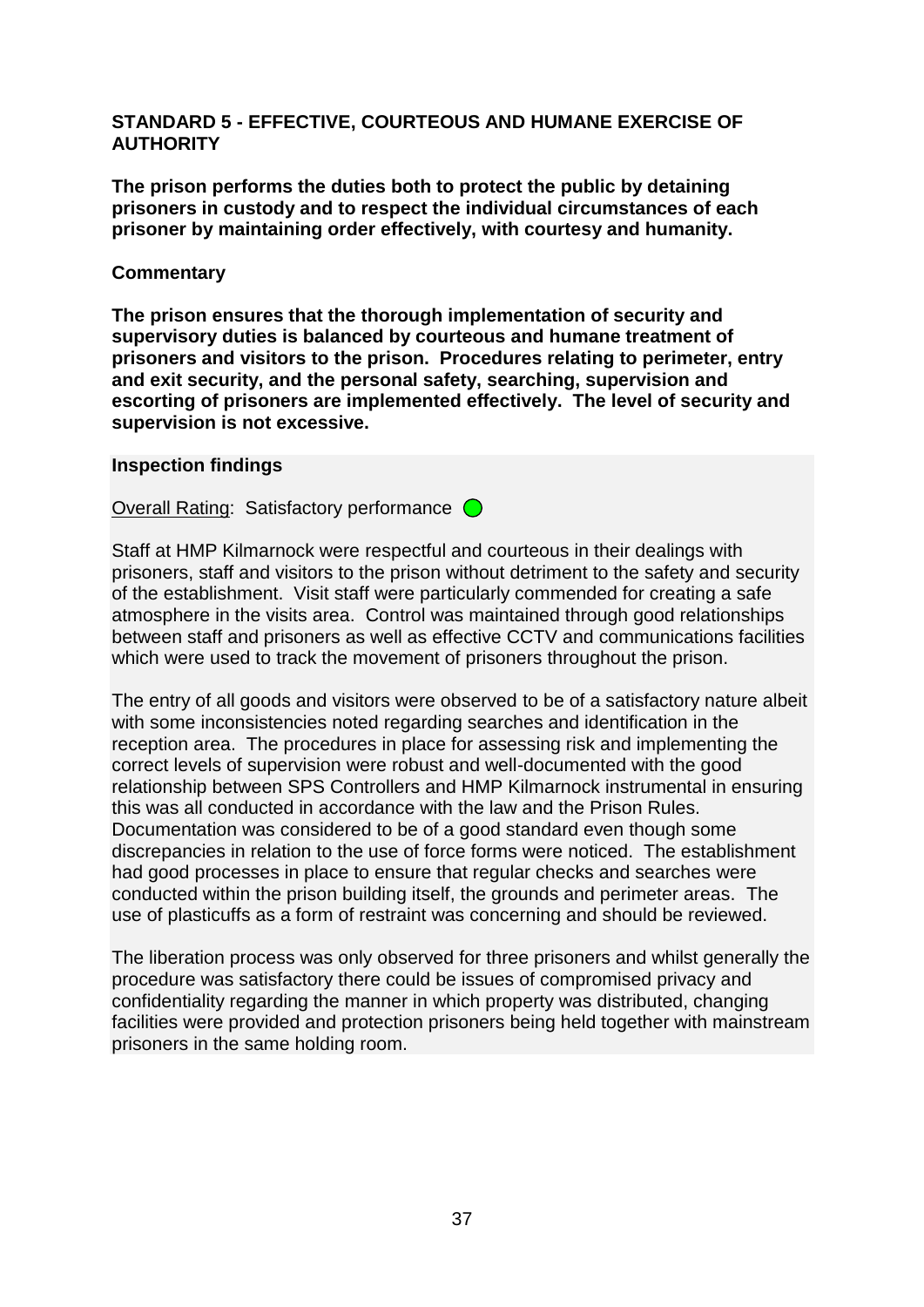#### **5.1 Prison staff discharge all supervisory and security duties courteously and in doing so respect the individual circumstances of prisoners and visitors to the prison.**

# Rating: Satisfactory performance  $\bigcirc$

Over the course of the inspection visit, staff were observed interacting with visitors and prisoners courteously and notices were circulated regarding the importance of displaying professional standards. For visitors to the establishment there were welcome packs available stating the prison"s vision of "delivering a safe and respectful environment" and where it is thought that conduct had fallen short of the requisite standard there were investigations carried out to challenge this.

In terms of security on entering the prison, visitors were identified through a formal process and where appropriate were registered onto a fingerprint biometric system which was also used by both staff and prisoners. The system allowed for ease of access through the establishment as well as the movement and identification of prisoners. When searching visitors entering the prison, staff were observed to be polite.

Visitors stated that staff in the visits area were positive, helpful and respectful whilst carrying out their supervisory duties and after spending time in this location, we noted that this was a general attitude of conduct towards prisoners as well. This helped to create a safe atmosphere which was commented on by visitors.

### **5.2 The procedures for monitoring the prison perimeter are suitable and working effectively.**

Rating: Satisfactory performance  $\bigcirc$ 

HMP Kilmarnock satisfactorily monitored the perimeter by carrying out six checks per day – two outside the perimeter, two within the perimeter and two checks of the internal road. These were carried out by various staff identified by the operational managers at various different times and the dog unit were also involved. The perimeter detection systems were checked during these patrols and all checks were logged in the communications room. If a detection system was activated, an alarm system sounded and a camera automatically focused on that area. Whenever this occurred, the incident was recorded in the communications room and if any faults were found, these were reported to the estates team and the duty manager.

#### **5.3 The systems and procedures for the admission and release of prisoners are implemented effectively and courteously.**

Rating: Generally acceptable performance  $\bigcirc$ 

As noted in the observations under Standard 1, given that the number of prisoners remained close to that which HMP Kilmarnock was contracted to hold, there was only a limited opportunity to observe admissions and liberations. Three liberations were observed - one mainstream prisoner, one offence protection prisoner and a prisoner on crutches who had been admitted the night before.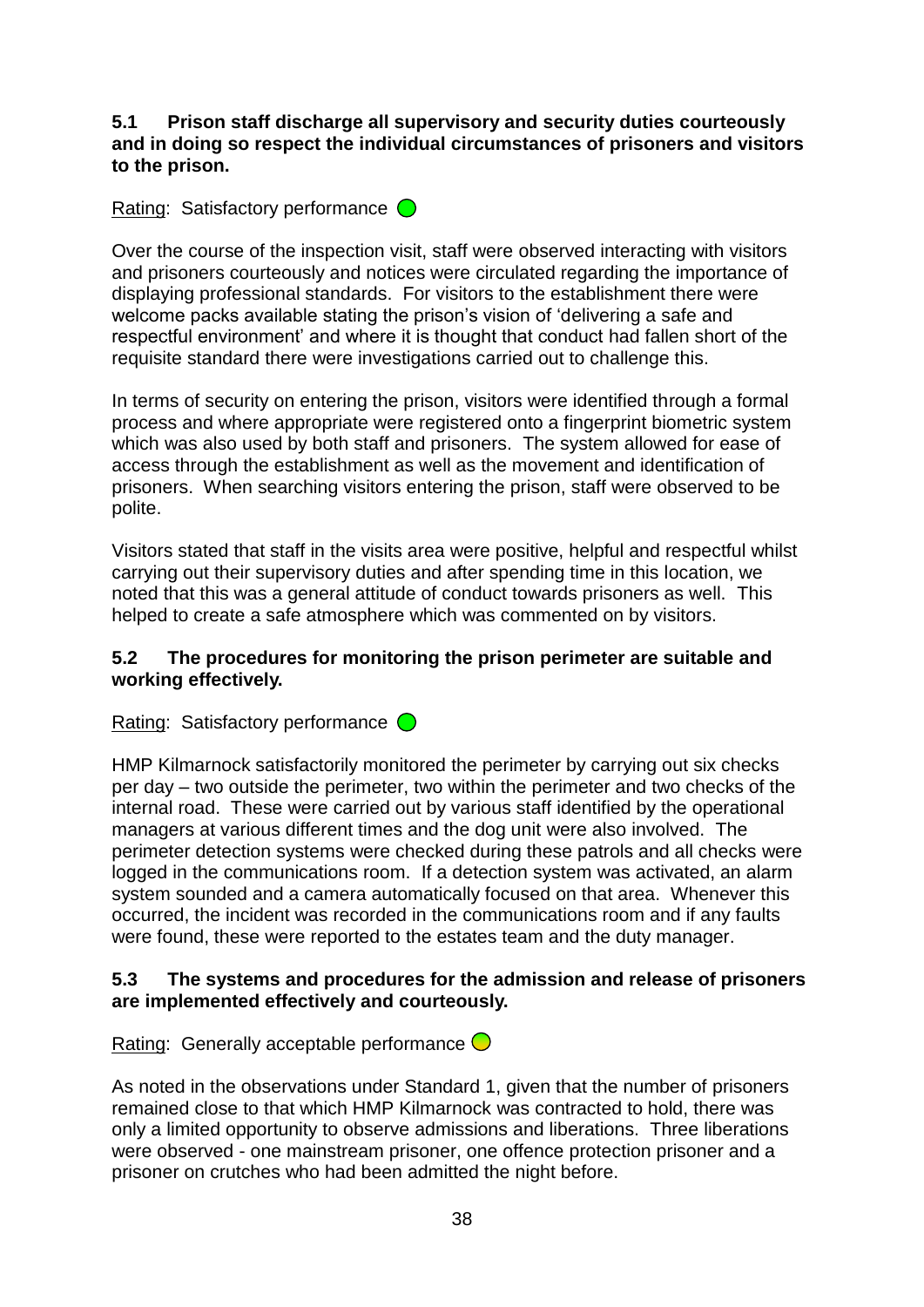The biometric system was used as part of the identification procedure for each prisoner and their property was discharged appropriately, along with their monies, individually and separately from the other prisoners. However, whilst this was carried out in a confidential manner, the balance of monies was communicated verbally within earshot of the other prisoners which could compromise privacy if exercised without thought given to this. We would encourage HMP Kilmarnock to ensure that privacy throughout the whole liberation process, from identification and bagging of property to changing facilities, remains a top priority. It was also noted that in relation to the prisoner on crutches there appeared to be a lack of thought on the part of reception staff regarding his safe transport on leaving the prison which did not demonstrate the expected level of care.

During the liberation process the mainstream and offence protection prisoners were held together in the same holding room which raised some concerns for inspectors. Furthermore, prisoners were liberated through the vehicle lock and not the front vestibule.

## **5.4 The systems and procedures for access and egress of all other people are implemented effectively and courteously.**

Rating: Satisfactory performance  $\bigcirc$ 

Feedback was received from prisoners, family and visitors that visiting HMP Kilmarnock had been a positive experience and that staff had booked in visitors courteously and respectfully. On observing the entrance of visitors to the establishment, the searching process was consistent and all persons were checked with a handheld metal detector and their belongings by the X-ray machine. Although the vestibule area for receiving visitors was small with minimal seating to replace their shoes, the process was conducted satisfactorily. Notices were displayed regarding the operation of CCTV and the rules concerning the introduction of banned items.

# **5.5 The systems and procedures for controlling the entry and departure of goods to and from the prison are working effectively.**

Rating: Satisfactory performance  $\bigcirc$ 

Vehicular access to HMP Kilmarnock was controlled by camera and electronic locking with each vehicle escorted by a member of staff at all times on entrance. The whole process was observed during the inspection visit including staff searches of vehicles and the log of vehicle movements which was kept in the establishment was also checked.

Mail delivery arrived at the vestibule area and guidance was available for staff when handling both parcels and mail. Although the process was not observed in its entirety by inspectors, after speaking with staff in the mail reception area and looking over the logs, it was clear that the establishment followed the guidelines set out in SPS Governors and Managers Action Notices. In addition, contingency plans were in place in the event that damaged or suspicious mail was received. There was a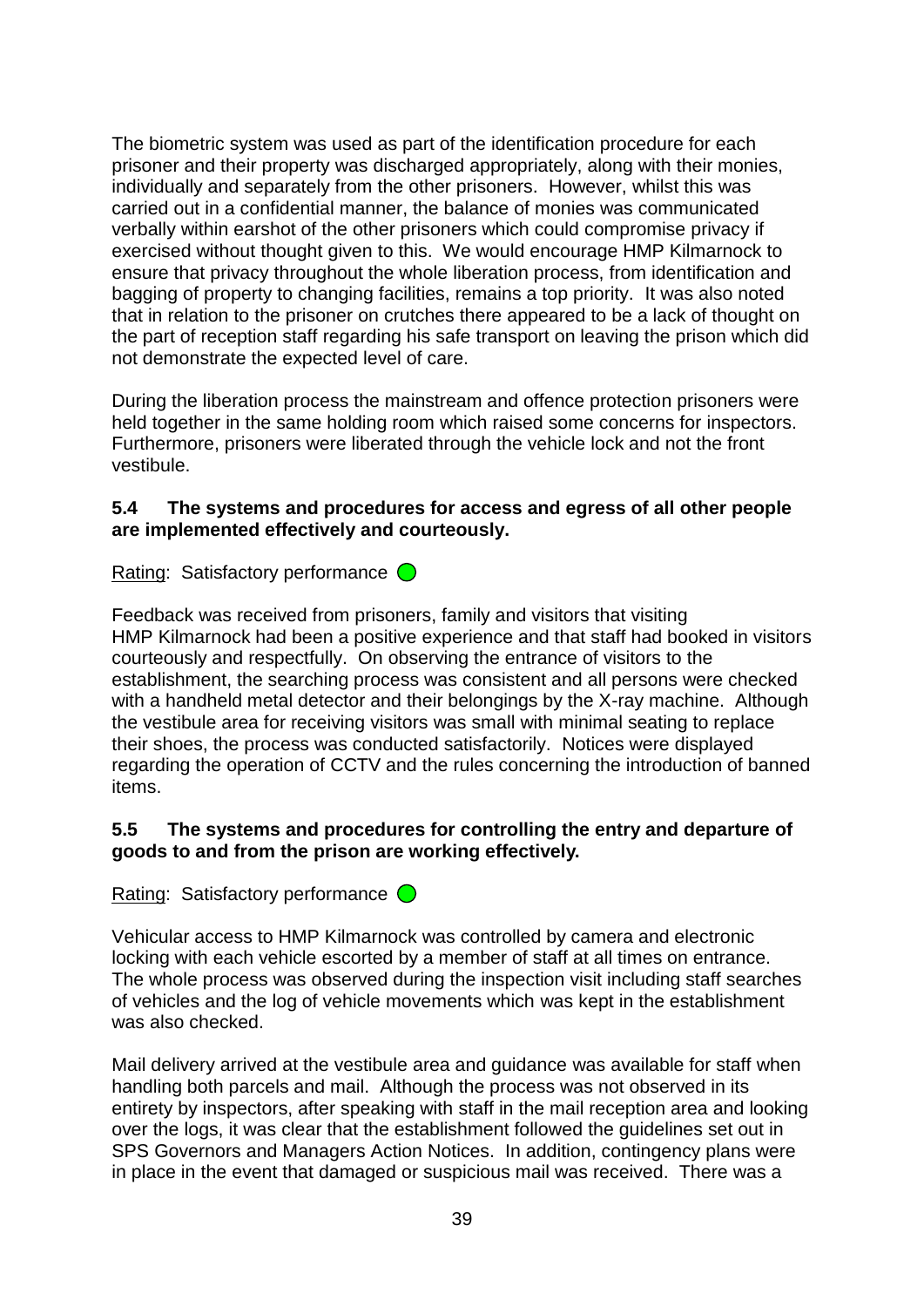target of four hours from receipt of mail to delivery to prisoners which appeared to be met on a daily basis according to the information provided.

### **5.6 The risks presented to the community by any prisoner are assessed and appropriate security measures are adopted.**

Rating: Satisfactory performance  $\bigcirc$ 

Risks were assessed on a fortnightly basis in Risk Management Team (RMT) meetings. Inspectors had the opportunity to sit in on one meeting involving two cases requiring a multidisciplinary approach. Both cases were discussed thoroughly and plans were put into action relating to risks posed. On examination, previous minutes and processes were found to be satisfactory.

When prisoners were escorted out of the prison, the establishment followed recognised protocols to ensure that risks were assessed and managed accordingly. An example of this was a Special Security Measure (SSM) which included the requirement to notify the relevant authorities of the planned escort. There was one such prisoner on SSM during the inspection visit and information on appropriate supervision in this case was available in hard copy.

### **5.7 The risks presented to others in the prison by any prisoner are assessed and appropriate supervision is enforced.**

Rating: Satisfactory performance  $\bigcirc$ 

The Prisoner Supervision System was overseen and implemented by the risk assessment team as opposed to residential officers, as would be customary in SPS establishments. A flow chart was created and basic information was taken from the prisoner records system which encouraged a consistent approach and appropriate reviews within the necessary time frames.

In terms of both non-offence and offence protection prisoners, there was a separation system in operation whereby in the house blocks they were generally kept separate save for some areas which were shared across populations. During movement a strict practice of separation was in operation across the establishment with one exception. The protection prisoners held within E Wing, the wing containing mainstream and protection prisoners, were moved to visits at the same time as the mainstream prisoners were at recreation. This situation could create the opportunity for bullying, intimidation or violent behaviour. Management should either review the location of prisoners within this wing or implement a process that mitigates against the presenting risks.

### **5.8 The risks presented by any prisoner to themselves are assessed and appropriate supervision is applied.**

Rating: Satisfactory performance  $\bigcirc$ 

As noted under the observations for Standard 3, HMP Kilmarnock managed prisoners identified as posing a risk to themselves by using a variety of different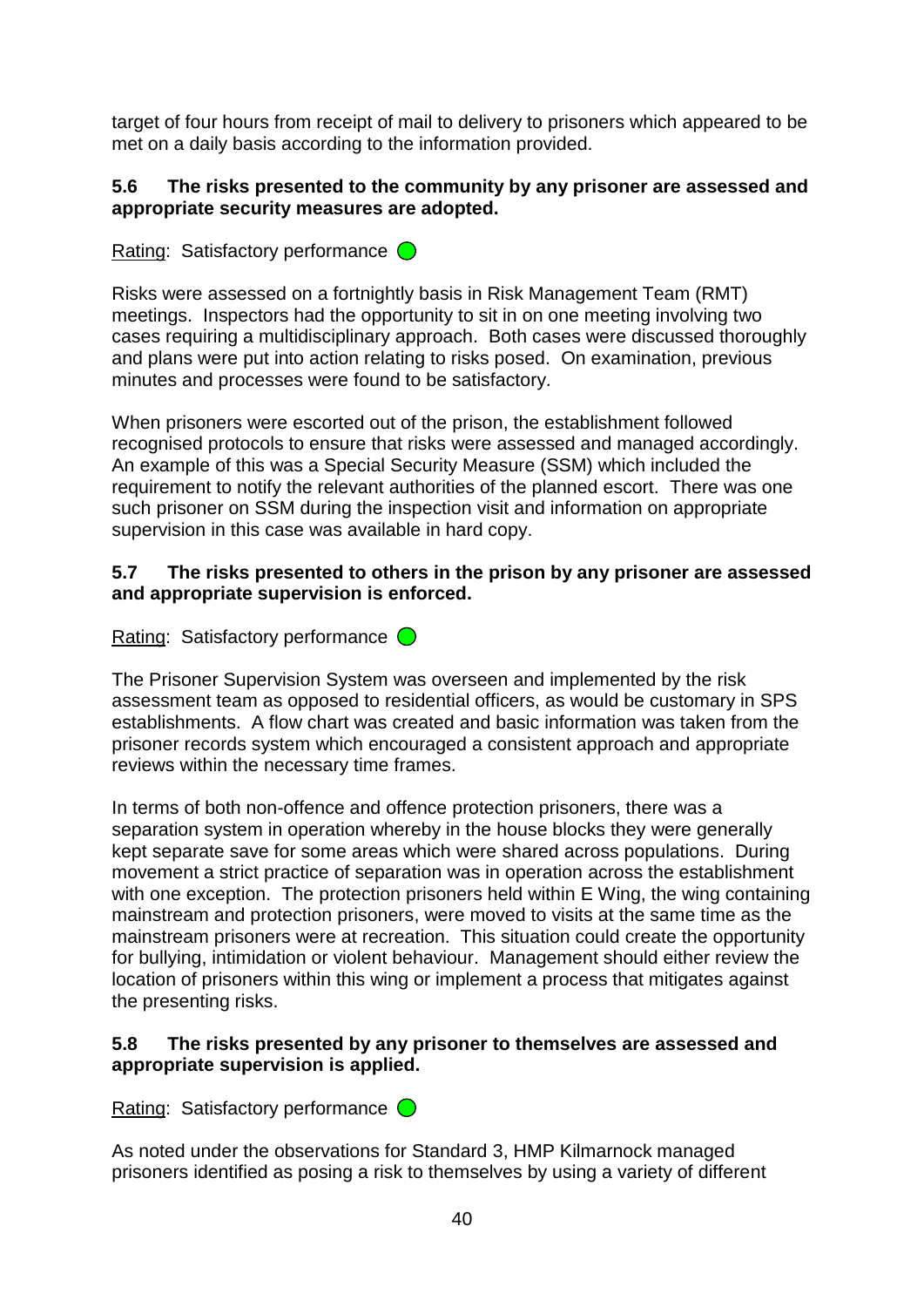strategies including the ACT 2 Care policy, the Keep Separate Protocol and the Managing Fear Inducing, Violent and Intimidating Behaviours policy. The National Strategy for the Prevention of Suicide and Self-Harm was also referred to. These all worked together to ensure that the appropriate supervision was applied to prisoners at risk. The new SPS policy "Talk to Me" was due to be launched at the end of November 2016.

#### **5.9 The systems and procedures for monitoring and supervising movements and activities of prisoners inside the prison are implemented effectively.**

Rating: Satisfactory performance  $\bigcirc$ 

Movements at HMP Kilmarnock were controlled not only by staff present but by the communications network and cameras in place throughout the establishment. After witnessing staff in a supervisory capacity during the large movement of prisoners to activities it was clear that control was exercised well with many staff demonstrating good interpersonal skills when directing prisoners. Number checks were conducted at the end of each route movement with numbers recorded in the regimes and communication room.

#### **5.10 The systems and procedures to maintain the security of prisoners when they are outside the prison are implemented effectively.**

Rating: Satisfactory performance  $\bigcirc$ 

Inspectors noted that on the occasion that prisoners were escorted by staff to local hospitals the systems and procedures that were used deal appropriately with risks posed. Prisoner escort records were completed to a satisfactory standard prior to and on the return of escorts. The establishment only informed the police if the escort was of a high risk nature.

### **5.11 The prison disciplinary system is used appropriately and in accordance with the law.**

Rating: Satisfactory performance  $\bigcirc$ 

The prison operated adjudication processes in line with the law and Prison Rules. These were carried out by the SPS Controllers in the adjudication room located in the SRU. Each stage was clearly explained to the prisoner and the whole process was conducted professionally. In order to gain an overall picture, other examples of Orderly Room paperwork were checked and found to be satisfactory in accordance with national guidelines.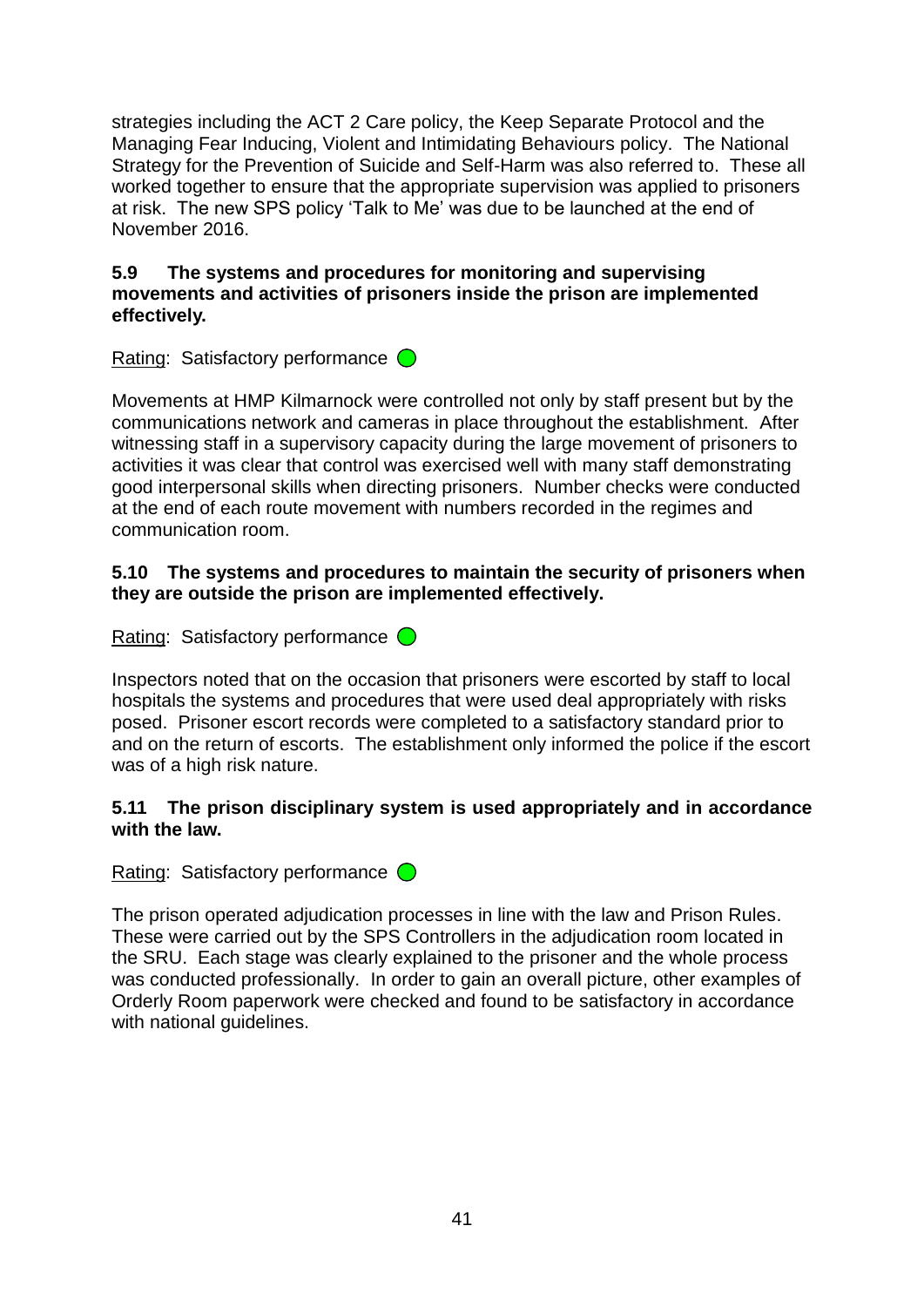### **5.12 The law concerning the searching of prisoners and their property is implemented thoroughly.**

Rating: Satisfactory performance  $\bigcirc$ 

The searching of both prisoners and their property was considered to be of a good standard albeit with some slight variations in relation to rub down searches. Archway metal detectors were used effectively during the movement of prisoners.

## **5.13 The law concerning the testing of prisoners for alcohol and controlled drugs is implemented thoroughly.**

Rating: Satisfactory performance  $\bigcirc$ 

The testing facilities situated in the reception area were fit-for-purpose and well organised. Staff were rotated into this area periodically, mainly from the reception pool, and were able to fully explain the testing process. Records provided confirmed that testing was undertaken on a regular basis. Prevalence testing of all admissions and liberations was occurring at the time of inspection and a comprehensive list showing all those who had been tested and the few refusals was available. Evidence of suspicion testing was also noted to be kept in the records but only on request by the IMU. Staff in the testing facility had a good rapport with those undergoing tests and carried out a test in a professional manner.

## **5.14 Searches of buildings and grounds and other security checks are carried out thoroughly.**

Rating: Satisfactory performance  $\bigcirc$ 

Regular security sweeps and perimeter checks were carried out in a satisfactory manner and there was a good system of intelligence led searching elsewhere in the residential areas. The TTCG process was well developed with recommendations made on the basis of the IMUs analysis of the intelligence provided by staff and others sources

# **5.15 The systems and procedures for tracking the movements of prisoners and reconciling prisoner numbers are implemented accurately.**

Rating: Satisfactory performance  $\bigcirc$ 

The movement of prisoners was tracked and controlled by the communications room, the hub in the residential areas and the gate area. There were six roll calls during the day which included two number reconciliation processes at unlock and lock-up along with a numbers count, both of which were observed by inspectors and found to be of a satisfactory standard. Numbers in the house blocks and the SRU were submitted to the manager to be reconciled accurately with the establishment total. The running total was maintained accurately through a three-way communication following the admission or exit of a prisoner between the communication room, reception and the gate.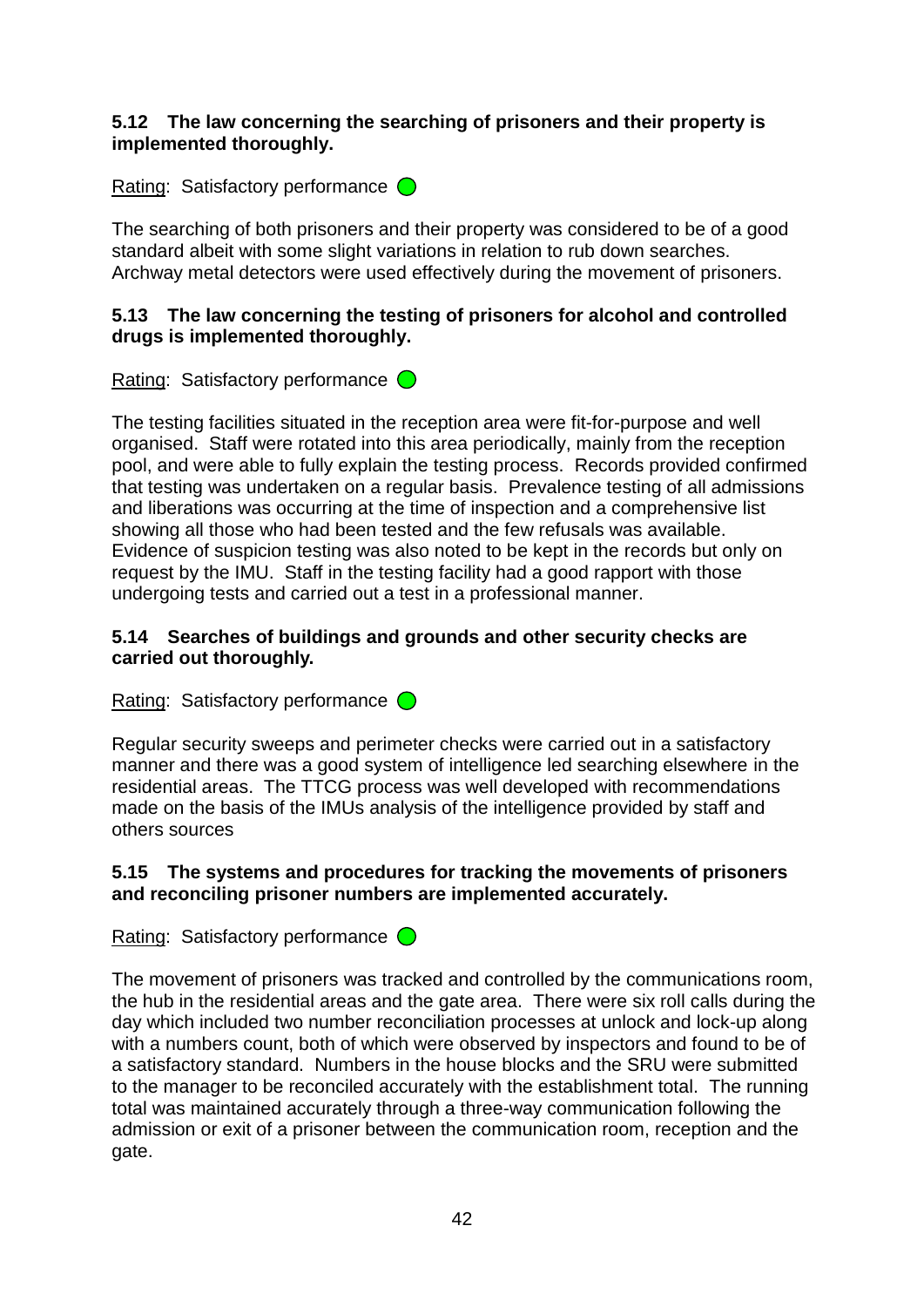### **5.16 The integrity of locking systems is audited effectively and with appropriate frequency.**

Rating: Satisfactory performance  $\bigcirc$ 

All locks in the establishment were kept in a registry and a log was updated when a lock was changed. An establishment plan ensured that locks were tested regularly to reduce breakages and unnecessary maintenance. Locks found to be in need of repair were reported through a recognised system.

#### **5.17 Powers to confine prisoners to their cell, to segregate them or limit their opportunities to associate with others are exercised appropriately, with humanity and in accordance with the law.**

Rating: Satisfactory performance  $\bigcirc$ 

The relationship between HMP Kilmarnock staff and the SPS Controller Team was effective in ensuring that any decision to confine a prisoner to their cell, segregate them or limit association was made in accordance with the Prison Rules and the law. During the inspection, the number of prisoners situated in the SRU varied on a daily basis and prisoners were held under various rules. Rule application paperwork was seen to be in order, meeting the required timescales for submission and approval. If there was lack of space in the SRU, those on punishment were managed in the residential areas in certain cases. Extensions over the 72 hour limit of segregation were completed appropriately and in a timely manner in conjunction with the Controller Team and SPS Headquarters. Documentation was found to be of a good standard and included clear evidence of case conferences being held.

#### **5.18 The management of prisoners segregated from others is effected in accordance with the law and with regard for their continuing need for a stimulating programme of activities and social contact and for treatment aimed at enabling their return to normal conditions of detention as soon as can be achieved safely.**

Rating: Satisfactory performance  $\bigcirc$ 

Inspectors observed that prisoners in the SRU were given access to showers, telephone, the gymnasium and reading materials. On discussion with a couple of prisoners in the SRU, the treatment they were given was said to be good and there was no evidence that prisoners were kept in the SRU longer than was necessary. Whilst in the SRU a care plan was developed for each prisoner that identified areas of support upon his return into association. Case conferences were held and support mechanisms put in place, from the mental health team for example.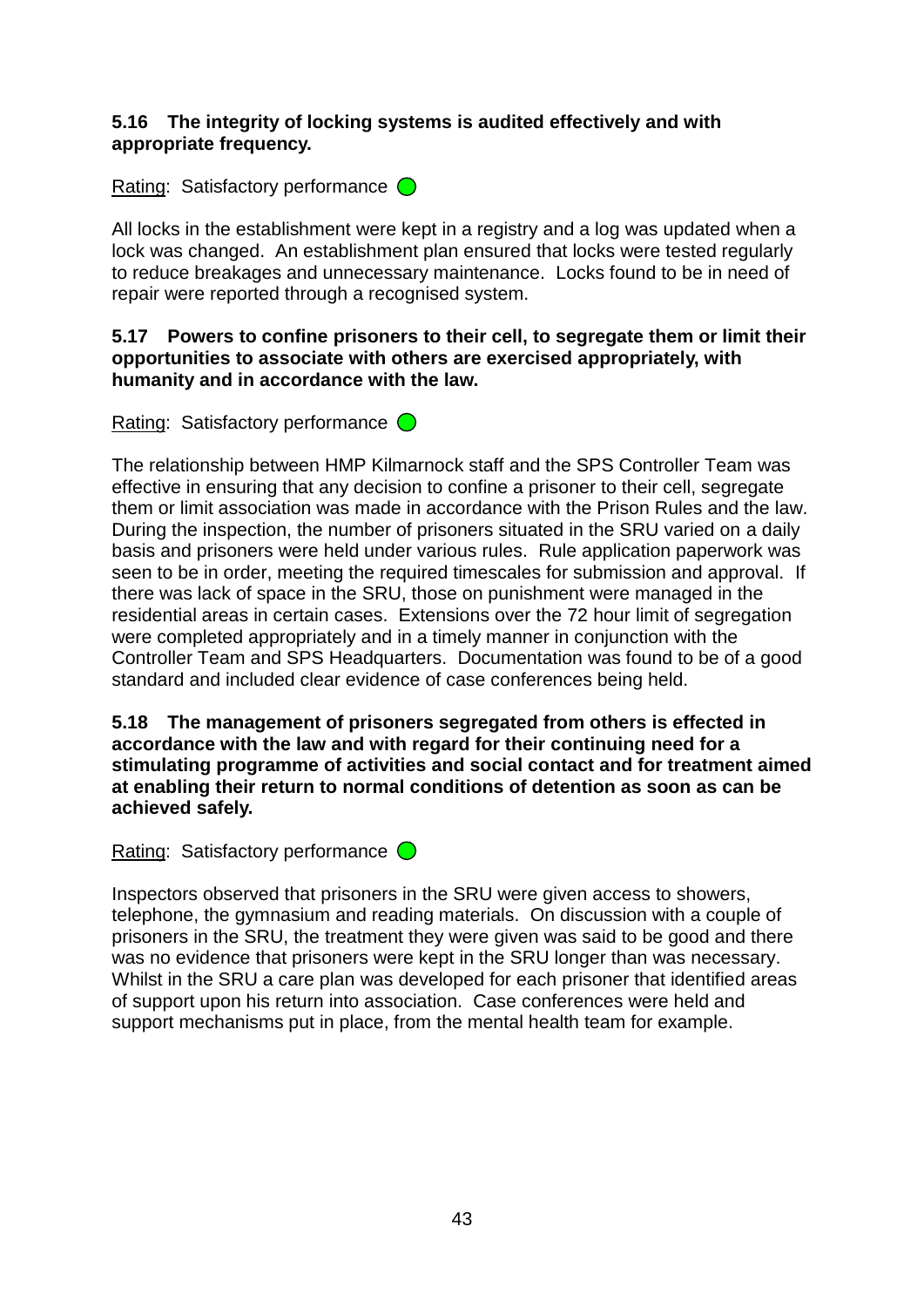#### **5.19 Powers to impose enhanced security measures on a prisoner are exercised appropriately and in accordance with the law.**

Rating: Satisfactory performance  $\bigcirc$ 

SSMs only applied to one prisoner during the inspection visit. Information as to the application of the SSM was available both on PR2 and in hard copy for managers. This process complied with the corresponding Prison Rule.

#### **5.20 Force is used only when necessary and strictly in accordance with the law.**

Rating: Generally acceptable performance  $\bigcirc$ 

The use of force had occurred across all the different populations and areas of the establishment with no evidence of disproportionate use in any given area. All paperwork related to it was held by the Performance and Compliance Department and formed part of a larger incident report. Keeping all the paperwork together in this manner was good practice but unfortunately some of the forms included were not complete. The most common omission was the Head of Operation"s comments and signature which resulted in a lack of assurance. In addition, on occasion although the incident report was referenced, the use of force form was not and there was no authorised removal signature.

### **5.21 Physical restraints are only used when necessary and strictly in accordance with the law.**

Rating: Generally acceptable performance  $\bigcirc$ 

The inspection team reviewed 33 incidents and concerns were raised in relation to the use of plasticuffs. Two incidents recorded in the log noted the use of plasticuffs during a removal and on one occasion a prisoner was cuffed while under restraint and not after de-escalation. Whilst it is conceded that this was a rare occurrence at HMP Kilmarnock, we would not have expected the use of plasticuffs in these sorts of circumstances.

After looking over the documentation relating to the use of handcuffs during prisoner escorts, these were deemed appropriate though no escorts were actually observed. It was noted that the measures put in place were appropriate in relation to the risk posed.

A duty manager was responsible for checking that staff had the correct training, knowledge and understanding in relation to the application of handcuffs and other forms of physical restraints prior to departure from the establishment. Where high profile prisoners were involved in an escort, appropriate processes were deployed relevant to the risks presented.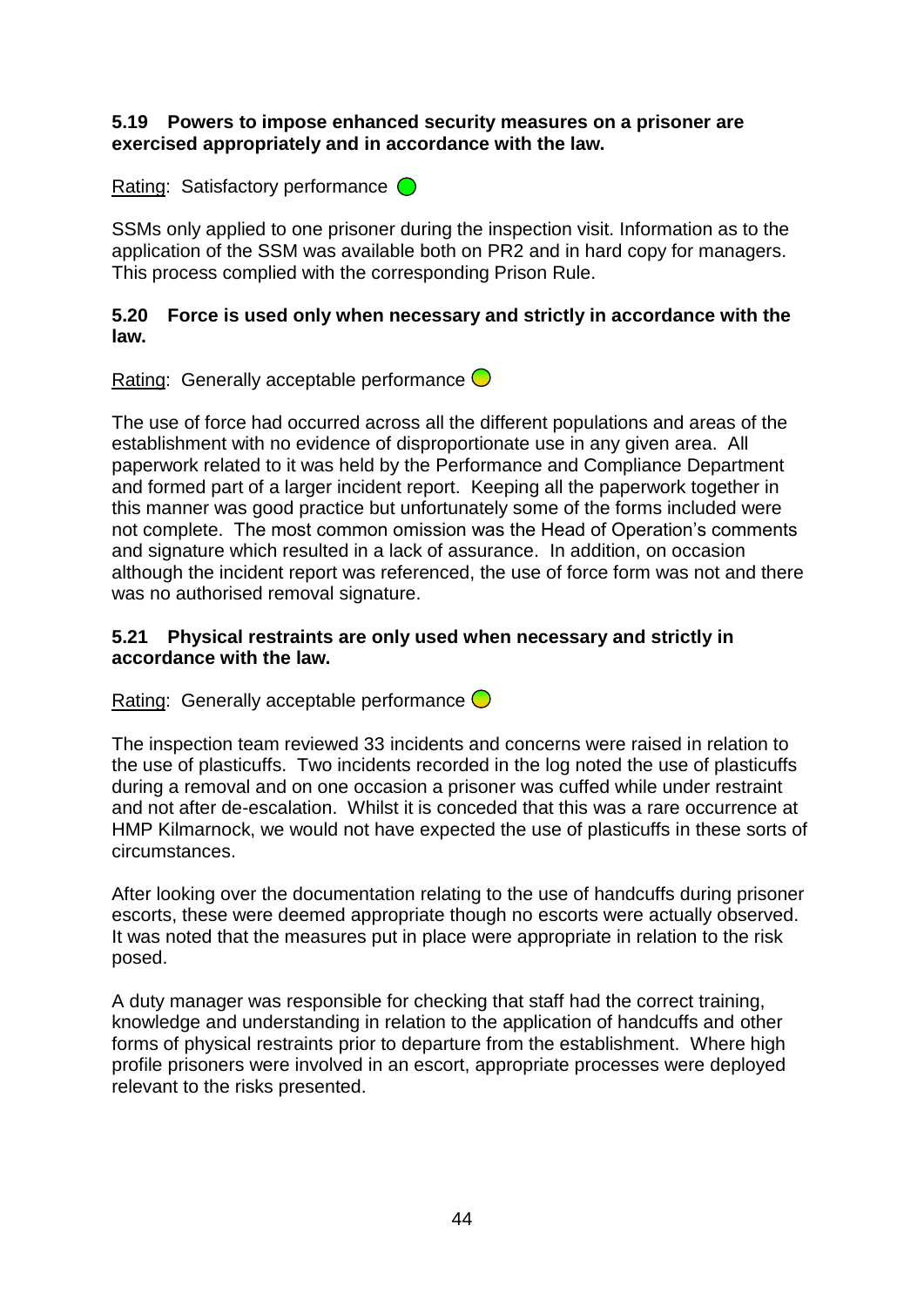#### **5.22 Prisoners' personal property and cash are recorded and, where appropriate, stored.**

Rating: Satisfactory performance O

The establishment had a robust system in place for storing prisoners' valuable property safely and securely. These items were accurately recorded then locked in the main office building. Clothing was stored in the reception area. In the case of late liberations after office hours, any valuables could be accessed by the duty manager by withdrawing a key to enable liberated prisoners to take their property with them.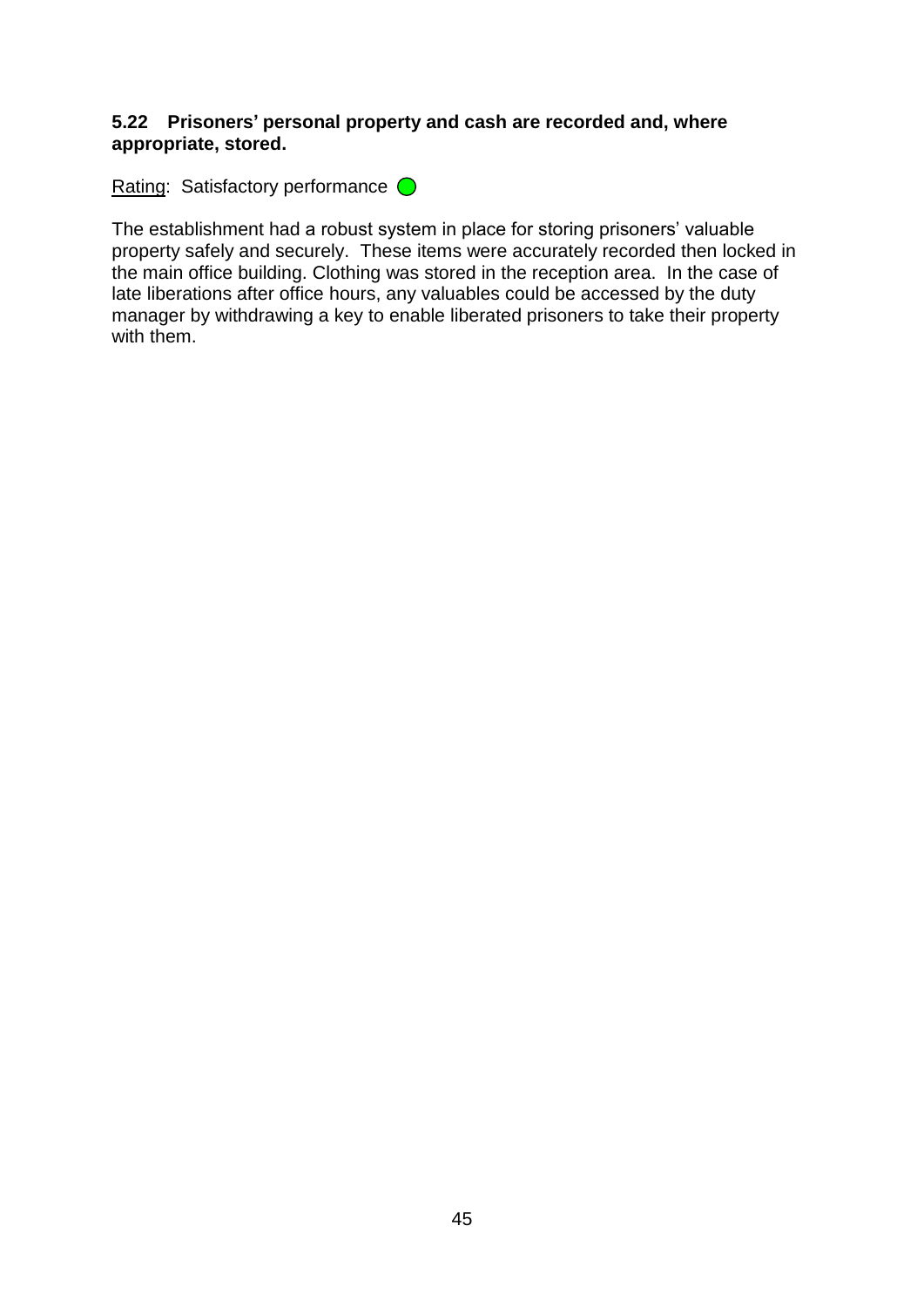#### **STANDARD 6 - RESPECT, AUTONOMY AND PROTECTION AGAINST MISTREATMENT**

**A climate of mutual respect exists between staff and prisoners. Prisoners are encouraged to take responsibility for themselves and their future. Their rights to statutory protections and complaints processes are respected.**

#### **Commentary**

**Throughout the prison, staff and prisoners have a mutual understanding and respect for each other and their responsibilities. They engage with each other positively and constructively. Prisoners are kept well informed about matters which affect them and are treated humanely and with understanding. If they have problems or feel threatened they are offered effective support. Prisoners are encouraged to participate in decision making about their own lives. The prison co-operates positively with agencies which exercise statutory powers of complaints, investigation or supervision.**

#### **Inspection findings**

Overall Rating: Satisfactory performance  $\bigcirc$ 

Relationships between staff and prisoners were positive and staff were commended for challenging a small number of instances of negative behaviour. The lines of communication informing prisoners of events and activities across the prison and the ATM system was a vital and very positive part of this. The Prisoner Information Advisory Committee (PIAC) meetings also played a key role in engaging prisoners in decision making, raising awareness of issues and providing a platform for dialogue with staff. The meetings were filmed and the video was available to all prisoners on request which was an excellent way of keeping the communication open across the prison. Notwithstanding these positives, there were issues surrounding the privacy and confidentiality of prisoners but these were caused more by the fabric of the establishment buildings and staff were attempting to do their best to mitigate the situation.

It was observed that prisoners had all the necessary opportunities to engage with representatives of civil society, members of national and international parliaments where appropriate, legal representatives and other agencies like the ombudsman.

As for applying for paid work, it seemed that although the interview and admission process allowed for a prisoner preference, most were placed in the first available slot, wherever that may be. It was also clear that the protection regime was restrictive in terms of access to activities, facilities and time out of their cells. HMP Kilmarnock should review the layout and population of E Wing where mainstream and protection prisoners were housed together as tensions and incidences of violence were reported due to this.

Whenever a prisoner was removed from association the processes and paperwork were appropriate and although the number of complaints was low, the process was good and complied with SPS standards. It did however appear that there was a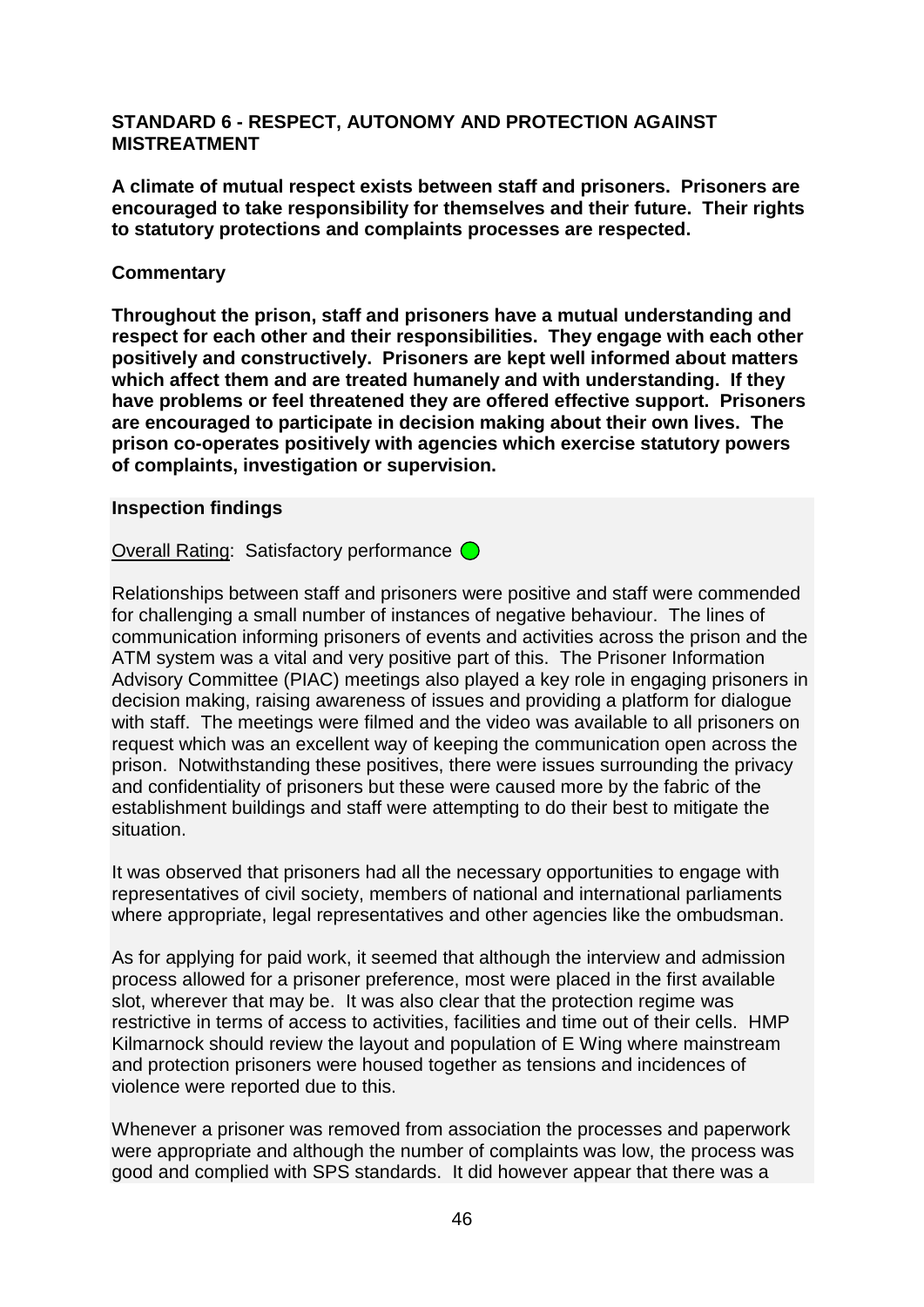perception among prisoners that complaints were not handled positively and that the process was futile. This could explain the low number of complaints and if it is the case, the prison should aim to rectify it.

# **Quality Indicators**

## **6.1 Relationships between staff and prisoners are respectful. The use of disrespectful language or behaviour is not tolerated.**

Rating: Generally acceptable performance  $\bigcirc$ 

The atmosphere was calm and relationships between prisoners and staff were respectful.

Protection prisoners complained of abuse being shouted through their doors when mainstream prisoners were out of cells and alleged that staff did not challenge this. Whilst inspectors did not witness any such instances the layout of the wing in this case could allow for such circumstances to take place. Management should consider changing the layout of this wing in order to mitigate this occurring in the future.

# **6.2 Staff respect prisoners' needs for privacy and personal life.**

Rating: Generally acceptable performance  $\bigcirc$ 

The layout of the house blocks meant that prisoners enjoyed a high level of privacy, however the location of the telephones did mean that private conversations could be overheard by fellow prisoners and staff alike.

The situation in other parts of the establishment was less ideal. Prisoners involved in private conversations with healthcare professionals or within the Links Centre and health centre were afforded less privacy by virtue of the layout of the areas and the fact that doors were left ajar.

### **6.3 Staff respect prisoners' rights to confidentiality in their dealings with them.**

Rating: Satisfactory performance  $\bigcirc$ 

Despite the limitations in the physical layout of some of the areas of the prison, as mentioned above, it was clear that staff endeavoured to maintain prisoners confidentiality.

Inspectors noted that the system for handling mail, particularly for items that would fall within the category of legal or privileged correspondence, were robust and widely understood by the staff involved.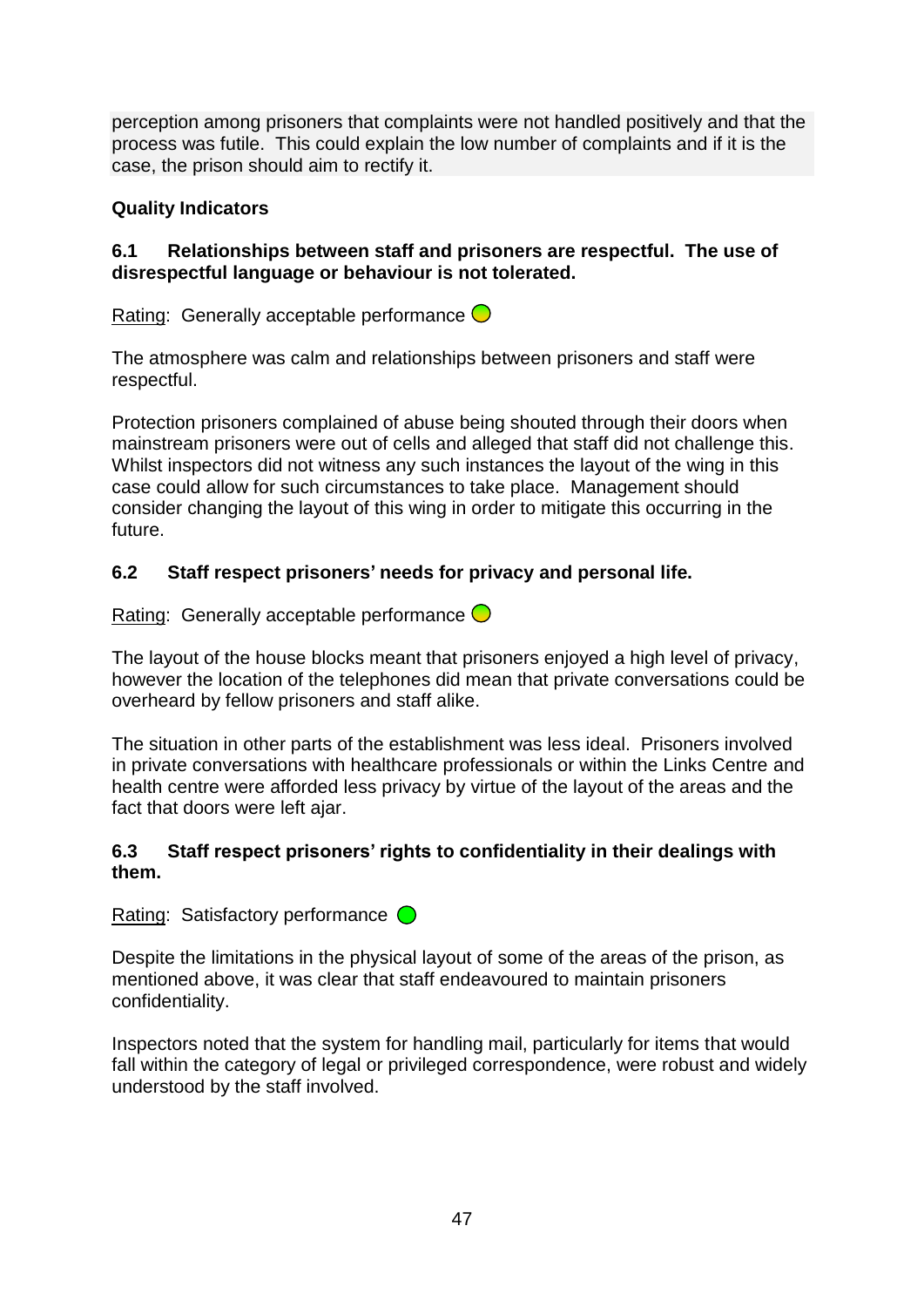#### **6.4 Staff achieve an environment within the prison that is orderly and predictable. Their use of authority in achieving this is seen by prisoners as legitimate.**

## Rating: Generally acceptable performance  $\bigcirc$

The environment achieved in most areas of the prison was calm and there were no serious issues of conflict. During the inspection, staff commented that they felt that at times their ability to act with discretion was limited and when investigated further, the perceived constraints of the contract were blamed for this.

Staff prisoner relationships were good, however, the authority the staff clearly possessed and witnessed at the staged evening "lock up", was not always followed through in the day-to-day engagements. Cells had varying contents and the volumetric control was variably imposed. Management should consider whether these discrepancies indicate any underlying control issues that need to be addressed.

#### **6.5 Staff challenge prisoners' unacceptable behaviour or attitudes whenever they become aware of it. They do this in a way that is assertive and courteous.**

Rating: Satisfactory performance  $\bigcirc$ 

Behaviours were generally good with only a small number of instances witnessed that merited direct challenge; these appeared to be handled appropriately.

During the staged evening lock up a number of instances were witnessed where prisoners challenged staff in relation to being locked up early. Each of these instances was handled well and in all cases the prisoners were located within their cells without any escalation in tension.

#### **6.6 Any limitations imposed on prisoners' freedoms or access to facilities are justified and the reasons for them are courteously communicated to the prisoners.**

Rating: Generally acceptable performance  $\bigcirc$ 

The ACT 2 Care policy for managing persons at risk of self-harm or suicide was well-managed with appropriate checks evidenced.

Additionally, a weekly security meeting and IMU generated information to inform decision-making in regards to various issues including visits, work parties and the residential allocation. This ensured that only the actions deemed necessary were applied to any given individual.

One area that management should review relates to the protection regime in E Wing and whether those on protection have an unnecessarily restricted regime. This regime allowed for only two periods of one hour out-of-cell time Monday to Friday and one period of one hour at the weekend. Evidence showed this particular group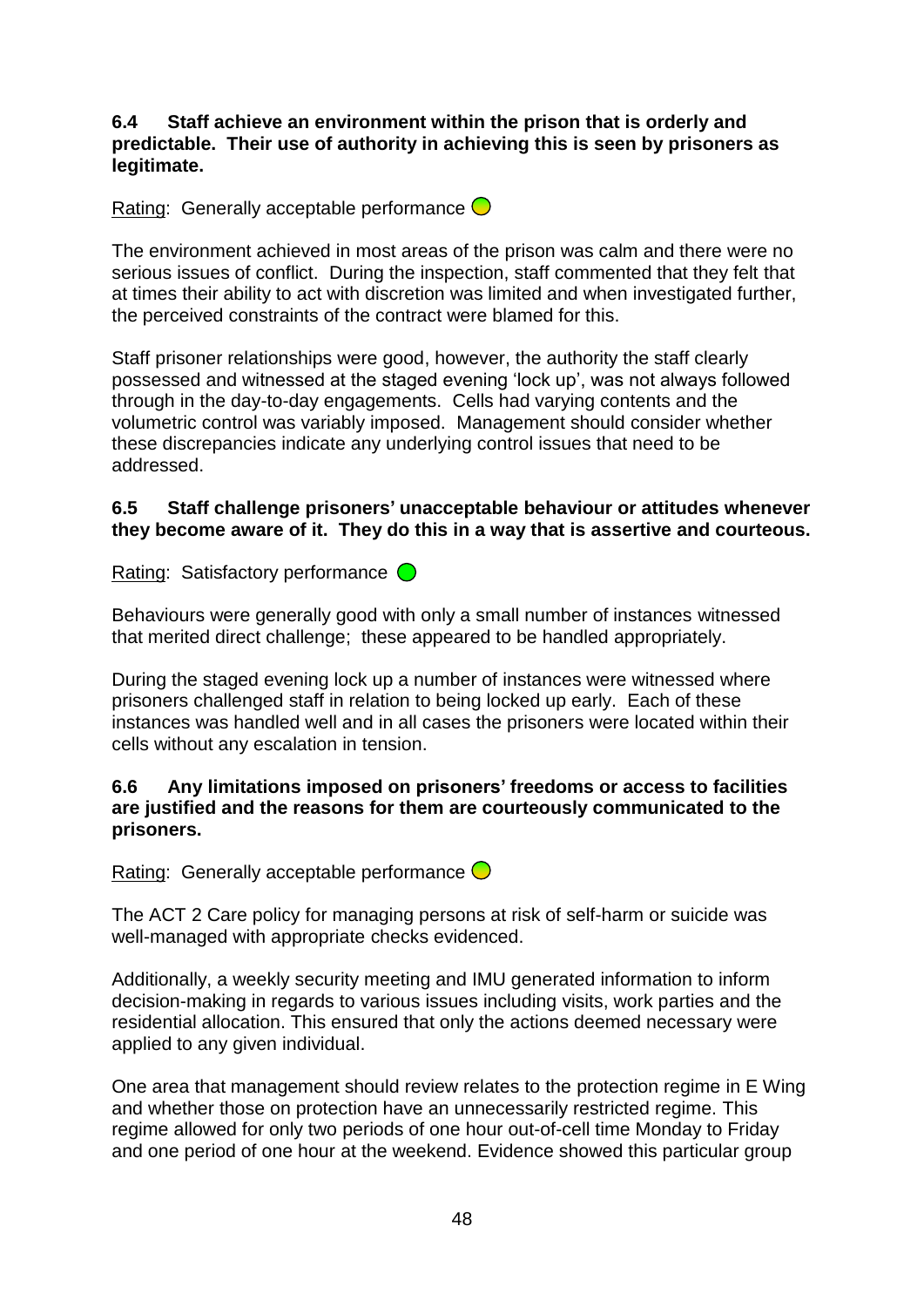also had restrictions on education and library access with some having no access to the library.

### **6.7 The operation of the system of privileges promotes a climate of activity and purpose, prisoners' responsibility for their own affairs and good face to face relationships with staff.**

Rating: Satisfactory performance  $\bigcirc$ 

As recognised by the senior management team, the Incentives and Earned Privileges (IEP) Scheme had its limits in respect of its scope and amounted to an additional £1.00 per week in wages and additional recreation time. Groups were locked up for the evening in a phased manner dependent on whether they were in the basic, standard, or enhanced element of the IEP Scheme.

It was worthy of note that this system appeared to be readily accepted by the prisoner group.

#### **6.8 The system by which prisoners may apply and be selected for paid work reflects as fully as possible systems of job application and selection within the community.**

Rating: Generally acceptable performance  $\bigcirc$ 

While the core screen interview and admission process allowed for a request of work activity to be made by the prisoner, the reality was that most were placed in the first available space with no matching of preference or skill mix being applied.

The application process thereafter for a work activity change was ad hoc, via word of mouth, or via the ATM system rather than work being allocated based on the individual need or skills. Management should consider adopting a process of work allocation that is based on what is the "best fit" for the prisoner.

### **6.9 Prisoners are consulted about the range of recreational activities available to them.**

Rating: Satisfactory performance  $\bigcirc$ 

The prisoner voice was captured through the widely understood PIAC system where prisoner representatives could meet with managers to discuss issues impacting on them and the regime, and to share information about upcoming events and initiatives.

The work of the health champions and good relationships with the gymnasium staff also resulted in good understanding and feedback of the user voice.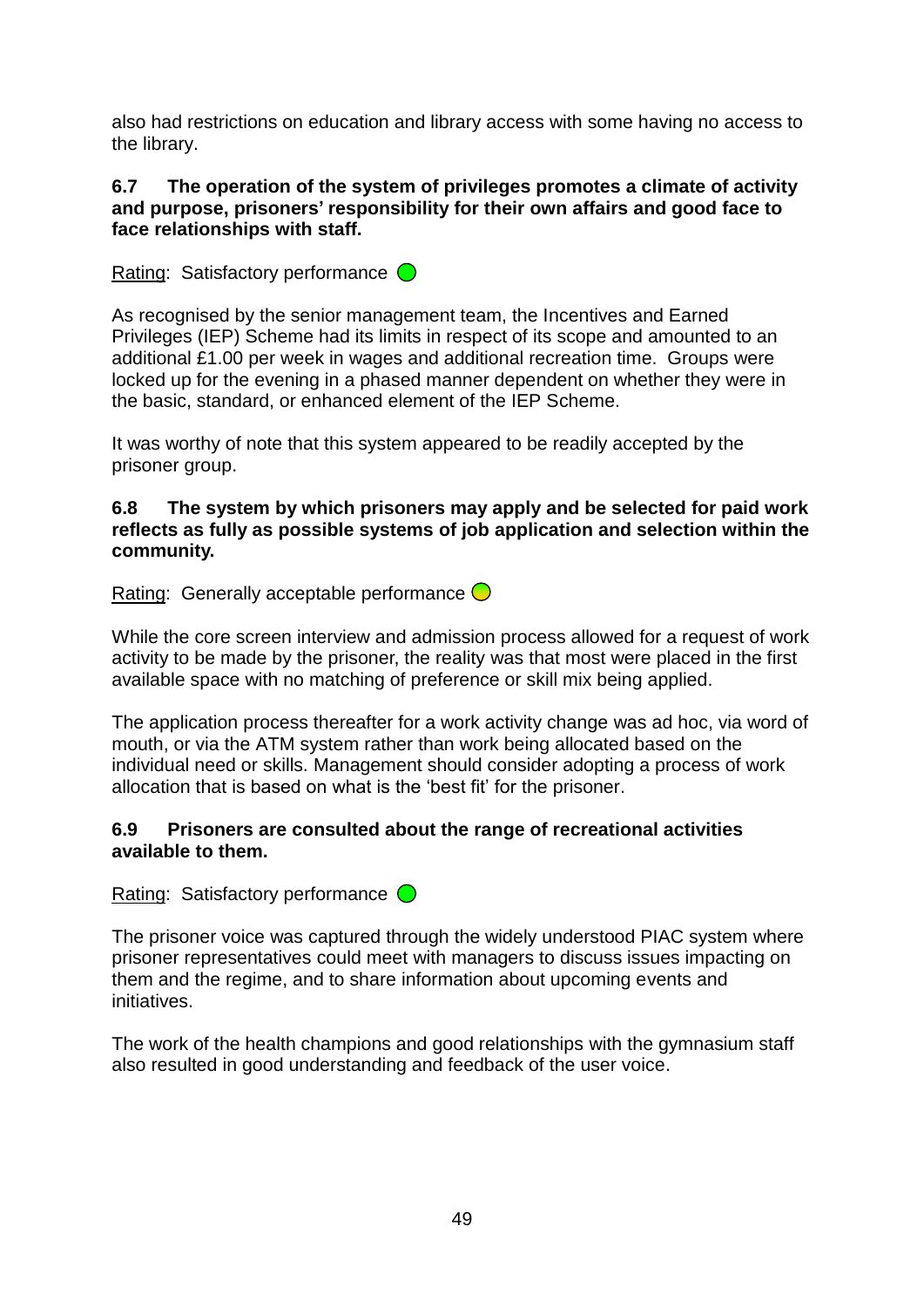#### **6.10 Prisoners are consulted about the range of products available through the prison canteen.**



The canteen provision was well regarded by the population. A comprehensive list of items was available from the canteen and a system of review and replacement ensured that as new items came to the market, suitable and desired items were added to the stock list.

Prisoners were able to discuss canteen issues during PIAC meetings with a member of the stores staff as a standing member of these PIAC meetings.

Canteen lists were freely available through the ATM system. The arrangements for special purchase appeared to be robust and working well in meeting the needs of the prisoner group.

#### **6.11 The systems for reserving places on recreational and cultural activities are equitable between prisoners and allow them to exercise personal choice.**

Rating: Satisfactory performance  $\bigcirc$ 

Most prisoners utilised the ATM system to keep up-to-date with planned activities and additional information was available via poster boards. Uptake at these events rarely resulted in oversubscription and all attendance was subject to routine security checks to identify any keep separate or enemies.

It was clear that these events were not as freely accessible to the protection regime prisoners, however, the senior management team indicated that they were in the process of implementing proposals to address some of the regime restrictions.

### **6.12 The systems for regulating prisoners' access to money held in their prison account and their own property allow them to exercise personal choice within the constraints of the law.**

Rating: Good performance



As per SPS guidelines, HMP Kilmarnock allowed a maximum of £20.00 per week personal cash to be added on top of earned wages. Wages were paid according to a structured payment scale based on the allocated work activity.

Daily account updates were provided on the ATM system for all monies posted, handed, or paid-in via the electronic payment system. This electronic system allowed for family and friends to register online and transfer monies electronically into prisoner accounts. The system tracked the name, address, and card details of the sender and would only take payment from cards registered on the system. All payments were tracked to destination providing good oversight and the ability to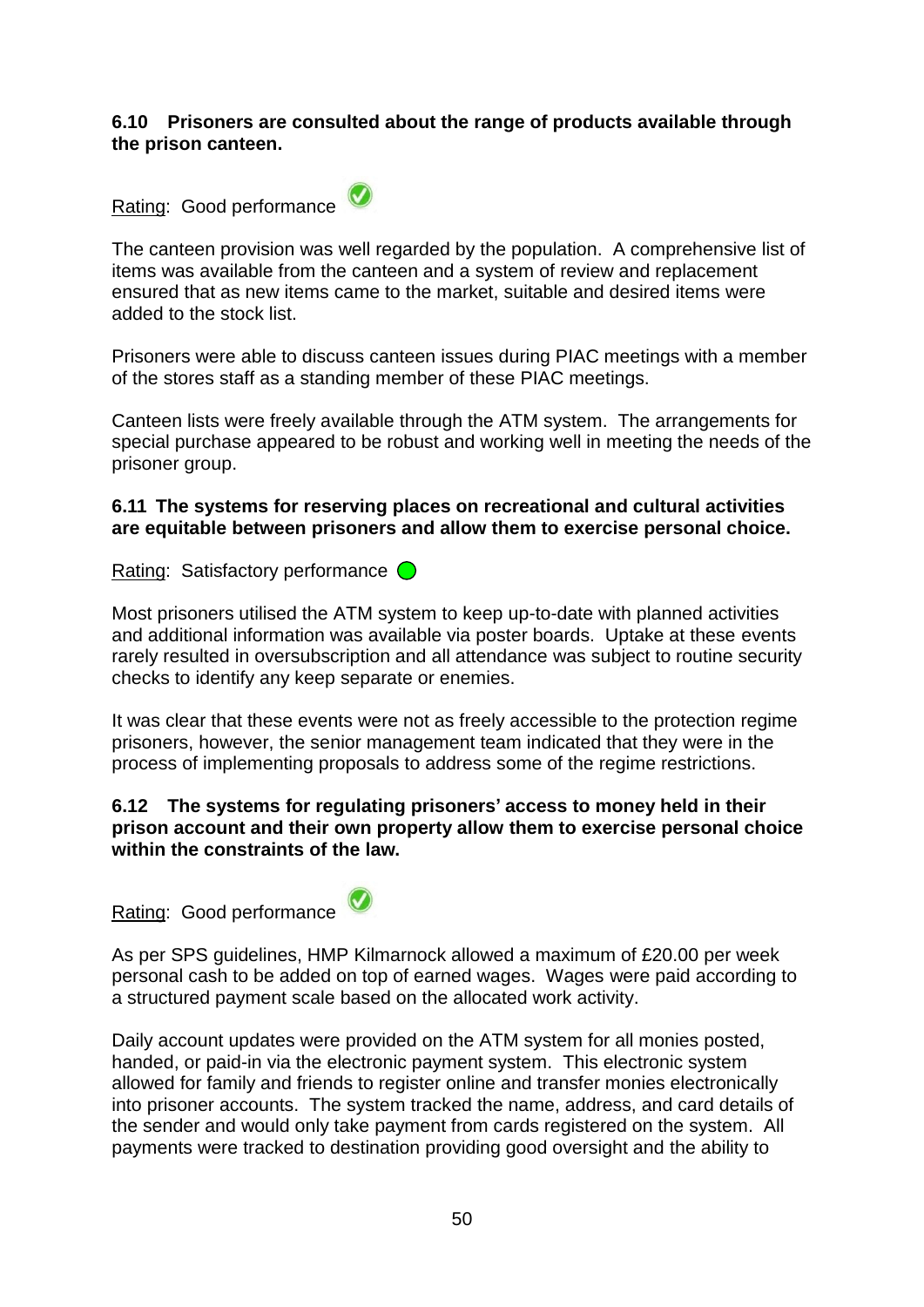cross-reference and monitor for adverse activity. This system is something that should be considered for wider adoption across the Scottish prison estate.

### **6.13 The limits on the actions staff can take in implementing security procedures are observed.**

Rating: Satisfactory performance  $\bigcirc$ 

Records inspected clearly demonstrated that SSMs, Rule 95 and 41 processes were well documented and reviewed and updated as appropriate and certainly within policy requirements and guidance.

#### **6.14 The rules in relation to medical supervision of activities and persons in circumstances of increased risk of harm or mistreatment are observed.**

Rating: Satisfactory performance  $\bigcirc$ 

During the inspection visit, there was one prisoner on Rule 41. All relevant paperwork and care plans reviewed were in place and staff were fully aware of the individual"s status and needs. This individual was being managed within a residential wing and despite presenting a significant challenge staff were meeting all his needs ensuring his wellbeing within the limits of a prison environment.

## **6.15 Procedures and decisions conform to established standards of natural and administrative justice.**

Rating: Satisfactory performance  $\bigcirc$ 

The establishment operated a staged warning system with adverse behaviours being annotated in a narrative folder. Written warnings were issued as well as work place warnings informing the prisoner of his poor behaviours and/or work ethic and/or attendance. Staff had the ability to downgrade and upgrade prisoners through the IEP system from basic through to standard and to enhanced, or the reverse.

Appeal procedures were available to challenge decisions at each level and stage of the disciplinary action.

# **6.16 Prisoners' international human rights as asserted in law are respected.**

Rating: Satisfactory performance  $\bigcirc$ 

Prisoners had direct access to all information under European Convention on Human Rights via a link on the front page of the ATM system.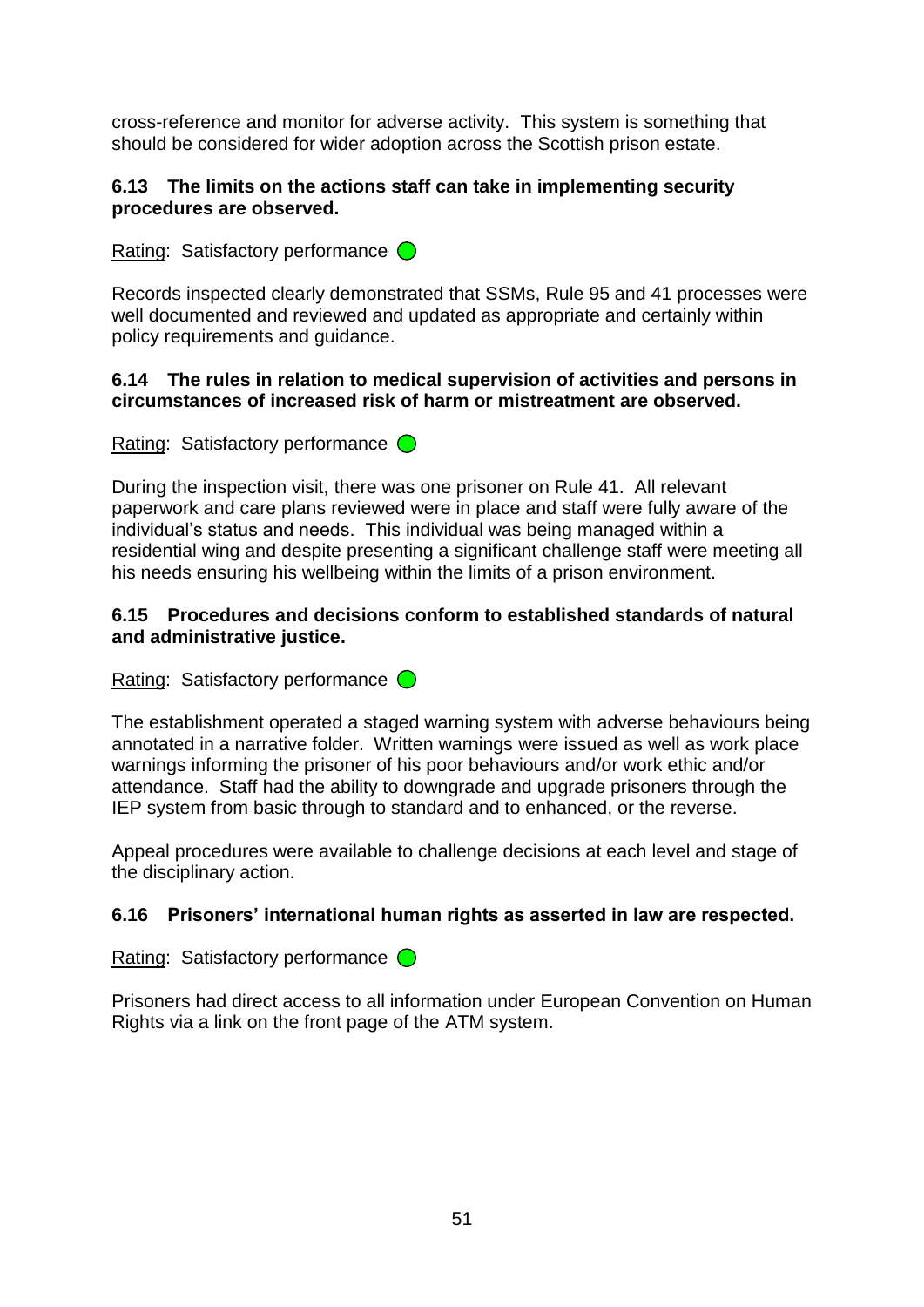#### **6.17 Prisoners are kept well informed about prison procedures and how to access services available to them.**

Rating: Satisfactory performance  $\bigcirc$ 

Prisoners had access to a range of information about prison procedures and regime via the ATM system as well as information displayed on noticeboards.

A video of all PIAC meetings was available, however, this was only played on request as it was shown over the in-cell video channel.

# **6.18 Prisoners are kept well informed about events taking place in the prison.**

Rating: Good performance

A number of prisoners spoke very enthusiastically about the Kiosk system and its usefulness in keeping not only up-to-speed with events but information in general as well as canteen, finances and family contact via the Email-a Prisoner Scheme.

#### **6.19 The prison reliably passes critical information between prisoners and their families.**

Rating: Good performance

Staff explained the process they would adopt to pass on sensitive information and understood the role the chaplaincy could offer. The FCO arrangement was excellent with all visits staff trained as FCOs. This allowed good knowledge of and relationships with family members to be developed. Additionally they attended the residential wings over lunch periods which enabled prisoners to have direct access.

### **6.20 Prisoners' access to information necessary to safeguard themselves against mistreatment or arbitrary decisions is observed.**

Rating: Satisfactory performance  $\bigcirc$ 

Prisoners were given information on the complaints process open to them on induction with copies of the prison rules available to them. A handbook was given to prisoners which included flow charts of the complaints process, Rule 118 appeals, guidance on using PCF1 and PCF2 forms including stages contained therein.

# **6.21 The prison complaints resolution system works well.**

Rating: Generally acceptable performance  $\bigcirc$ 

The number of complaints was low given the number of prisoners held. Given that prisoners in all areas complained bitterly around access to healthcare, including dentist treatment, and that many did not understand the NHS complaints process, we would have expected to see more PCF1s. Prisoners reported a lack of confidence that anything positive came from complaining in any official form even though staff reported complaints around medication were never-ending.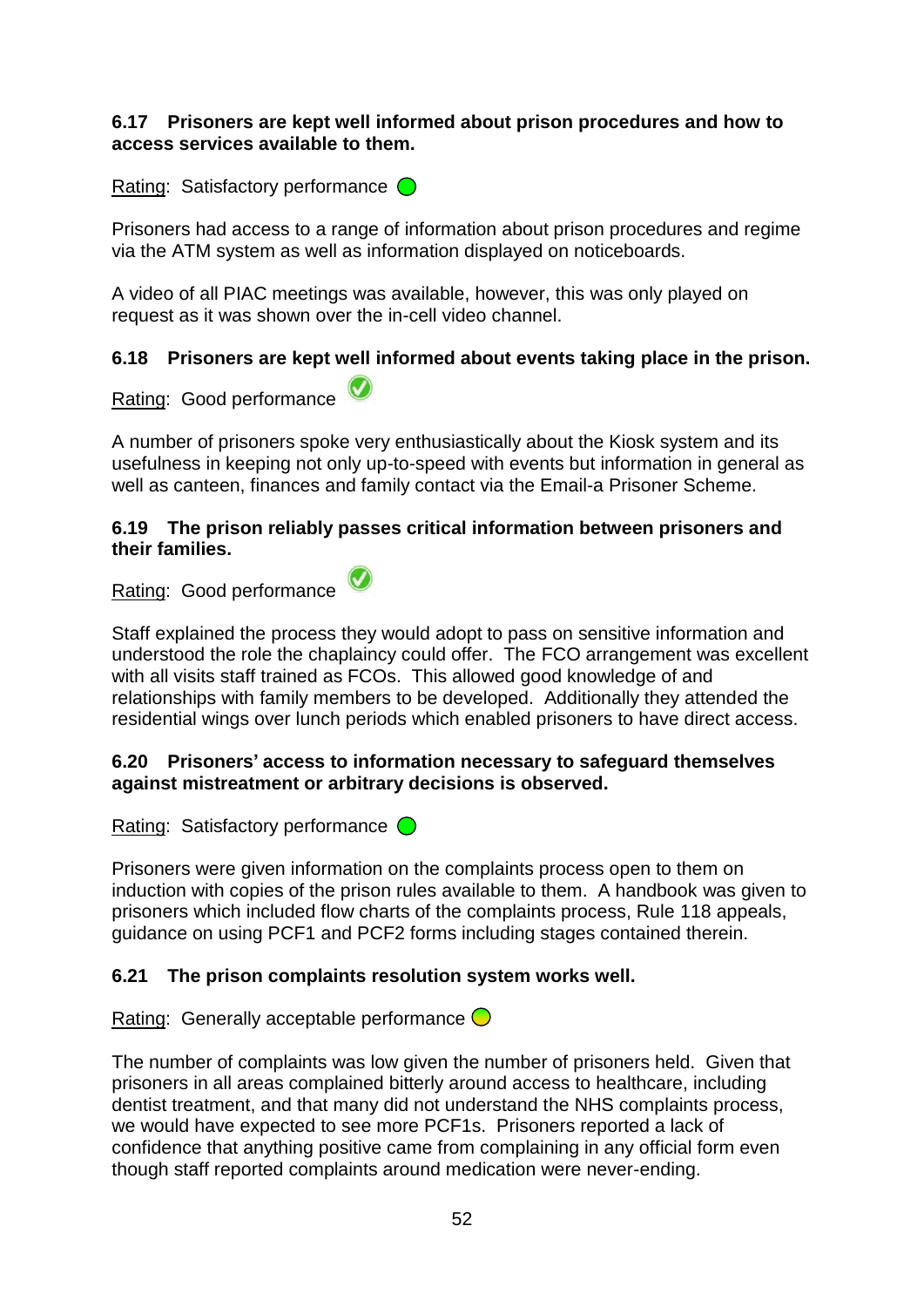The prison followed the standard SPS process and those complaints that were available demonstrated a compliance with this process.

A robust system of monthly complaint audit was in place allowing all managers to be sighted on emerging trends and issues allowing corrective action to be taken. This approach would be deemed as practice worthy of sharing

# **6.22 The NHS complaints resolution system works well in prison**

Rating: Generally acceptable performance  $\bigcirc$ 

There was a clear process for acknowledging and responding to NHS complaints. We saw that feedback/complaints forms were freely available and any forms received were logged and responded to appropriately within the time guidelines. All complaints and feedback received from prisoners were recorded on the NHS electronic system Datix. Complaints were a standing agenda item on the NHS Prison Clinical Governance Group.

### **6.23 The system for allowing prisoners to book interviews with independent representatives of civil society works well.**

Rating: Satisfactory performance  $\bigcirc$ 

The arrangements were good with a full range of contact details available via the ATM system, as well as a large volume of lawyers numbers pre-programmed onto each prisoners telephone account.

We would encourage management to ensure that contact details for Independent Prison Monitoring, the Scottish Public Services Ombudsman (SPSO) and The Samaritans are available close to the telephones to ensure that anyone wishing to access these services can do so as easily as possible.

# **6.24 The prison gives every assistance to agencies which exercise statutory powers of complaints, investigation or supervision.**

Rating: Satisfactory performance  $\bigcirc$ 

All agencies were afforded access to the prison and prisoners when appropriate requests were made. Prisoners raised no issues in regards to difficulty in meeting with any agent.

### **6.25 Prisoners are afforded unimpeded and confidential access to legal advice, the courts and agencies which exercise statutory powers of complaints, investigation or supervision.**

Rating: Satisfactory performance  $\bigcirc$ 

Legal visits were well-organised and ran smoothly. The facilities were a little dated, however the areas utilised were clean and met the current need.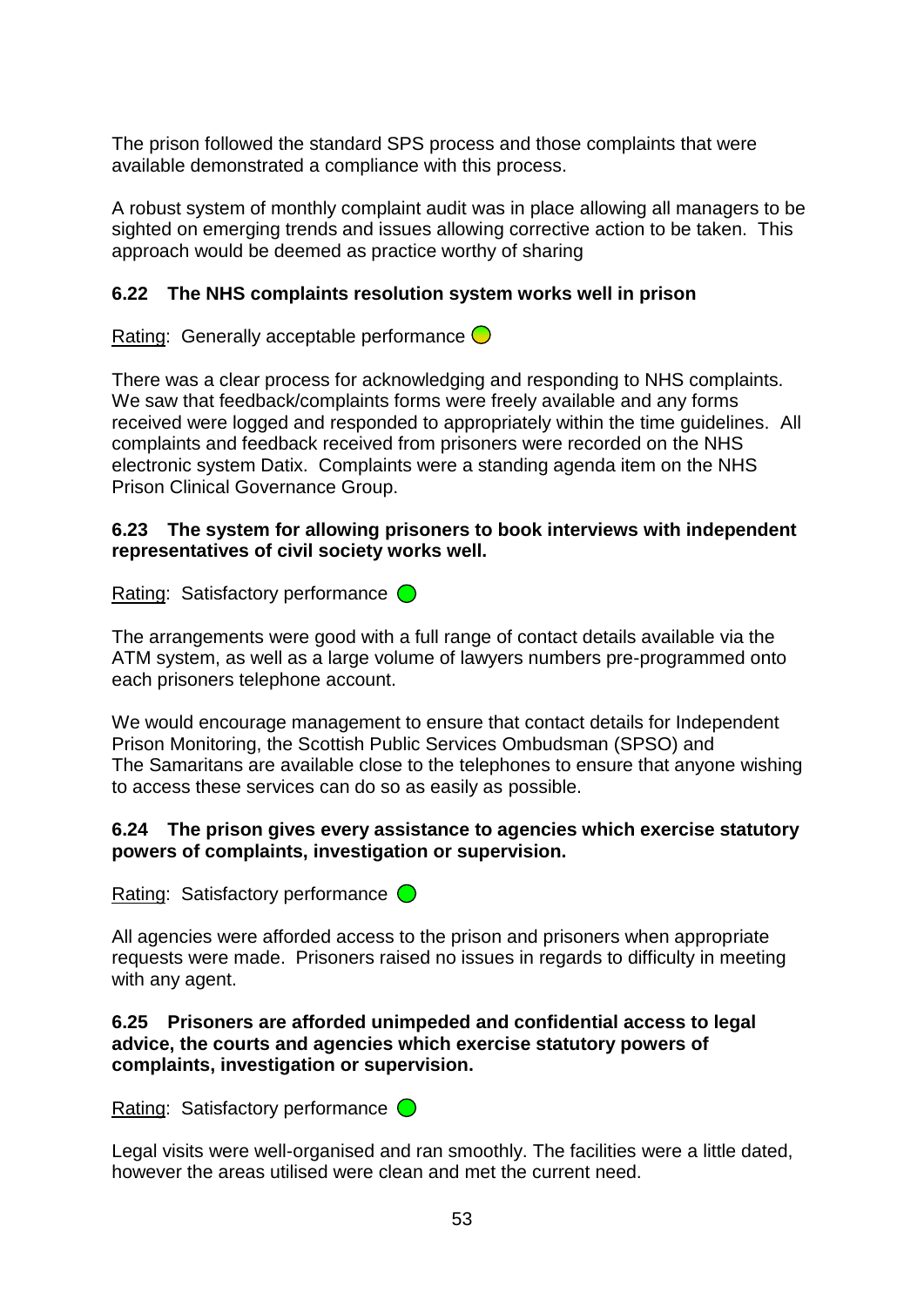There appeared to be little in the way of difficulty with the booking system for external agencies and no complaints were noted by visiting agents.

Good clear information was on display in the visits area including information on the role of the SPSO.

**6.26 Citizens of states other than the UK are afforded confidential access to their states' representatives. Refugees and stateless persons are afforded privileged access to a consular office of their choice and to organisations or agencies that protect their interests.**

Rating: Satisfactory performance  $\bigcirc$ 

Evidence provided demonstrated that foreign nationals were afforded space and time to talk to their Consular representatives. Embassy contact details were again freely accessible as were Freephone numbers.

#### **6.27 Prisoners are afforded confidential access to members of national and international parliaments who represent them.**

Rating: Satisfactory performance  $\bigcirc$ 

It was noted that facilities were in place to facilitate confidential access with a member of a national or international Parliament.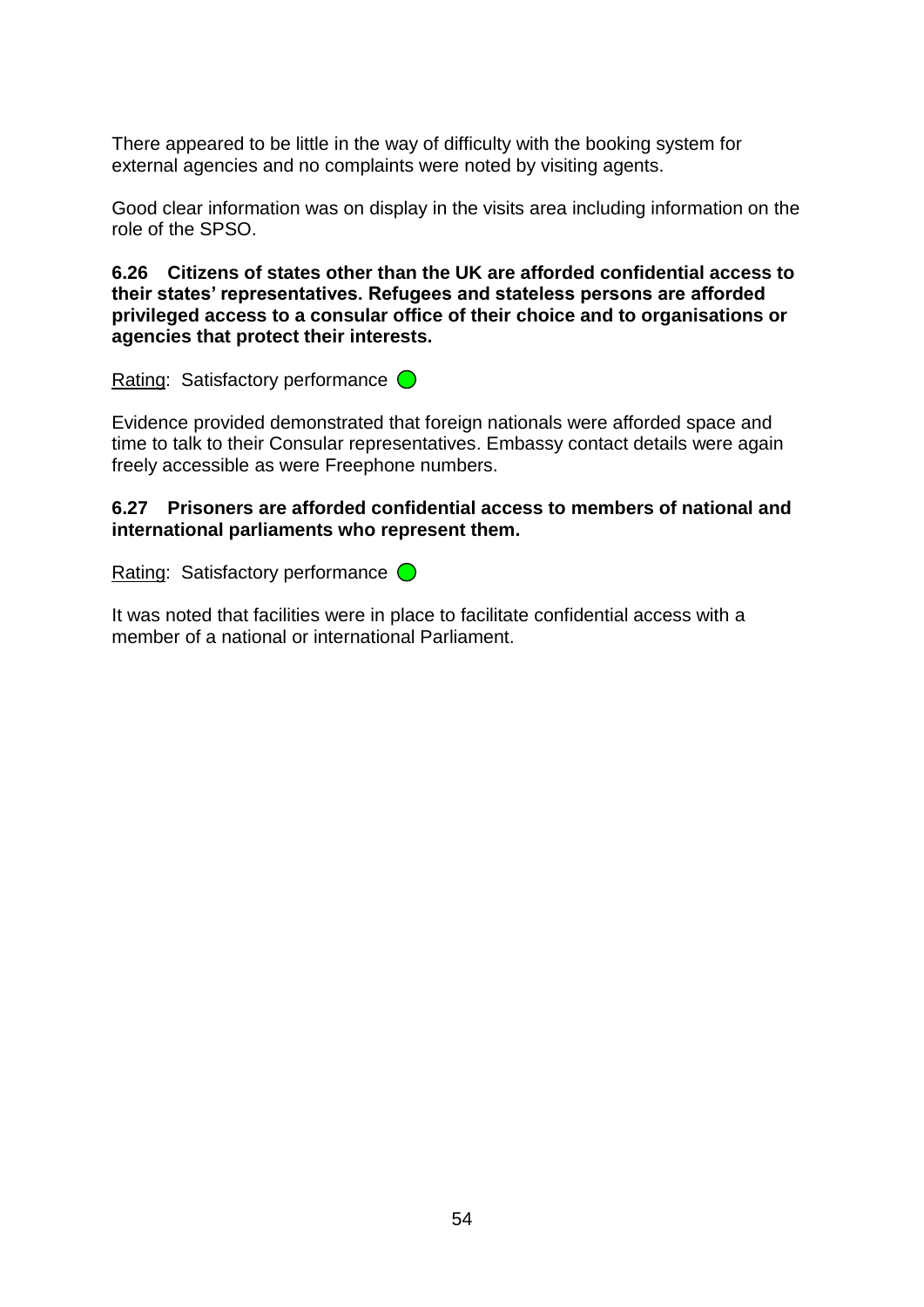## **STANDARD 7 - PURPOSEFUL ACTIVITY**

**All prisoners are encouraged to use their time in prison constructively. Positive family and community relationships are maintained. Prisoners are consulted in planning the activities offered.**

**The prison assists prisoners to use their time purposefully and constructively. Prisoners' sentences are managed appropriately to prepare them for returning to their community. The prison provides a broad range of activities, opportunities and services based on the profile of needs of the prisoner population. Prisoners are supported to maintain positive relationships with family and friends in the community. Prisoners have the opportunity to participate in recreational, sporting, religious and cultural activities.**

#### **Inspection findings**

Overall Rating: Generally acceptable performance  $\bigcirc$ 

HMP Kilmarnock endeavoured to ensure that prisoners used their time in prison constructively. An area of good practice in facilitating this was the Physical Education Department which offered a number of different sporting and physical activities alongside health initiatives focusing on issues like healthy living and smoking cessation. The Chaplaincy Team also actively participated in providing a range of religious and cultural events for prisoners throughout the week.

The visits area was clean and spacious with a friendly atmosphere and although the facilities are dated, the staff still provided a safe but relaxed environment. Visit slots were available through the week but there was a problem for untried prisoners who could not have access to any evening visits. Security measures and searches in the visits area were conducted appropriately and not to the detriment of the visit experience for those arriving. The ATM system on the wings was a very useful resource in facilitating visit time slots, communicating important information with prisoners and sending condolences. Through the same machine, prisoners could access the Email-a-Prisoner Scheme which allowed for direct communication with loved ones for a small cost. This initiative was very positive.

Prisoners were afforded all the necessary participation in their case management and all the processes for progressing prisoners to other establishments or to HDC arrangements were carried out appropriately.

In general the prison provided quite a range of educational and recreational activities for the prisoners to get involved with, though the Learning Centre was running at approximately 50% capacity due to lack of staff to monitor prisoners. It was also observed that there were potential timetable clashes which could result in the provision of one hour in the open air being compromised. These two areas have room for improvement.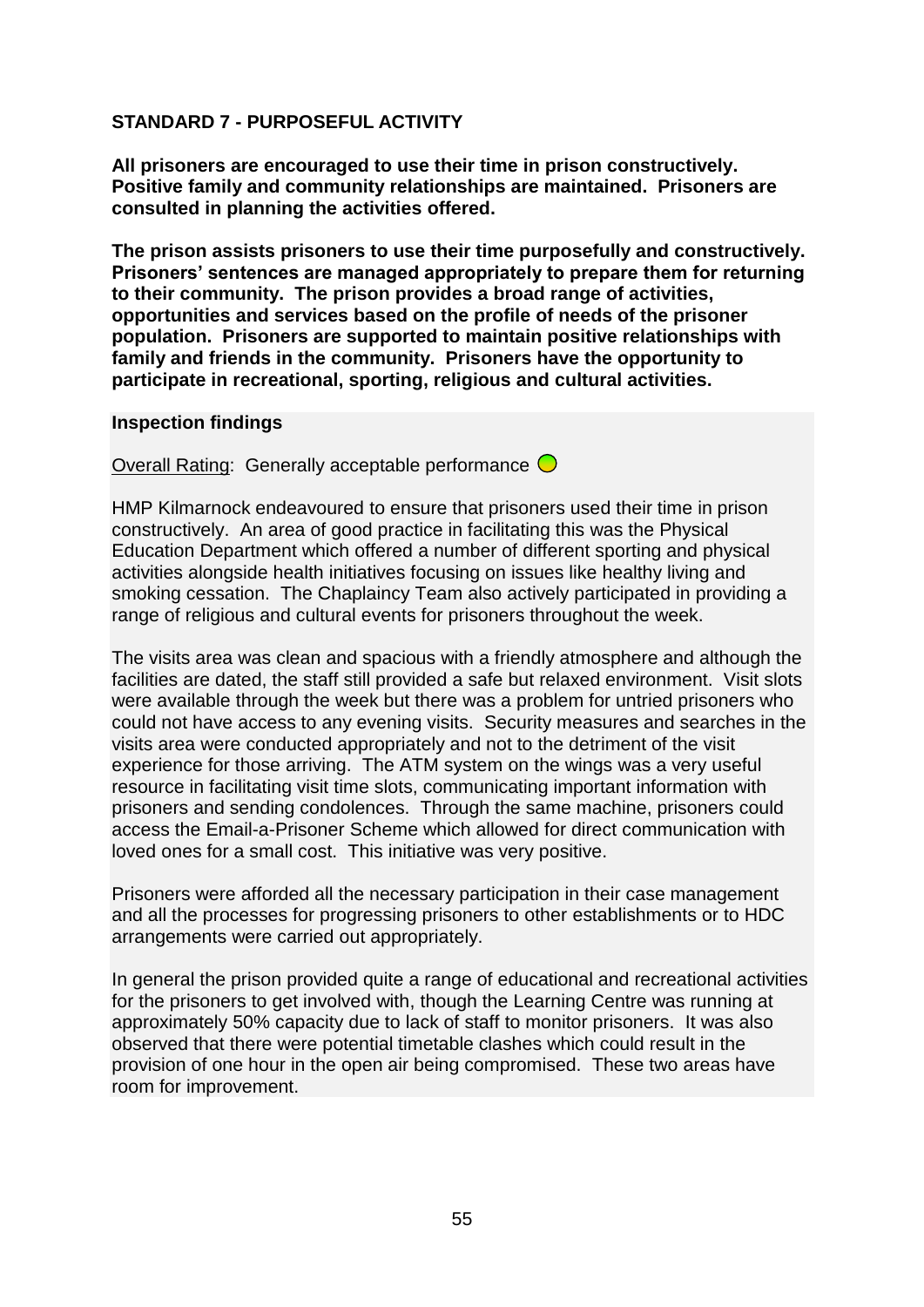## **Quality Indicators**

#### **7.1 The prison maximises the opportunities for prisoners to meet with their families and friends.**

Rating: Satisfactory performance  $\bigcirc$ 

HMP Kilmarnock was proactive in publicising visit arrangements and timings to both prisoners and visitors and information was included in their weekly induction sessions. Visit entitlement varied depending upon the regime the prisoner was allocated to and visits ran every day, including the weekend, at morning, afternoon and evening slots. There were slight restrictions in terms of evening visits since these were only available on Wednesdays and Fridays for convicted prisoners. As a consequence, untried prisoners received no opportunity to have a family visit in the evening.

The prison visit room itself was clean, bright and spacious with a play area for children. Thirty-two visit spaces were available at a time within the main hall but there were also areas available for agents and closed visits. Video link conferencing was enabled and was observed during the inspection. The canteen facility was well-stocked and open at each session. All visit staff were also FCOs and it was clear that they took pride in their role. FCOs worked in partnership with East Ayrshire Council Play Motivates to include Play Motivator visits and children visits which allowed father and child to bond through a relaxed session.

An area with room for improvement is that non-attendance at work was allowed for convicted prisoners where the reason given is a booked visit slot. There was a feeling that this was used too regularly and enabled prisoners to exempt themselves from work parties and should perhaps be reviewed.

#### **7.2 The arrangements made for admitting family members and friends into the prison are welcoming and offer appropriate support.**

Rating: Satisfactory performance  $\bigcirc$ 

A visitor identification system was in place which took both a photograph and fingerprint in the external visitor"s centre where visitors booked in on arrival to the prison. When observing this during inspection, it was carried out appropriately by staff who showed courtesy to all visitors and demonstrated thorough knowledge of the systems involved when asked by a visitor. Staff were seen to be polite and understanding when responding to visitors and endeavoured to go the extra mile to help. On a practical level, parking facilities were clearly signposted and there were always spaces available, including disabled spaces.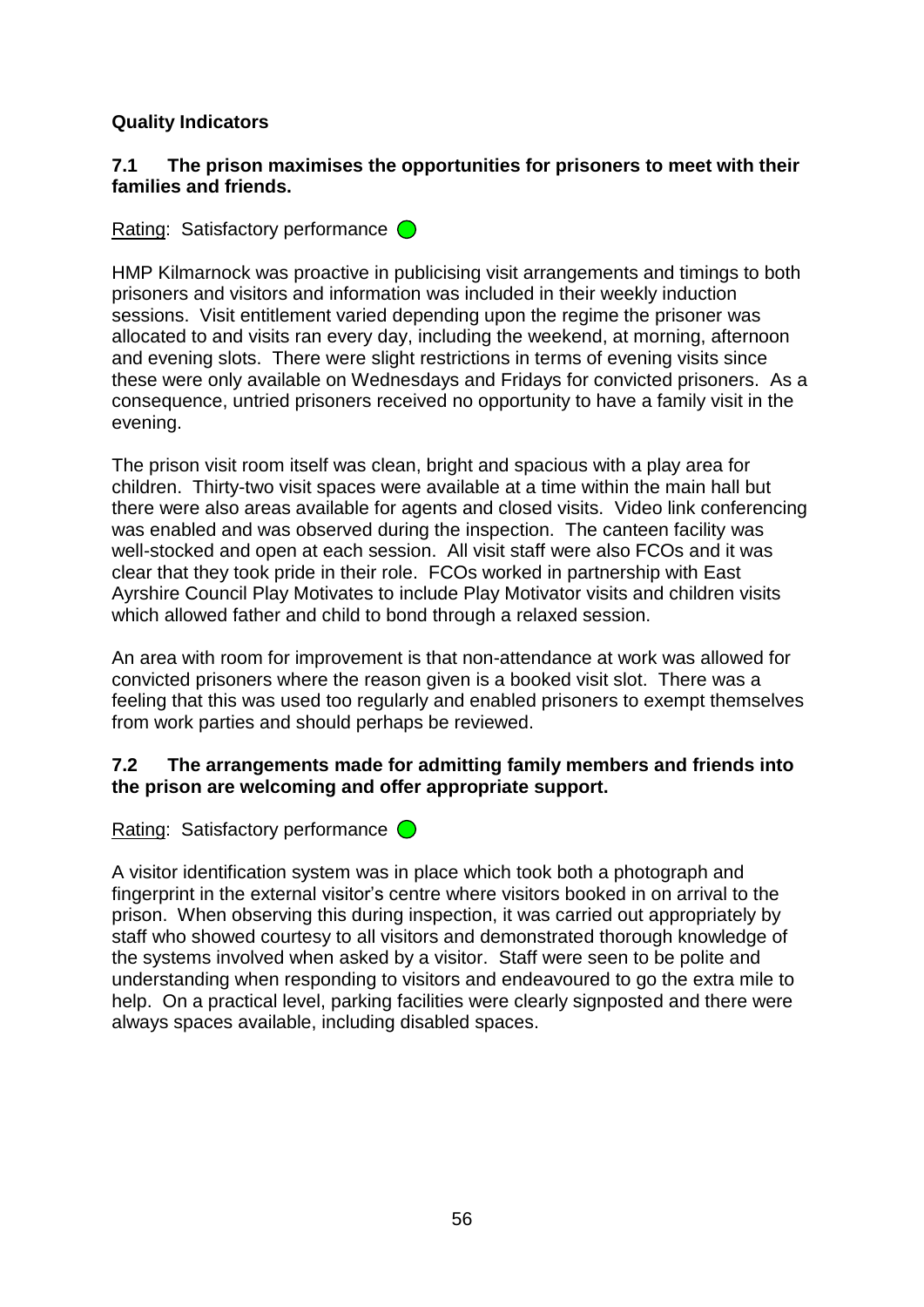**7.3 Any restrictions placed on the conditions under which prisoners may meet with their families or friends take account of the importance placed on the maintenance of good family and social relationships throughout their sentence.**

Rating: Satisfactory performance  $\bigcirc$ 

Prisoners who were placed on closed visit restrictions were done so in accordance with the Prison Rules and although this meant they were unable to meet with their family and friends in the main visit area, contact was maintained by way of the closed visit booths. On examination, the process for closed visits was consistent and the staff were knowledgeable of the procedures involved and the relevant comprehensive paperwork. Prisoners were able to put forward their representations during the process through the ATM system on each wing which was followed-up by a FCO if required. Closed visits were reviewed monthly at a meeting of the Security Committee, chaired by the Deputy Director with representatives from the Intelligence, Communications and Visit Management Teams. Prisoners were informed of the decision made by letter and via the ATM. Members of the public who were placed on restrictions were also considered during the same meeting and informed by letter of the decision taken.

#### **7.4 The atmosphere in the visit room is friendly and, while effective measures are adopted to ensure the security of the prison and safety of those taking visits, supervision is unobtrusive.**

Rating: Satisfactory performance  $\bigcirc$ 

Visitors commented on the safe atmosphere in the visits area and inspectors observed a relaxed feel with friendly interaction between staff, prisoners and visitors. With regards to security, prisoners leaving the residential areas were subject to a rub down search in line with national policy and were required to wear a prison issue T-shirt or jumper for the duration of the visit. All visitors had to comply with security checks including a walkthrough metal portal, X-ray scan of jackets and shoes and an Ionscan Spectrometer on a random basis. Records were kept of those tested each session. Drug detection dogs were present at most sessions for screening visitors on entry as well. If someone indicated positively of a level above five on the Ion detection machine then they were automatically moved to a closed visit and everyone involved was spoken to in confidence by either the officer or manager on duty to explain the reason why action had been taken and why an indication was a cause for concern.

### **7.5 Opportunities are found in the prison for prisoners to interact with family members in a variety of parental and other family member roles.**

Rating: Satisfactory performance  $\bigcirc$ 

HMP Kilmarnock encouraged interaction with family members by following a Children and Family Strategy and by holding weekly family induction sessions followed by a 30 minute visit. Meetings for the Children and Family Strategy were chaired by the Health Improvement Manager on a bi-monthly basis and were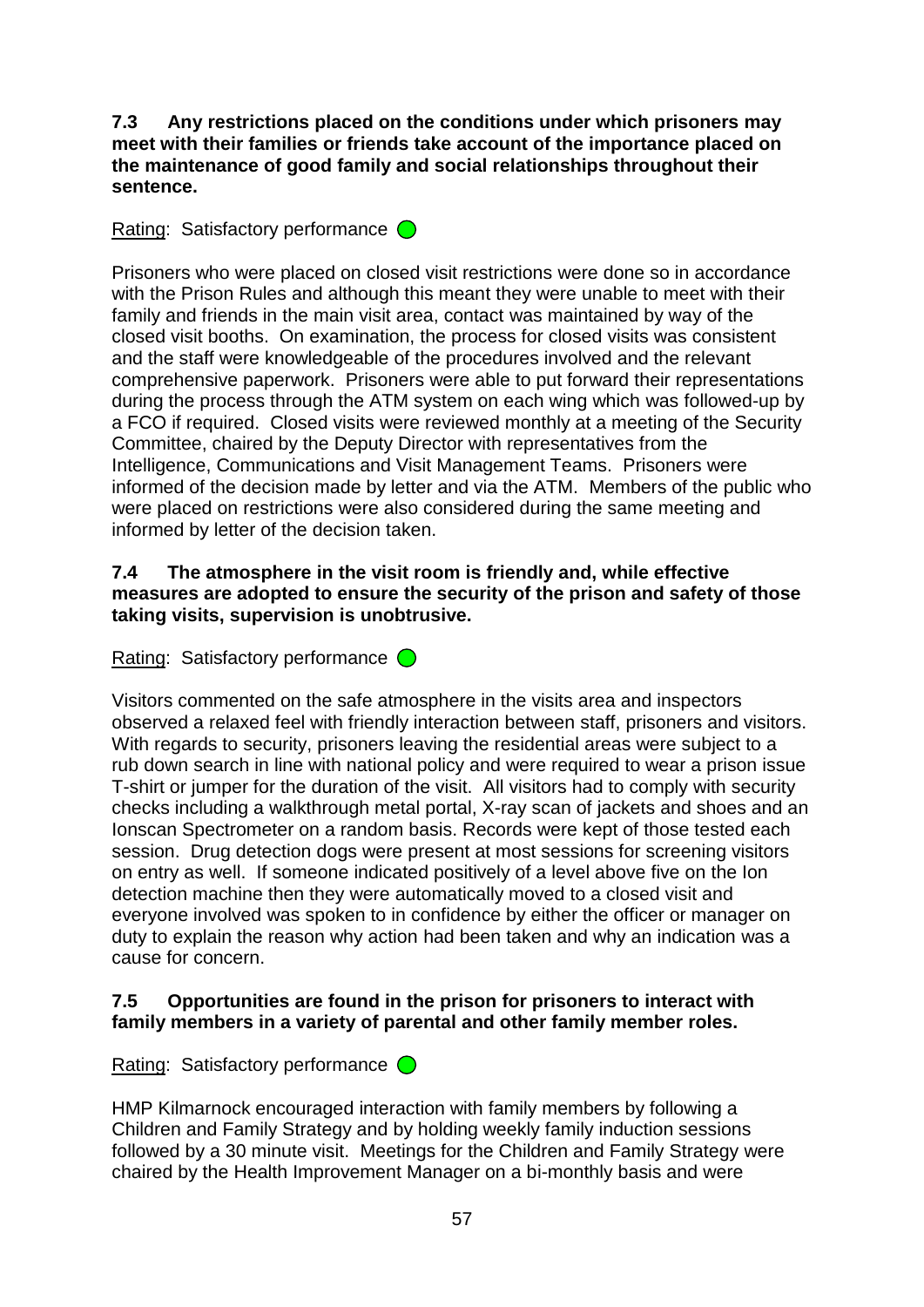attended by Families Outside, Family Contact Officers, the Chaplain, Prison-Based Social Work (PBSW) and East Ayrshire Vibrant Communities. Other guests attended as required. The family induction session had not yet been very popular but in discussion with a family member in the visits areas they reported it had been worthwhile and put them at ease. Other initiatives included the Play Motivator visits, which are mentioned above, and a Homework and Breakfast Club. Unfortunately, the playground area outside the visits centre was in a state of disrepair and was not in use. Renovating this and making it available for use would enhance the visit experience, particularly for children.

#### **7.6 Where it is not possible for families to use the normal arrangements for visits, the prison is proactive in taking alternative steps to assist prisoners in sustaining family relationships.**

Rating: Good performance

An area of good practice was that the establishment encouraged prisoners to maintain family ties by the Email-a-Prisoner Scheme managed through the ATM. Friends or family members could email a message which was received via the ATM for the prisoner to read. When discussing this with prisoners, one individual reported he was able to keep in contact with his daughter in Australia in this way at a relatively low cost. Many other prisoners spoke highly of the scheme. Aside from this, prisoners were able to regularly use the telephone – four were available on each landing – although their location can sometimes be problematic in terms of noise and lack of confidentiality. For those without family nearby, accumulated visits, inter-prison visits and cross-border transfer applications were available and information was provided in each residential area.

The FCO team provided support to prisoners within the residential areas during the lunch period which enabled them to deal with prisoner referrals on a daily basis. The communication of information through the ATM by the FCO had included sending messages of condolence and offering support which was a practice worth sharing. The inter-personal relationships between visit groups, prisoner and visitor were of a high standard.

### **7.7 The arrangements to facilitate a free flow of communication between prisoners and their families help the prisoners to sustain family ties.**

Rating: Satisfactory performance  $\bigcirc$ 

In order to maintain lines of communication, prisoners were able to send and receive as much mail as they wish, use the telephones during recreation and access the Email-a-Prisoner Scheme. Prisoners received the equivalent of a second class stamp in their wages free of charge and could buy stamps as required from the canteen. Telephone credit could also be purchased on a weekly basis and managers had discretion to authorise extra top-ups if required.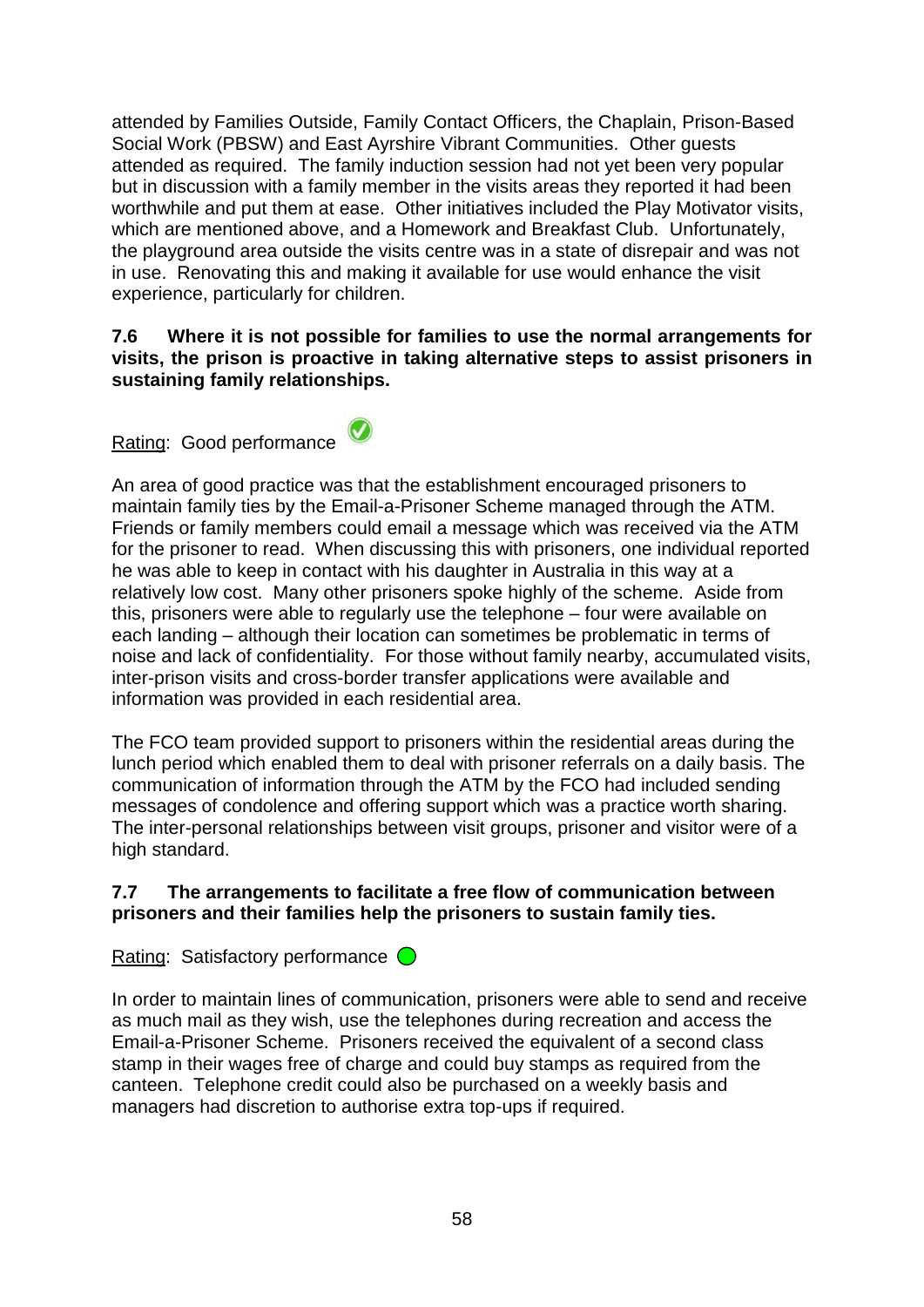**7.8 Prisoners and where appropriate their families, participate in their case management. Prisoners are consulted about case management decisions reached.**

Rating: Generally acceptable performance  $\bigcirc$ 

Every prisoner participating in the ICM process was afforded the opportunity of family involvement however the instances of attendance are low. The link between residential areas and the ICM did not appear to be cohesive with many residential staff lacking knowledge of the ICM process. In terms of facilitating the consultation of prisoners during this process, the Personal Officer would be well placed to play that role. Notwithstanding this, the dedicated ICM team were robust, knowledgeable and ensured that prisoners were consulted. This was attested to during discussions with prisoners currently in the ICM process.

#### **7.9 Prisoners are encouraged to maintain and develop a range of social relationships that will help in their successful return to their communities on release.**

Rating: Generally acceptable performance  $\bigcirc$ 

The case management approach adopted in HMP Kilmarnock did not match that found in other Scottish establishments, namely the deployment of a dedicated team of ICM staff who worked with prisoners closely and worked in partnership with the PBSW team rather than individual prisoners being allocated a Personal Officer. On virtually every occasion when asked prisoners could not inform inspectors as to who their Personal Officer was. The lack of a Personal Officer involvement is a cause for concern which was noted throughout the inspection.

The Links Centre had a wide range of organisations working together with the prison in partnership including SACRO, Catalyst (Life Skills), Momentum, Addiction Action, Department for Work and Pensions (DWP) and Turning Point Scotland. It was commendable that Turning Point Scotland"s key workers actively engaged with prisoners within a residential setting and other areas within the establishment as staff were trained as key holders.

Aspire2gether was a positive initiative where key workers engaged prisoners in paying back rent arrears from their weekly prison wage. This aided a prisoner"s return to the community as the local council was receiving arrears and the prisoner was demonstrating responsibility which could aid resettlement when looking for a tenancy.

#### **7.10 The prison operates an individualised approach to effective prisoner case management.**

Rating: Generally acceptable performance  $\bigcirc$ 

HMP Kilmarnock endeavoured to deliver the required processes to ensure that the approach taken to case management was individualised for the prisoner involved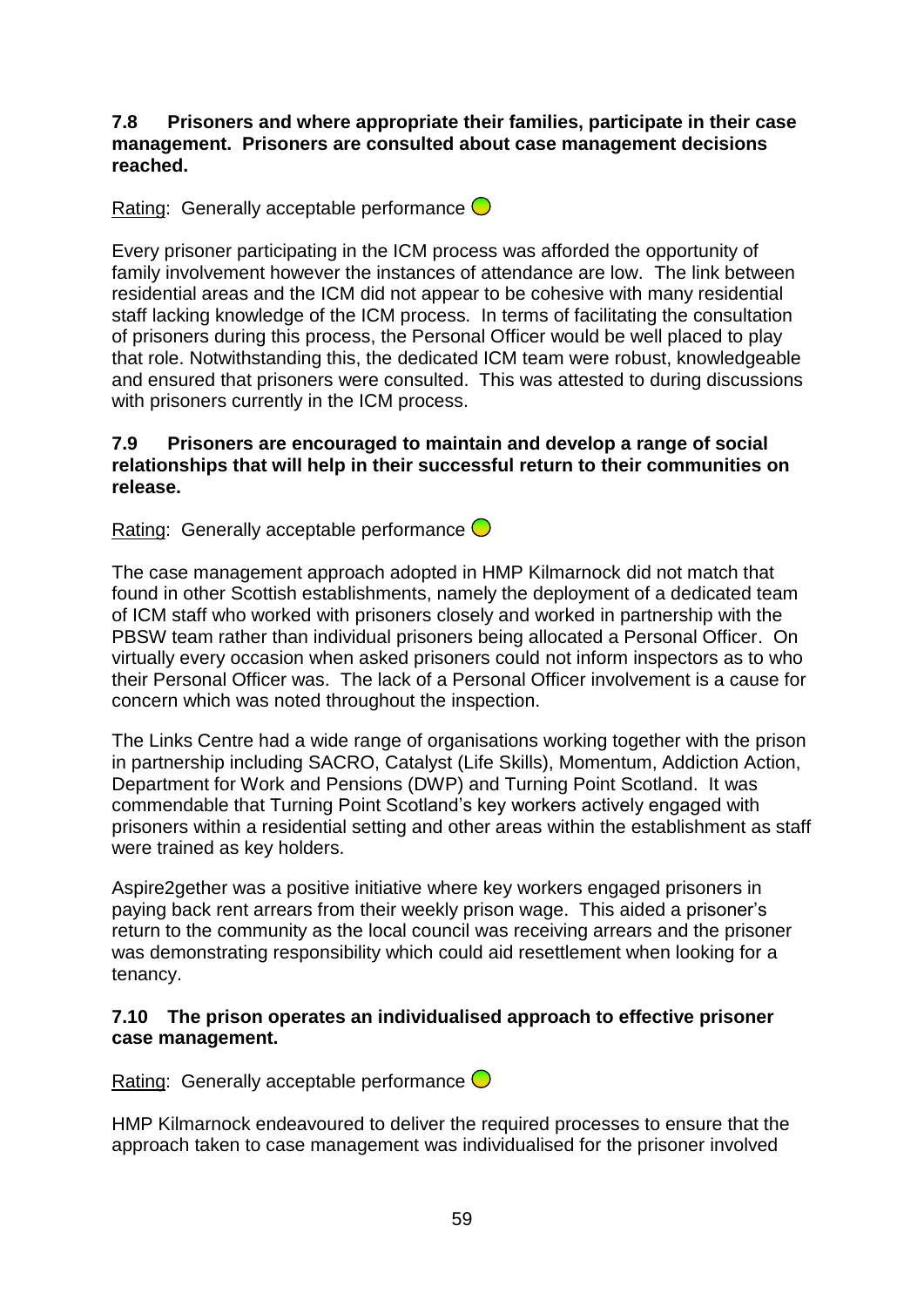including ICM case conferences. However, as mentioned above, the lack of focus on formal allocation of Personal Officers was a concern.

There was also a concerning backlog of prisoners on the Generic Programme Assessment waiting list at the time of inspection but the Head of Risk Management and Interventions had put an action plan in place to address this issue over the coming months. The relationship between PBSW and case management seemed to be strong with a high attendance rate of PBSW at ICM case conferences

#### **7.11 The systems and procedures operated by the prison to identify or select prisoners for release or periods of leave outside the prison are implemented fairly and effectively.**

Rating: Satisfactory performance  $\bigcirc$ 

HMP Kilmarnock did not provide for unescorted periods of leave but did release prisoners into the community through the HDC process. This was well-managed by the HDC Co-ordinator and evidence supplied showed that the statutory timescales were being met with the SPS Controller Team taking the final decision on early release after all the checks have been completed. Escorted day absences were permitted on request to the Deputy Director and evidence provided also showed that the required checks were all completed in line with SPS standards.

# **7.12 Sentence management procedures are implemented as prescribed and take account of critical dates for progression, release on parole or licence.**

Rating: Generally acceptable performance  $\bigcirc$ 

The establishment was adhering to national policy in relation to prioritising criteria and critical dates for progression and release on parole licence. However, there appeared to be a lack of understanding on the part of some prisoners and staff with regard to eligibility for consideration for progression. Although the Senior Management understood the rule, it would be helpful for this information to be re-circulated again, especially to the residential PCOs. Lastly, whilst the evidence provided showed that timescales from RMT progression cases to Open Estate or National Top End were generally of an acceptable standard, there were only three prisoners on the waiting list to transfer.

### **7.13 The risk management measures that have to be observed in respect of prisoners serving Orders for Lifelong Restriction and those subject to Multi-Agency Public Protection Arrangements are implemented.**

Rating: Satisfactory performance  $\bigcirc$ 

Risk Management measures for OLR and MAPPA were observed. OLR casemanagers (Trainee Forensic Psychologist) carried out very specific tasks including the completion of Risk Management Plans and Annual Implementation Reports. ICM case-workers and PBSW worked collaboratively to ensure core MAPPA tasks were completed. These were shown to be completed within the required timescales and the process was overseen by the Head of Risk Management and Interventions.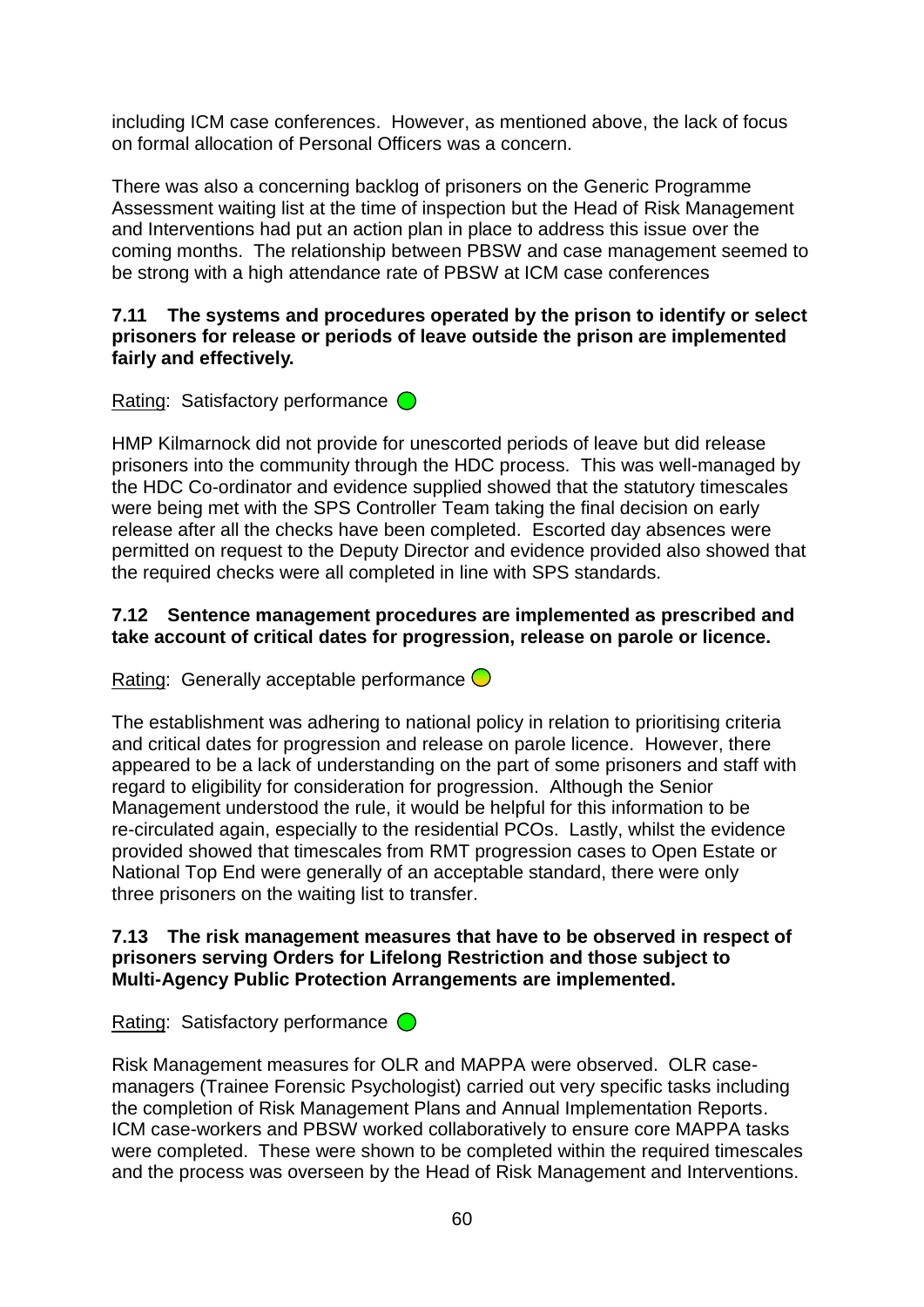It was clear that where specialist and one-to-one interventions were required, these took place and every prisoner had an individual plan tailored to suit their needs. With those subject to MAPPA conditions, the prison had a thorough case management process in place both administratively and from the MAPPA Manager. The relationship between prison staff and the relevant community-based personnel was of a high standard, as was the relationship with PBSW and prison staff.

#### **7.14 There is an appropriate and sufficient range of employment and training opportunities available to prisoners.**

Rating: Satisfactory performance  $\bigcirc$ 

The prison offered a well-considered range of purposeful activities to match the ability, preference and age of most, but not all, prisoners. Work opportunities were available in a variety of areas including wood assembly, waste management, grounds maintenance and textiles. Some prisoners were employed as passmen in the residential halls or worked in the prison kitchens. Vocational training was also available in a range of areas including bricklaying, horticulture, painting and decorating and industrial sewing.

For those prisoners engaged in some of the above activities, vocational qualifications were available to acquire and the prison offered National Progression Awards in Construction and Painting at Scottish Credit and Qualification Framework (SCQF) Level 5. This was however, the most advanced qualification on offer and most were in individual modules rather than the full award. In order to address this, the prison had partnered with Ayrshire College to extend the range available by providing trainers, assessors and verifiers for vocational awards. In connection with this, certification of key vocational skills that could support employment following release had been problematic for prisoners to acquire and should be addressed where possible.

Many prisoners gained useful employability certificates in industrial cleaning, health and safety, core skills, first-aid at work (including cardiopulmonary resuscitation), manual handling, fire safety and Control of Substances Hazardous to Health. Smaller groups of prisoners trained for Construction Skills Certification Scheme cards and were successful in gaining forklift certificates in preparation for their release.

### **7.15 There is an appropriate and sufficient range of educational, including physical and health educational, activities available to the prisoners.**

Rating: Satisfactory performance  $\bigcirc$ 

A good range of learning activities were available at SCQF Levels 2-7 including literacy, numeracy, ICT and core skills which were well-attended by many prisoners. Other subjects were on offer on a more limited basis such as creative writing, art and music. A few other prisoners had studied flexible learning units with the Open University and achieved advanced certificates through distance learning. The range of programmes on offer was therefore sufficiently wide enough to provide most prisoners with the option to progress beyond introductory and core skills levels.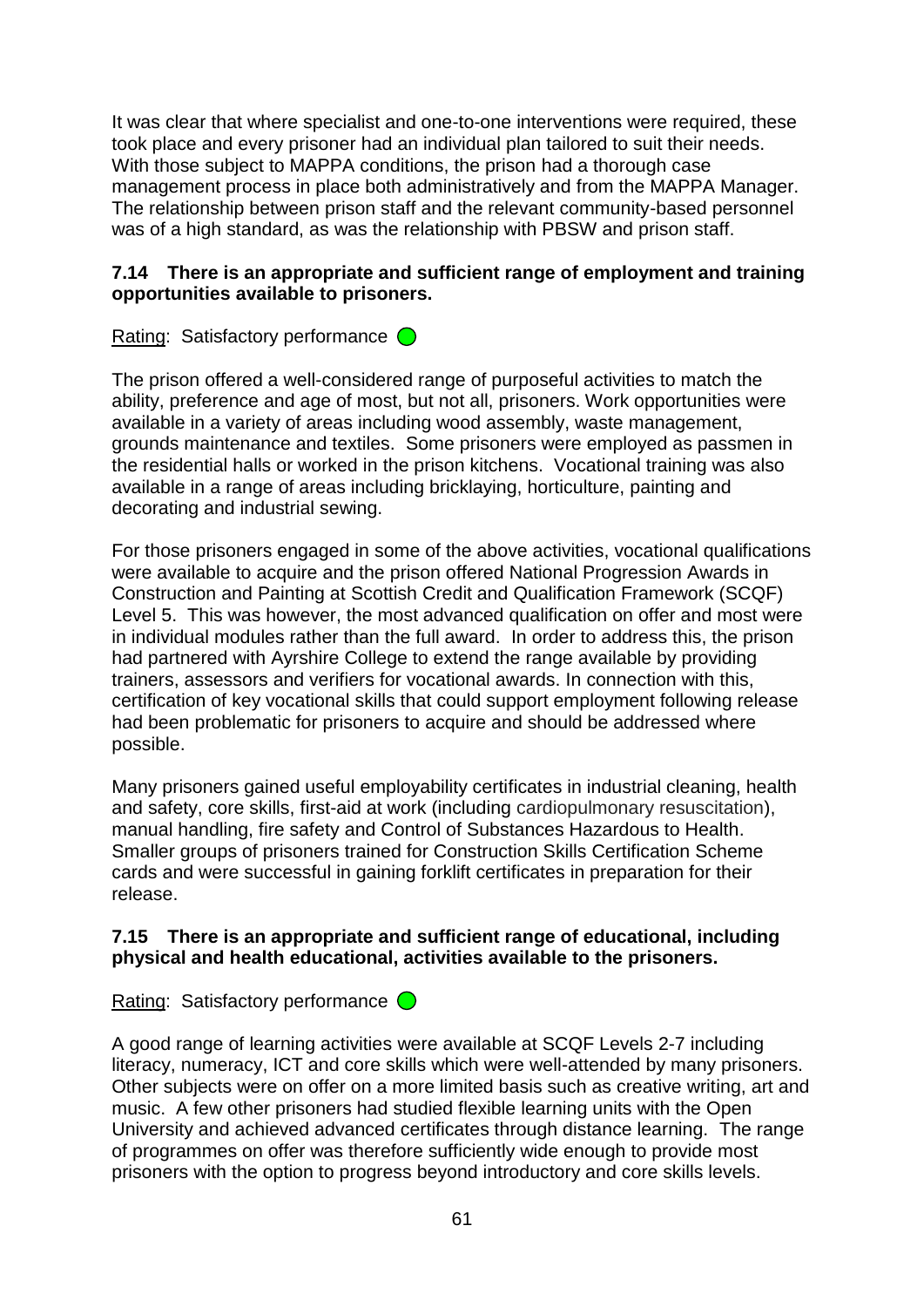Almost all Learning Centre activities were certificated and over the past year, approximately 900 awards from the Scottish Qualifications Authority (SQA) and other bodies had been achieved by prisoners.

On a positive note, one member of the Learning Centre staff was available on an outreach basis to support theory aspects of the vocational training and engage prisoners in basic literacy and numeracy within residential halls, particularly protection prisoners. There was also a deliberate emphasis placed on reaching those prisoners who had learning difficulties.

It was observed however that with regard to prisoners who may need additional learning support, the Learning Centre did not have a systematic process to identify those at need. Relying on prisoners to disclose additional support needs may not be the most robust way of ensuring all those who need the extra help do receive it and this should be reviewed.

#### **7.16 There is an appropriate and sufficient range of therapeutic, treatment and cognitive development opportunities available to prisoners.**

Rating: Satisfactory performance  $\bigcirc$ 

Across the prison it was observed that a wide range of therapeutic treatment and cognitive development opportunities were available including both group and one-to-one work facilitated by four dedicated PCOs and four trainee psychologists. The offending behaviour programmes like Substance Related Offending Behaviour Programme, Controlling Anger and Regulating Emotions and Constructs were supplemented by other services offered like Alcohol Awareness, Turning Point Scotland, Health Fitness and Healthy Eating advice, Smoking Cessation, Substance Misuse Advice, Substance-Related Offending Behaviour Programme, Controlling Anger and Regulating Emotions driven by NHS and supported by custody staff.

### **7.17 There is an appropriate and sufficient range of social and relational skills training activities available to prisoners.**

Rating: Satisfactory performance  $\bigcirc$ 

During some chaplaincy groups and one-to-one sessions run by the Chaplaincy Team, relationships of trust had been built-up which had allowed the prisoners a safe space to talk about past experiences in their personal lives. These positive interactions should be supported where possible with further engagement between the prisoner and other services which could provide assistance relevant to the events experienced.

#### **7.18 All purposeful activities provided are of good quality and encourage the engagement of prisoners. Prisoners are consulted in planning the activities offered.**

Rating: Satisfactory performance  $\bigcirc$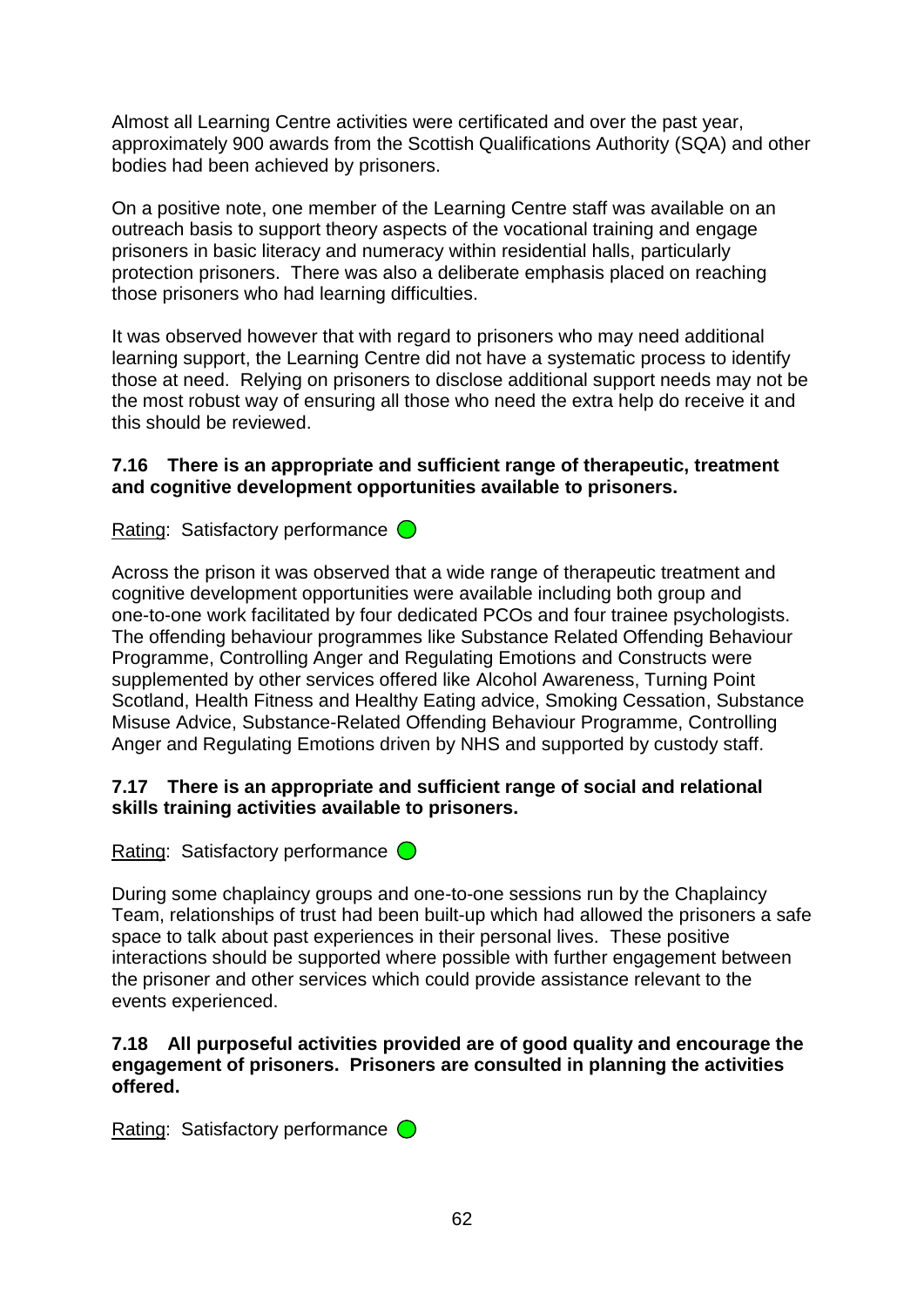The quality of purposeful activities at HMP Kilmarnock was good and engaged those prisoners who participated. The Learning Centre provided a welcoming environment for prisoners, which encouraged them to engage meaningfully in their learning activities. Prisoners were able to access a range of learning resources appropriate to their studies including computers, art materials and musical instruments. Relationships between prisoners and centre staff were positive and mutually respectful and prisoners felt that centre staff supported them well. Although classes usually contained groups of mixed ability prisoners, teaching staff provided good pace and challenge for all prisoners during learning activities.

In the workshops, machinery and equipment were of a good standard and prisoners working on tasks achieved good levels of competence. In almost all work parties, there was sufficient work to keep all of the prisoners purposefully engaged. However, one issue observed was that most workshops were bare and poorly lit which did not provide a good environment for long sessions of activity.

As for prisoner consultation, it was noticed that there were no opportunities for prisoners to influence or shape aspects of their own learning or contribute to the planning of activities offered. There were also insufficient opportunities for prisoners to feedback on the quality and planning of scheduled activities.

#### **7.19 The scheduling of activities and individual prisoner's access to them is organised so that each prisoner takes part in the activities agreed for them.**

Rating: Generally acceptable performance  $\bigcirc$ 

All prisoners were given the opportunity to attend work parties, education and the gymnasium however there was no access to these at the weekends. Full-time education was not an option for prisoners so the study hours available were limited for some. Each scheduled session was a half-day unless prisoners elected to attend the gymnasium mid-morning or mid-afternoon, however, there was no way for prisoners to attend learning activities during those slots which did restrict the schedule. Nonetheless, on the whole the scheduling of purposeful activities matched well with prisoner attendance at work parties and in education classes. Workshops were preferred by prisoners since they offered a higher level of pay. Unfortunately only a small number of remand prisoners attended purposeful activities.

For those prisoners unable or unwilling to attend classes in the Learning Centre, an outreach tutor provided educational services in the residential halls. This arrangement was effective in engaging prisoners in the early stages of education and encouraging them to participate in scheduled classes. As a consequence however, the scheduled learning opportunities for mainstream prisoners in the Learning Centre were reduced in volume. In terms of capacity, inspectors observed that the Learning Centre was operating at around 50% potential capacity on average due to the lack of security staff available to monitor prisoners.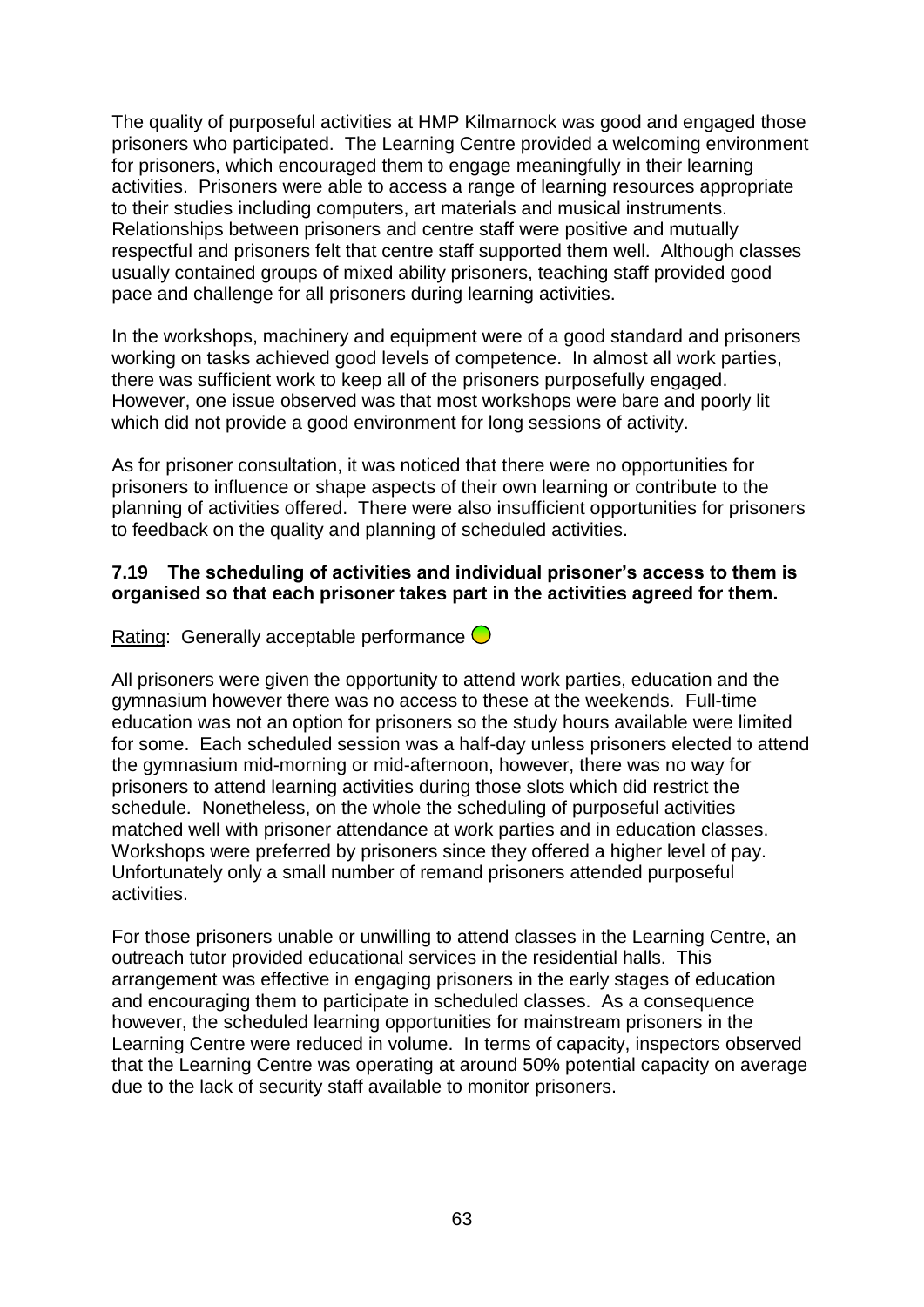**7.20 All prisoners have the opportunity to take exercise for at least an hour in the open air every day. Provision is made for this to be realistically available in all seasons and conditions of the weather.**

Rating: Generally acceptable performance  $\bigcirc$ 

Inspectors were concerned that the statutory provision of at least one hour in the open air every day was not being met. For example, if lunch time exercise was offered between 12:30 and 13:30 but lunch was only served at 12:30, and the route moves at 13:30, the full hour would not be available. After consultation, management did recognise that this was a congested time of day where regime clashes could occur. We would expect management to ensure that this did not have a disproportionate impact upon protection prisoners who were only afforded two hours out of their cells a day during the week - one in the morning and one in the afternoon - and only one hour at weekends. Further to this, and to ensure that this is available in all seasons, appropriate clothing for poor weather should be supplied to all prisoners.

### **7.21 Prisoners are assisted in their religious observances.**

Rating: Satisfactory performance  $\bigcirc$ 

Every prisoner had the opportunity to attend religious services and evidence provided by the Chaplaincy Team showed that attendance was good. The Chaplaincy Team was composed of representatives from a number of different faiths including the Christian, Muslim and Buddhist faith. Services and different initiatives were provided every day and on observing one service it was clear that all participating were enthusiastic, including the guests from the church group hosting the event.

Events out with the normal religious services included Tough Talk2, Remembrance Services, Sycamore, Pastoral Care and Bereavement, Spirituality Courses and Restorative Justice. Chaplains received many requests to attend the residential areas for one-to-one talks and were happy to assist in this area. They were a valuable resource for facilitating relationships with prisoners but some concerns were raised by the team regarding confidential issues divulged of, for example, incidences of abuse which may have been suffered by a prisoner for which there does not seem to be any follow-up procedure or counselling offered.

Chaplains raised concerns that some prisoners participating in the religious services may not be fully engaged in a positive manner and we would encourage the prison to support the Chaplaincy Team wherever possible in order to maximise the benefit for those prisoners who are keen to engage properly.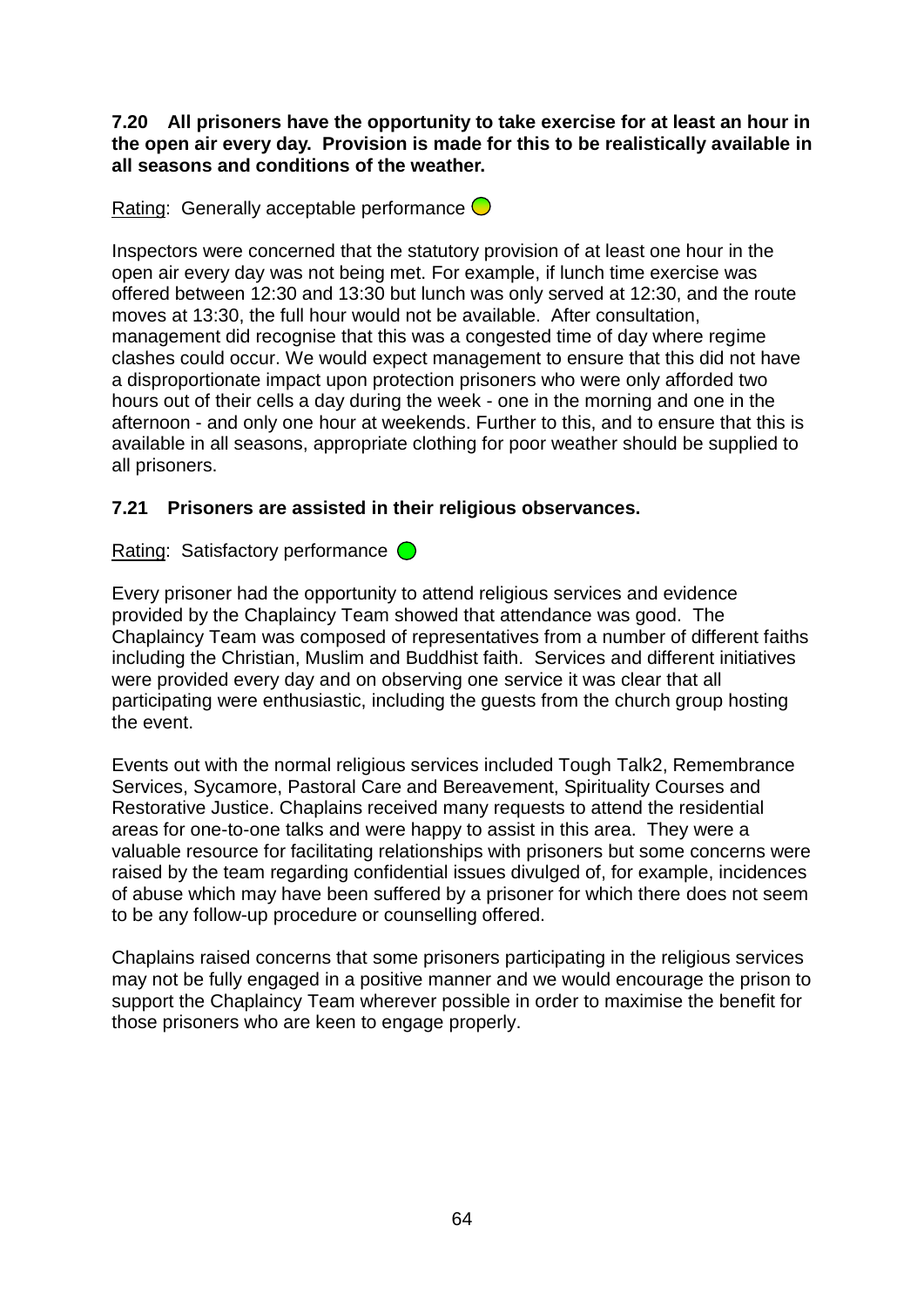#### **7.22 Prisoners are afforded access to a library which is well-stocked with materials that take account of the cultural and religious backgrounds of the prisoner population.**

Rating: Generally acceptable performance  $\bigcirc$ 

The library at HMP Kilmarnock was used regularly by the majority of prisoners to borrow books, legal texts and DVDs but it had recently been relocated to a far smaller environment which limited the range of materials available. This was particularly clear in relation to those prisoners with additional support needs; the selection of large print books and audiobooks, for example, was very small. Access to the library was by way of weekly scheduled visits but these were restricted to set times of the week and it was not readily accessible. Since the location was significantly smaller than previously, there was no scope for communal activities like book clubs or debating societies. A qualified librarian managed the library and was supported by two library passmen.

#### **7.23 Prisoners are afforded access to participate in sporting or fitness activities relevant to a wide range of interests, needs and abilities.**

Rating: Good performance

The Physical Education Department at HMP Kilmarnock provided an excellent service with a well-equipped gymnasium and a range of other physical activities. The Department had a very high profile across the prison and its real strength was the promotion of a healthy lifestyle through physical activity. Staff had been successful in supporting a number of prisoners to improve their fitness levels, participate in new sporting activities and increase their knowledge of how to follow a healthy lifestyle, supported by the Health Champions initiative. A wide cross-section of prisoners, including those over 40 years of age and those with physical and mental health needs, participated in a variety of activities. Furthermore, a number of the sports on offer like touch rugby, short tennis, badminton and circuit training included SQA accreditation and other awards. The excellent range on offer had been facilitated through partnerships built with a number of community providers like Vibrant Communities and Glasgow University Medical Research Unit. These had also helped the prison set up some self-help initiatives such as Fit-for-Life, Quit and Get Fit and a Dad"s Parenting Group.

#### **7.24 Prisoners are afforded access to participate in recreational, self-help or peer-support activities relevant to a wide range of interests and abilities.**

Rating: Satisfactory performance  $\bigcirc$ 

The range of activities available was communicated to the prisoners via the ATMs in each wing and these were continually updated with any new opportunities. Some peer tutors were available within the Learning Centre and on the wings to provide support and most work parties had a peer tutor in place to support fellow prisoners in tasks and learning new skills. Health Champions provided support to fellow prisoners to facilitate and encourage engagement with sport and physical activity.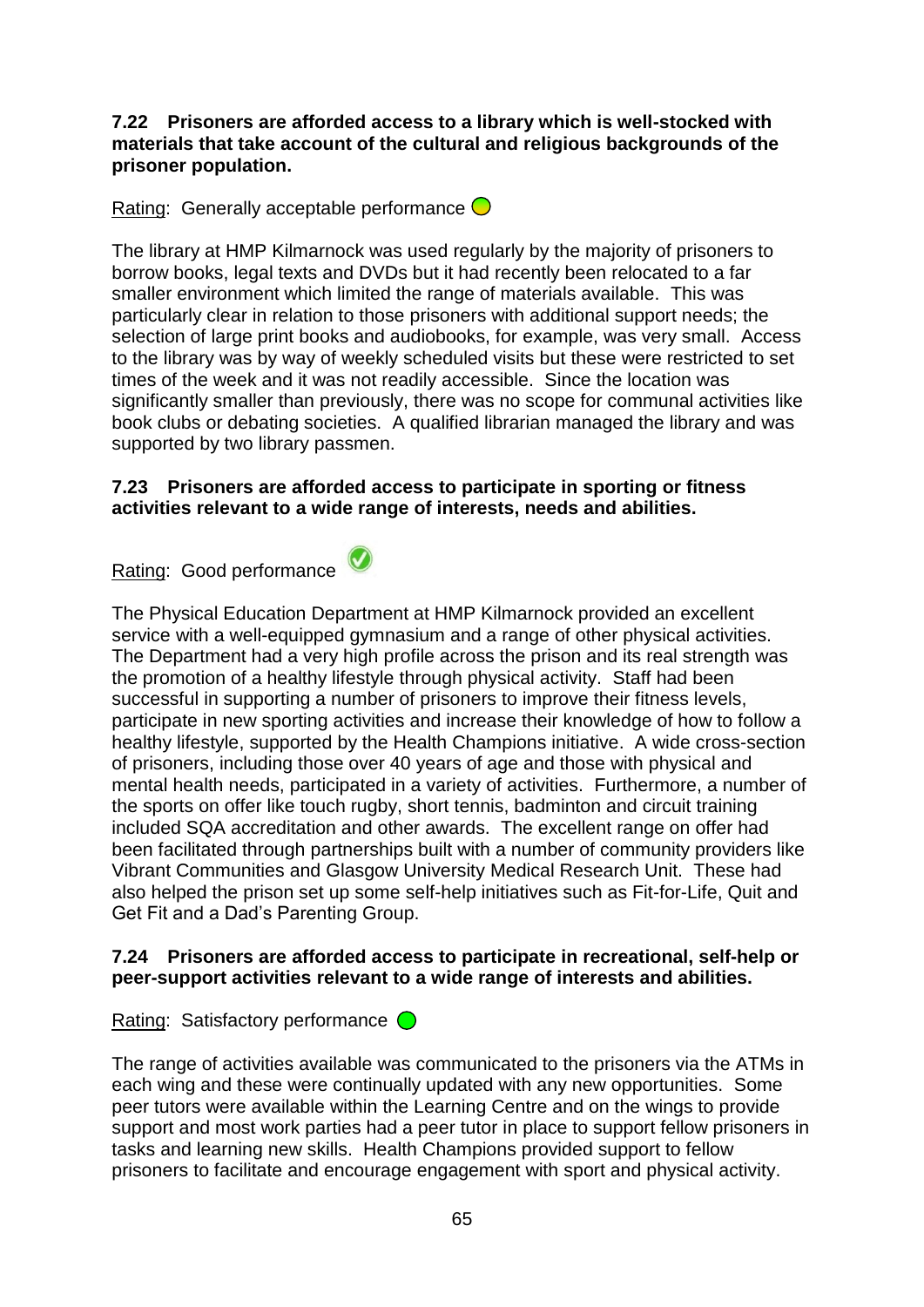Recreational activities on offer at the Physical Education Department included indoor football, carpet bowls and volleyball. Self-help initiatives were also available including a sports therapy service and Life Skills programme.

#### **7.25 Prisoners have access to a variety of cultural activities and events and are encouraged to participate in them.**

Rating: Generally acceptable performance  $\bigcirc$ 

Cultural events which were planned were advertised to the prisoners via the ATMs on the wings. The Chaplaincy Team provided a wide range of multi-faith events and celebrations and was well attended on a regular basis. Through the art classes in the Learning Centre, a number of prisoners were able to enter their artwork for the annual national Koestler Awards - 17 of 30 entries successfully won awards. Other examples of prisoners' artwork were recently included in an exhibition at Robertson Trust House. Various other community and charitable groups offer the opportunity for prisoner engagement like the children"s mental health charity Beautiful Inside and Out.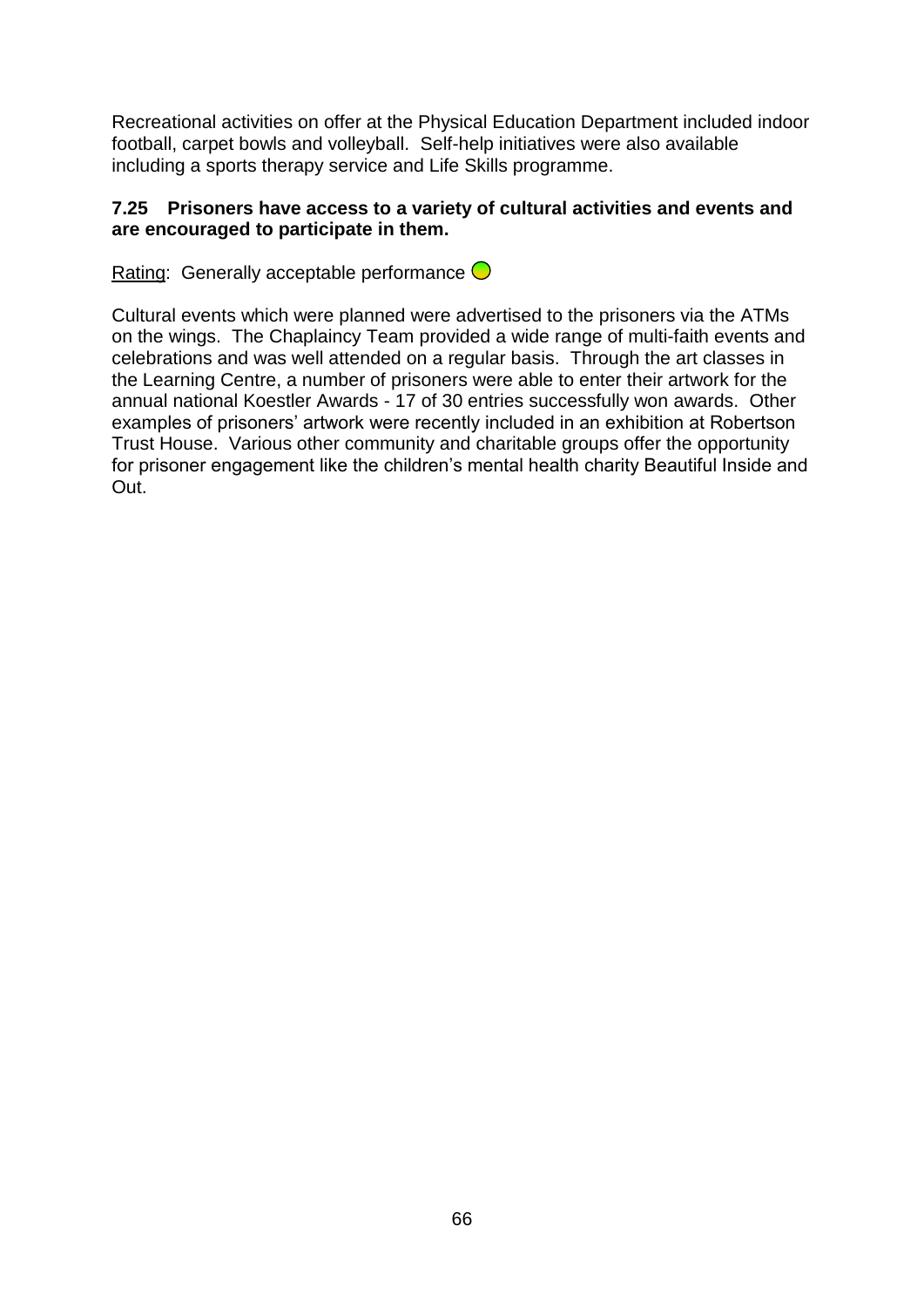# **STANDARD 8 - TRANSITIONS FROM CUSTODY TO LIFE IN THE COMMUNITY**

**Prisoners are prepared for their successful return to the community.**

### **Commentary**

**The prison is active in supporting prisoners for returning successfully to their community at the conclusion of their sentence. The prison works with agencies in the community to ensure that resettlement plans are prepared, including specific plans for employment, training, education, healthcare, housing and financial management.**

#### **Inspection findings**

Overall Rating: Generally acceptable performance  $\bigcirc$ 

Through the Links Centre there were a number of different organisations available to provide support for prisoners returning to their community. Interviews helped to identify the level of support required and supervision and resettlement plans were made for prisoners to aid them as they followed through the process. Offender Outcomes staff were working efficiently to improve the quality and delivery of Links Centre services, programmes and the ICM process and a recent restructuring of this role will only help to enhance this further. More support should be considered for the ICM chairs to ensure that information had been properly gathered from all relevant sources.

The work of Aspire2gether was commendable and a real asset to the establishment in enabling prisoners in maintaining existing tenancies and paying off rent arrears. Other organisations provided support regarding not only access to services but also accompaniment to appointments where necessary.

Arrangements for release were managed well and appointments for supervision were made for all prisoners. Communication with responsible local authorities was maintained effectively for these prisoners.

#### **Quality Indicators**

#### **8.1 The prison encourages government agencies, private and Third Sector Organisations who offer services relevant to the community integration needs of each prisoner to jointly agree an appropriate plan.**

Rating: Generally acceptable performance  $\bigcirc$ 

A wide range of organisations were engaged at the Links Centre to provide support to prisoners and it was clear that some of their work was actively promoted throughout the sentence. At the Links Centre, short-term prisoners and prisoners preparing for release had access to organisations such as SACRO, New Routes, Catalyst and Centrestage, DWP and Aspire2gether. The new Turning Point Scotland contract was beginning to improve the organisation of access to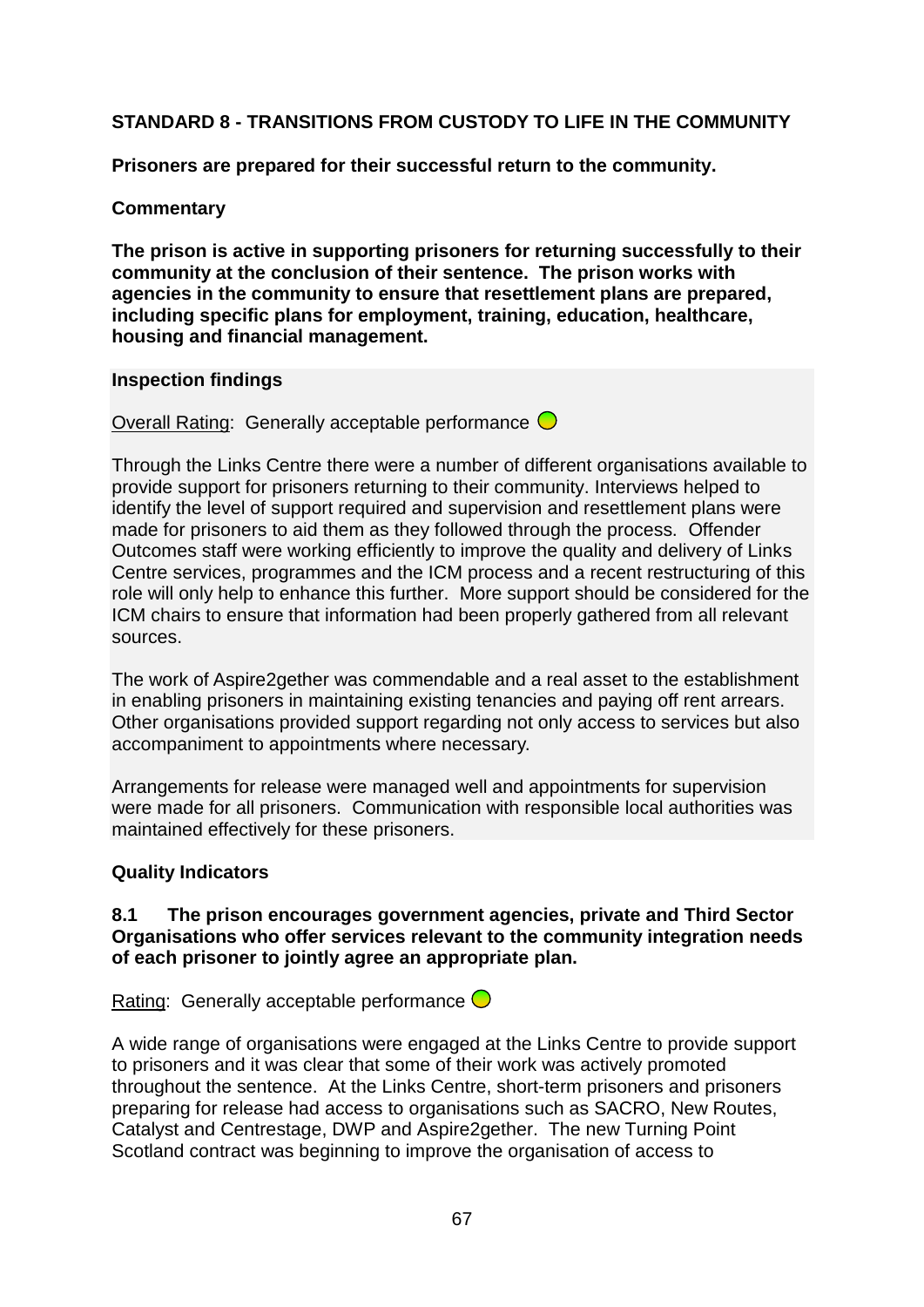community-based services which provided better clarity on the roles and services provided by each agency.

Short-term prisoners were interviewed in the halls by Links Centre officers usually within 72 hours of being in custody and there was a voluntary induction process through which prisoners were provided with information on the services available that could support them on liberation. Inspectors noted that there was no directory of services either in paper form or on the ATM. Such a document would raise the profile of the services available but would also increase staff knowledge of the agencies.

The role of the Personal Officer and TSO was not developed which led to inconsistent support and planning for prisoners.

In order to improve the delivery of services and support staff, the role of offender outcomes staff had been strengthened and restructured. A quality assurance process was overseen by the psychology services manager. Although the work was at an early stage so it was not possible to assess its impact, it was considered to be a positive development since the functions and responsibilities of the offender outcome officers were not clearly understood across the prison.

Although access for prisoners to the Links Centre was satisfactory, the open plan space could compromise confidentiality for prisoners. Private interview facilities were limited to one room which was used by a number of internal and external agencies.

#### **8.2 Where there is a statutory duty on any agency to supervise a prisoner after release, all reasonable steps are taken to ensure this happens.**

Rating: Satisfactory performance  $\bigcirc$ 

The PBSW team were efficiently fulfilling their responsibilities to plan for prisoners released on statutory supervision. Clear arrangements also supported prisoners who wished to be supervised on a voluntary basis. Communication with responsible local authorities was maintained and, where appropriate, included communication with children and families, other relevant agencies and social work staff. In addition, notifications were sent appropriately at release including to the Police Scotland Offender Management Unit in relation to prisoners who were convicted sex offenders.

Social work staff completed all relevant risk assessments and shared information with prison and community-based colleagues at ICM meetings on the necessary level of support and monitoring for prisoners post-release. Information sharing between NHS and prison staff was not always effective to inform the support needs for the prisoner on release.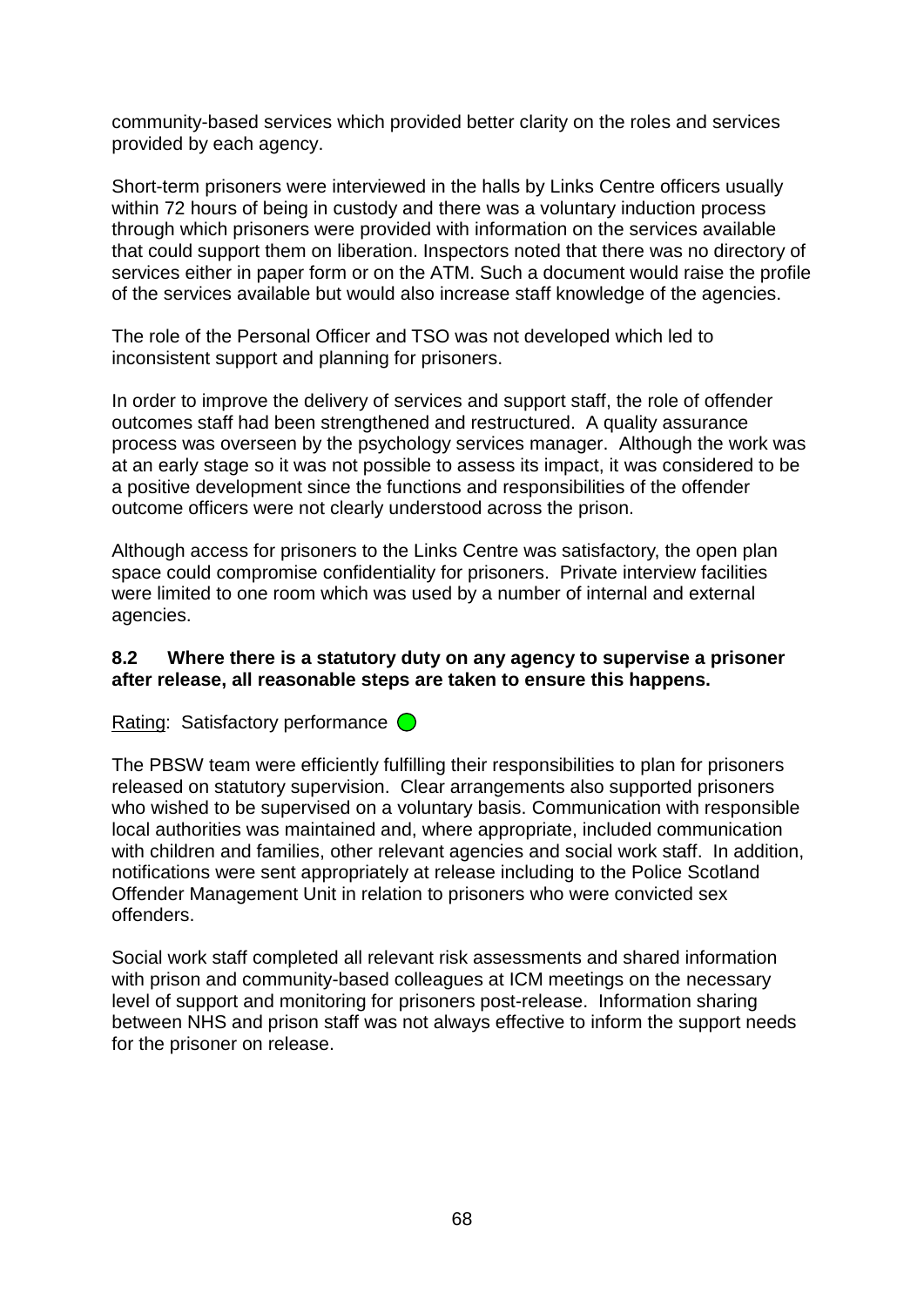**8.3 Where prisoners have been engaged in development or treatment programmes during their sentence, the prison takes appropriate action to enable them to continue or reinforce the programme on their return to the community.**

Rating: Generally acceptable performance  $\bigcirc$ 

The main programmes offered in the prison were Constructs and the SROBP and the establishment was meeting agreed targets for their delivery. Programmes were led by the Head of Risk Management and Interventions who selected and prioritised prisoner access to groups based on critical dates. Prisoners were then referred appropriately by PBSWs to community programmes when these were required on release and information on progress with programmes was reported on by psychology services where applicable.

Similarly, as the prison were not able to deliver a sex offender programme, additional attention should be given to ensuring that prisoners who are assessed as requiring this have the opportunity to undertake the programme prior to release wherever possible.

#### **8.4 As prisoners near release all reasonable steps are taken to ensure appointments and interviews are in place with relevant agencies.**

Rating: Satisfactory performance  $\bigcirc$ 

Robust arrangements were in place to promote and support attendance at key appointments prior to release including meetings with housing and the DWP as well as a range of Third Sector Organisations providing individualised post-release support. Prisoner attendance at these meetings was high. PBSWs also ensured that appointments for supervision were in place for all statutory prisoners.

Some other agencies that provided support to prisoners following their release could be better utilised if they were able to make contact with prisoners at an earlier stage. For example, East Ayrshire Council"s Essential Skills Support Service was engaging effectively with a number of men on release to improve literacy and numeracy skills but would benefit from earlier access to potentially increase prisoner take-up of the post-release service and be better-equipped on release.

The recently implemented contract with Turning Point Scotland aimed to provide a joined-up approach to non-statutory throughcare. This project, funded by the East Ayrshire Community Planning Partnership (CPP) (on behalf of the three Ayrshire CPPs), was at a very early stage and had completed 10 prisoner assessments, focussing on male prisoners over the age of 30 who were due for release in January 2017. In the future, they expected to work with around 145 men in a full year of operation.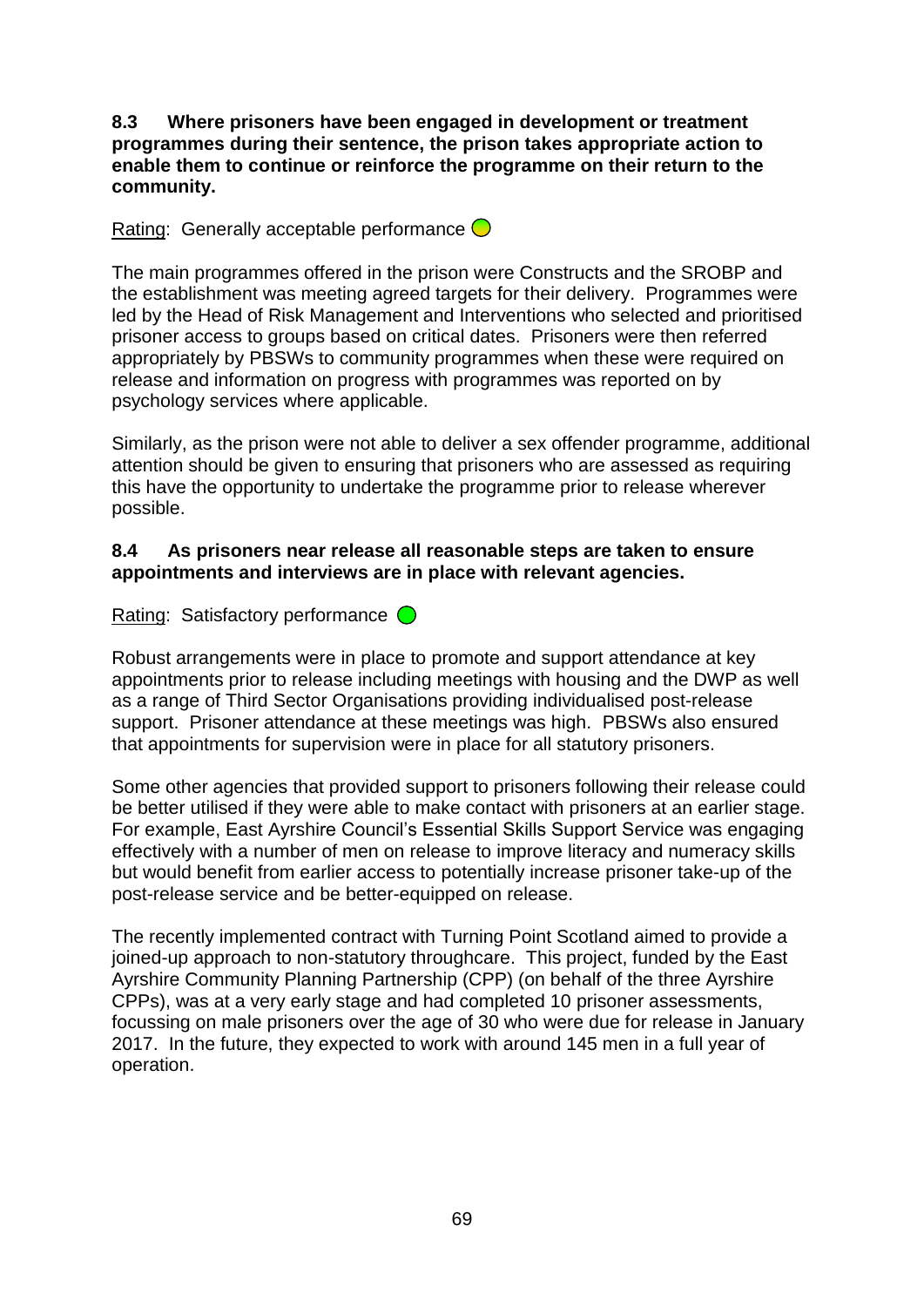#### **8.5 As prisoners near release all reasonable steps are taken to ensure that accommodation will be available.**

Rating: Generally acceptable performance  $\bigcirc$ 

Prisoners were getting a high level of access to the Aspire2gether housing support service based within the Links Centre, with on average 100 prisoner appointments made each month, for advice and assistance with housing issues post-release. The Links Centre Officer ensured that prisoners" housing circumstances and needs were identified at an early stage through the Core Screening process. This early contact was useful in engaging with prisoners and obtaining their consent to liaise on their behalf with housing providers in order to notify of imprisonment and maintain tenancies wherever possible. The Housing Support Officer also liaised with a wide range of housing providers on the prisoners' behalf in relation to managing rent arrears. These interventions were beneficial to the prisoners who chose to engage with the process and could improve their housing options on release. The Links Centre Officer also met with prisoners in the weeks prior to release in order to identify any potential changes to the prisoners' plans and to arrange appointments as necessary.

Prisoners of no fixed abode were linked to the appropriate housing provider for the area where they wished to live on release. The Link Officer ensured that all prisoners who had engaged with the service had an appointment in place with a housing provider on release. Through the engagement of Third Sector Organisations within the Links Centre, the prison provided support to prisoners to be accompanied by agency staff to housing appointments if they wished.

This was an efficient service, however, it was recognised that the provision of accommodation was out with the prison"s direct control and therefore dependent on the availability and service provided by each local authority. So, the provision of an address to prisoners for release was not always viable or possible. The prison should continue to engage with community justice and community planning colleagues to increase prisoners" housing options in order to reduce the risks of reoffending.

### **8.6 As prisoners near release all reasonable steps are taken to help them find work or enrol for training or education.**

Rating: Generally acceptable performance  $\bigcirc$ 

Long-term prisoners were effectively supported in their planning for release by PBSWs and community-based criminal justice teams. The process was formalised through ICM procedures which gathered and reviewed a prisoner"s needs for successful transition including training, education and employability options. Short-term prisoners were assisted in preparing for release by prison staff and a wide range of organisations which operated through the Links Centre and the Learning Centre. It is anticipated that once the service provided by Turning Point Scotland became more established, it will enhance the service provided to short-term prisoners and target the connections made between prisoners on release and the right organisations more effectively.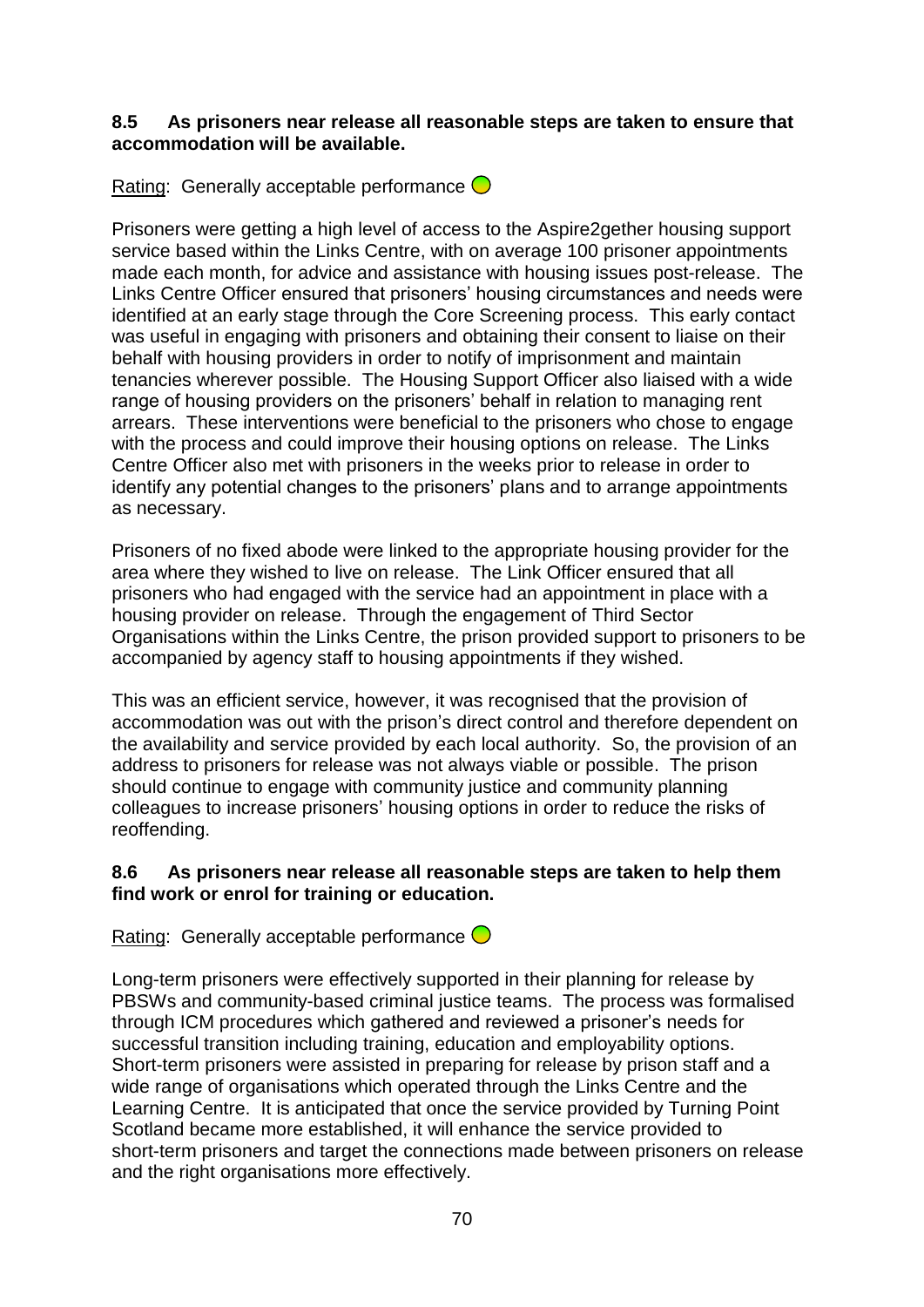Education staff worked with prisoners to provide academic and vocational learning and training opportunities. A range of useful vocational skills and qualifications were also available through the six work units within prison industries in order to support employability prospects. The Education Manager and staff had formed effective working relationships with colleagues out with the prison in order that prisoners could continue their learning when released. It was clear that a number of prisoners had achieved qualifications within the prison and several had gone on to attend college for further and higher education. Some prisoners had even been supported in taking their driving theory test.

The education service worked collaboratively with Centrestage and the Catalyst Projects to support preparation for release and assist with practical arrangements. Catalyst primarily engaged with non-statutory prisoners up to 12 weeks prior to their release to identify their needs and provide support with arranging appointments and accompanying prisoners where required.

#### **8.7 As prisoners near release all reasonable steps are taken to help them manage their financial affairs.**

Rating: Satisfactory performance  $\bigcirc$ 

All prisoners were able to manage their own personal finances on the ATM system on each wing. In terms of the provision of support to manage financial matters in preparation for release, the prison had made arrangements for a prisoner work coach from the DWP to be based within the Links Centre, three days per week, to provide advice and assistance. Prisoners had a high level of access to the DWP advice service and on average 100 prisoners were seen each month usually starting six weeks prior to release. Approximately 85% of prisoners met with the prisoner work coach to discuss financial matters and received helpful advice on potential benefits and employability. They were effectively supported to make applications in advance for relevant benefits in preparation for release and were also signposted to potential work opportunities. The Aspire2gether service helped prisoners maintain tenancies and manage rent arrears which had a real effect in improving financial circumstances and housing opportunities on release.

Links Centre agencies and prison managers had recognised that there were on-going difficulties for prisoners in opening a bank account on release due to a lack of identification. The prison had recently introduced a helpful process to support prisoners to apply for a Citizenship Card to bridge this gap which several prisoners had taken up and had received ID cards. The prison should consider ways to expand this and include all prisoners who would benefit.

There were considerable changes to the benefit system expected in the near future with the introduction of Universal Credit. It will therefore be essential for the prison to work closely with DWP colleagues to plan for this as comprehensively as possible and ensure that prisoners are informed of the significance of changes at an appropriate stage in their plan. Consideration should also be given to the possible necessity for additional contact with prisoners at an earlier stage than is currently in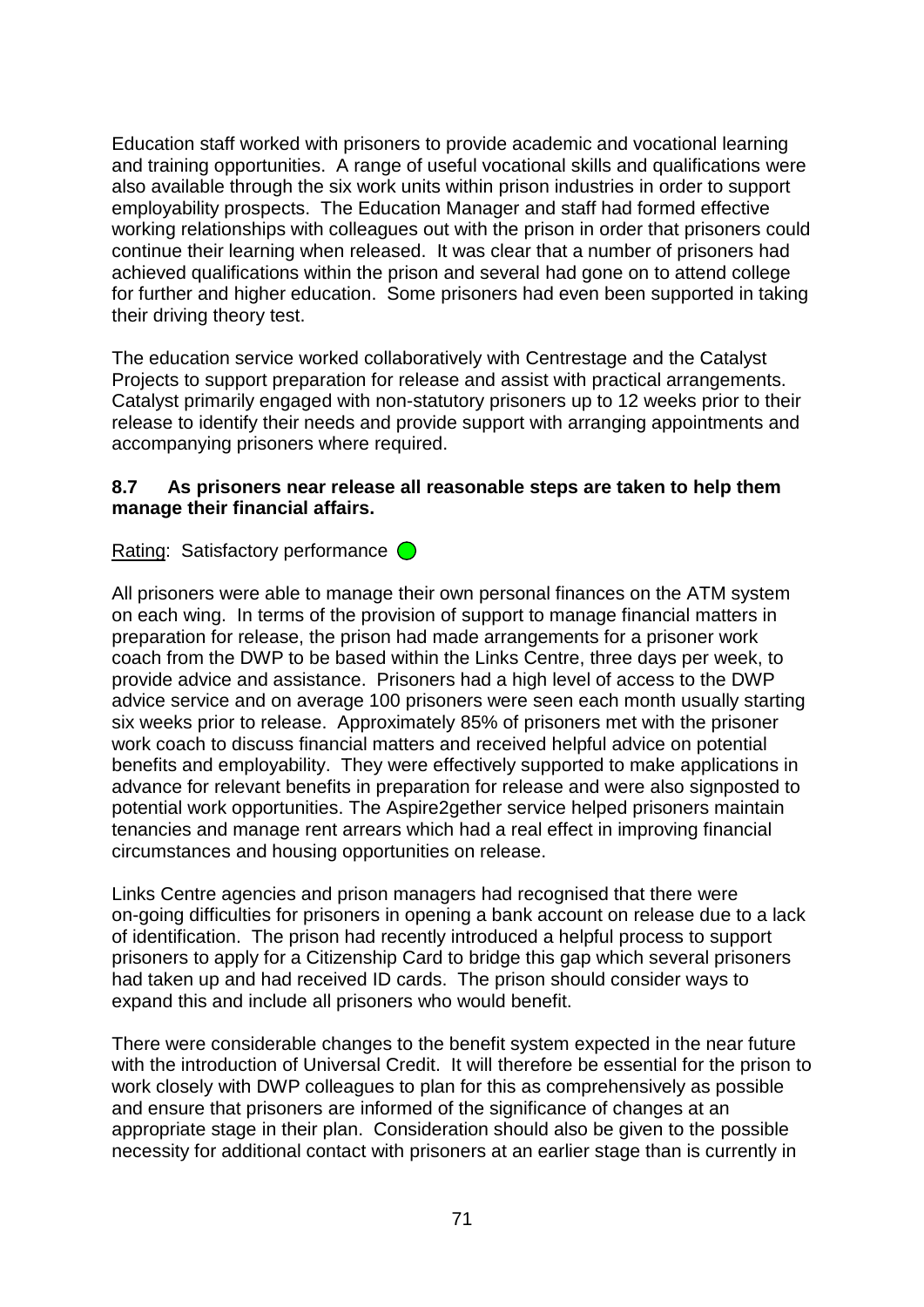place to reflect a change in emphasis from DWP that prisoners should be more prepared for work on release.

Lastly, it was unfortunate that there was no specific programme which provided prisoners with training or education on the management of their finances. The Learning Centre had input on financial management within employability and other classes however consideration should be given to a more specific and targeted life skills course for those who may benefit from it.

#### **8.8 The prison reliably discharges its statutory duties to assist the resettlement of prisoners on release.**

Rating: Generally acceptable performance  $\bigcirc$ 

Planning for release and assistance with resettlement was primarily managed through the ICM process where PBSW played a key role. The team maintained contact with statutory prisoners during their sentence and undertook a range of assessments to inform ICM meetings of risks and needs. PBSW also maintained effective working relationships with community-based social work teams in order to facilitate the transition process, contribute to case management plans and make arrangements for meetings and appointments following release.

The prison-based psychology service also helped to prepare prisoners for release through the delivery of programmes aimed to address the underlying thinking and behaviours which may have led to the prisoner being in custody. This service undertook specialist risk assessments in order to contribute to the ICM and risk management processes.

Although the reconfiguration of the Offender Outcomes role would likely improve the relationship between ICMs, the Links Centre and other organisations, additional training and supervision for the ICM chairs would further enhance the role and ensure quality and consistency of process. Furthermore, while the ICM minutes were of a good standard, post-release action plans did not fully reflect the range of issues which may have to be addressed both during the remainder of the sentence and post-release.

#### **8.9 Where the prison offers any services to prisoners after their release, those services are well planned and effectively supervised.**

Rating: Generally acceptable performance  $\bigcirc$ 

For those prisoners being liberated, well-planned arrangements were in place for supervision and case management processes starting on release led by community-based criminal justice social work services. The PBSW team made good arrangements with community colleagues across Scotland for prisoner supervision and contributed effectively to case management plans.

In relation to short-term prisoners, services were not offered to prisoners directly by prison staff post-release, however some agencies at the Links Centre did continue to work with them after liberation. The majority of services were made available to men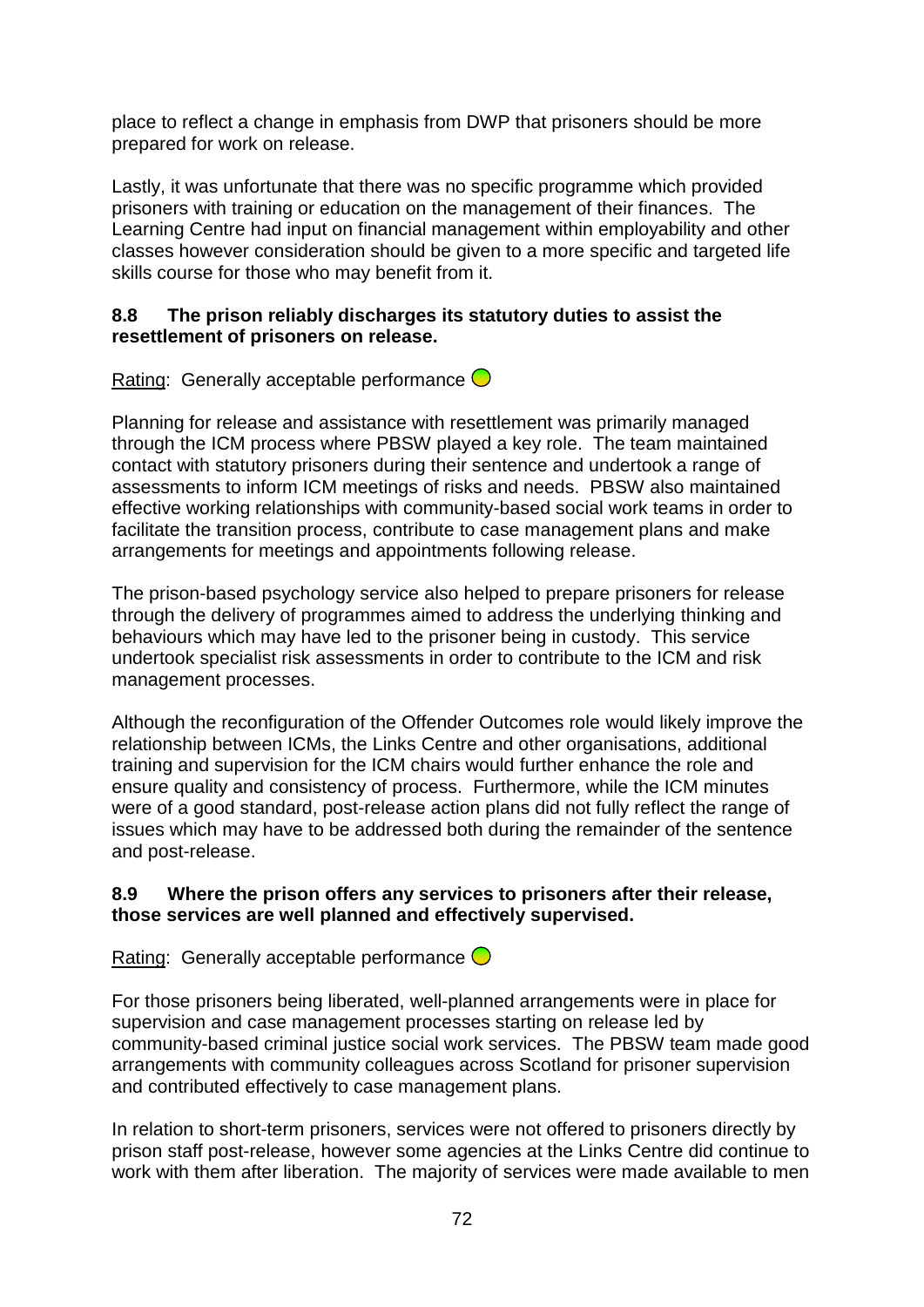who were released to an address within Ayrshire but prisoners who intended to return to other local authority areas could be signposted to services though the arrangements may not be as robust. Developing links with other Links Centre Officers and TSOs from HMP Barlinnie and HMP Dumfries was helping to identify support in other areas.

In order to co-ordinate the provision of services by third sector agencies the prison's arrangement with Turning Point Scotland was helping to ensure a more individualised approach to non-statutory throughcare. Where individuals were not engaged with other throughcare services, Turning Point Scotland also planned to engage with prisoners post-release in order to provide support with resettlement. This was a positive development and it was anticipated that this would help prisoners to access the right services at the right time. In light of the new implementation, the prison should ensure that the level of access to services and the quality of post-release contact was monitored and reported on.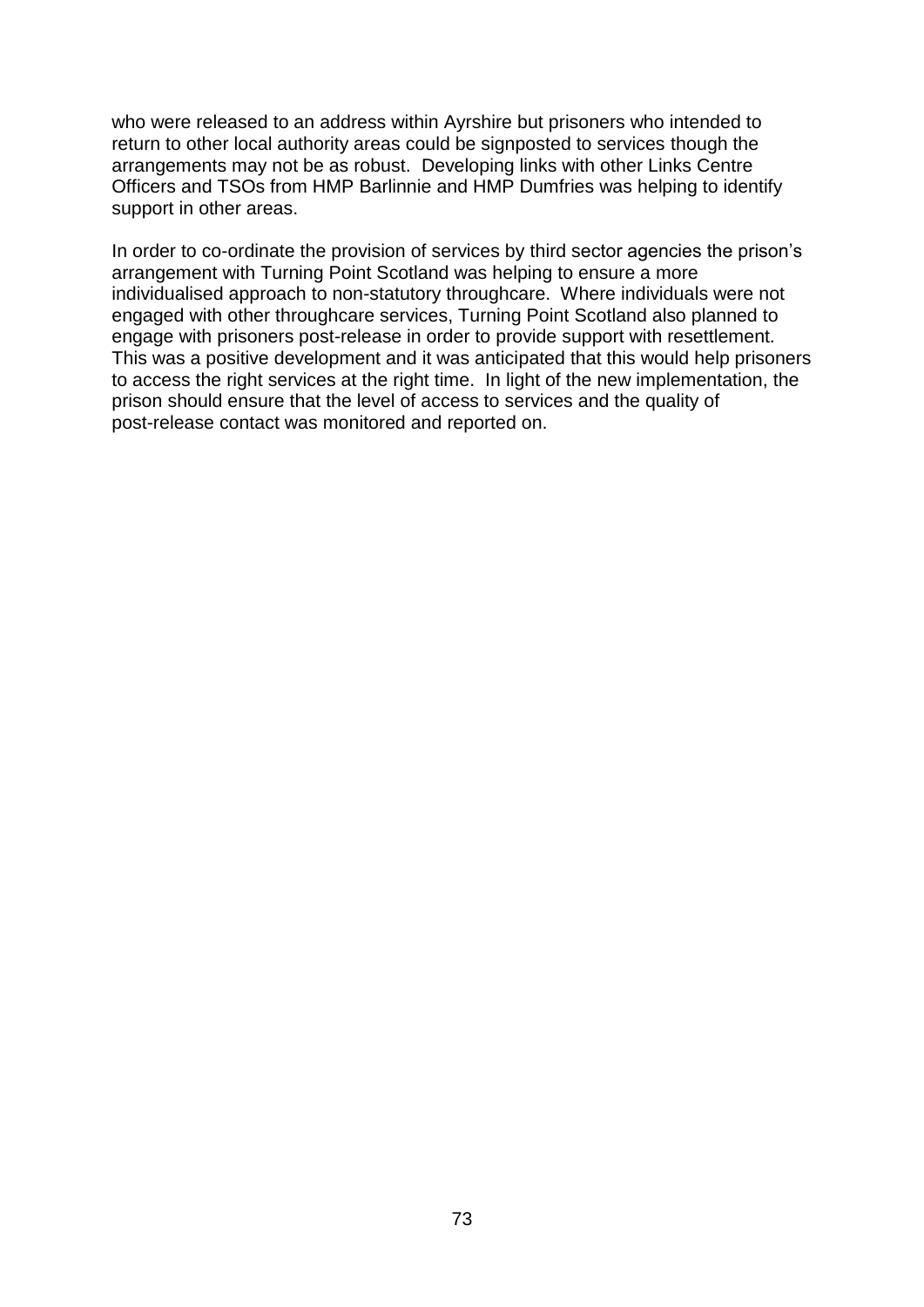### **STANDARD 9 - EQUALITY, DIGNITY AND RESPECT**

**The prison employs fair processes whilst ensuring it meets the distinct needs of all prisoner groups irrespective of age, disability, gender reassignment, marriage and civil partnership, pregnancy and maternity, race, religion and belief, sex and sexual orientation.**

#### **Commentary**

**The prison ensures that all prisoners experience equality of opportunity and outcomes whilst ensuring that the law that applies to any specific group of prisoners is implemented in ways that recognise and respect particular needs.**

#### **Inspection findings**

Overall Rating: Generally acceptable performance  $\bigcirc$ 

There was a strong commitment amongst staff at all levels at HMP Kilmarnock to ensure the rights of prisoners were respected, protected and fulfilled and prison staff were highly engaged in promoting equality, dignity and respect. This was encouraging to note but if looking to improve this further, the overall strategic approach to Equality and Diversity could be prioritised more deliberately and better communicated to staff.

The low numbers of prisoners with protected characteristics meant that the establishment may not have been fully tested regarding the management of potentially discriminatory incidents but staff relationships with prisoners and the commitment to challenging negative behaviour were positive. Notwithstanding this, the prison should be proactive in providing the most up-to-date training on issues such as sexual orientation and gender identity so that staff are fully aware of how to deal sensitively with prisoners wishing to be supported in these areas.

With respect to older prisoners suffering from mobility issues and those with disabilities, there was a real problem with the physical estate in terms of accessible cells and access to hall facilities like the gymnasium and outside space. Although the staff were clear that any reasonable adjustments would be made for prisoners who did have mobility issues or disabilities, the building facilities are limiting and this should be reviewed.

A problem faced by foreign national prisoners across the prison estate generally was raised at HMP Kilmarnock during the inspection visit in relation to the monthly free credit allowance for international calls. Outside of the 10 minutes free credit, international calls were prohibitively expensive and since often in these cases regular visits are impracticable we would encourage the introduction of a more individualised approach, with research made into more cost-effective forms of communications at the least, to ensure that this category of prisoner does not lose out disproportionately in this regard.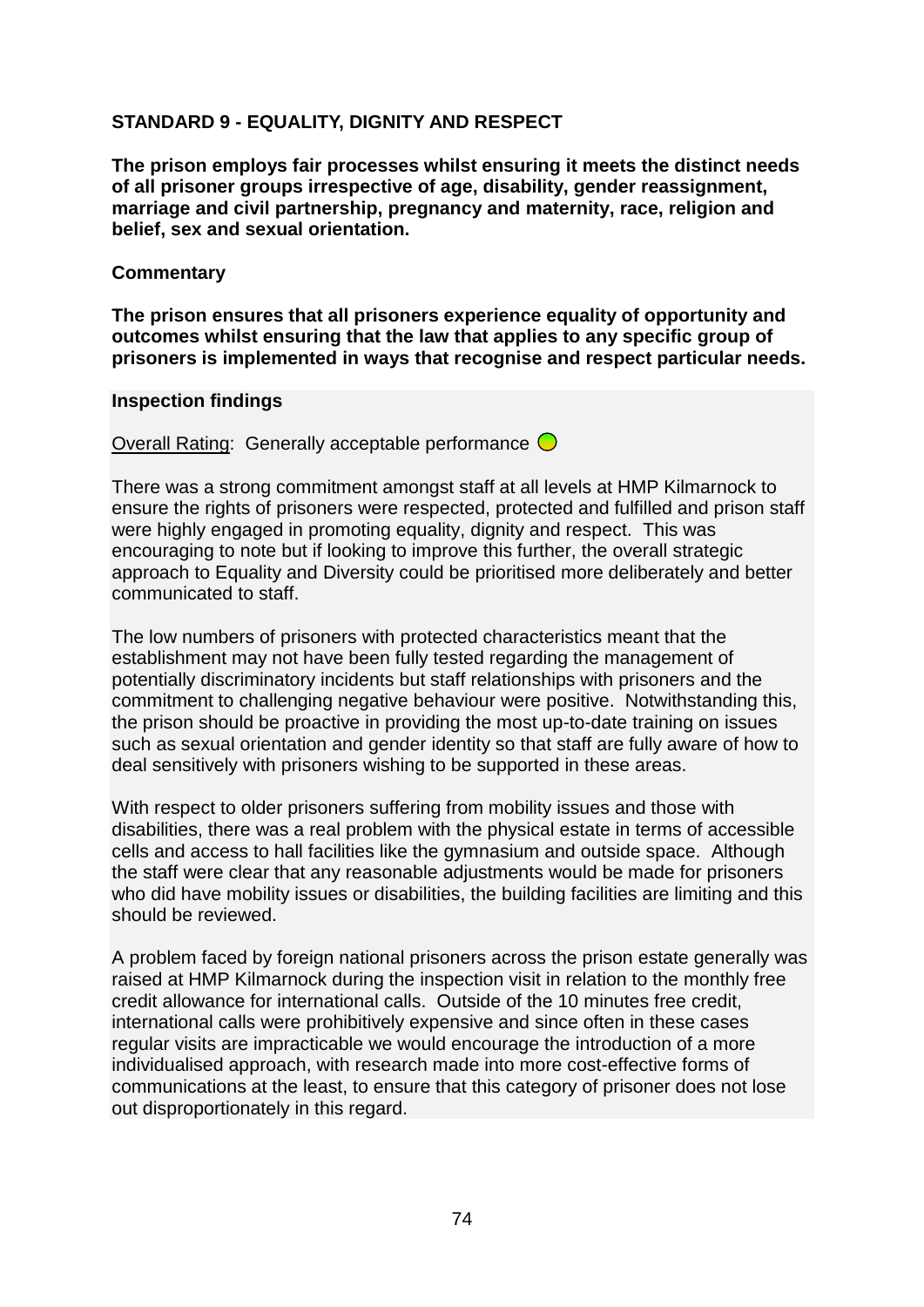#### **9.1 The prison's Equality and Diversity Strategy meets the legal requirements of all groups of prisoners including those with protected characteristics.**

Rating: Generally acceptable performance  $\bigcirc$ 

HMP Kilmarnock had an Equality and Diversity (E&D) Strategy supported by training, and a monitoring and reporting framework. An E&D Forum had also been established, but unfortunately it had no prisoner representation and very low attendance. This could be caused by the lack of awareness amongst prisoners generally of the existence of the E&D Strategy and Forum. It was noted that information was available on the ATM so attention could be drawn more deliberately to that resource to help the flow of information.

A large part of the E&D training provided to prison officers was focused on gang violence and neo-Nazi/extremist iconography which may be applicable to other Serco establishments but since instances of these issues are relatively rare in Scotland, this approach should be reviewed in line with incidents of discrimination more regularly encountered here.

#### **9.2 Staff understand and play an active role in implementing the prison's Equality and Diversity Strategy.**

Rating: Generally acceptable performance  $\bigcirc$ 

In terms of the E&D Strategy itself there was basic training available to staff and it was encouraging to note a strong commitment amongst key staff on the importance of human rights and the existence of the dedicated human rights information section on the ATM. Providing information by way of the ATM was a very positive approach to maintaining awareness of human rights within the prison population and other establishments would certainly benefit from adopting a similar structure.

When looking to further improve this, training should be provided to ensure all staff members understand the strategic approach of E&D in HMP Kilmarnock over and above the clear sense of responsibility to human rights already shown.

#### **9.3 Prisoners of all ages are treated with dignity, respect and according to their individual needs.**

Rating: Generally acceptable performance  $\bigcirc$ 

At the time of inspection, HMP Kilmarnock held a wide age range of prisoners, including a small number of older prisoners but whilst the issue of an ageing prison population was recognised, it was not yet having a major impact on the prison. As such, due to the nature of the prison buildings, there were very few accessible cells available.

With relation to purposeful activity, attempts had been made to ensure age appropriate recreation for older prisoners. The prison staff engaged in recreation and work parties were highly motivated in making sure that prisoners were active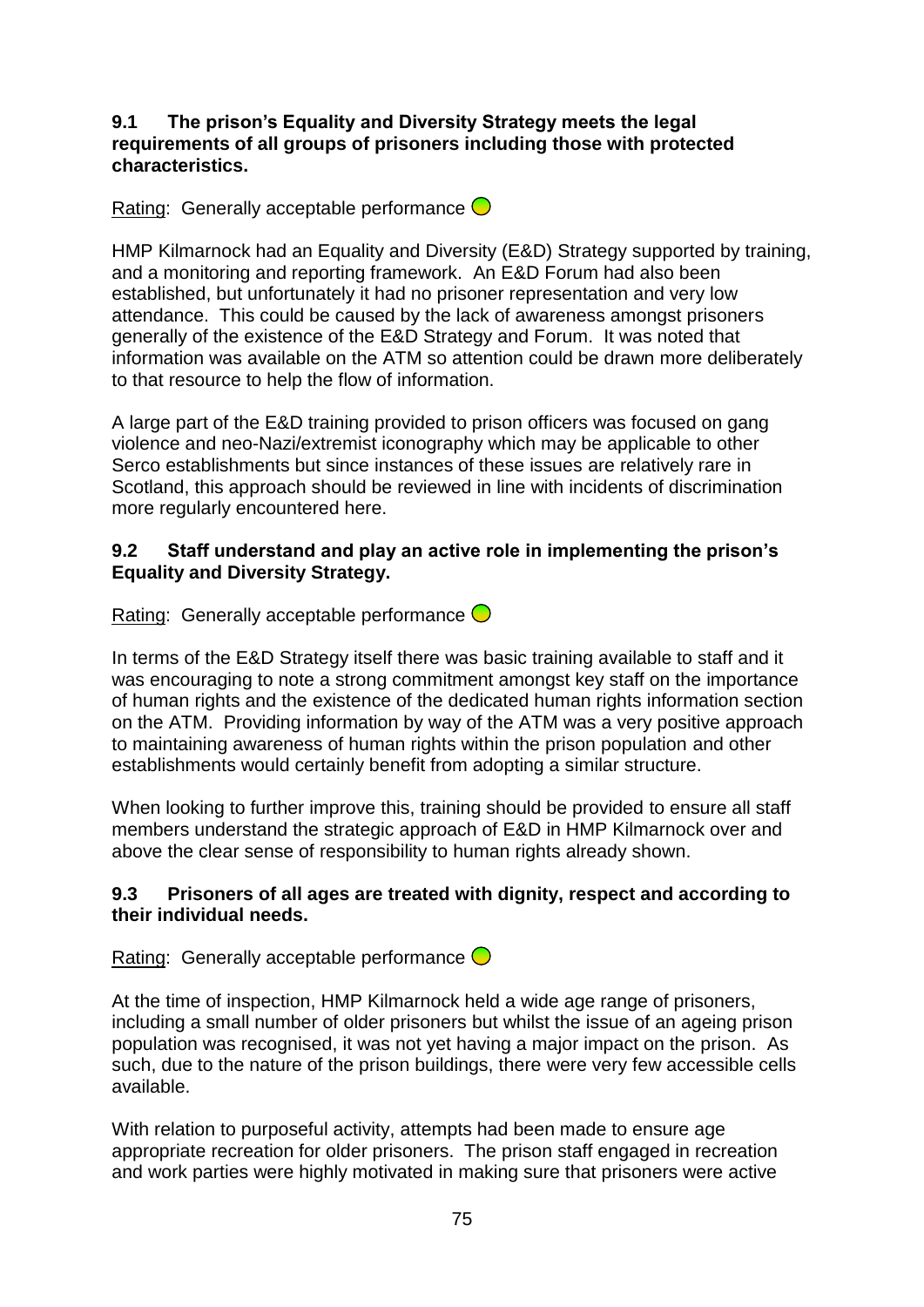and with a view to encouraging older prisoners to exercise in a deliberate way, a scheme had been introduced. Unfortunately, this was eventually abandoned following complaints from younger prisoners who felt excluded. In order to tackle those complaints, a new scheme had been created based on fitness levels and ability which is hoped will engage the same age group of prisoners.

#### **9.4 Prisoners with disabilities are treated with dignity, respect and according to their individual needs.**

Rating: Generally acceptable performance  $\bigcirc$ 

HMP Kilmarnock held only 18 prisoners who identified as having a disability at the time of inspection. As part of the reception process prisoners were asked to identify whether they consider themselves to be disabled. However, there were only two modified cells in the prison which were suitable for disabled prisoners which could significantly limit the room available depending on the disability presented. Furthermore, facilities like the hall-based gymnasium were on the upper floor which created a real obstacle for prisoners with mobility issues in terms of access. The use of the outside recreation space connected to the halls may also be difficult for such prisoners due to its small size.

Management and staff were of the view that they would make all reasonable adjustments for any prisoner with a disability but the limitations of the physical estate hampered their efforts in doing so. Since presently there were such low numbers of disabled prisoners, this was not of pressing urgency but looking forward and with the potential difficulties of an ageing prison population in mind, these concerns should be reviewed.

#### **9.5 Prisoners who have undergone or are in the process of transforming from one gender to another are treated with dignity, respect and according to their individual needs.**

Rating: Satisfactory performance  $\bigcirc$ 

No prisoners in this category were identified but there was awareness by management and key staff of the SPS policy.

#### **9.6 Prisoners who are married or who have entered into civil partnership unions are treated with dignity, respect and according to their individual needs.**

Rating: Satisfactory performance  $\bigcirc$ 

Prisoners reported no issues in relation to marital status.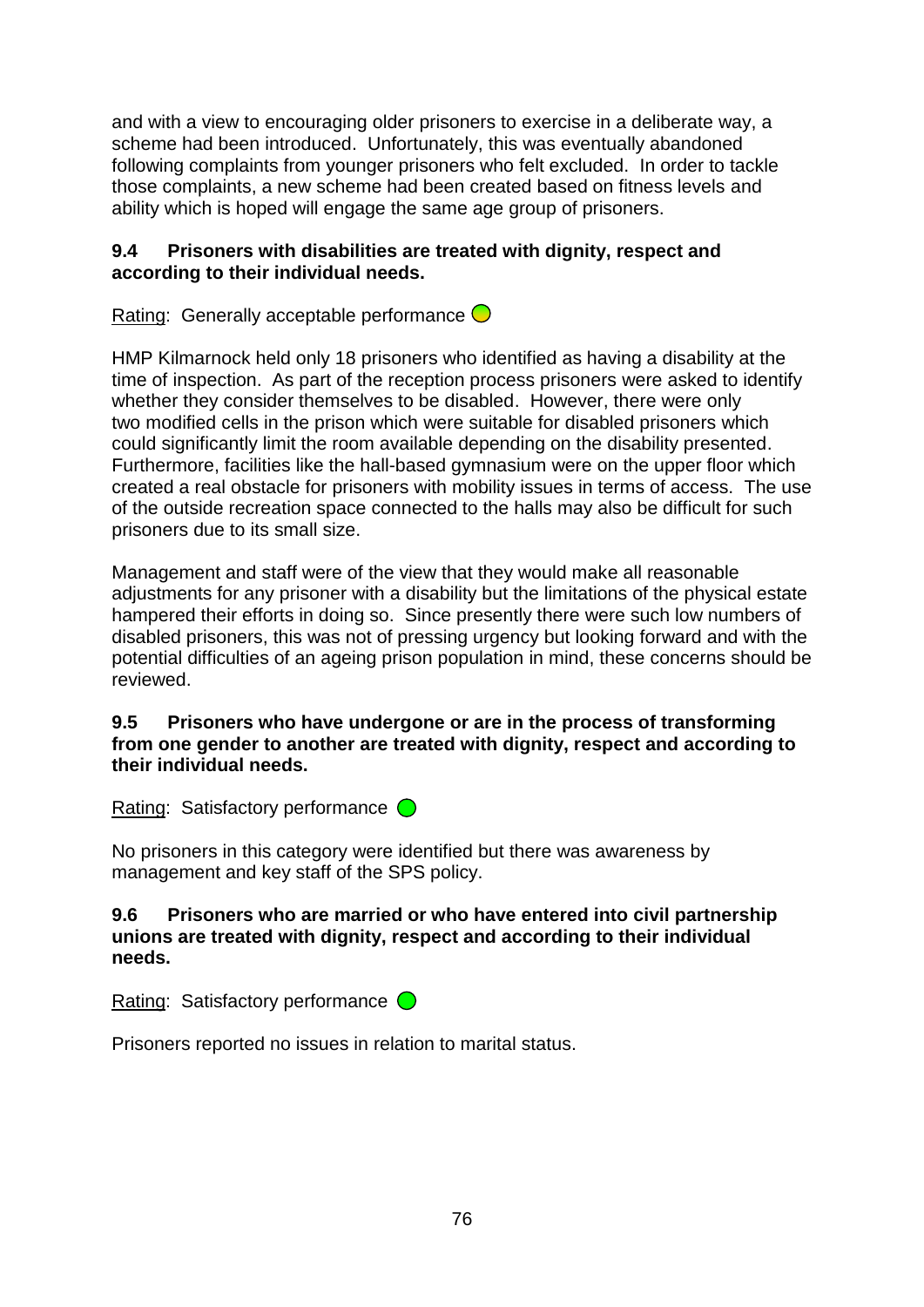#### **9.7 Women prisoners are treated with dignity, and their individual needs are met including those associated with pregnancy and maternity.**

Rating: Not applicable  $\bigcirc$ 

There were no women prisoners in HMP Kilmarnock.

#### **9.8 Prisoners of all racial groups and nationalities are treated with dignity, respect and according to their individual needs.**

Rating: Satisfactory performance  $\bigcirc$ 

The vast majority of prisoners were White British with less than 10 of the approximate 500 prisoners from other ethnic groups or nationalities. There were no issues of tensions around race or nationality. Throughout the prison there was awareness of access to interpretation services and core prison documents were available on the ATM facility in a number of different languages. However, the limited range of foreign language books in the library, apart from on request, could be improved.

There had been only six complaints over the last two years which included a racial element and all of them were properly addressed. Prisoners spoken to said that there were very few instances of inappropriate or offensive language or behaviour from other prisoners or staff. Prison staff said that they felt well-trained and demonstrated a willingness to challenge the use of racially offensive language by prisoners.

#### **9.9 Prisoners of all religious groups are treated with dignity, respect and according to their individual needs.**

Rating: Satisfactory performance  $\bigcirc$ 

HMP Kilmarnock held a number of prisoners who actively practiced a variety of religions and beliefs. The prisoners spoken to at the multi-faith centre and in the halls were all satisfied with their ability to exercise their beliefs and religion in both public and private spaces.

It was encouraging to note that issues of sectarianism were much less prominent in HMP Kilmarnock than they are in the wider community. When this issue was raised with prisoners and staff, they could not point to any particular initiatives, but rather considered that the regime was such that there was no tolerance for sectarian behaviour.

There was excellent co-operation between the members of the Chaplaincy Team, both in terms of sharing the space of the multi-faith centre, and also organising joint events to celebrate all faiths. Prisoners spoke highly of the support offered by the chaplaincy staff. The provision of services and one-to-one support for religious practice was in place for all faiths, with less common religious groups catered for as and when necessary. A number of progressive initiatives had also been undertaken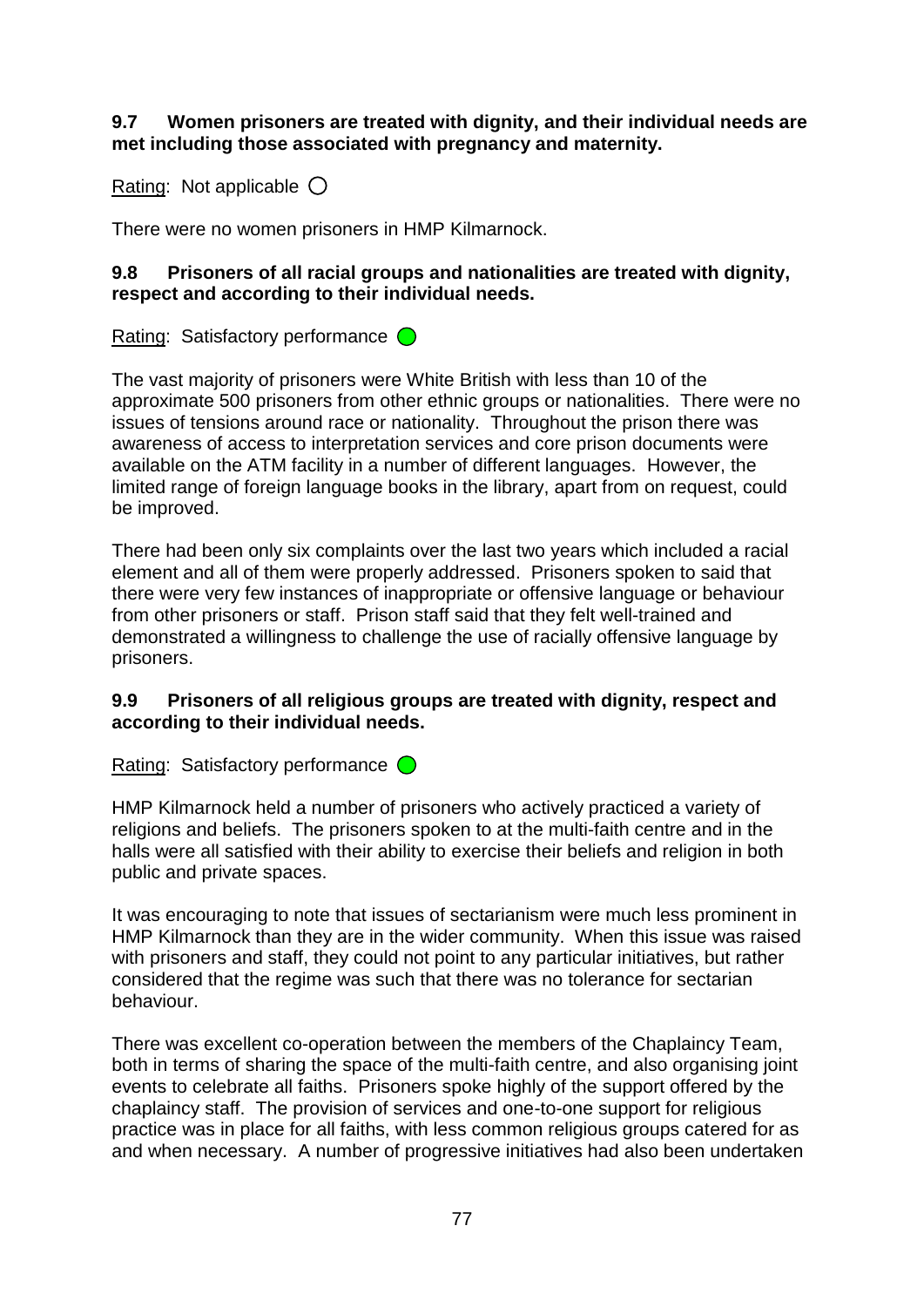around faith- based observances, including an Eid celebration and provisions in place for Ramadan.

Food appropriate to the dietary requirements of all faiths represented in the prison was provided. Appropriate food was clearly marked on the ATM menu and prisoners were able to make choices accordingly.

#### **9.10 Prisoners of all genders are treated with dignity, respect and according to their individual needs.**

Rating: Not applicable  $\bigcirc$ 

All of the prisoners at HMP Kilmarnock identified as male.

#### **9.11 Prisoners of any sexual orientation are treated with dignity, respect and according to their individual needs.**

Rating: Generally acceptable performance  $\bigcirc$ 

Lesbian, Gay, Bisexual, and Transgender (LGBT) issues were covered in the strategy, staff training and would be included in the new prisoner induction. However, the staff training on discrimination issues was very generic – giving examples based on an office environment. While this was useful, it would be preferable to have additional training that is focused on prison-based examples. The officers spoken to struggled to give examples of how they would deal with situations such as same-sex relationships and sexual health so additional specialised LGBT training could be useful for both staff and prisoners. There were a number of posters up around the prison from Stonewall highlighting awareness of LGBT issues and we were informed that this was part of a soft approach to raising awareness which was running alongside the formal processes.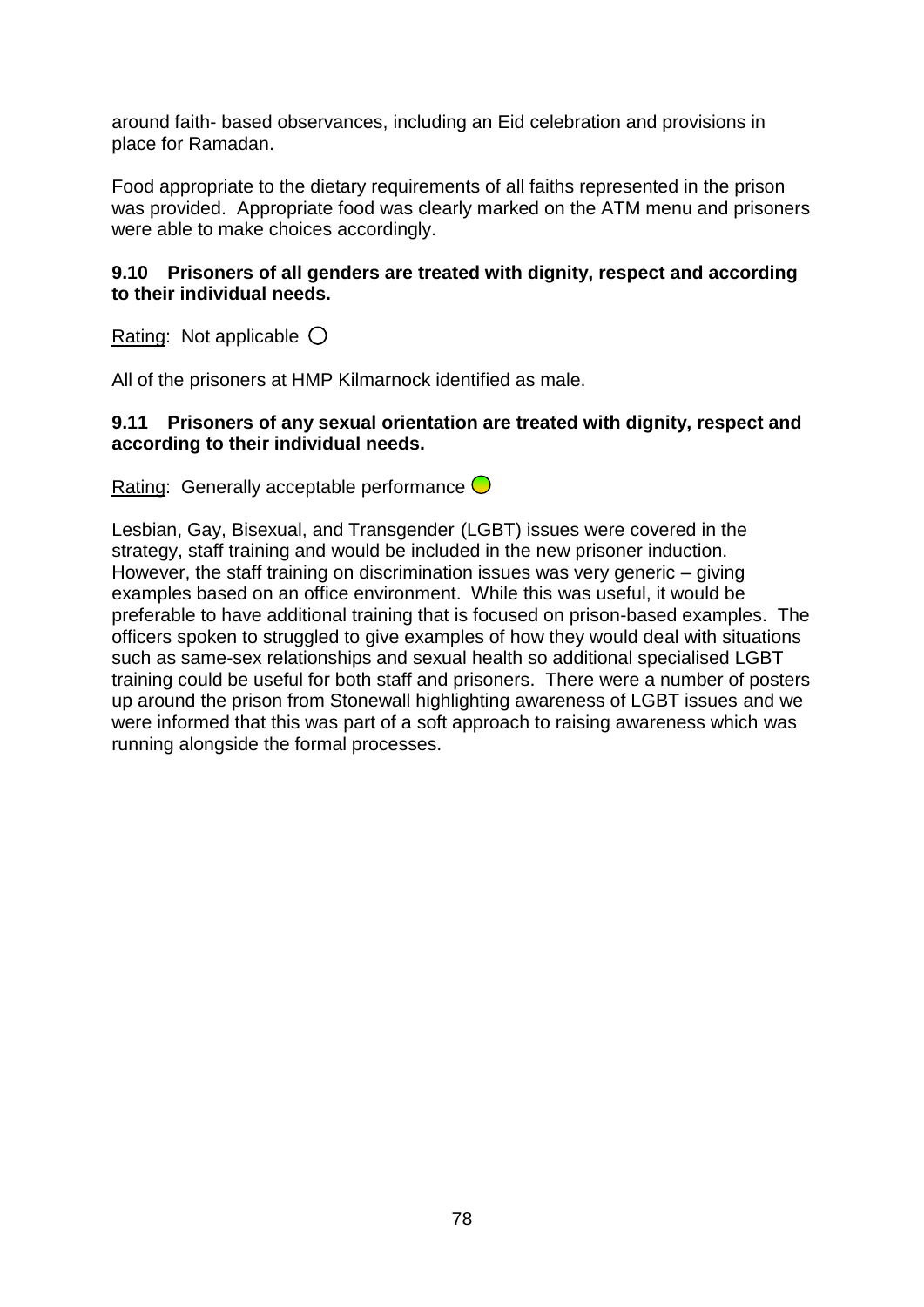## **STANDARD 10 - ORGANISATIONAL EFFECTIVENESS**

**The prison's priorities are consistent with the achievement of these standards and are clearly communicated to all staff. There is a shared commitment by all people working in the prison to co-operate constructively to deliver these priorities.**

**Staff understand how their work contributes directly to the achievement of the prison's priorities. The prison management team shows leadership in deploying its resources effectively to achieve improved performance. It ensures that staff have the skills necessary to perform their roles well. All staff work well with others in the prison and with agencies which provide services to prisoners. The prison works collaboratively and professionally with other prisons, and other criminal justice organisations.**

#### **Inspection findings**

Overall Rating: Satisfactory performance  $\bigcirc$ 

That HMP Kilmarnock was functioning well, in relative stability and order, was evidence of its organisational effectiveness. There was a clear sense of direction provided by the Director and his management team, both for HMP Kilmarnock specifically and within the wider Serco environment.

There were particularly effective arrangements in place for auditing and tracking the actions required following management meetings and to meet external requirements. Staff had a good level of awareness of their key roles and the part they played in the wider prison environment. Whilst some functional groups worked well together and had a good understanding of each other"s roles, other groups did not appear to appreciate the demands placed on others. In particular, there was a need to improve the joint working between healthcare staff and operational staff. In addition, there was scope to improve staff confidence in decision-making.

There was a wide range of service providers from the community working in HMP Kilmarnock who provided valuable support to the prisoners. As with other prisons, issues such as the provision of accommodation and healthcare services continued to be challenging for a significant number of people immediately after they had been liberated from HMP Kilmarnock.

There was good evidence of positive communication with the public through local and national media. There was a strong commitment to Corporate Social Responsibility, resulting in a range of initiatives to support local charities.

The arrangements for the provision of throughcare support for prisoners leaving HMP Kilmarnock was unsatisfactory in comparison with other prisons in Scotland. This was one of a number of areas where the contract under which the prison was run had had an adverse effect on the delivery of positive services for prisoners. HMP Kilmarnock and SPS should jointly seek ways in which to address these inhibitors to good practice.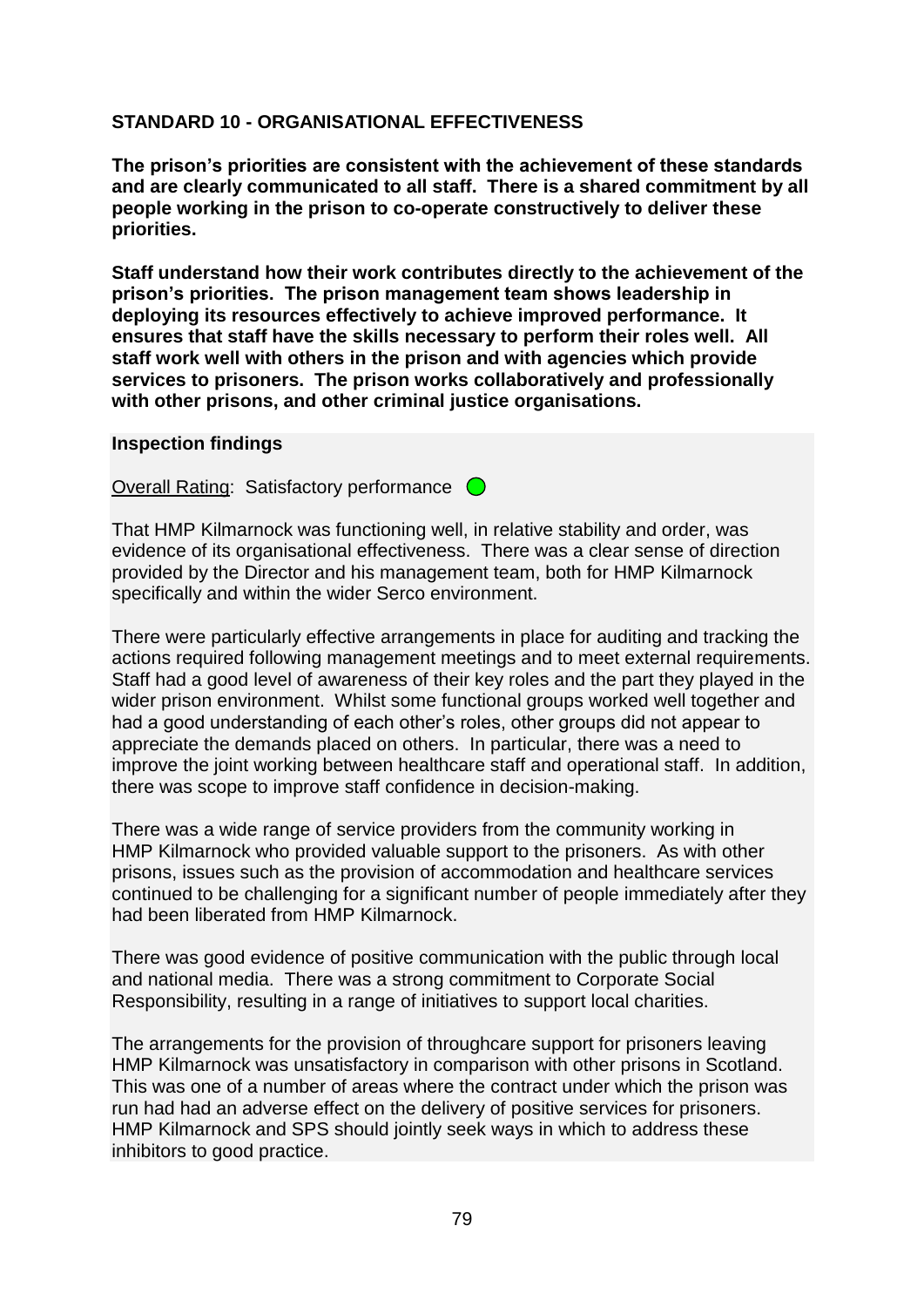#### **Quality Indicators**

#### **10.1 The prison successfully implements plans to improve performance against these standards. The management team gives clear leadership by communicating the prison's priorities and what is expected of all staff.**

Rating: Satisfactory performance  $\bigcirc$ 

HMP Kilmarnock had in place a strategic plan for 2016, which set out clearly the priorities for the establishment along with a system for briefing staff on a regular basis to ensure that they were kept informed of developments.

The Director provided visible leadership within the prison and was accessible to staff and prisoners. The four corporate values of Serco - Trust, Care, Innovation and Pride - were displayed prominently throughout the prison. Each member of staff had identified performance development review objectives which related to specific aspects of the prison"s plan.

HMP Kilmarnock was operated by Serco under a contract, monitored by two SPS staff who acted as Controllers. The contract had been in existence for over 17 years and would have benefited from updating and modernising, not only to maintain performance against these standards but most importantly, to take account of changes over the years both locally and across the prison estate as a whole.

#### **10.2 The management team makes regular and effective use of information in improving the prison's performance against these standards.**

Rating: Good performance



HMP Kilmarnock had an impressive approach to auditing and reporting performance. The Standards Audit Unit was able to track all actions arising from decisions at management meetings and from other requirements such as SPS Governors and Managers Action Notices. Progress was monitored through regular reports to the management team. The Symbiant System was used by HMP Kilmarnock to plan, track and audit decisions and subsequent actions.

The prison became subject to Freedom of Information requirements in September 2016. A comprehensive system for responding to such requests had been put in place and had already been successfully tested in the first month of operation. A process for delivering improved operational performance had been developed and was being implemented across the prison.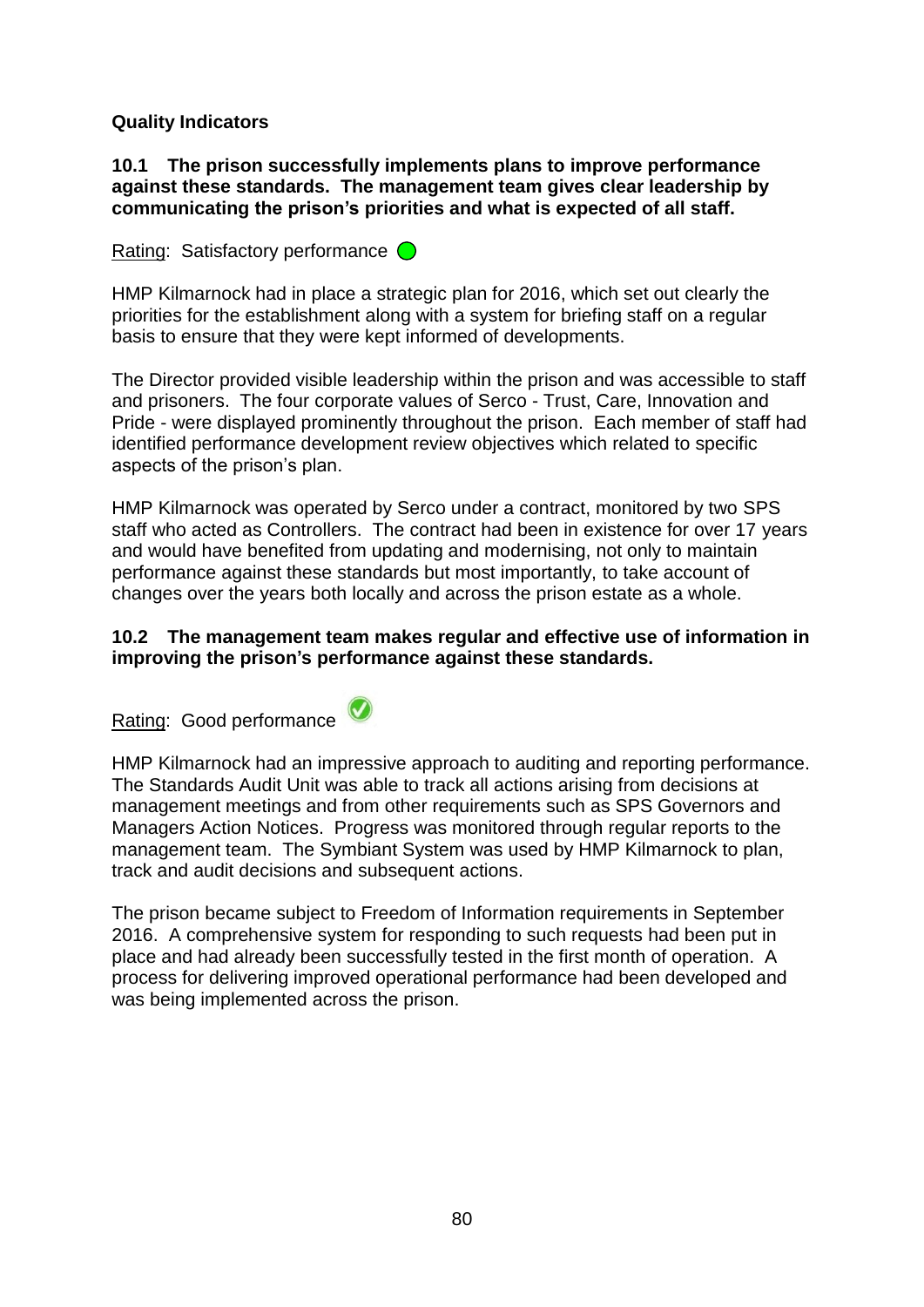**10.3 Staff are clear about the contribution they are expected to make to the priorities of the prison and each is trained to fulfil the requirements of their role. Succession and development training plans are in place.**

## Rating: Satisfactory performance  $\bigcirc$

Comprehensive training plans were in place for each member of staff, supported by the performance development review system. Induction training included a period of shadowing in an operational setting before new officers were considered suitable for operational deployment. The turnover of operational staff did however add additional burdens to the training requirements.

HMP Kilmarnock had developed plans to respond to the annual staff survey and had recently introduced a development programme for Custodial Operations Managers which was designed to meet the needs of the newly combined role, having previously been split between Operations Managers and Unit Managers. It was too early to assess the impact of this new programme. Succession planning was in place for senior staff.

#### **10.4 Good performance at work is recognised by the prison in ways that are valued by staff. Effective steps are taken to remedy inappropriate behaviour or poor performance.**

Rating: Satisfactory performance  $\bigcirc$ 

An effective staff recognition scheme was in place. The Employee Partnership Forum identified an employee of the month and a team of the quarter, from nominations from members of staff. Each month, the Director presented the award at a recognition ceremony, which was valued by the staff. There were also opportunities for the grant of awards from Serco nationally.

Examples were given where unsatisfactory performance had been addressed appropriately, up to and including dismissal. "Letters of concern" were issued when necessary to encourage learning.

#### **10.5 Staff at all levels understand the value of work undertaken by others.**

Rating: Satisfactory performance  $\bigcirc$ 

In general, there was a reasonable awareness of the work undertaken by others in the prison and the different levels of responsibilities throughout the prison. Staff frequently worked in a variety of areas of the prison, which contributed to this understanding. There was a staff rotation policy in place, which was not universally popular with staff.

Staff were involved in consultation processes and were invited to contribute to improvements in prison processes. In some areas staff did not feel empowered to make decisions without referring the matter to senior management. An example of this was the configuration of protection and mainstream prisoners within E Wing.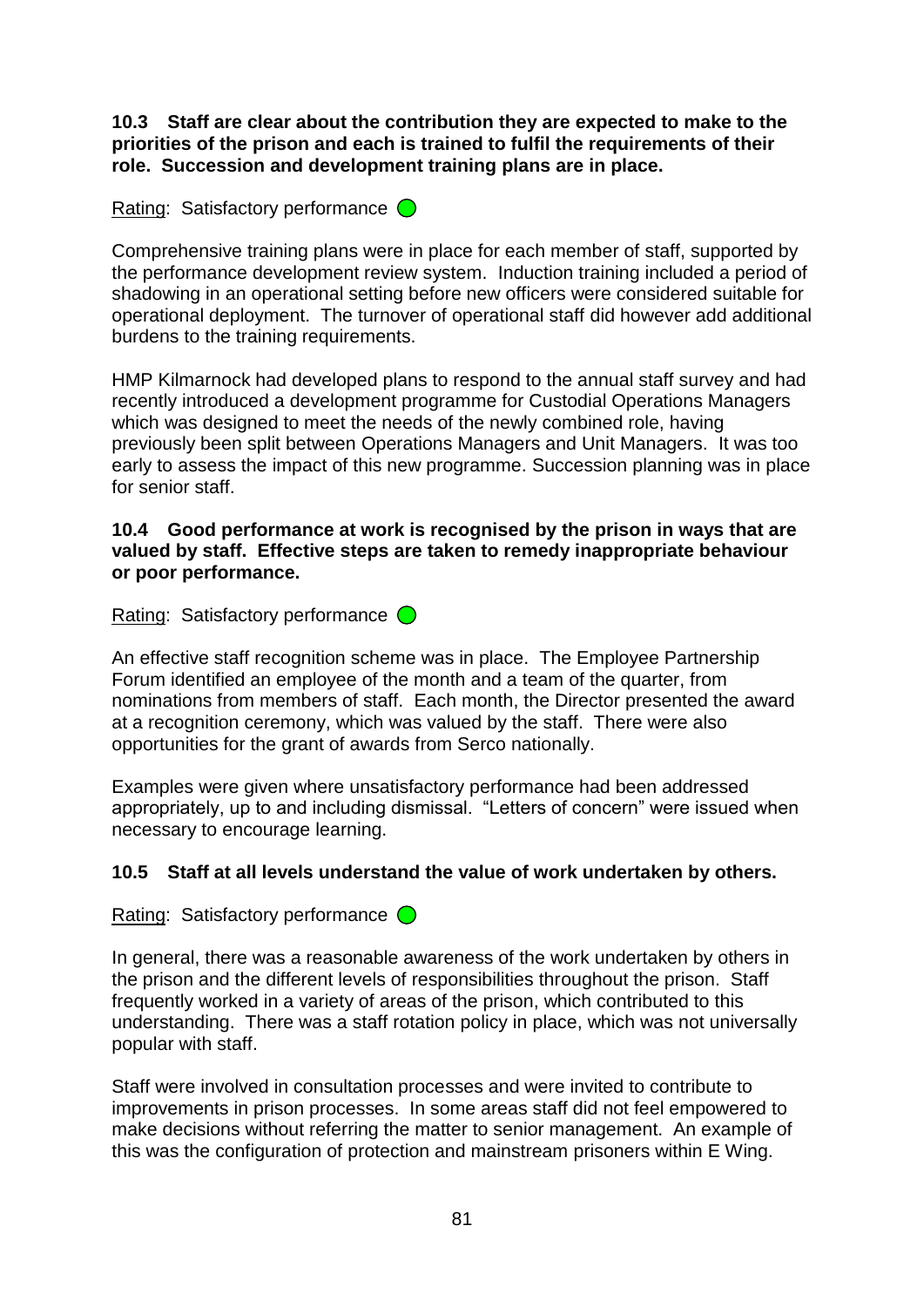The establishment should encourage confidence in staff to solve problems in their own area of work.

#### **10.6 Each functional staff group understands and respects the work undertaken by each of the other functions.**

Rating: Generally acceptable performance  $\bigcirc$ 

There were some examples where staff had a good understanding of the work of other functional groups and worked well together with them. Staff responsible for managing the ICM system worked effectively with social workers, both prison-based and community-based. However this joined up approach was not observed between ICM staff and residential hall staff. Officers in the halls were not as engaged in the ICM process as would benefit the prisoners with their sentence planning.

Similarly, it was apparent that there were tensions between the healthcare staff working in the health centre and operational staff in the prison. A number of the healthcare staff said that they did not feel safe and that inappropriate behaviour by prisoners was not challenged by prison custody officers. The delivery of effective healthcare in the prison required a greater level of planning, co-ordination and joint working, to ensure that clinics and medical appointments were maximised.

The Chaplaincy Team expressed their appreciation for the support which they received from both senior managers and officers in the halls.

#### **10.7 The prison is effective in fostering supportive working relationships with other parts of the prison system.**

Rating: Satisfactory performance  $\bigcirc$ 

HMP Kilmarnock was clearly an integral part of the network of prisons in Scotland. Their staff were involved regularly in meetings with SPS staff on a diverse range of topics. They were active members of the Prisoner Management and Assurance Group and other service-wide committees. There were sound operational arrangements for decision-making in relation to the management of the prison population and good co-operation on prisoner transfer arrangements.

## **10.8 The prison works effectively in partnership with agencies which share responsibility for managing and supporting prisoners.**

Rating: Satisfactory performance  $\bigcirc$ 

HMP Kilmarnock engaged effectively with a wide range of partner organisations working to support prisoners. In particular, there were positive working relationships with prison-based and community-based social workers, with high attendance at case management meetings. Prisoners could access services provided by partner organisations in the Links Centre, such as housing services, SACRO and the Wise Group. The Director had attended meetings of the local community justice partners and participated constructively.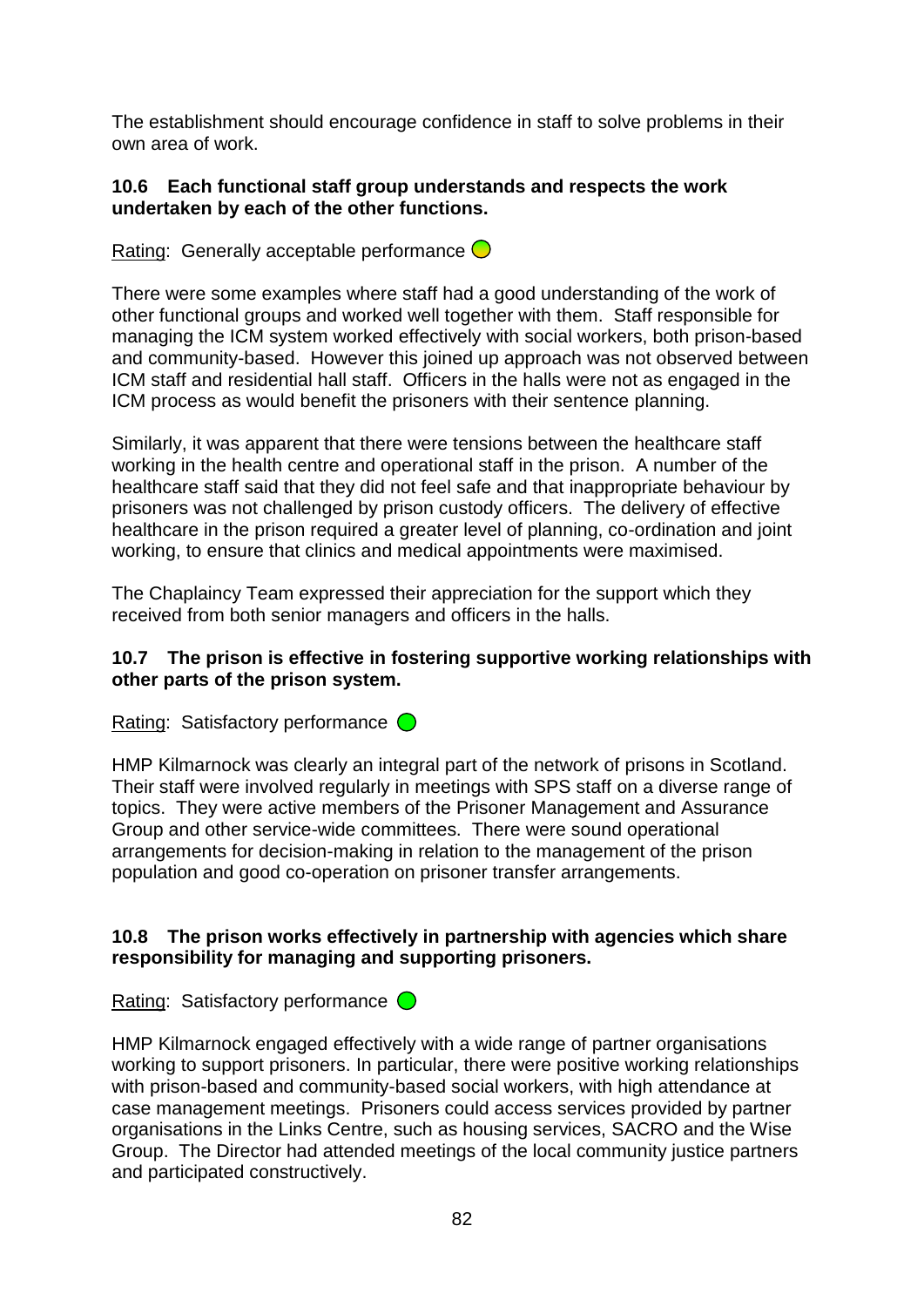There was a perception amongst prisoners that it was more difficult for them to progress to the National Top End from HMP Kilmarnock than for prisoners in public sector prisons which should be addressed.

#### **10.9 The prison works effectively in partnership with organisations that provide services either during their sentence or on release.**

Rating: Satisfactory performance  $\bigcirc$ 

HMP Kilmarnock did not have any appointed TSOs, contrary to the practice in most other Scottish establishments. However, in order to fill this gap there was an arrangement in place with HMP Barlinnie, where their TSOs would provide support to prisoners who were leaving HMP Kilmarnock and returning to an address in Glasgow. In practice, these arrangements were not comparable with the support provided by TSOs in other prisons as there was not the same engagement in the six week period prior to liberation.

To address this issue further, Turning Point Scotland had recently been engaged to provide throughcare support to prisoners leaving HMP Kilmarnock. Two members of staff had been appointed and were developing links with local service providers. At the time of the inspection it was too early to evaluate the effectiveness of these arrangements.

The organisation Centre Stage provided opportunities for prisoners to engage in services in the community through its Catalyst programme.

#### **10.10 The prison is effective in communicating its work to the public and in maintaining constructive relationships with local and national media.**

Rating: Satisfactory performance  $\bigcirc$ 

HMP Kilmarnock had a comprehensive Communication Strategy targeted at a range of audiences, including their own staff, the wider Serco organisation, local and national media. Detailed press releases were produced regularly relating to a wide range of topics. Recent news items had included an award at the Convention of Scottish Local Authority"s annual awards ceremony for their Positive Play Partnership, a partnership between HMP Kilmarnock and East Ayrshire Council.

The prison staff engaged with a range of local civic organisations and contributed to relevant partnerships. They had participated in a range of initiatives under their umbrella of corporate social responsibility, raising funds for local charities and supporting good causes.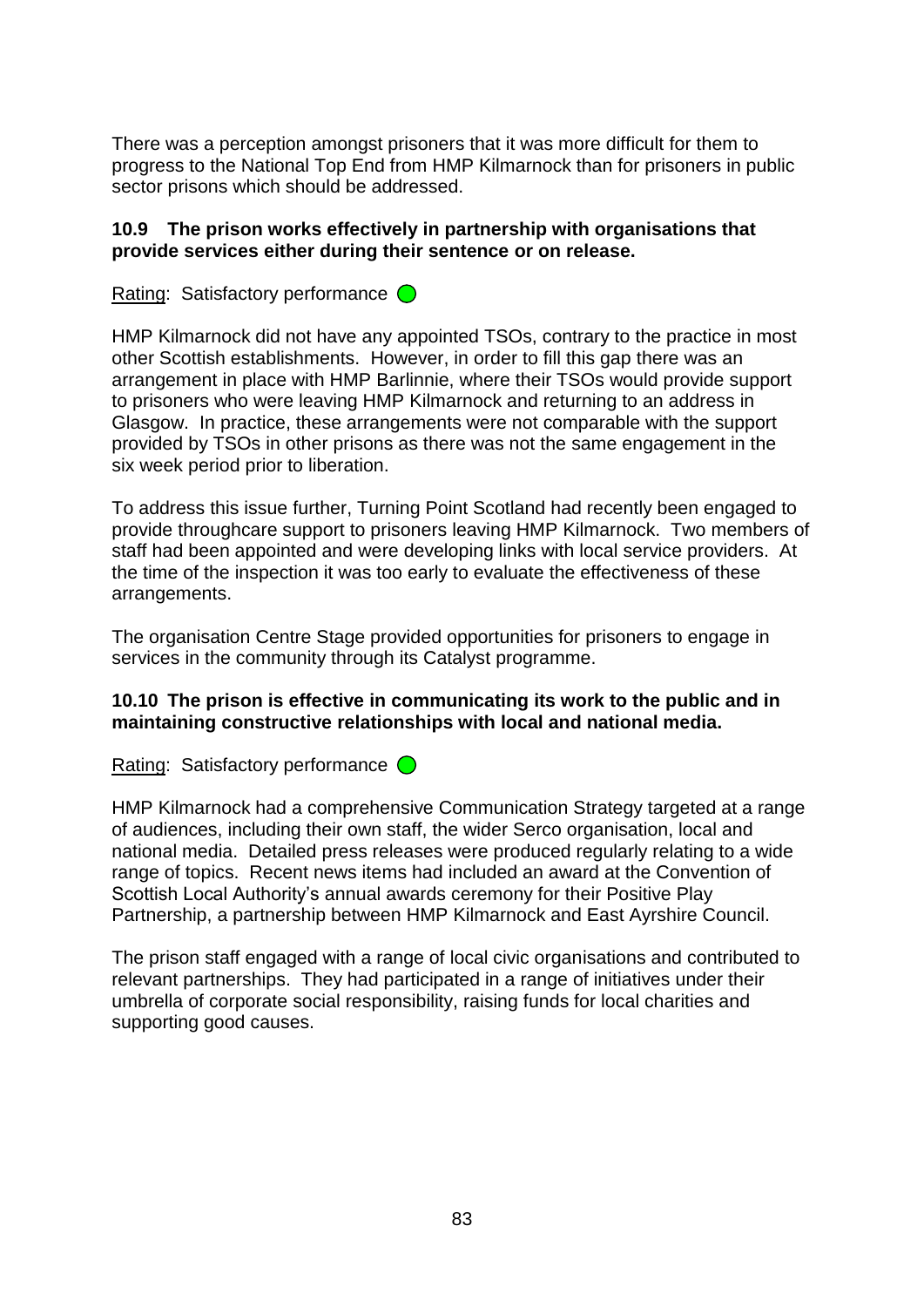#### **Annex A**

# **Prison population profile as at Monday 7 November 2016**

| <b>Sentence</b>                              | <b>Number of prisoners</b> |
|----------------------------------------------|----------------------------|
| Untried/Remand/(Convicted awaiting sentence) | $57 (+32)$                 |
| $0 - 1$ month                                |                            |
| $1 - 2$ months                               |                            |
| $2 - 3$ months                               | 3                          |
| $3 - 4$ months                               | 9                          |
| $4-5$ months                                 | 8                          |
| $5 - 6$ months                               | 15                         |
| 6 months to less than 12 months              | 46                         |
| 12 months to less than 2 years               | 84                         |
| 2 years to less than 4 years                 | 91                         |
| 4 years to less than 10 years                | 76                         |
| 10 years and over (not life)                 | 12                         |
| Life/(Life sentence recalls)                 | $54 (+6)$                  |
| Order for Lifelong Restriction (OLR)         | 3                          |

| Age                  | <b>Number of prisoners</b> |
|----------------------|----------------------------|
| Minimum age:         | 21                         |
| Under 21 years       |                            |
| 21 years to 29 years | 157                        |
| 30 years to 39 years | 188                        |
| 40 years to 49 years | 106                        |
| 50 years to 59 years | 33                         |
| 60 years to 69 years | 12                         |
| 70 years plus        |                            |
| Maximum age:         | 80                         |

| <b>Total number of prisoners</b> | ио.<br>− . |  |
|----------------------------------|------------|--|
|                                  |            |  |

Data supplied by HMP Kilmarnock.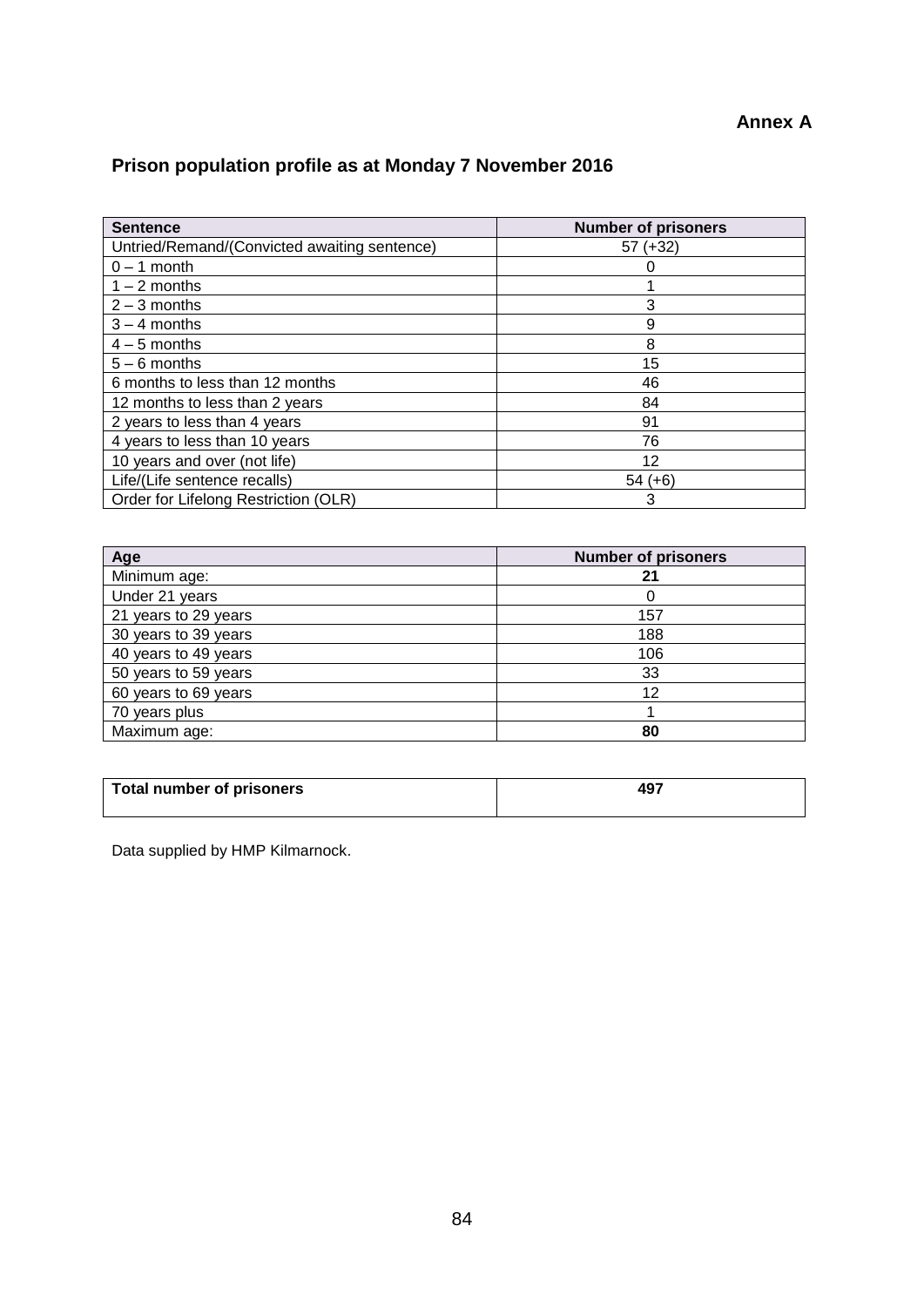#### **Inspection Team**

David Strang, HM Chief Inspector of Prisons Jim Farish, Deputy Chief Inspector of Prisons Malcolm Smith, Inspector of Prisons Alan Forman, HMIPS Business Manager Lauren Mizen, HMIPS Brian McKirdy, Guest Inspector, SPS Scott Cringles, Guest Inspector, SPS Calum McArthy, Guest Inspector, SPS Ian Beach, Education Scotland Steven McPherson, Education Scotland Ray Jones, Care Inspectorate Roselyn Lawrence, Care Inspectorate Catherine Haley, Healthcare Improvement Scotland Kenneth Crosbie, Healthcare Improvement Scotland Emma Vaughan, Healthcare Improvement Scotland (Clinical Partner) Leon Wylie, Healthcare Improvement Scotland (Clinical Partner) Bruce Adamson, Scottish Human Rights Commission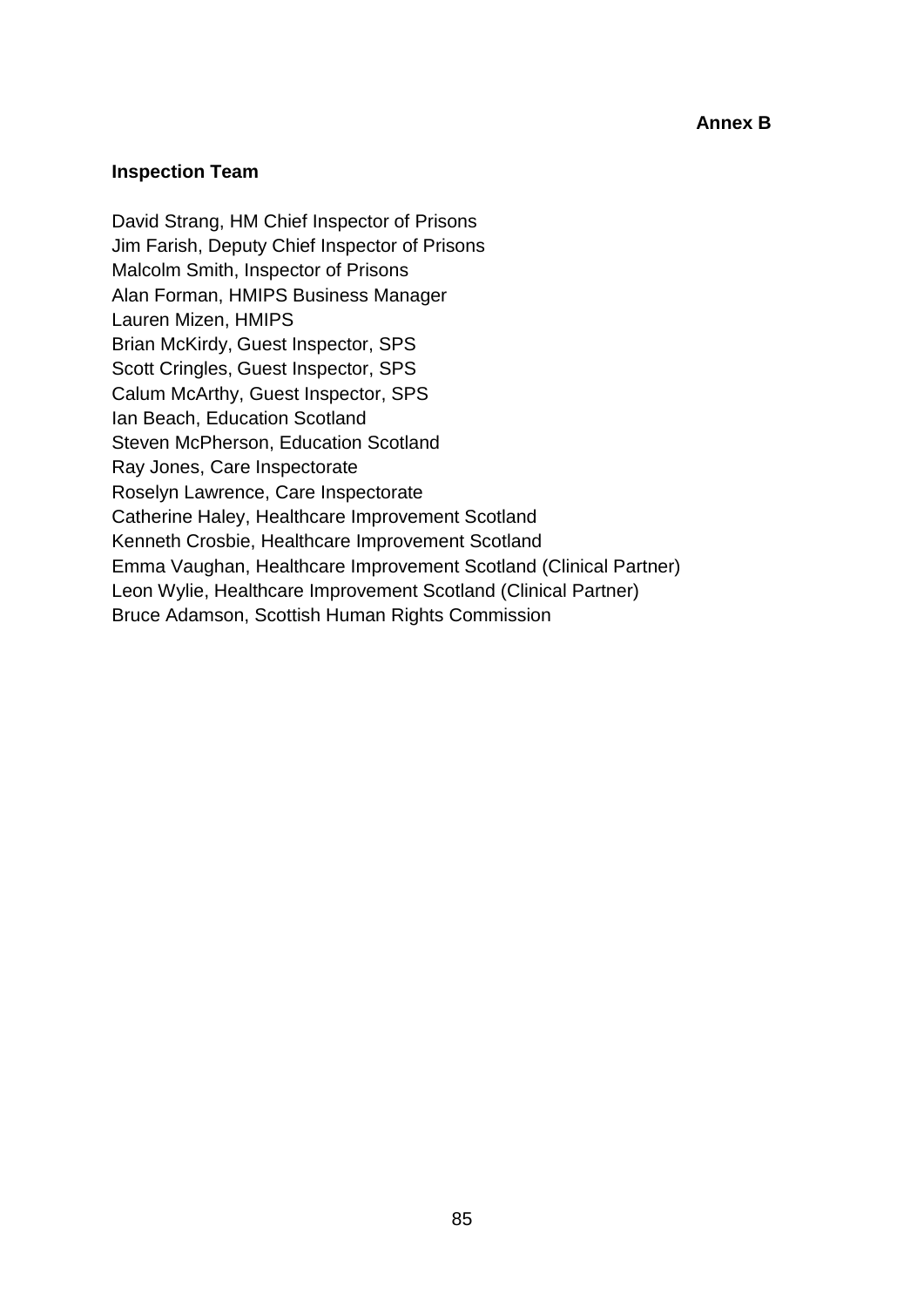## **Acronyms**

| <b>ACT 2 Care</b> | SPS strategy for managing prisoners deemed at risk of self-harm or<br>suicide |
|-------------------|-------------------------------------------------------------------------------|
| <b>ATM</b>        | <b>Automated Teller Machine</b>                                               |
| <b>CCTV</b>       | <b>Close Circuit Television</b>                                               |
| <b>COPD</b>       | <b>Chronic Obstructive Pulmonary Disease</b>                                  |
| <b>CPP</b>        | <b>Community Planning Partnership</b>                                         |
| <b>DWP</b>        | Department for Work and Pensions                                              |
| E&D               | <b>Equality and Diversity</b>                                                 |
| <b>FCO</b>        | <b>Family Contact Officer</b>                                                 |
| <b>HDC</b>        | <b>Home Detention Curfew</b>                                                  |
| <b>HIS</b>        | <b>Healthcare Improvement Scotland</b>                                        |
| <b>HMCIPS</b>     | Her Majesty's Chief Inspector of Prisons for Scotland                         |
| <b>HMIPS</b>      | Her Majesty's Inspectorate of Prisons for Scotland                            |
| <b>HMP</b>        | Her Majesty's Prison                                                          |
| <b>ICM</b>        | <b>Integrated Case Management</b>                                             |
| <b>IEP</b>        | <b>Incentives and Earned Privileges</b>                                       |
| <b>IMU</b>        | Intelligence Management Unit                                                  |
| <b>LGBT</b>       | Lesbian, Gay, Bisexual, and Transgender                                       |
| <b>MAPPA</b>      | <b>Multi-Agency Public Protection Arrangements</b>                            |
| <b>NHS</b>        | <b>National Health Service</b>                                                |
| <b>OLR</b>        | <b>Order for Lifelong Restriction</b>                                         |
| <b>PBSW</b>       | <b>Prison-Based Social Worker</b>                                             |
| <b>PCF</b>        | <b>Prisoner Complaints Form</b>                                               |
| <b>PCO</b>        | <b>Prison Custody Officer</b>                                                 |
| <b>PGD</b>        | <b>Patient Group Direction</b>                                                |
| <b>PIAC</b>       | <b>Prisoner Information Advisory Committee</b>                                |
| PR <sub>2</sub>   | The SPS electronic prisoner records system - version 2                        |
| <b>PSS</b>        | <b>Prisoner Supervision System</b>                                            |
| QI                | <b>Quality Indicator</b>                                                      |
| <b>RMP</b>        | <b>Risk Management Plan</b>                                                   |
| <b>RMT</b>        | <b>Risk Management Team</b>                                                   |
| <b>SACRO</b>      | Scottish Association for the Care and Resettlement of Offenders               |
| <b>SCQF</b>       | <b>Scottish Credit and Qualification Framework</b>                            |
| <b>SHRC</b>       | Scottish Human Rights Commission                                              |
| <b>SPS</b>        | <b>Scottish Prison Service</b>                                                |
| <b>SPSO</b>       | <b>Scottish Public Services Ombudsman</b>                                     |
| <b>SQA</b>        | <b>Scottish Qualifications Authority</b>                                      |
| <b>SRU</b>        | Separation and Reintegration Unit                                             |
| <b>SSM</b>        | <b>Special Security Measure</b>                                               |
| <b>TSO</b>        | <b>Throughcare Support Officer</b>                                            |
| <b>TTCG</b>       | <b>Tactical Tasking and Co-ordination Group</b>                               |